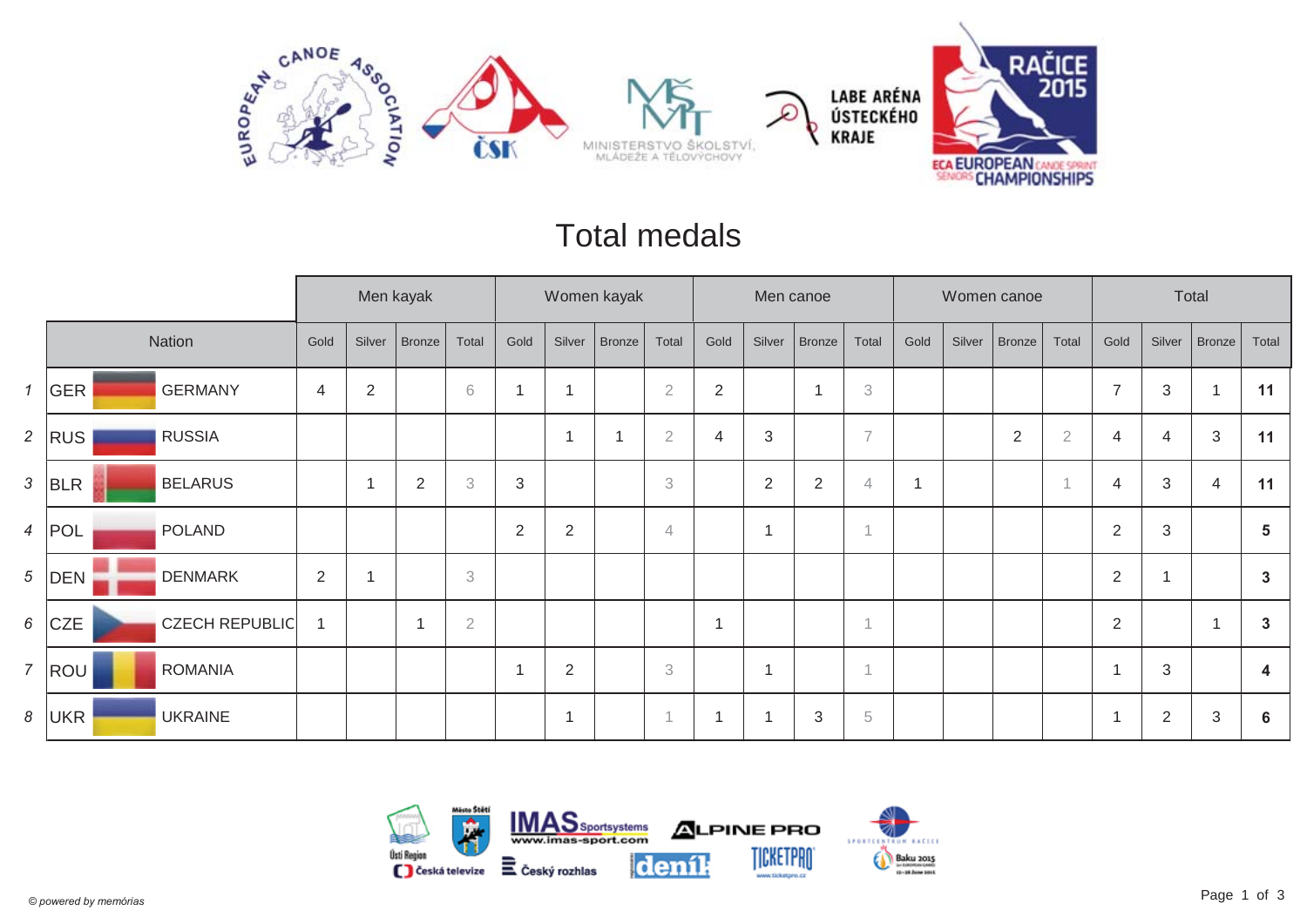

#### Total medals

|   |                                  |      |                         | Men kayak     |                |      |        | Women kayak    |                |      | Men canoe |        |       |                |                | Women canoe |                |                         | Total                    |                |                |
|---|----------------------------------|------|-------------------------|---------------|----------------|------|--------|----------------|----------------|------|-----------|--------|-------|----------------|----------------|-------------|----------------|-------------------------|--------------------------|----------------|----------------|
|   | Nation                           | Gold | Silver                  | <b>Bronze</b> | Total          | Gold | Silver | Bronze         | Total          | Gold | Silver    | Bronze | Total | Gold           | Silver         | Bronze      | Total          | Gold                    | Silver                   | Bronze         | Total          |
| 9 | <b>SERBIA</b><br>SRB<br>-91      |      |                         |               | 3              |      |        | $\overline{4}$ | $\overline{4}$ |      |           |        |       |                |                |             |                | $\overline{A}$          |                          | $\overline{5}$ |                |
|   | $10$ FRA<br><b>FRANCE</b>        |      |                         |               |                | 1    |        | -1             | $\sqrt{2}$     |      |           |        |       |                |                |             |                | $\overline{\mathbf{A}}$ |                          | $\overline{1}$ | $\overline{2}$ |
|   | $11$ BUL<br><b>BULGARIA</b>      |      |                         |               |                |      |        |                |                |      |           |        |       | $\overline{1}$ |                |             |                | $\overline{\mathbf{A}}$ |                          |                |                |
|   | $12$ HUN<br><b>HUNGARY</b>       |      |                         |               |                |      |        |                |                |      |           |        |       |                | $\overline{2}$ |             | $\overline{2}$ |                         | $\overline{2}$           |                | $\overline{2}$ |
|   | $13$   ITA<br><b>ITALY</b>       |      |                         |               |                |      |        |                | $\sqrt{2}$     |      |           | -4     |       |                |                |             |                |                         | $\overline{\phantom{a}}$ | $\overline{2}$ | 3              |
|   | 14 $ POR$<br>PORTUGAL<br>69      |      |                         |               | $\sqrt{2}$     |      |        |                |                |      |           |        |       |                |                |             |                |                         | -1                       | -4             | $\overline{2}$ |
|   | 週<br>$15$ SVK<br><b>SLOVAKIA</b> |      | $\overline{\mathbf{1}}$ |               | 1              |      |        |                |                |      |           |        |       |                |                |             |                |                         | -1                       |                |                |
|   | 16   SWE <sup>F</sup><br>SWEDEN  |      |                         |               | $\overline{A}$ |      |        |                |                |      |           |        |       |                |                |             |                |                         | ٠                        |                |                |

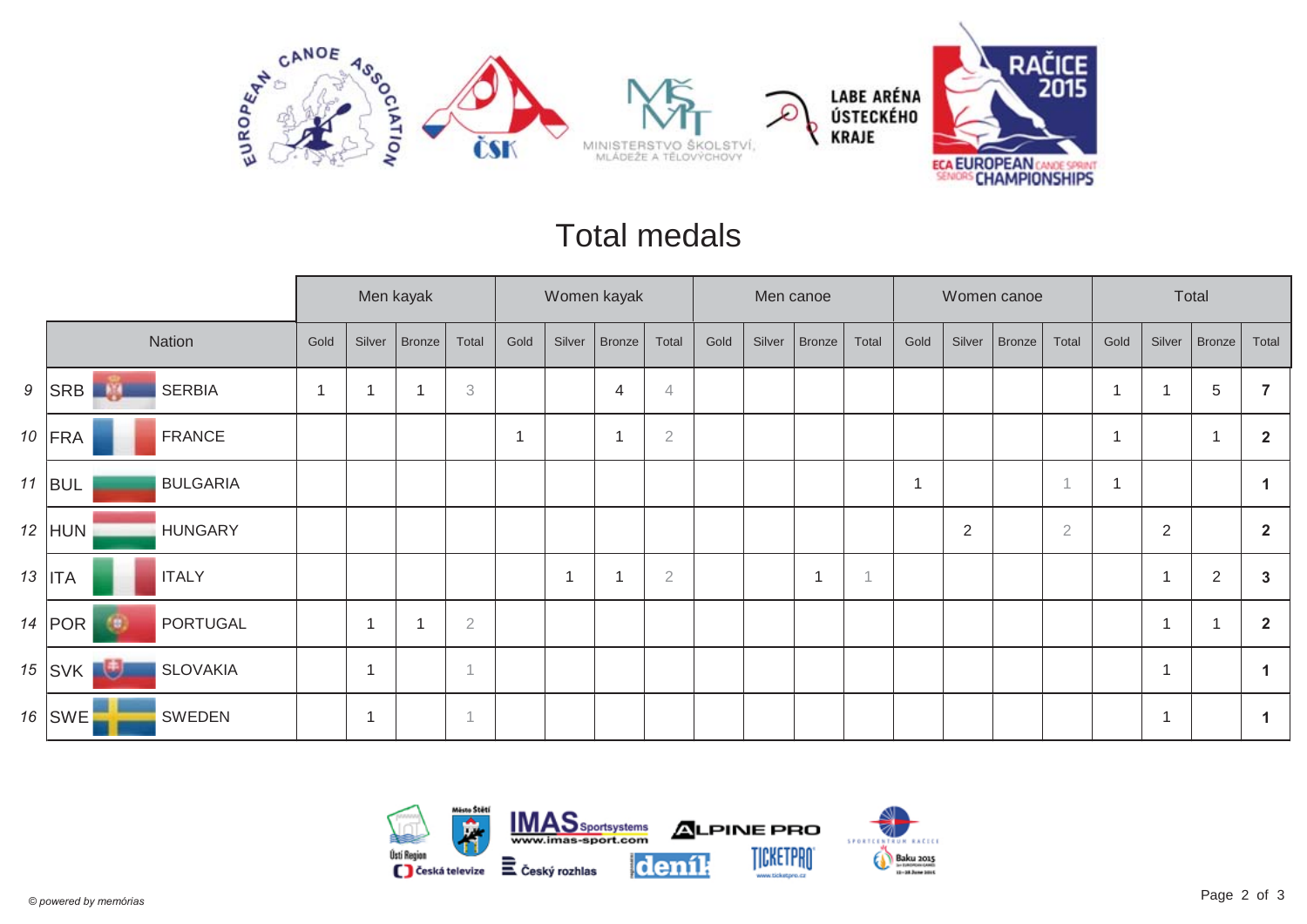

#### Total medals

|               |   |                  |      |        | Men kayak |             |      |        | Women kayak |       |      |        | Men canoe |       |      | Women canoe     |       |      |        | Total                  |       |
|---------------|---|------------------|------|--------|-----------|-------------|------|--------|-------------|-------|------|--------|-----------|-------|------|-----------------|-------|------|--------|------------------------|-------|
|               |   | <b>Nation</b>    | Gold | Silver | Bronze    | Total       | Gold | Silver | Bronze      | Total | Gold | Silver | Bronze    | Total | Gold | Silver   Bronze | Total | Gold | Silver | $\vert$ Bronze $\vert$ | Total |
| 17 ESP        | 畜 | <b>SPAIN</b>     |      |        |           |             |      |        |             |       |      |        |           |       |      |                 |       |      |        | 2                      |       |
| 18   LTU      |   | <b>LITHUANIA</b> |      |        | ∠         | $\cap$<br>∠ |      |        |             |       |      |        |           |       |      |                 |       |      |        | 2                      |       |
| 19 <b>IRL</b> |   | <b>IRELAND</b>   |      |        |           |             |      |        |             |       |      |        |           |       |      |                 |       |      |        |                        |       |

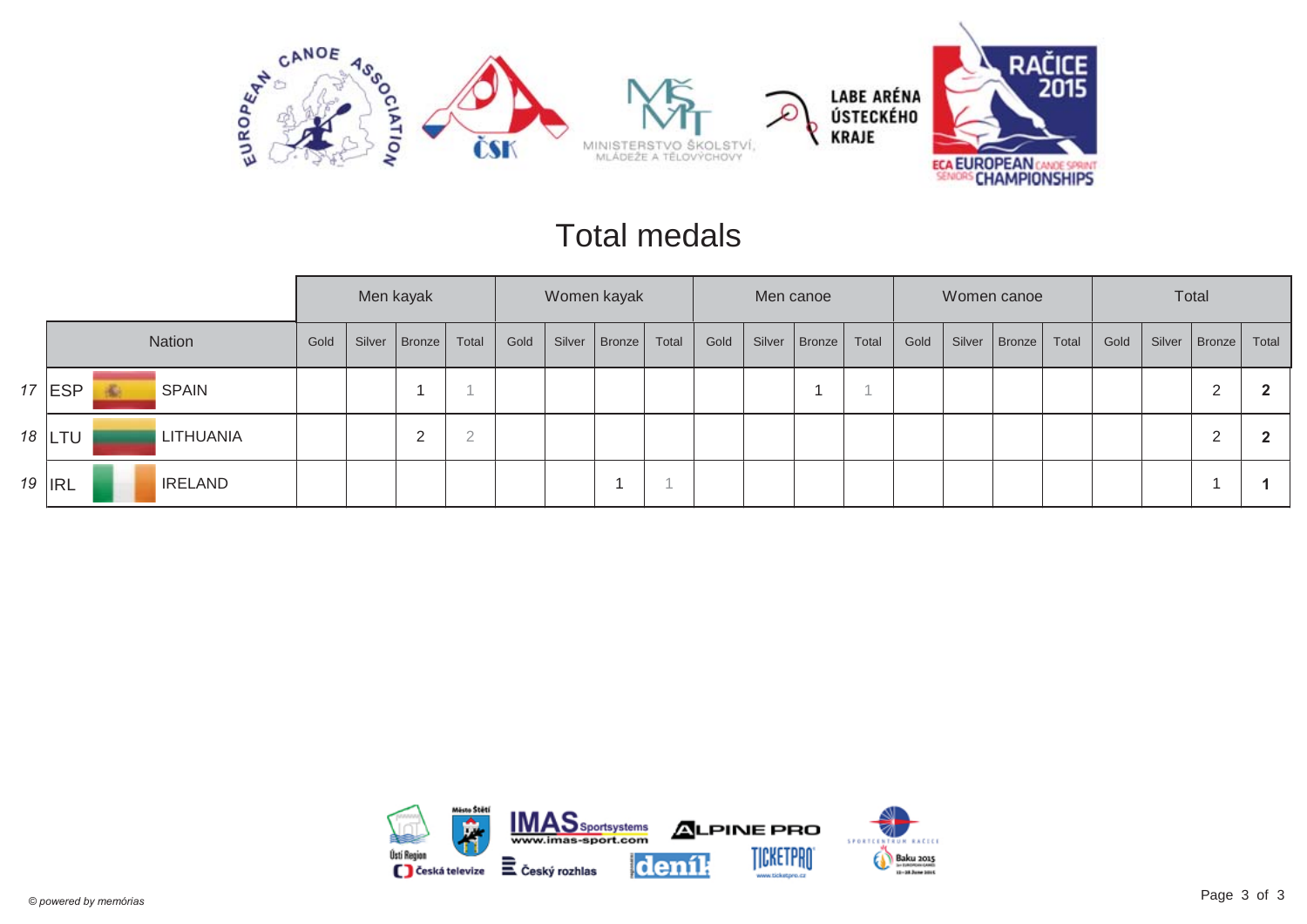



**LICKETPRO** 





| <b>Ceská televize</b><br>i |  |
|----------------------------|--|
| ျူ<br>ခွ<br><b>RANA</b>    |  |

| 126 |             | 49        |                 | $\preceq$        | l<br><b>LITHUANIA</b> | 17<br><b>TTU</b>            |
|-----|-------------|-----------|-----------------|------------------|-----------------------|-----------------------------|
|     |             | 95        | 27              | 51               | TURKEY                | 97<br>コ<br>反                |
|     |             |           | $82\,$          | 114              | <b>DENMARK</b>        | 15<br><b>DEN</b>            |
|     |             | 9S        | 69              | 104              | G<br><b>SLOVAKIA</b>  | 14<br><b>SVK</b>            |
|     |             | 48        | 94              | 103              | a<br><b>PORTUGAL</b>  | 13<br>POR                   |
|     |             | 99        | $_{\rm 80}$     | 101              | <b>FRANCE</b>         | 12<br><b>FRA</b>            |
|     |             | 127       | 109             | 104              | <b>ITALY</b>          | 11<br>ITA                   |
|     |             | 29        | 158             | $\overline{180}$ | SERBIA                | →<br><b>SRB</b>             |
|     |             | 134       | 88              | 176              | GERMANY               | $^{\circ}$<br><b>GER</b>    |
|     | 25          | 202       | 138             | 34               | <b>UKRAINE</b>        | $\infty$<br><b>DKR</b>      |
|     | $48$        | 96        | $\overline{6}$  | 591              | SPAIN                 | ↘<br>ESP                    |
|     | 26          | 138       | 145             | 89               | <b>ROMANIA</b>        | Q<br>ROU                    |
|     | 99          | 143       | 105             | 101              | <b>HUNGARY</b>        | Ωı<br>HU<br>N               |
|     |             | 157       | 181             | 120              | <b>POLAND</b>         | 4<br><b>POL</b>             |
|     | 26          | 200       | 64              | 147              | CZECH REPUBLIC        | ω<br><b>CZE</b>             |
|     | 54          | 158       | 210             | 132              | <b>BELARUS</b>        | $\mathcal{D}$<br><b>BLR</b> |
|     | 54          | 529       | $\overline{63}$ | 921              | <b>RUSSIA</b>         | →<br><b>RUS</b>             |
|     | Women canoe | Men canoe | Women kayak     | Men kayak        | Nation                |                             |

#### Total points Total points



EUROPEAN OF

**MOITAIDOS** 

Š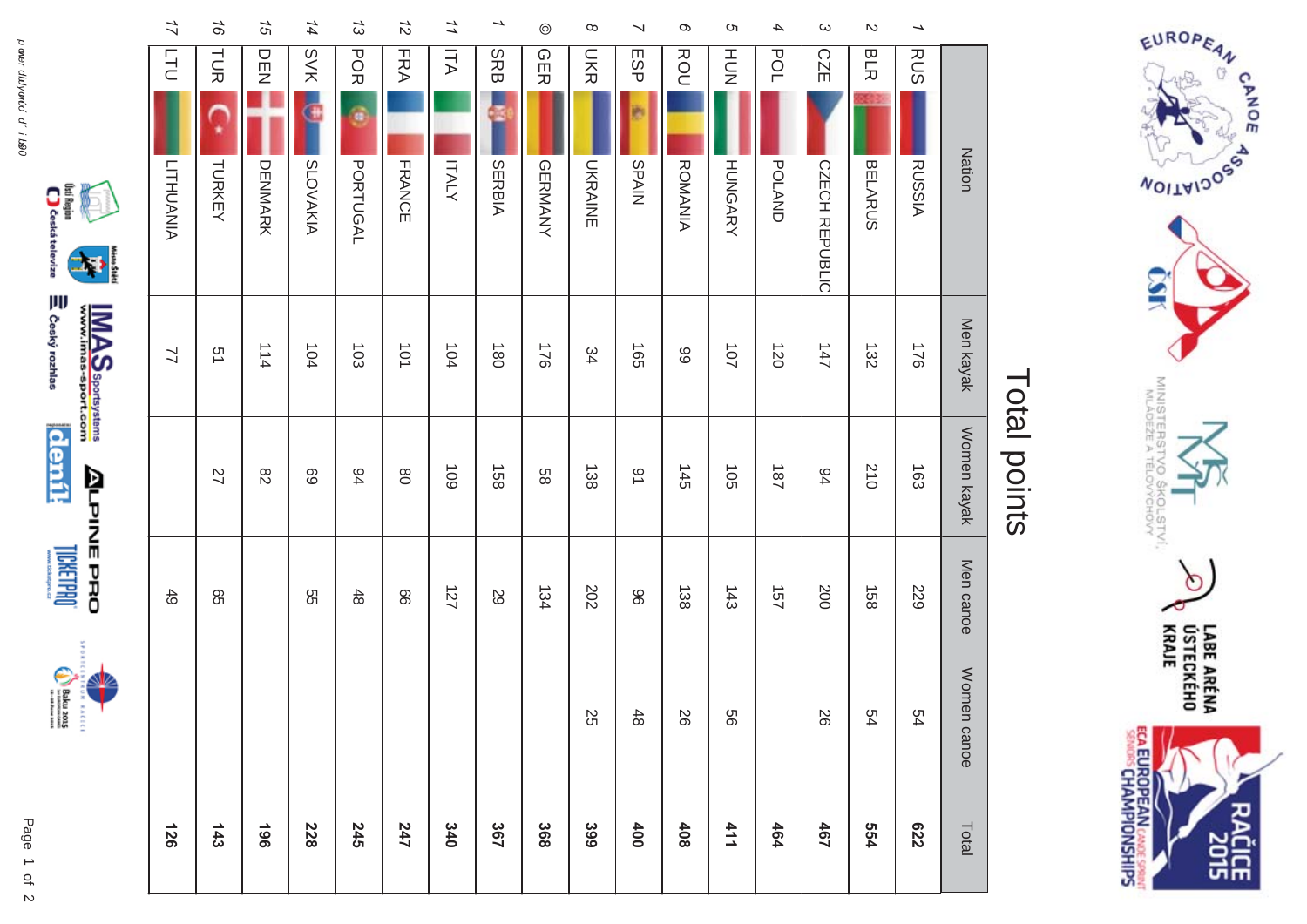



 $\begin{picture}(20,20) \put(0,0){\vector(0,1){10}} \put(15,0){\vector(0,1){10}} \put(15,0){\vector(0,1){10}} \put(15,0){\vector(0,1){10}} \put(15,0){\vector(0,1){10}} \put(15,0){\vector(0,1){10}} \put(15,0){\vector(0,1){10}} \put(15,0){\vector(0,1){10}} \put(15,0){\vector(0,1){10}} \put(15,0){\vector(0,1){10}} \put(15,0){\vector(0,1){10}} \put(15,0){\vector(0$ 



|                | 318045<br>Ê | <b>ALPINE PRO</b><br>Tirul Timin |               |                      | Î                                            |                       |
|----------------|-------------|----------------------------------|---------------|----------------------|----------------------------------------------|-----------------------|
|                |             |                                  |               | $\vec{=}$            | CRO<br><b>CROATIA</b>                        | 34                    |
| 58             |             |                                  |               | 92                   | CYP<br><b>CYPRUS</b>                         | ξ                     |
| ဗ္ဗ            |             | $\overline{2}$                   |               | $\overrightarrow{=}$ | <b>CEO</b><br><b>GEORGIA</b>                 | 32                    |
| 4 <sub>1</sub> |             |                                  | 41            |                      | <b>NOR</b><br>NORWAY                         | 31                    |
| $\frac{4}{3}$  |             | $\overrightarrow{2}$             |               | 25                   | LAT<br>LATVIA                                | $\boldsymbol{\omega}$ |
| $\ddot{a}$     |             |                                  |               | 45                   | INS<br>$\blacklozenge$<br><b>SWITZERLAND</b> | $rac{2}{6}$           |
| $\ddot{a}$     |             |                                  | 45            |                      | AUT<br><b>AUSTRIA</b>                        | 28                    |
| $\frac{4}{8}$  | δg          |                                  | $\frac{1}{8}$ |                      | <b>BUL</b><br><b>BULGARIA</b>                | 27                    |

| $\frac{1}{8}$         | MDA              | Œ<br>Nation<br>MOLDOVA  | Men kayak                      | Women kayak<br>$\vec{0}$             | Men canoe<br>82 |
|-----------------------|------------------|-------------------------|--------------------------------|--------------------------------------|-----------------|
| $\vec{\odot}$         | <b>GBR</b>       | GREAT BRITAIN           | $\overrightarrow{L}$           | 64                                   | 56              |
| N                     | AZE              | <b>AZERBAIJAN</b>       | 24                             | 46                                   | တွ              |
| 21                    | 云                | <b>IRELAND</b>          | 27                             | 54                                   |                 |
| 22                    | <b>SWE</b>       | SWEDEN                  | ςg                             | 23                                   |                 |
| 33                    | O <sub>1</sub> S | <b>SLOVENIA</b>         | $\frac{1}{4}$                  | 51                                   |                 |
| 24                    | <b>NED</b>       | <b>NETHERLANDS</b>      | 37                             | $\overrightarrow{L}$                 |                 |
| 55                    | EST              | <b>ESTONIA</b>          | $\overline{z}$                 |                                      | 51              |
| 26                    | $\frac{1}{2}$    | <b>FINLAND</b>          | ςg                             |                                      |                 |
| 27                    | <b>BUL</b>       | <b>BULGARIA</b>         |                                | $\stackrel{\rightharpoonup}{\infty}$ |                 |
| 82                    | <b>AUT</b>       | <b>AUSTRIA</b>          |                                | $45\,$                               |                 |
| $\%$                  | $\frac{1}{2}$    | ц<br><b>SWITZERLAND</b> | $45\,$                         |                                      |                 |
| $\boldsymbol{\omega}$ | LAT              | LATVIA                  | 55                             |                                      | $\overline{a}$  |
| 37                    | <b>NOR</b>       | NORWAY                  |                                | 41                                   |                 |
| $\frac{2}{5}$         | <b>GEO</b>       | <b>GEORGIA</b>          | $\overrightarrow{\phantom{a}}$ |                                      | 71              |
| ద్ద                   | CYP              | <b>CYPRUS</b>           | 56                             |                                      |                 |
| 34                    | CRO              | <b>CROATIA</b>          | $\overrightarrow{L}$           |                                      |                 |



EUROPEAN OF

**MOITAIDOS** 

Š

MINISTER<br>MLÁDEZE

Ò

LABE ARÉNA<br>ÚSTECKÉHO<br>KRAJE

čiče<br>2015

**ECA EUROPEAN CANCE SPRINT**<br>SENORS CHAMPIONSHIPS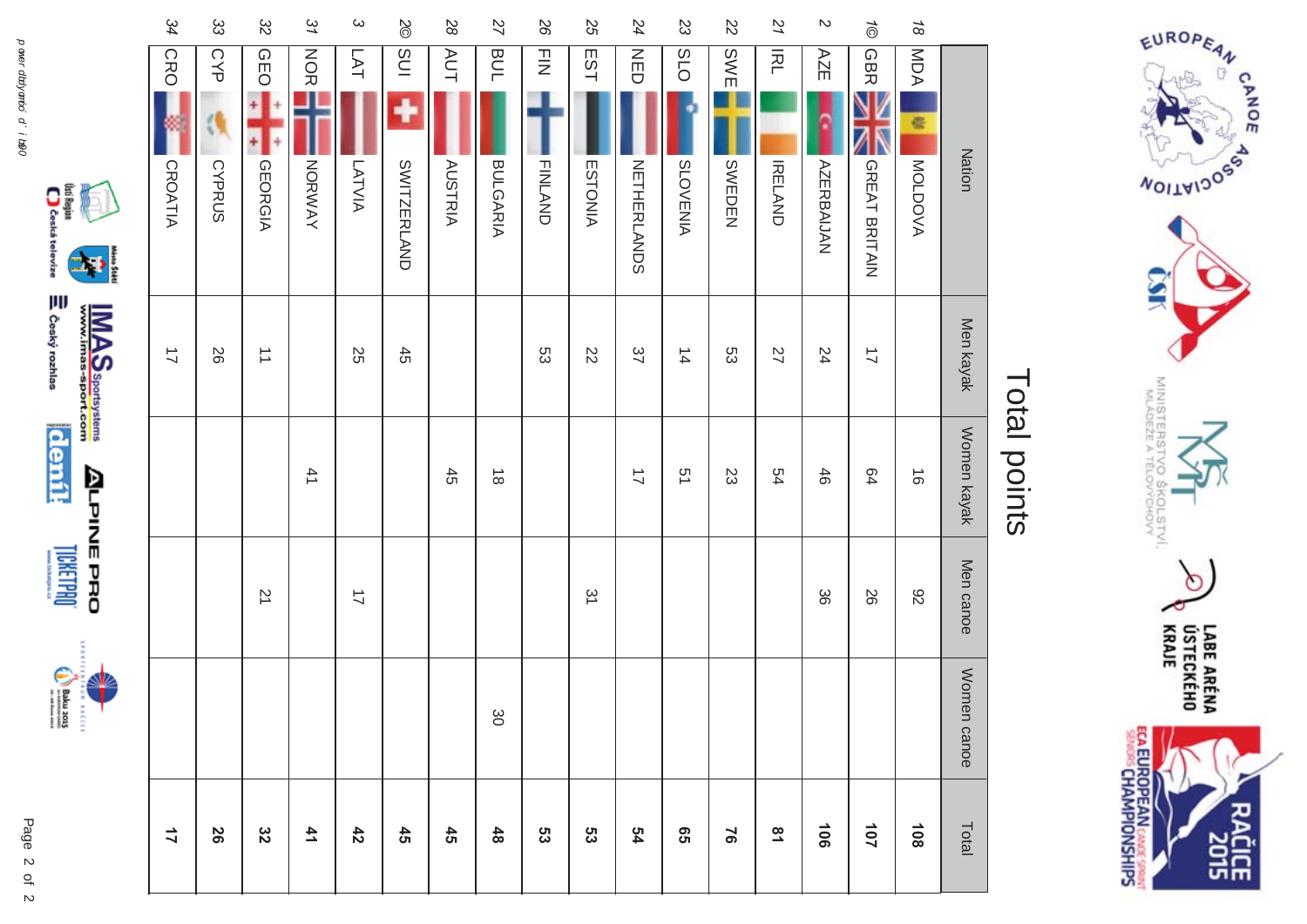



**LICKERPOOL** 









## Total points men kayak Total points men kayak

200m 500m 500m 1000m 5000m 5000m

1000m

m0005

m003

200m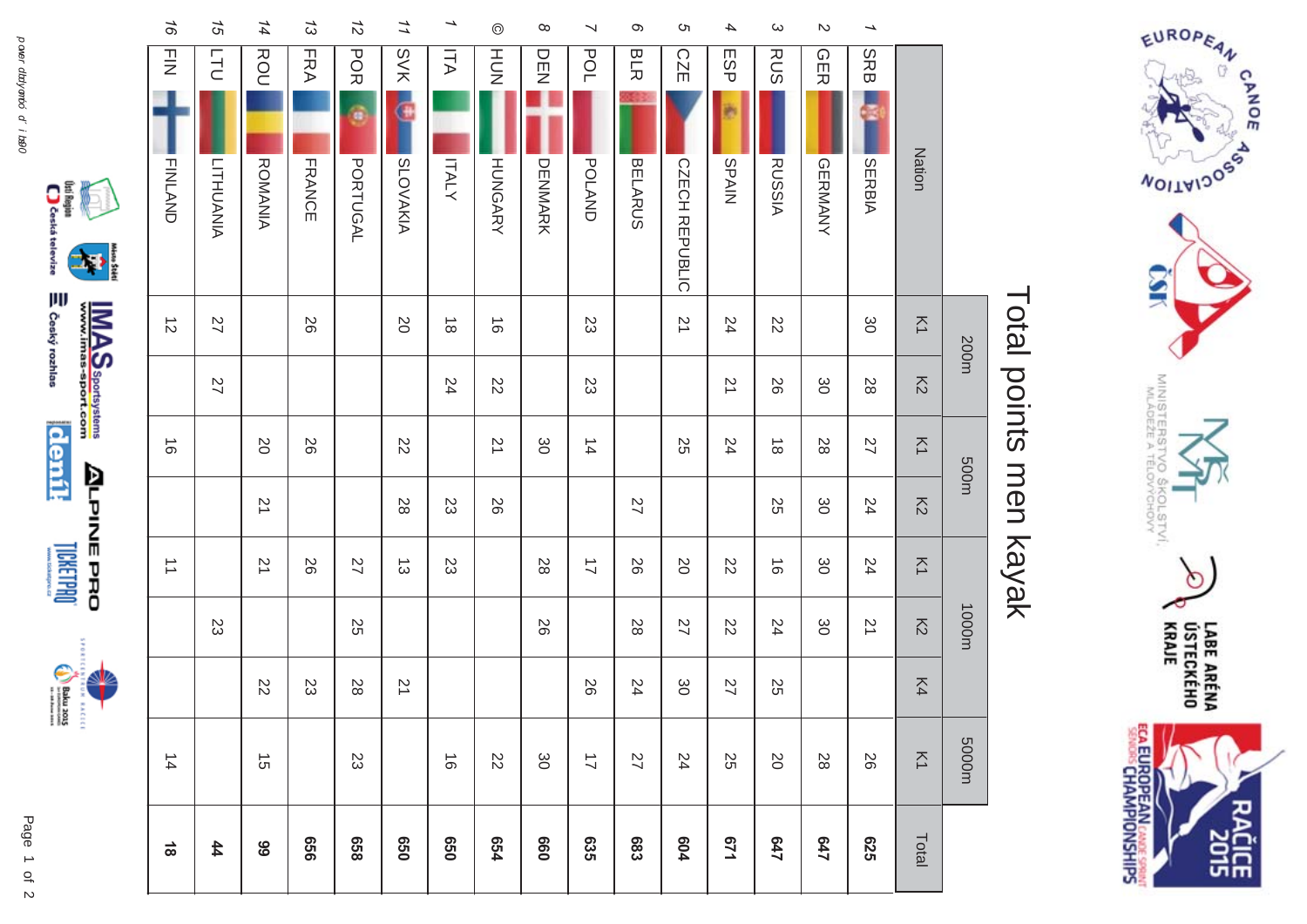



## Total points men kayak Total points men kayak

| $\omega$                       | $\frac{8}{2}$         | $\mathcal{S}^{\mathcal{O}}$ | 27                       | 92             | SS                             | 24         | 23             | 22             | 21                      | $\mathcal{D}$      | $\vec{\circ}$  | $\frac{1}{8}$                          | $\overline{17}$ |                          |       |
|--------------------------------|-----------------------|-----------------------------|--------------------------|----------------|--------------------------------|------------|----------------|----------------|-------------------------|--------------------|----------------|----------------------------------------|-----------------|--------------------------|-------|
| <b>GEO</b>                     | O <sub>1</sub> S<br>۰ | <b>GBR</b>                  | <b>CRO</b>               | EST            | AZE                            | <b>LAT</b> | <b>CYP</b>     | <b>IRL</b>     | <b>NR</b>               | $\frac{Z}{U}$      | <b>SUI</b>     | TUR                                    | SWE             |                          |       |
| <b>GEORGIA</b>                 | <b>SLOVENIA</b>       | GREAT BRITAIN               | <b>CROATIA</b>           | <b>ESTONIA</b> | <b>AZERBAIJAN</b>              | LATVIA     | <b>CYPRUS</b>  | <b>IRELAND</b> | <b>UKRAINE</b>          | <b>NETHERLANDS</b> | SWITZERLAND    | TURKEY                                 | SWEDEN          | Nation                   |       |
| $\overrightarrow{\phantom{a}}$ |                       | $\overline{1}$              |                          |                | $\vec{\omega}$                 | 55         |                | $\vec{5}$      |                         | $\frac{1}{4}$      |                |                                        | $28$            | $\overline{\leq}$        |       |
|                                |                       |                             |                          |                |                                |            |                |                |                         |                    |                |                                        | SS              | $\overline{\mathcal{L}}$ | 200m  |
|                                |                       |                             | $\overline{\mathcal{L}}$ |                | $\overrightarrow{\phantom{a}}$ |            | $\vec{\omega}$ |                |                         | 23                 | $\vec{z}$      | $\stackrel{\rightharpoonup}{\circ}$    |                 | $\overline{\leq}$        | 500m  |
|                                |                       |                             |                          | $\overline{z}$ |                                |            |                |                |                         |                    |                |                                        |                 | $\overline{5}$           |       |
|                                | $\frac{1}{4}$         |                             |                          |                |                                |            |                |                | $\vec{c}$               |                    | $\vec{\infty}$ | $\stackrel{\rightharpoonup }{\infty }$ |                 | $\overline{\leq}$        |       |
|                                |                       |                             |                          |                |                                |            |                |                |                         |                    |                |                                        |                 | $\overline{5}$           | 1000m |
|                                |                       |                             |                          |                |                                |            |                |                |                         |                    |                |                                        |                 | K4                       |       |
|                                |                       |                             |                          |                |                                |            | $\vec{\omega}$ | $\vec{v}$      | $\vec{\circ}$           |                    | 71             | $\stackrel{\rightharpoonup }{\infty }$ |                 | $\overline{\leq}$        | m0005 |
| 99                             | $\mathbf{S}$          | 64                          | 54                       | ပ္ပ            | $\infty$                       | 31         | 37             | 34             | $\mathsf{S}^\mathsf{O}$ | 84                 | $\overline{0}$ | $\vec{e}$                              | $\frac{1}{8}$   | Total                    |       |

 $\begin{picture}(40,40) \put(0,0){\line(1,0){155}} \put(15,0){\line(1,0){155}} \put(15,0){\line(1,0){155}} \put(15,0){\line(1,0){155}} \put(15,0){\line(1,0){155}} \put(15,0){\line(1,0){155}} \put(15,0){\line(1,0){155}} \put(15,0){\line(1,0){155}} \put(15,0){\line(1,0){155}} \put(15,0){\line(1,0){155}} \put(15,0){\line(1,0){155}} \$ 

⊇ Český rozhlas

 $\left| \mathbf{r} \right|$ 



Page

 $\overline{a}$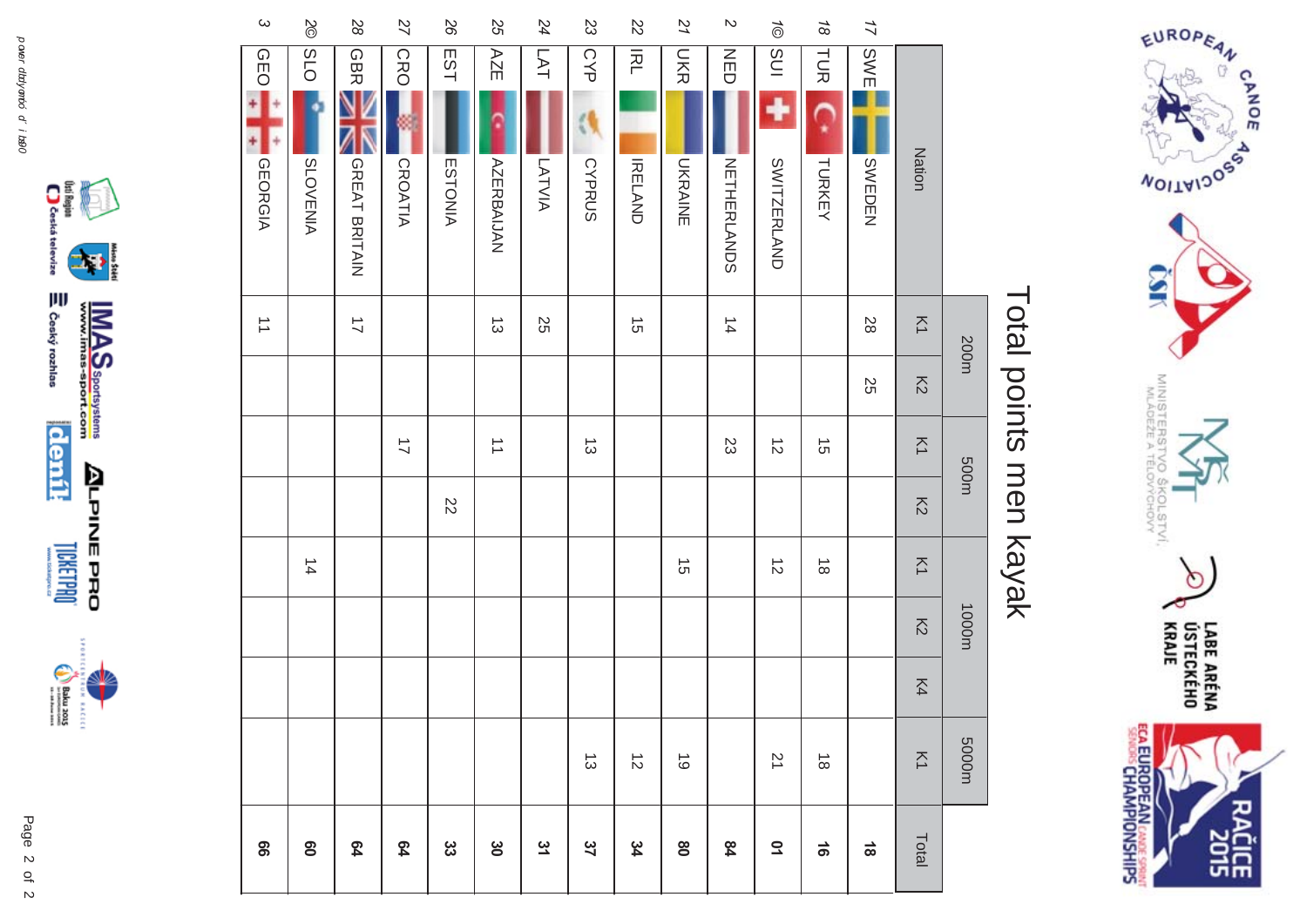



**RACICE** 





|                          |                 | <b>Nation</b>         | $\tilde{\omega}$     | C2                       | C1             | C2             | C1                   | C2                       | C4  | CΊ                                   | Total          |
|--------------------------|-----------------|-----------------------|----------------------|--------------------------|----------------|----------------|----------------------|--------------------------|-----|--------------------------------------|----------------|
| $\overline{\phantom{0}}$ | <b>RUS</b>      | <b>RUSSIA</b>         | 80                   | မွ                       | 28             | ပ္တ            | 55                   | 28                       | ပ္တ | 28                                   | <b>C62</b>     |
| $\mathbb N$              | <b>DKR</b>      | <b>UNANANE</b>        | $\overline{1}$       | 24                       | 27             | 28             | 22                   | မွ                       | 27  | $\overline{\mathcal{C}}$             | 999            |
| $\omega$                 | <b>CZE</b>      | <b>CZECH REPUBLIC</b> | 92                   | $\overline{\mathcal{C}}$ | δg             | 24             | 92                   | 92                       | 92  | <b>SO</b>                            | <b>925</b>     |
| 4                        | <b>BLR</b>      | <b>BELARUS</b>        | 28                   | 28                       |                | 27             | 24                   |                          | 24  | 27                                   | 171            |
| <b>ຕ</b>                 | POL             | <b>POLAND</b>         | $\vec{5}$            | 21                       | 2S             | 25             | 28                   | 25                       |     | $\stackrel{\rightharpoonup}{\infty}$ | 470            |
| $\infty$                 | HUT<br>N        | <b>HUNGARY</b>        | $\vec{v}$            |                          | $\overline{z}$ | $\overline{2}$ | $\vec{0}$            | SS                       | 25  | 24                                   | 483            |
| $\prec$                  | ROU             | <b>ROMANIA</b>        |                      | 26                       |                | 92             | $\vec{\infty}$       | 21                       | 28  | $\vec{6}$                            | 431            |
| $\infty$                 | <b>GER</b>      | <b>GERMANYY</b>       | 24                   |                          | 23             |                | ဖွ                   | 27                       |     | 80                                   | 438            |
| $\odot$                  | ITA             | <b>ITALY</b>          | $\vec{\infty}$       | $\overline{2}$           | $\overline{2}$ |                | ZZ                   | $\overline{\mathcal{C}}$ |     | $\overline{\mathcal{L}}$             | 460            |
| →                        | ESP             | <b>SPAIN</b>          | 27                   | S                        |                |                | 23                   |                          |     | 23                                   | 29             |
| 11                       | MDA<br>¢        | MOLDOVA               | $\overline{0}$       |                          | 56             |                | 21                   |                          |     | 55                                   | 56             |
| $\vec{z}$                | <b>FRA</b>      | <b>FRANCE</b>         | $\overline{z}$       |                          |                |                | <b>N</b>             | 24                       |     |                                      | 66             |
| 73                       | TUR<br>è        | TURKEY                | $\overrightarrow{=}$ |                          |                | 22             | $\overrightarrow{=}$ |                          |     | $\overline{\mathcal{L}}$             | $\overline{2}$ |
| 14                       | <b>SVK</b>      | <b>SLOVAKIA</b>       | $\vec{0}$            |                          |                |                | $\vec{\omega}$       |                          |     | 26                                   | 77             |
| 15                       | <b>LTU</b>      | <b>LITHUANIA</b>      | 25                   |                          | 24             |                |                      |                          |     |                                      | 82             |
| 97                       | <b>POR</b><br>۹ | <b>PORTUGAL</b>       | SS                   | 25                       |                |                |                      |                          |     |                                      | $\overline{3}$ |





## Total points men canoe Total points men canoe

200m 500m 500m 1000m 5000m 5000m

1000m

m0005

m003

200m

 $\mathcal{C}2$ 

 $\mathbb{C}^4$ 

 $\tilde{C}$ 

 $\tilde{C}$ 

 $\tilde{C}$ 

 $\mathbb{C}2$ 

 $\tilde{C}$ 

 $\mathcal{C}2$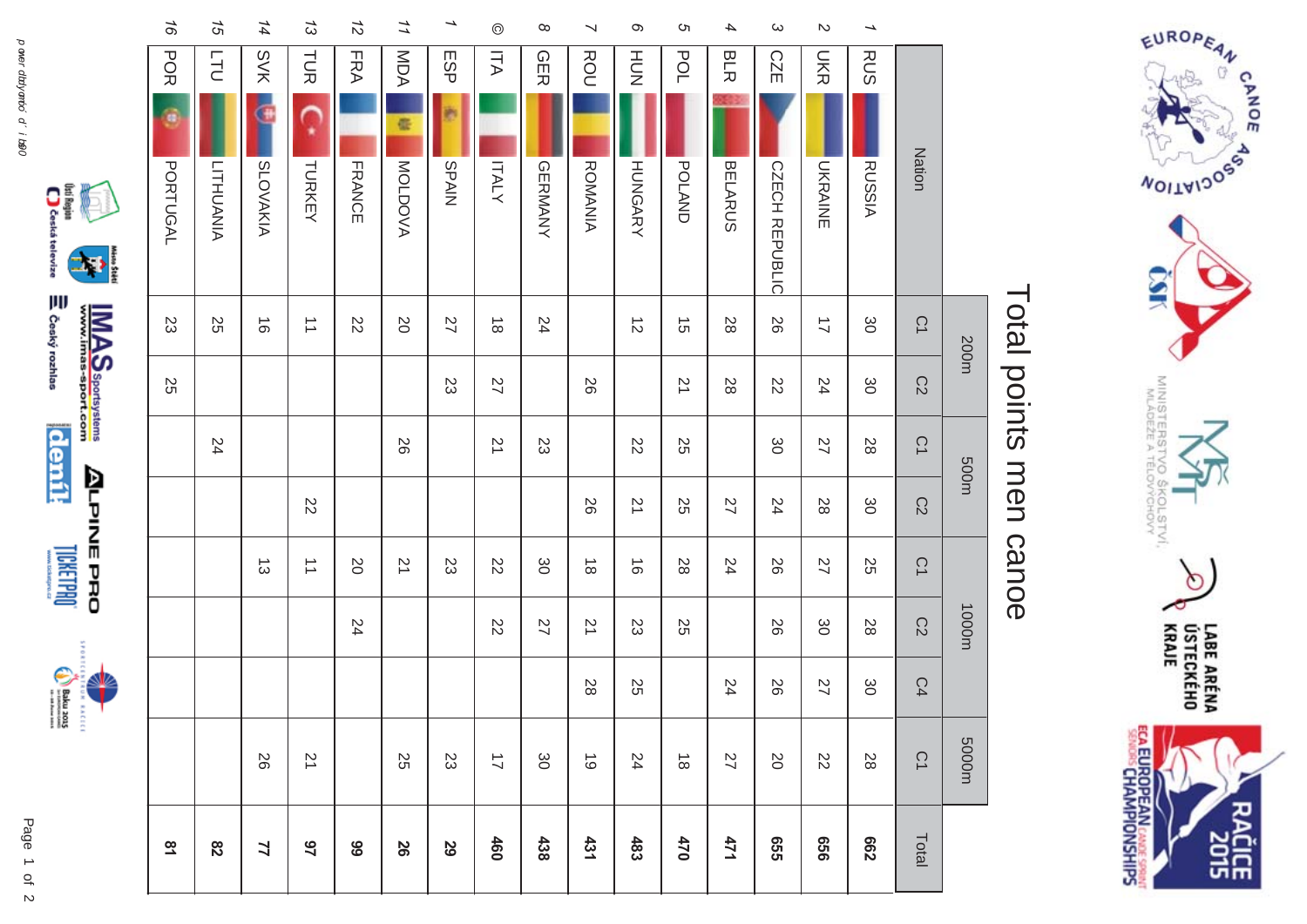

## Total points men canoe Total points men canoe

| $\frac{2}{2}$            | 51             | $\overline{c}$ | $\frac{1}{\sqrt{2}}$ | $\frac{1}{8}$ | 17               |                 |       |
|--------------------------|----------------|----------------|----------------------|---------------|------------------|-----------------|-------|
| $\overline{5}$           | <b>GEO</b>     | <b>GBR</b>     | SRB                  | EST           | AZE              |                 |       |
|                          |                |                | J                    |               |                  |                 |       |
| LATVIA                   | <b>GEORGIA</b> | GREAT BRITAIN  | SERBIA               | ESTONIA       | <b>AZERAIJAN</b> | Nation          |       |
|                          | $\overline{2}$ | $\frac{1}{4}$  |                      |               | $\vec{\omega}$   | $\tilde{C}$     | 200m  |
|                          |                |                |                      |               |                  | $\overline{C2}$ |       |
|                          |                |                |                      |               |                  | $\overline{C}$  | 500m  |
|                          |                |                |                      |               | 23               | $\overline{C}2$ |       |
| $\overline{\mathcal{L}}$ |                | $\vec{z}$      | $\frac{1}{4}$        | $\vec{q}$     |                  | $\overline{C}$  |       |
|                          |                |                |                      |               |                  | C <sub>2</sub>  | 1000m |
|                          |                |                |                      |               |                  | C4              |       |
|                          |                |                | $\vec{q}$            | $\vec{0}$     |                  | $\overline{C}$  | m0005 |
| $\overline{40}$          | 64             | 69             | $\overline{c}$       | 34            | င်<br>၁၁         | Total           |       |





 $\begin{picture}(20,20) \put(0,0){\vector(0,1){30}} \put(15,0){\vector(0,1){30}} \put(15,0){\vector(0,1){30}} \put(15,0){\vector(0,1){30}} \put(15,0){\vector(0,1){30}} \put(15,0){\vector(0,1){30}} \put(15,0){\vector(0,1){30}} \put(15,0){\vector(0,1){30}} \put(15,0){\vector(0,1){30}} \put(15,0){\vector(0,1){30}} \put(15,0){\vector(0,1){30}} \put(15,0){\vector(0$ **MAGES** 

of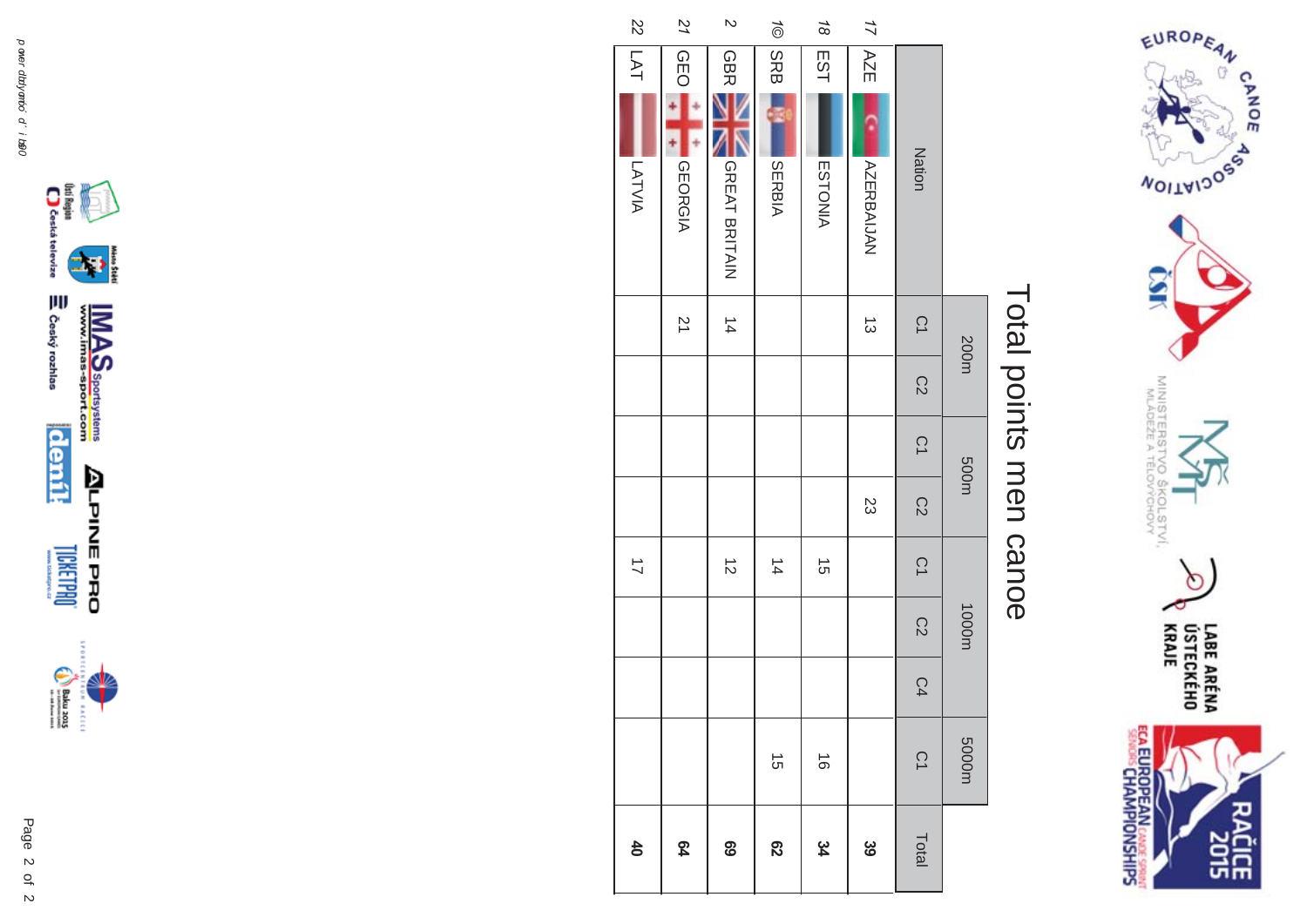



**LICKERPOOL** 

 $\begin{picture}(20,5) \put(0,0) {\put(0,0){\line(1,0){15}} \put(0,0){\line(1,0){15}} \put(0,0){\line(1,0){15}} \put(0,0){\line(1,0){15}} \put(0,0){\line(1,0){15}} \put(0,0){\line(1,0){15}} \put(0,0){\line(1,0){15}} \put(0,0){\line(1,0){15}} \put(0,0){\line(1,0){15}} \put(0,0){\line(1,0){15}} \put(0,0){\line(1,0){15}} \put(0,0){\line(1,0){15$ **MARCEL** 

310045



| iveles |   |
|--------|---|
| JΨ     | ξ |

| $\infty$<br>HU<br>N                   | $\infty$<br>c<br>$\boldsymbol{\omega}$<br>4<br>$\mathcal{D}$<br>$\overline{\phantom{0}}$<br>J<br><b>DKR</b><br>ROU<br><b>SRB</b><br>POL<br><b>ITA</b><br><b>RUS</b><br>모<br>모 |       |
|---------------------------------------|-------------------------------------------------------------------------------------------------------------------------------------------------------------------------------|-------|
| <b>HUNGARY</b><br><b>ITALY</b>        | Nation<br><b>UKRAINE</b><br><b>SERBIA</b><br><b>RUSSIA</b><br><b>BELARUS</b><br><b>ROMANIA</b><br><b>POLAND</b>                                                               |       |
| $\vec{\circ}$<br>$\overrightarrow{=}$ | $\overline{\leq}$<br>27<br>28<br>92<br><b>SO</b><br>$\overrightarrow{L}$                                                                                                      | 200m  |
|                                       | $\overline{5}$<br>25<br>27<br>21<br>မွ<br>28                                                                                                                                  |       |
|                                       | 25<br>$\overline{2}$<br>23<br>56<br>ပ္တ<br>$\overline{\leq}$<br>$\vec{\omega}$<br>$\vec{0}$                                                                                   |       |
|                                       | $\overline{5}$<br>2S<br>28<br>27<br>24<br>80<br>92                                                                                                                            | 500m  |
| $\overline{\mathcal{C}}$              | $\overline{8}$<br>K4<br>မွ<br>21<br>27<br>92                                                                                                                                  |       |
| $\overline{\mathcal{C}}$<br>27        | $\overline{\leq}$<br>28<br>S                                                                                                                                                  | 1000m |
| 24<br>22                              | $\overline{5}$<br>ပ္တ<br>27<br>28<br>56<br>25                                                                                                                                 |       |
| 71                                    | $\overline{\leq}$<br>28<br>$\infty$<br>25<br>24<br>ပ္တ<br>22<br>$\vec{\circ}$                                                                                                 | m0005 |
| 258                                   | Total<br>559<br>238<br><b>625</b><br>204<br>284<br>210<br>247                                                                                                                 |       |



**SHS** 

# Total points women kayak Total points women kayak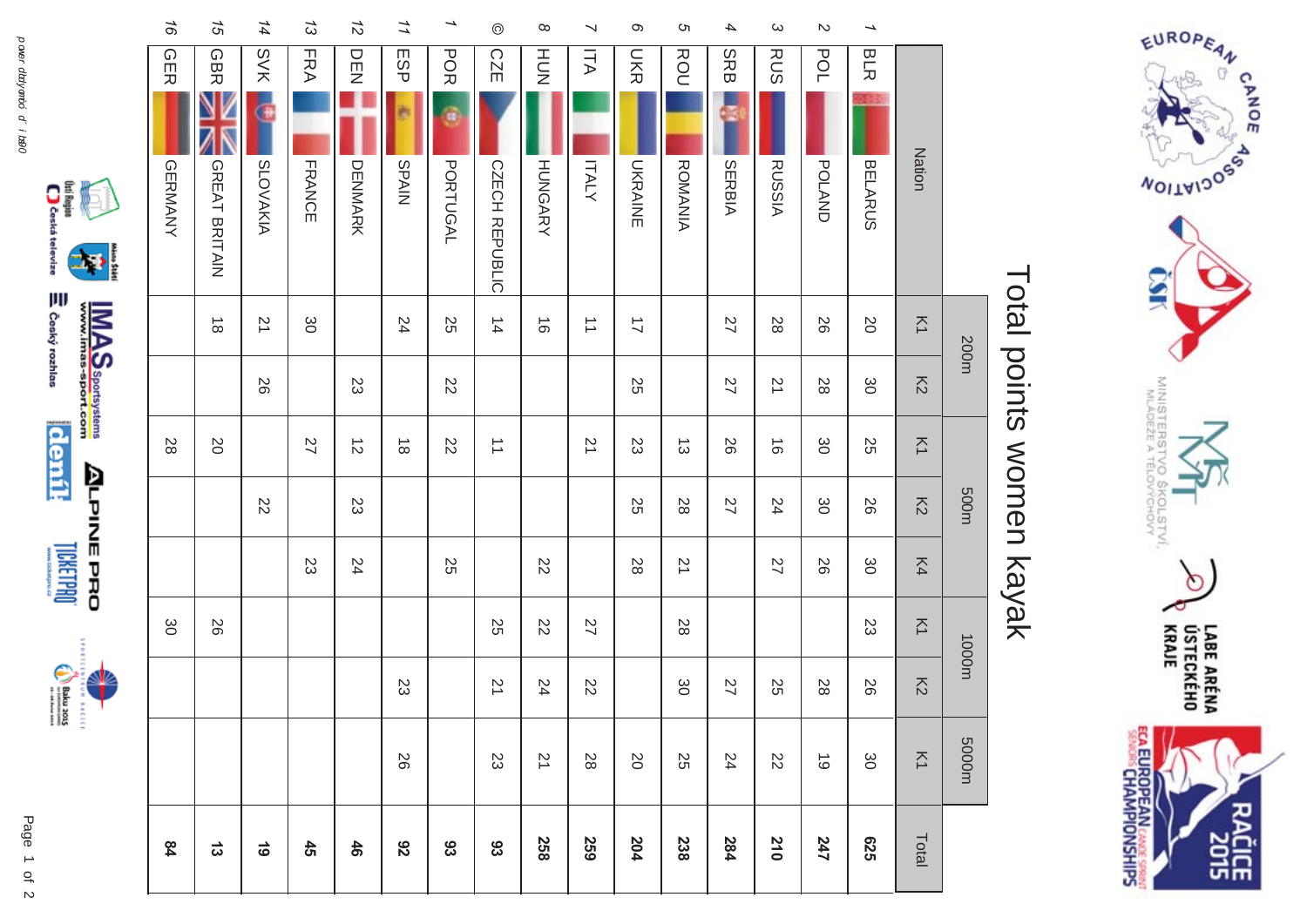

# Total points women kayak Total points women kayak

|                     |            |   |                   | 200m           |                |                                | 500m           |    | 1000m             |                | m0005                                |              |
|---------------------|------------|---|-------------------|----------------|----------------|--------------------------------|----------------|----|-------------------|----------------|--------------------------------------|--------------|
|                     |            |   | <b>Nation</b>     | $\overline{z}$ | $\overline{6}$ | $\overline{\leq}$              | $\overline{6}$ | K4 | $\overline{\leq}$ | $\overline{5}$ | $\overline{\leq}$                    | Total        |
| 17                  | <b>IRL</b> |   | <b>IRELAND</b>    | $\vec{\omega}$ |                | $\frac{1}{4}$                  |                |    |                   |                | 27                                   | 83           |
| $\frac{1}{8}$       | OTS        |   | <b>SLOVENIA</b>   | $\vec{5}$      |                | ີຕ                             |                |    | 21                |                |                                      | 82           |
| $\widetilde{\circ}$ | AZE        |   | <b>AZERRAIJAN</b> | 22             |                | 24                             |                |    |                   |                |                                      | 31           |
| $\overline{a}$      | <b>AUT</b> |   | <b>AUSTRIA</b>    |                | 24             |                                | $\overline{z}$ |    |                   |                |                                      | အိ           |
| 21                  | <b>NOR</b> |   | NORWAY            |                |                | $\overrightarrow{\mathcal{L}}$ |                |    | 24                |                |                                      | 32           |
| $\overline{2}$      | TUR        |   | TURKEY            | $\vec{z}$      |                |                                |                |    |                   |                | $\vec{\sigma}$                       | 29           |
| 23                  | <b>SWE</b> |   | SWEDEN            | 23             |                |                                |                |    |                   |                |                                      | $\mathbf{S}$ |
| 24                  | <b>BUL</b> |   | <b>BULGARIA</b>   |                |                |                                |                |    |                   |                | $\stackrel{\rightharpoonup}{\infty}$ | 24           |
| SS                  | NED        |   | NETHERLANDS       |                |                |                                |                |    |                   |                | $\overrightarrow{L}$                 | 27           |
| 97                  | MDA        | Œ | <b>MOLDOVA</b>    |                |                |                                |                |    |                   |                | $\overrightarrow{\circ}$             | 71           |



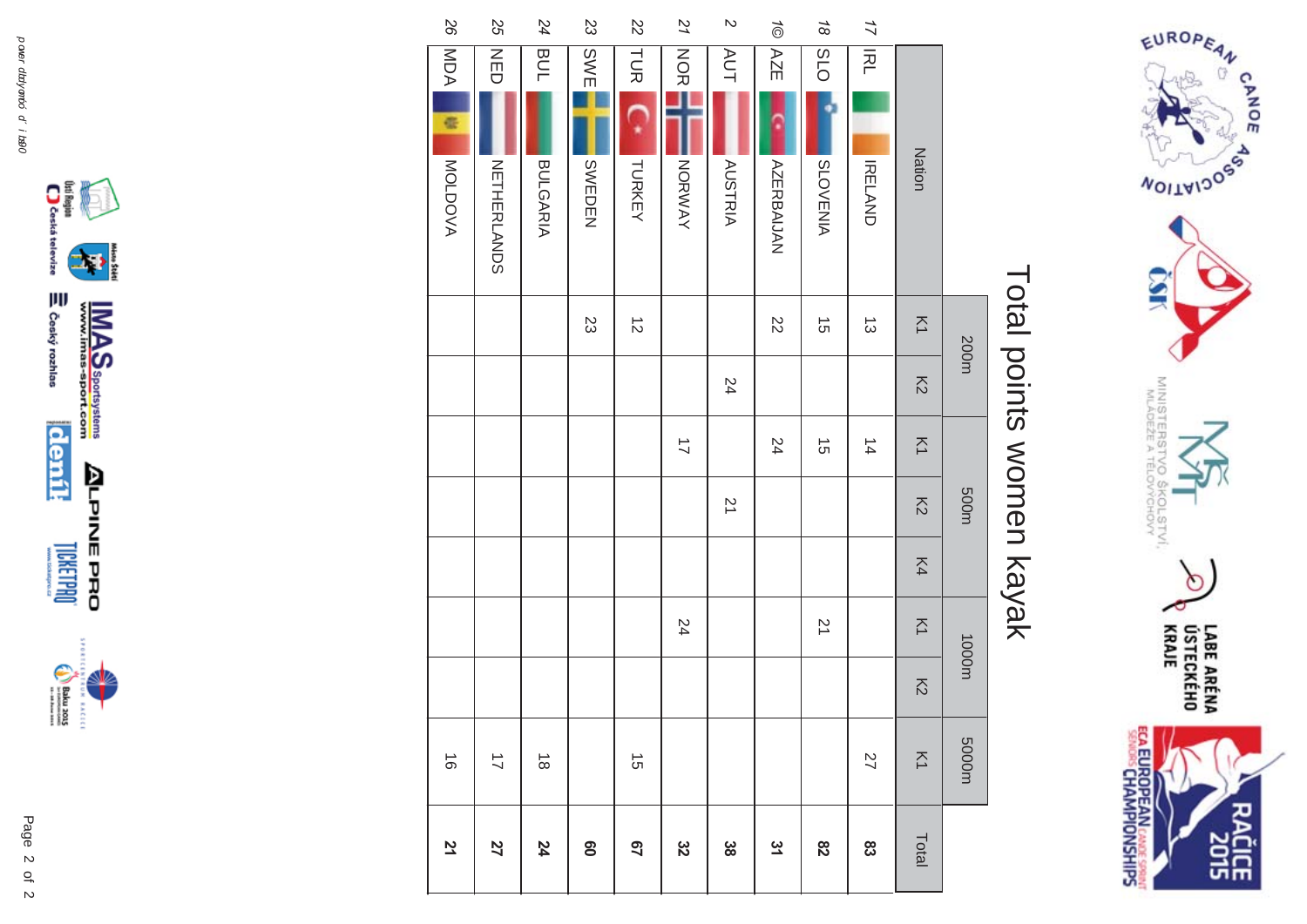

# Total points women canoe Total points women canoe

| 4<br>ESP        |                | BUL             | <b>თ</b><br>$\infty$<br><b>CZE</b> | $\overline{\phantom{0}}$<br>ROU |
|-----------------|----------------|-----------------|------------------------------------|---------------------------------|
|                 | <b>SPAIN</b>   | <b>BULGARIA</b> | CZECH REPUBLIC                     | <b>ROMANIA</b>                  |
|                 | 23             | $\infty$        | 97                                 |                                 |
| $\overline{27}$ | 55             |                 |                                    | 97                              |
|                 | $\frac{48}{2}$ | $\infty$        | 80                                 | 56                              |





**LICKET PO** 

 $\begin{picture}(20,5) \put(0,0) {\put(0,0){\line(1,0){15}} \put(0,0){\line(1,0){15}} \put(0,0){\line(1,0){15}} \put(0,0){\line(1,0){15}} \put(0,0){\line(1,0){15}} \put(0,0){\line(1,0){15}} \put(0,0){\line(1,0){15}} \put(0,0){\line(1,0){15}} \put(0,0){\line(1,0){15}} \put(0,0){\line(1,0){15}} \put(0,0){\line(1,0){15}} \put(0,0){\line(1,0){15$ **RACICE**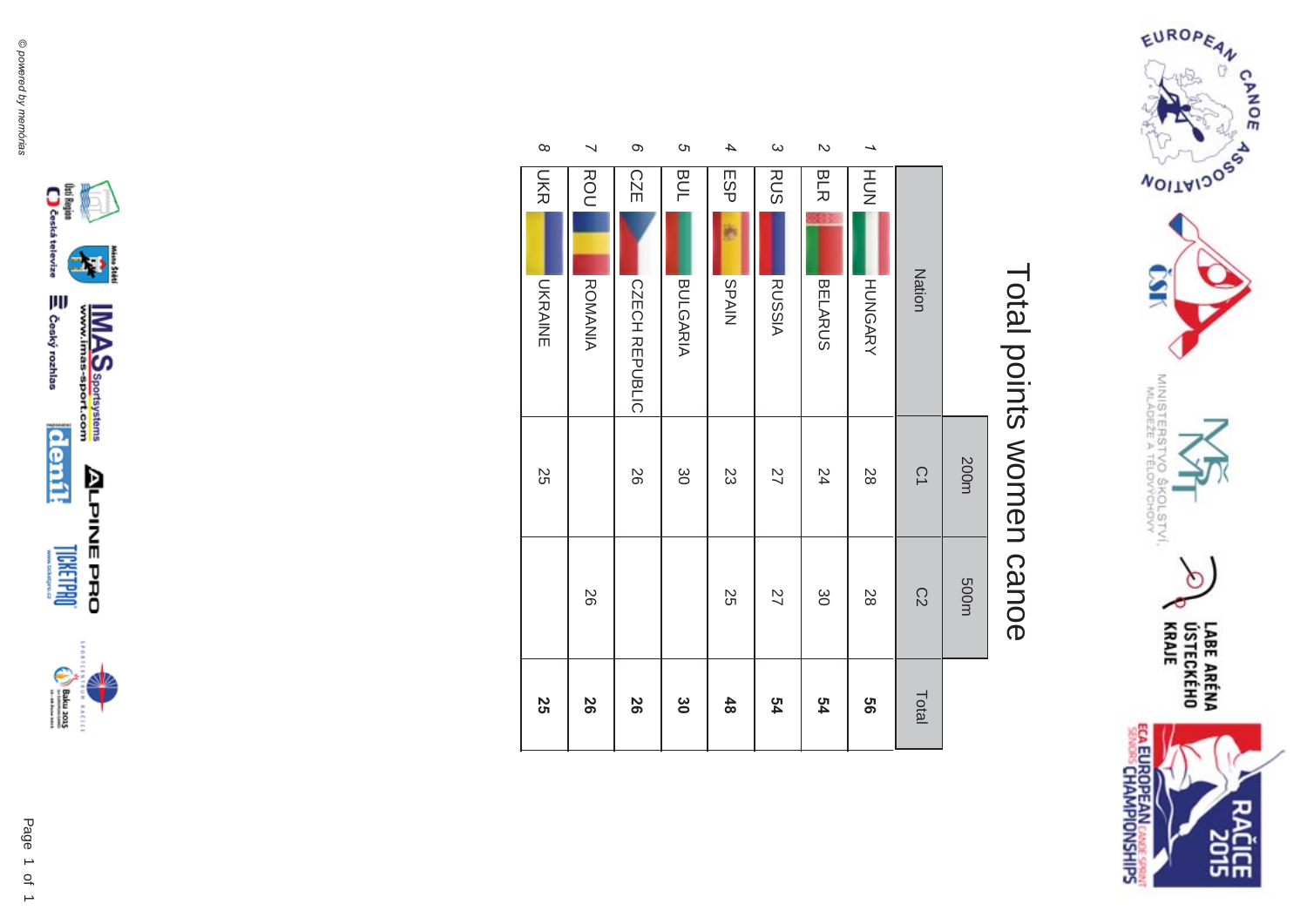

### K1 Senior Women 1000m K1 Senior Women 1000m



()sti Region<br>Cassica televize

⇒ Český rozhlas

**deník** 

**LICKETPROT** 

 $\begin{picture}(20,5) \put(0,0) {\put(0,0){\line(1,0){15}} \put(0,0){\line(1,0){15}} \put(0,0){\line(1,0){15}} \put(0,0){\line(1,0){15}} \put(0,0){\line(1,0){15}} \put(0,0){\line(1,0){15}} \put(0,0){\line(1,0){15}} \put(0,0){\line(1,0){15}} \put(0,0){\line(1,0){15}} \put(0,0){\line(1,0){15}} \put(0,0){\line(1,0){15}} \put(0,0){\line(1,0){15$ **RACEC** 

**ALPINE PRO** 

≸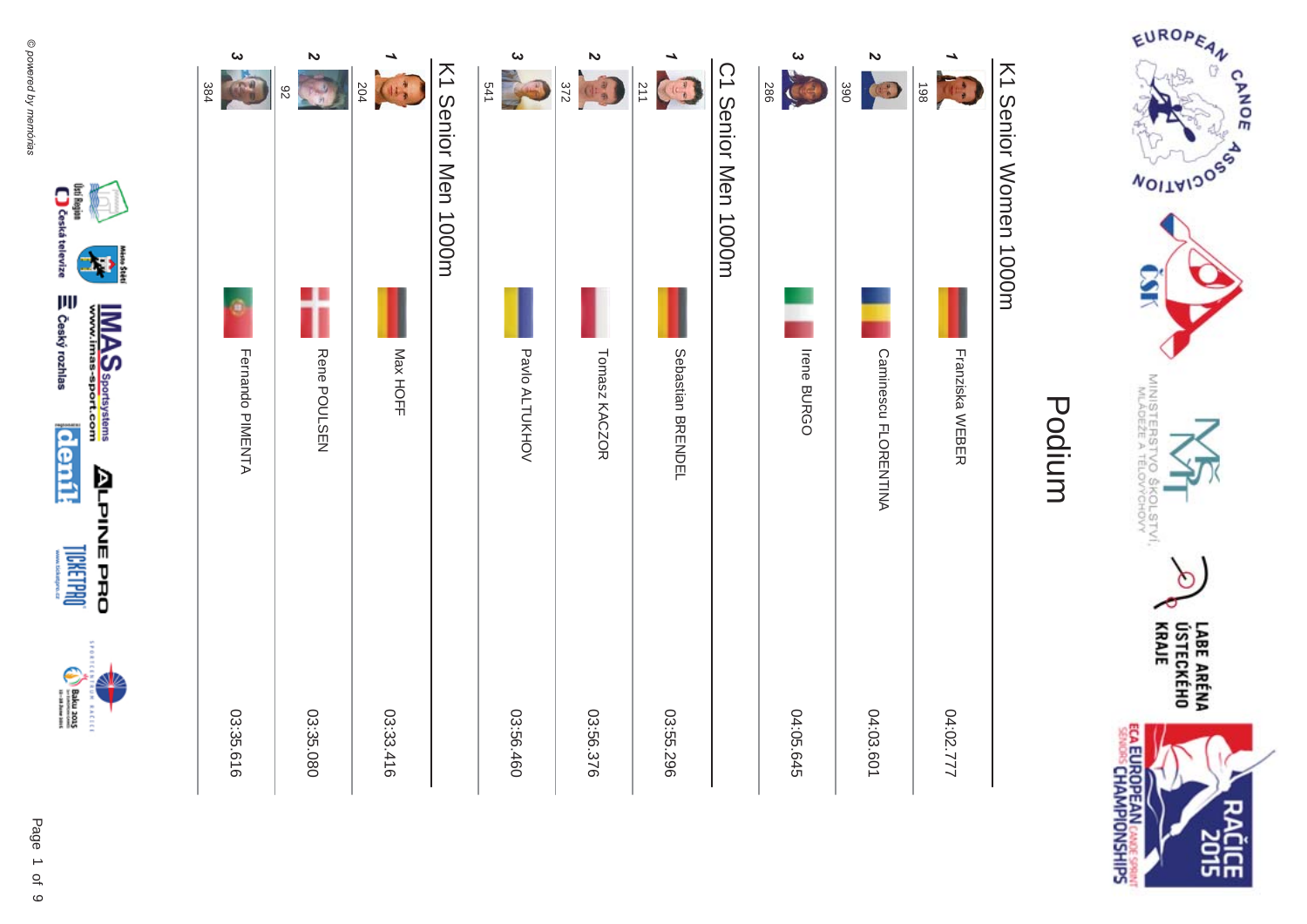

### K2 Senior Women 1000m K2 Senior Women 1000m

| ట                                          | $\boldsymbol{\mathsf{N}}$        |                                            |                      | ω                                                                          | N                                                                       |                                                                                 |                      | ట                                | N                                  |                                   |
|--------------------------------------------|----------------------------------|--------------------------------------------|----------------------|----------------------------------------------------------------------------|-------------------------------------------------------------------------|---------------------------------------------------------------------------------|----------------------|----------------------------------|------------------------------------|-----------------------------------|
| 416                                        | 237                              | 5Ì                                         |                      | 413                                                                        | 524                                                                     | $\vec{=}$                                                                       |                      | 464                              | 343                                | 389                               |
| 423                                        | 232                              | $\vec{\circ}$                              |                      | 411                                                                        | 525                                                                     | $\vec{\omega}$                                                                  |                      | 463                              | 田田<br>338                          | 392                               |
|                                            |                                  |                                            |                      | 426                                                                        | 521                                                                     | $\overline{2}$                                                                  |                      |                                  |                                    |                                   |
|                                            |                                  |                                            | C2 Senior Momen 500H | 425                                                                        | 222                                                                     | $\vec{8}$                                                                       | K4 Senior Women 500m |                                  |                                    |                                   |
|                                            |                                  |                                            |                      |                                                                            |                                                                         |                                                                                 |                      |                                  |                                    |                                   |
| <b>Irina ANDREEVA</b><br>Olesya NIKIFOROVA | Kincsö TAKÁCS<br>Zsanett LAKATOS | <b>Kamila BOBR</b><br>Daryna KASTSIUCHENKA |                      | Kira STEPANOVA / Svetlana CHERNIGOVSKAYA<br>Elena ANYSHINA / Vera SOBETOVA | Maria KICHASOVA / Anastasiia TODOROVA<br>Mariya POVKII / Inna IKKSINIUI | Marraryta MAKHNE/A / Volha KHUDZENKA<br>Aleksandra GRISHINA / Maryna LITVINCHUK |                      | Milica STAROVIC<br>Dalma RUZICIC | Beata MIKOLAJCZYK<br>Karolina NAJA | Borha PETRONELA<br>Elena MERONIAC |
| 02:07.252                                  | 02:03.412                        | 02:01.528                                  |                      | 01:37.804                                                                  | 01:37.180                                                               | 01:35.584                                                                       |                      | 03:43.340                        | 03:42.740                          | 03:42.220                         |



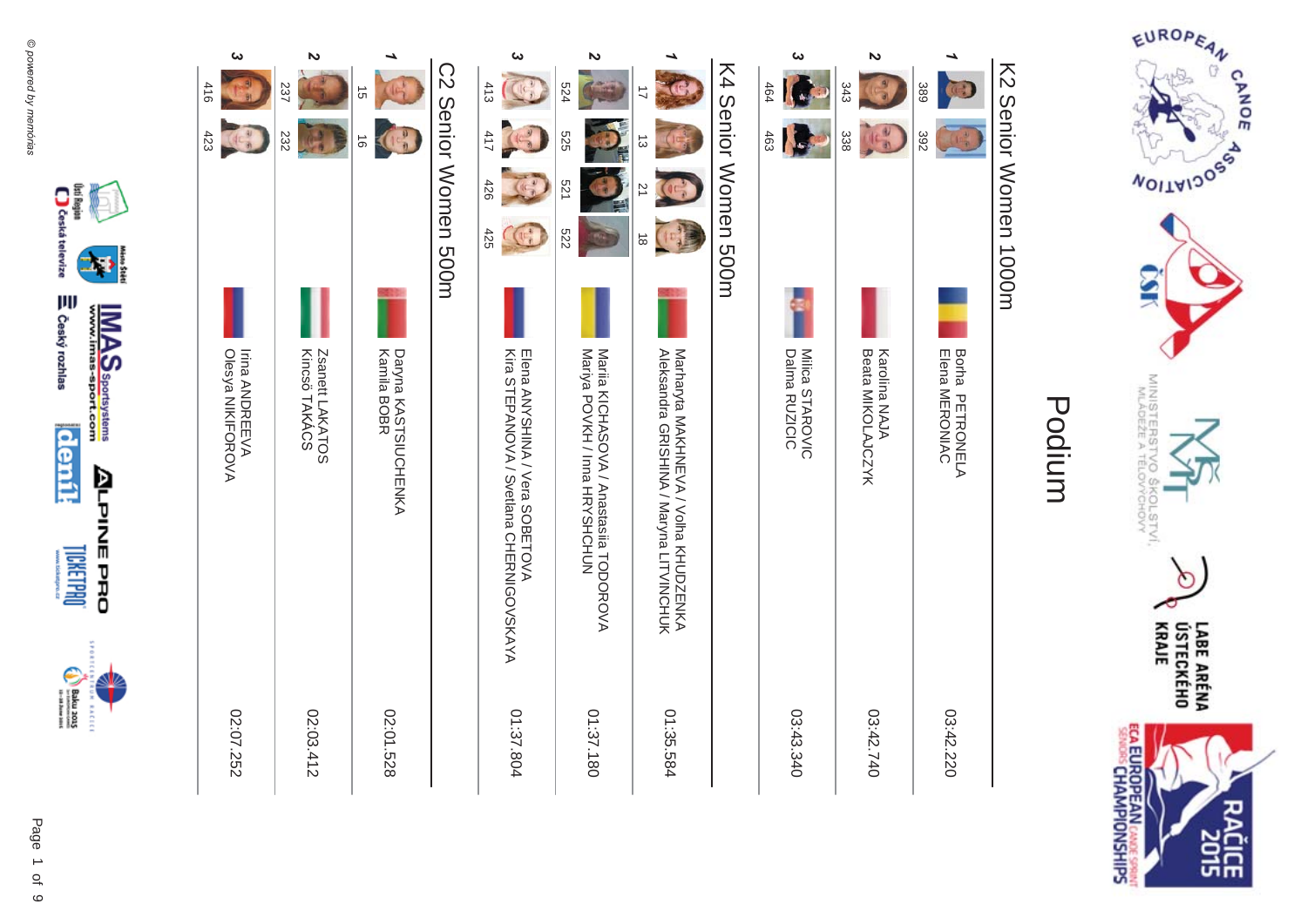







**IMAS**<br>www.imas-sport.com

**ALPINE PRO** 

**RACEC** 

**DRELLMO** 

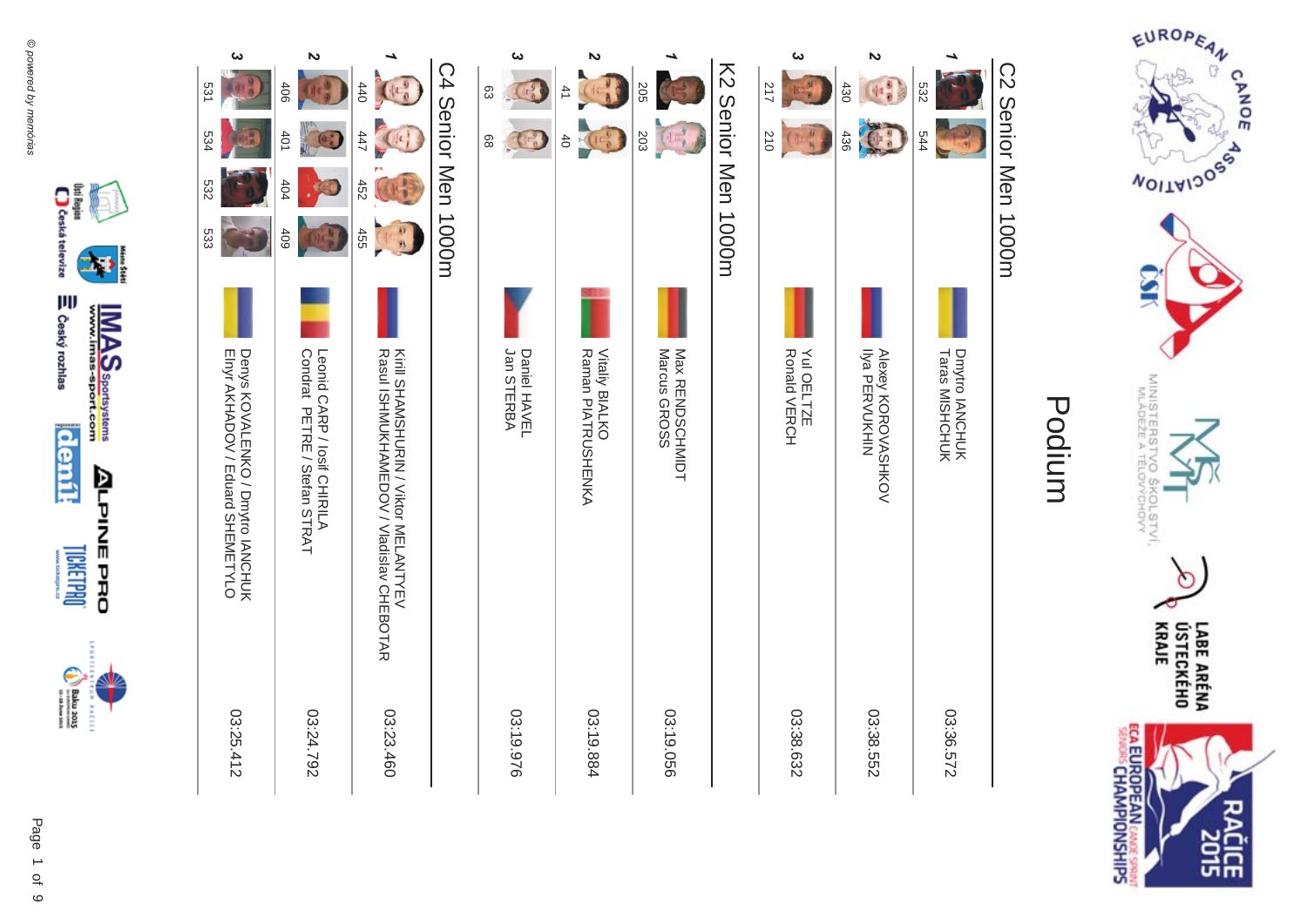

| ట<br>467<br>I. | $\boldsymbol{\mathsf{N}}$<br>410 | 82           | K1 Senior Men 500m | ట<br>541       | $\boldsymbol{\mathsf{N}}$<br>$\begin{pmatrix} 1 & 0 \\ 0 & 0 \end{pmatrix}$<br>442 | 74           | C1 Senior Meng SODH | ట<br>145    | $\boldsymbol{\mathsf{z}}$<br>86 L<br>$(1)$ | 340                 | K1 Senior Normen 500H |
|----------------|----------------------------------|--------------|--------------------|----------------|------------------------------------------------------------------------------------|--------------|---------------------|-------------|--------------------------------------------|---------------------|-----------------------|
|                |                                  |              |                    |                |                                                                                    |              |                     |             |                                            |                     |                       |
| Dejan PAJIC    | Tom LIEBSCHER                    | Rene POULSEN |                    | Pavlo ALTUKHOV | Mikhail PAVLOV                                                                     | Martin FUKSA |                     | Sarah GUYOT | Franziska WEBER                            | Ewelina WOJNAROWSKA | Podium                |
| 01:42.168      | 01:41.952                        | 11:41.504    |                    | 01:51.248      | 01:50.580                                                                          | 01:49.716    |                     | 01:55.392   | 01:54.968                                  | 01:54.552           |                       |



EUROPEAN

**MOITAIDOS** 

MINISTERS'S

옆

COLSTVI.<br><sup>COLSTVI</sup>

 $\circ$ 

CANOE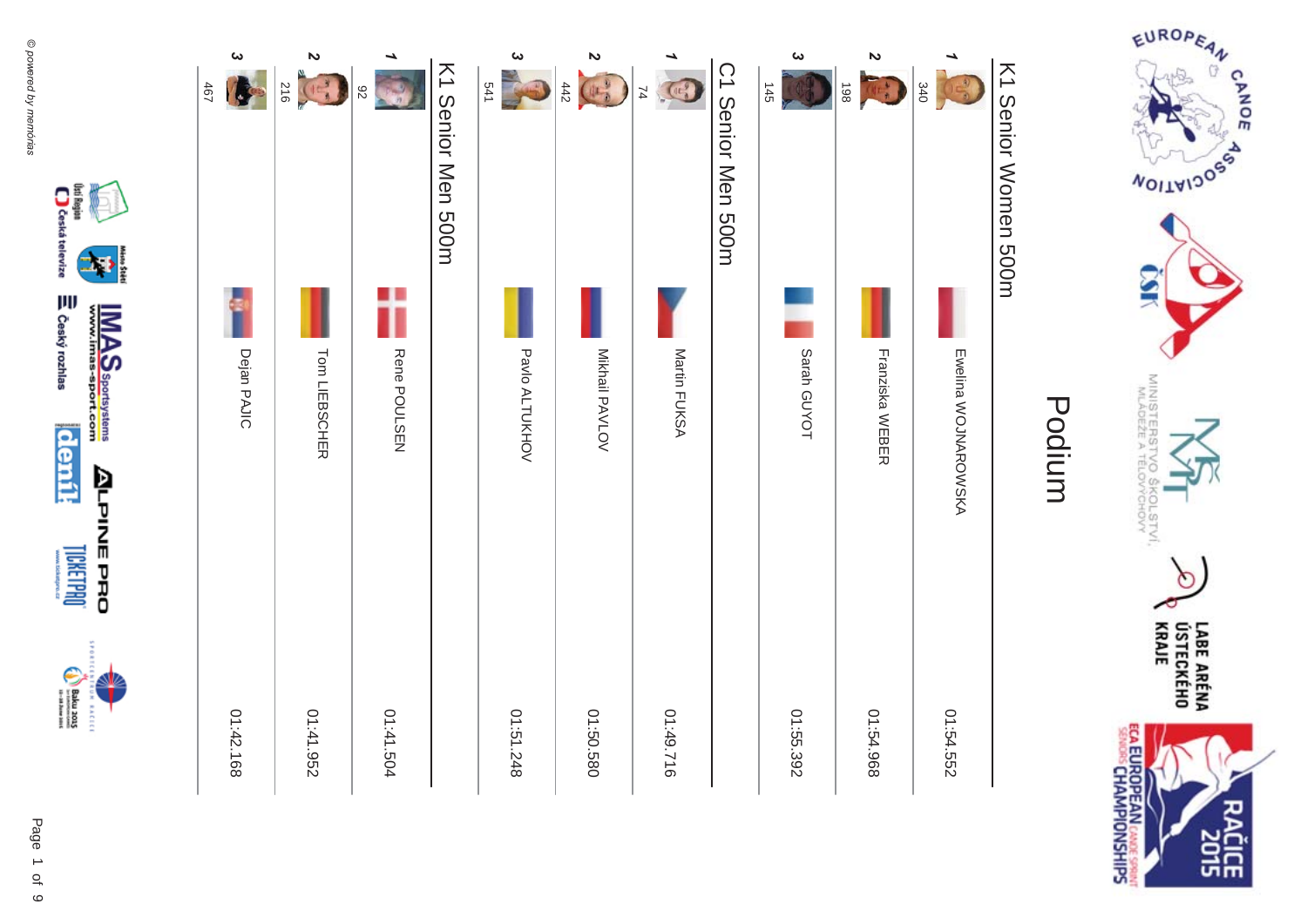



moský rozhlas

**denik** 

**DRELINE** 

 $\begin{picture}(20,5) \put(0,0) {\put(0,0){\line(1,0){15}} \put(0,0){\line(1,0){15}} \put(0,0){\line(1,0){15}} \put(0,0){\line(1,0){15}} \put(0,0){\line(1,0){15}} \put(0,0){\line(1,0){15}} \put(0,0){\line(1,0){15}} \put(0,0){\line(1,0){15}} \put(0,0){\line(1,0){15}} \put(0,0){\line(1,0){15}} \put(0,0){\line(1,0){15}} \put(0,0){\line(1,0){15$ **RACEC** 

**IMAS**<br>www.imas-sport.com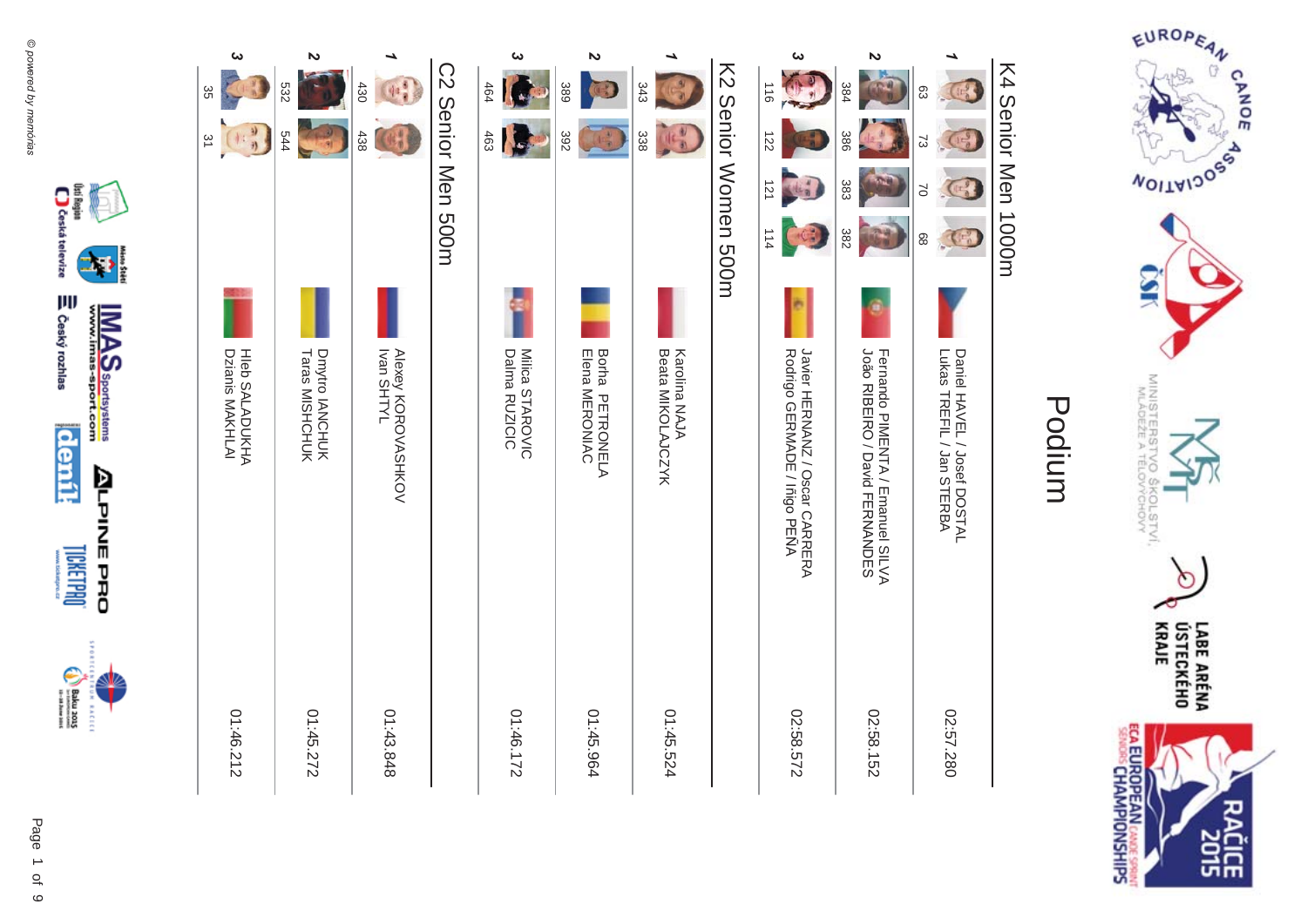

### K2 Senior Men 500m K2 Senior Men 500m



(lai Region ()<br>[ ] Costa televize

moský rozhlas

Į



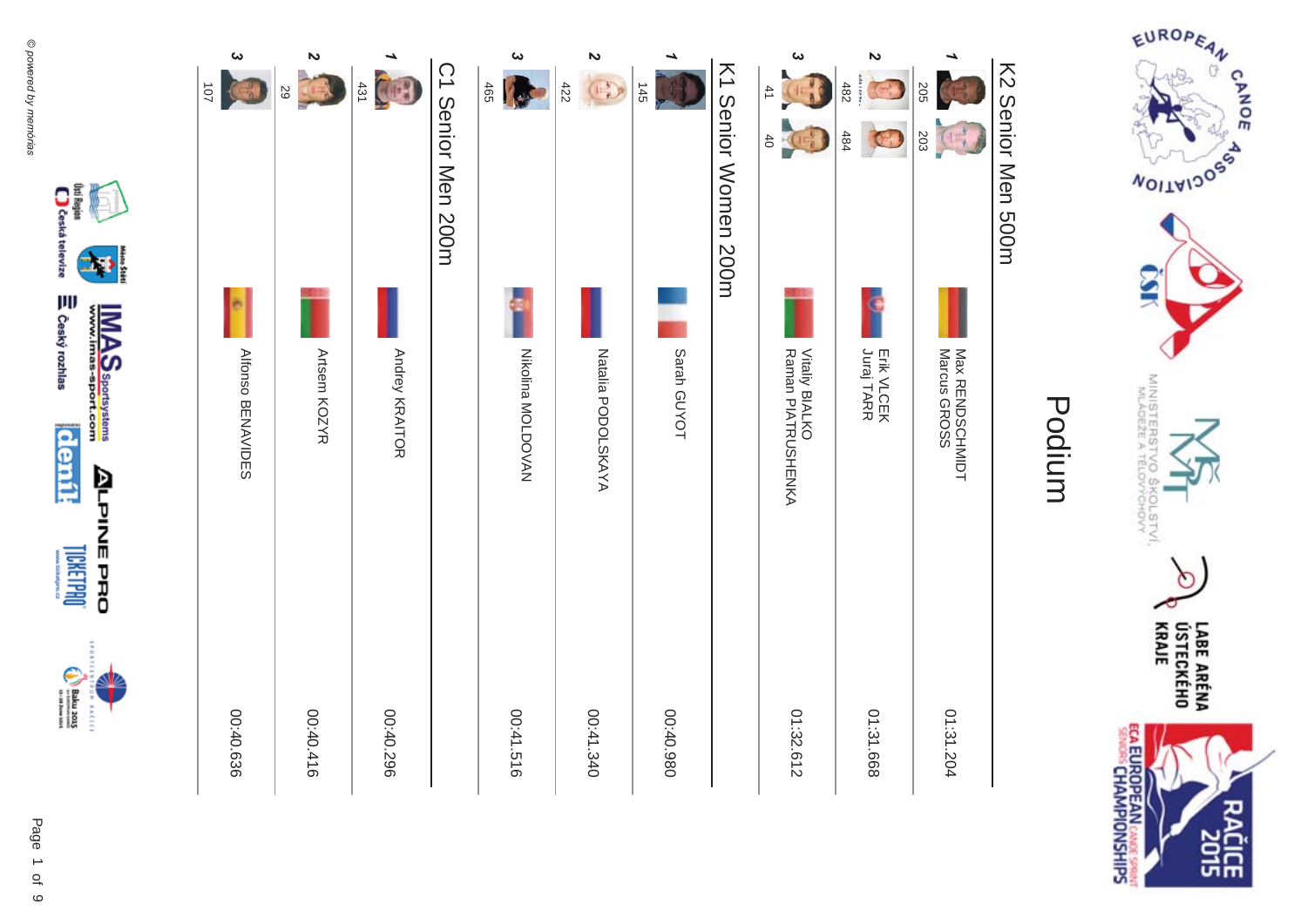





(ki Region)<br>Caska televize

moský rozhlas

**deník** 

**DRETER OF** 

 $\begin{picture}(20,5) \put(0,0) {\put(0,0){\line(1,0){15}} \put(0,0){\line(1,0){15}} \put(0,0){\line(1,0){15}} \put(0,0){\line(1,0){15}} \put(0,0){\line(1,0){15}} \put(0,0){\line(1,0){15}} \put(0,0){\line(1,0){15}} \put(0,0){\line(1,0){15}} \put(0,0){\line(1,0){15}} \put(0,0){\line(1,0){15}} \put(0,0){\line(1,0){15}} \put(0,0){\line(1,0){15$ **RACEC** 

Þ

**IMAS**<br>www.imas-sport.com

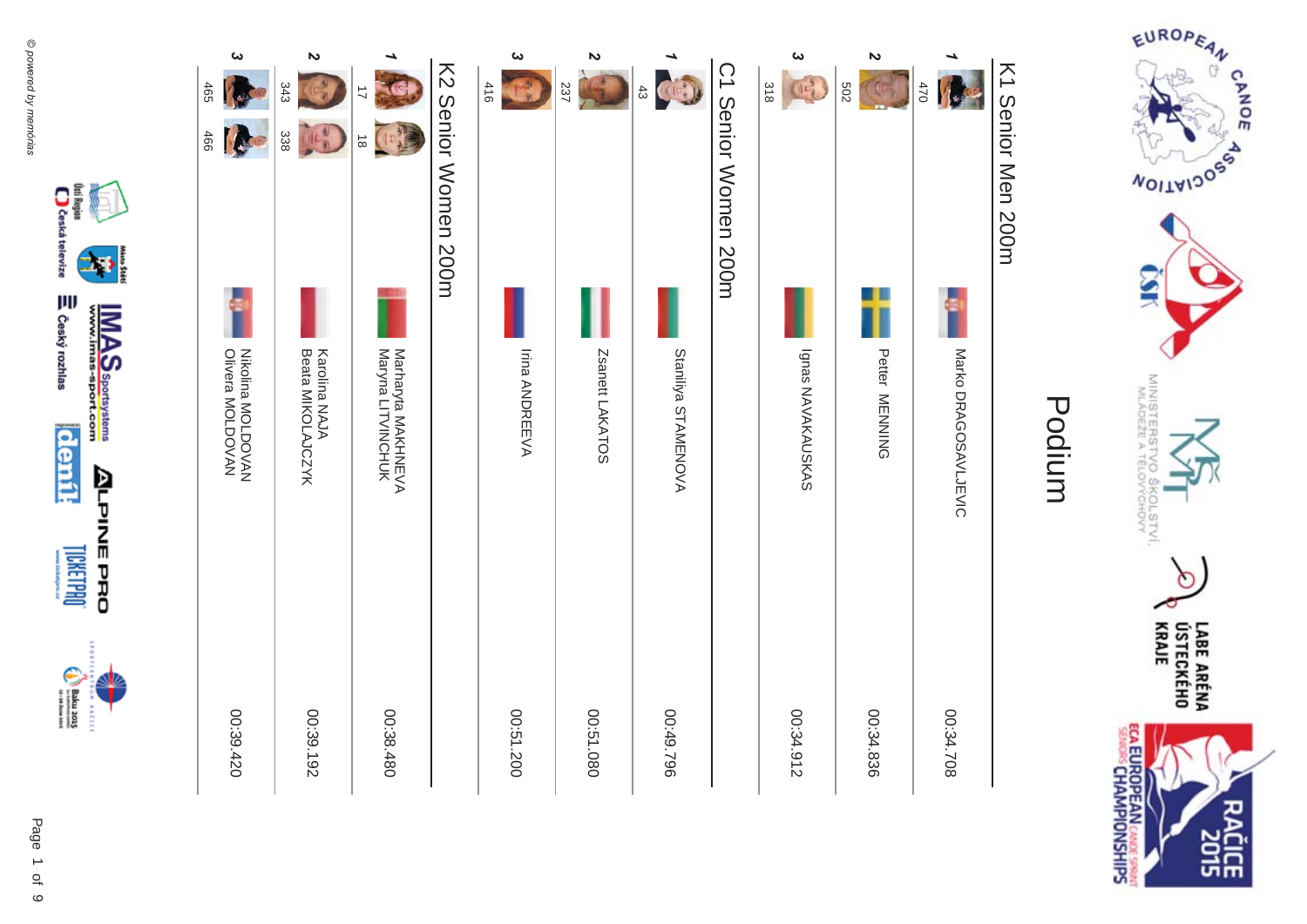

### C2 Senior Men 200m C2 Senior Men 200m



(kti Region (\* 1. )<br>Q Česká televize

moský rozhlas

**deník** 

**DRELINEL** 

 $\begin{picture}(20,5) \put(0,0) {\put(0,0){\line(1,0){15}} \put(0,0){\line(1,0){15}} \put(0,0){\line(1,0){15}} \put(0,0){\line(1,0){15}} \put(0,0){\line(1,0){15}} \put(0,0){\line(1,0){15}} \put(0,0){\line(1,0){15}} \put(0,0){\line(1,0){15}} \put(0,0){\line(1,0){15}} \put(0,0){\line(1,0){15}} \put(0,0){\line(1,0){15}} \put(0,0){\line(1,0){15$ **RACEC** 

**IMAS**<br>www.imas-sport.com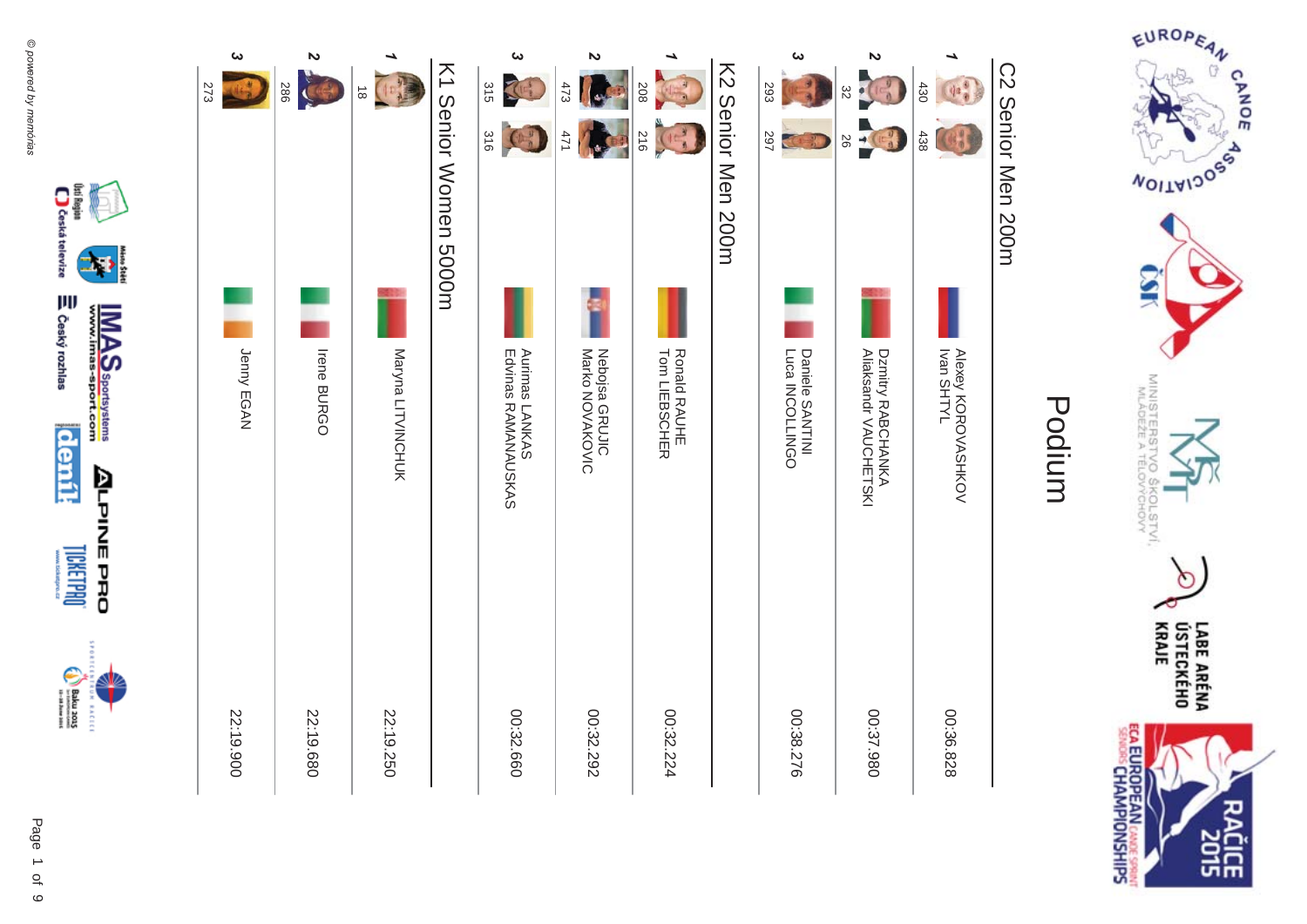









(lsi Region)<br>| Costat televize

⇒ Český rozhlas

**denik** 

**LICKETPROT** 

 $\begin{picture}(180,170)(-30,170)(-30,170)(-30,170)(-30,170)(-30,170)(-30,170)(-30,170)(-30,170)(-30,170)(-30,170)(-30,170)(-30,170)(-30,170)(-30,170)(-30,170)(-30,170)(-30,170)(-30,170)(-30,170)(-30,170)(-30,170)(-30,170)(-30,170)(-30,170)(-30,170)(-30,170$ **EXCLO** 

Þ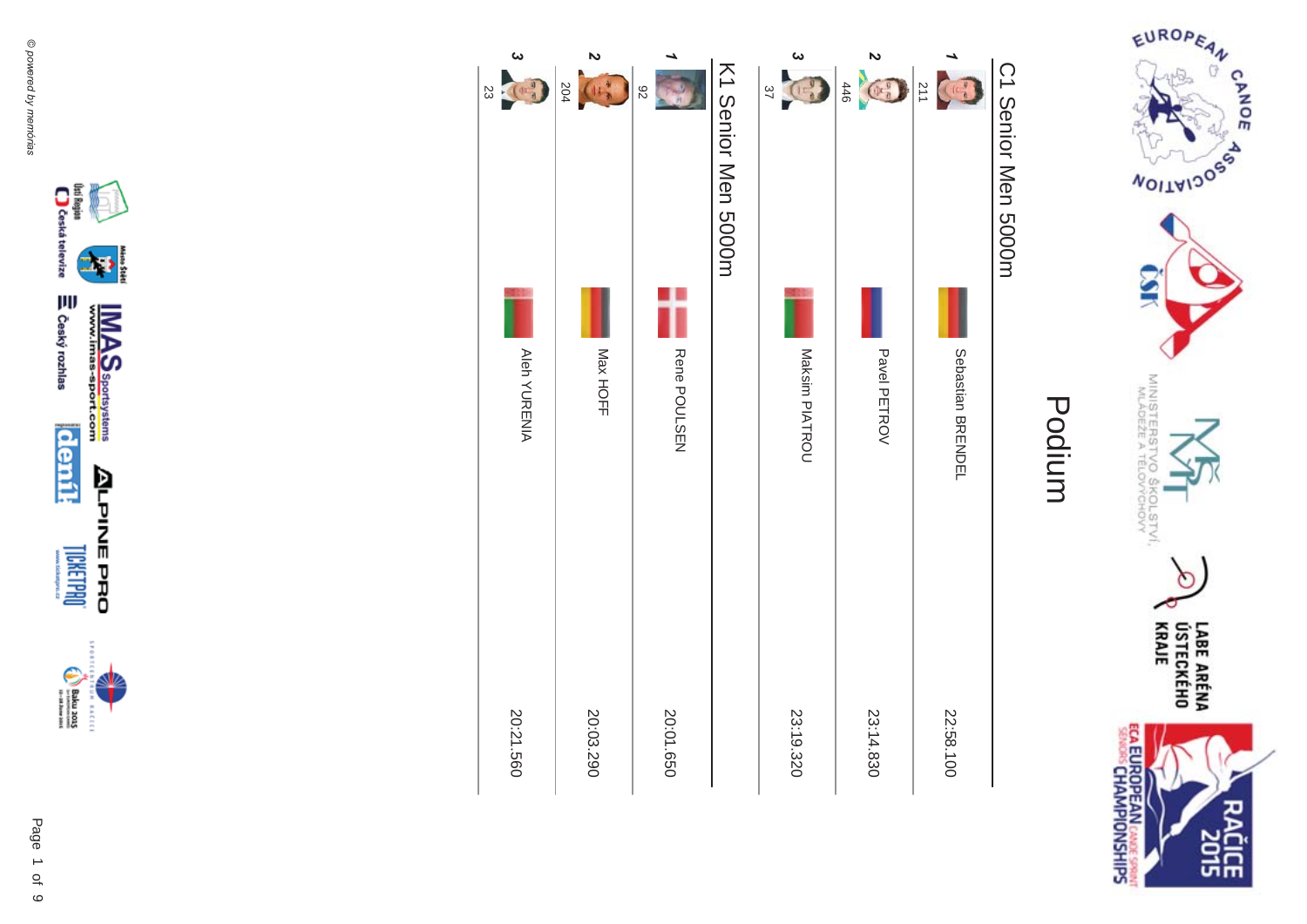



| í |
|---|
|   |
|   |

| 01/05/2015       | 8:00            | Race<br>Heat <sub>1</sub>                                  |                                                            | ᅎ                              |                                               | 1 Senior Women 1000m    |
|------------------|-----------------|------------------------------------------------------------|------------------------------------------------------------|--------------------------------|-----------------------------------------------|-------------------------|
| <b>Rank Lane</b> | Bib(s)          | $\frac{2}{1}$<br>Name(s)                                   | 250m                                                       | m005                           | <b>750m</b>                                   | Time                    |
| ග                | 198             | <b>GER</b><br>Franziska WEBER                              | 00:55.80                                                   | 01:57.2<br>$\widehat{\omega}$  | 02:59.10                                      | 03:59.372               |
| ω                | $\frac{185}{2}$ | <b>GBR</b><br>Rebeka SIMON                                 | 00:56.96<br>$\tag{5}$                                      | 01:56.48<br>$\widehat{\wedge}$ |                                               | 272.00:272<br>00:00.900 |
|                  | 330             | NOR<br>No<br>Mira LARSEN                                   | 00:58.63<br>$\odot$                                        | 02:00.86<br>$\widehat{\sigma}$ | 02:59.71<br>(5)                               | 04:01.016<br>00:01.644  |
| $\overline{C}$   | 82              | <b>CZE</b><br>Anna KOZISKOVA                               | 00:57.57<br>$\omega$                                       | 01:55.6                        | 03:01.82<br>$\widehat{\omega}$                | 04:03.092<br>00:03.720  |
| Ōп<br>$\infty$   | 84              | DEE<br>Naja ROSENKRANZDS                                   | 00:57.99<br>$\left( \begin{matrix} 4 \end{matrix} \right)$ | 01:58.65<br>G,                 | 03:03.83<br>$\begin{pmatrix} 4 \end{pmatrix}$ | 04:08.264<br>00:08.892  |
| O)<br>ഗ          | 233             | HU<br>N<br>Ramóna FARKASDI                                 | 00:58.16<br>$\overline{G}$                                 | 02:01.25<br>ଚ                  | 03:09.31<br>$\left( 9\right)$                 | 04:12.760<br>00:13.388  |
|                  | 322             | <b>MDA</b><br><b>Zoia MANAEVA</b>                          | 00:59.42                                                   | 02:02.17                       | 03:07.58<br>$\widehat{G}$                     | 04:12.844<br>00:13.472  |
| $\infty$         | 505             | TUR <sub>IC</sub><br><b>Hilal AVCI</b>                     | 01:06.45<br>$\odot$                                        | 02:03.1<br>$\widehat{\alpha}$  | 03:19.39                                      | 04:29.340<br>00:29.968  |
|                  |                 | 1/3 direct to final, 4/7 + next B T to semifinal, rest out |                                                            |                                |                                               |                         |

/3 direct to final,  $4/7 +$  next BT to semifinal, rest out





**Alexandras ALEKR Alexandras ALEKRINSKIS<br>Marketa ZEMONOVA** Marketa ZEMONOVA

**MA** Course umpire<br>Course umpire Course umpire Course umpire

Finish line Starter **STEBNER \$ -**A/FEDOR **Veneta TODOR \*\$'**

Elly MULLER<br>Michel LETIENNE / Jovana JEVTIC **Michel LETIENNE / Jovana JEVTIC** 

Chief Official<br>Chief judges Chief judges

Chief Official **EIIy MULLER** 

Page

 $\overline{a}$ 1 of 110  $\begin{picture}(20,5) \put(0,0) {\put(0,0){\line(1,0){15}} \put(0,0){\line(1,0){15}} \put(0,0){\line(1,0){15}} \put(0,0){\line(1,0){15}} \put(0,0){\line(1,0){15}} \put(0,0){\line(1,0){15}} \put(0,0){\line(1,0){15}} \put(0,0){\line(1,0){15}} \put(0,0){\line(1,0){15}} \put(0,0){\line(1,0){15}} \put(0,0){\line(1,0){15}} \put(0,0){\line(1,0){15$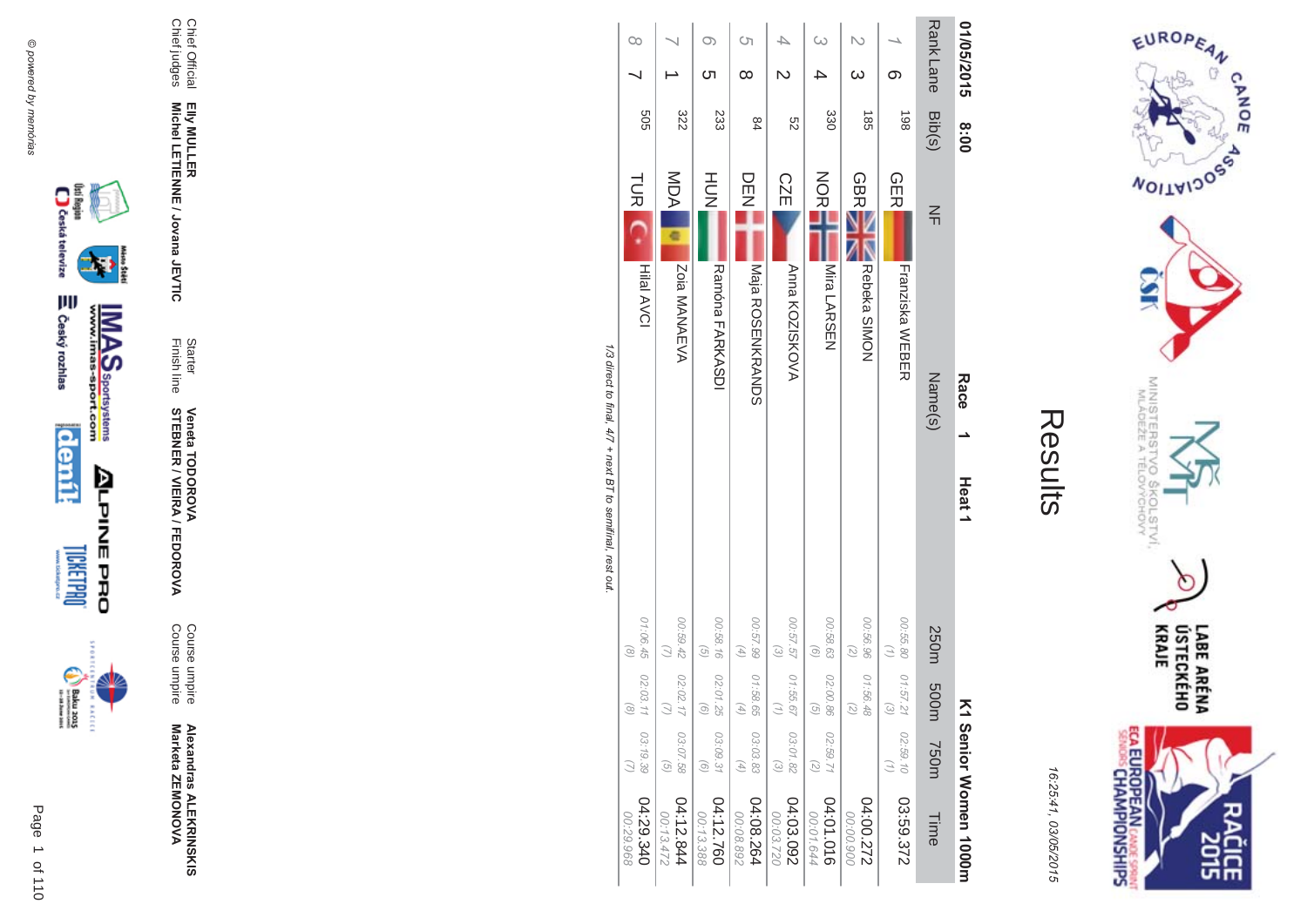



| ŗ.<br>L |
|---------|
|         |
|         |
|         |
|         |
|         |

|                        |                               |                                |                                                            | 1/3 direct to final, 4/7 + next BT to semifinal, rest out |               |                |            |          |
|------------------------|-------------------------------|--------------------------------|------------------------------------------------------------|-----------------------------------------------------------|---------------|----------------|------------|----------|
| 04:12.248<br>223'60:00 | 03:08.49<br>$\odot$           | 02:05.78<br>$\widehat{\alpha}$ | 01:00.42                                                   | Oona VASKO                                                | $\frac{1}{2}$ | $\frac{1}{30}$ | $\infty$   | $\infty$ |
| 04:12.012<br>00:09.336 | 03:07.19<br>$\odot$           | 02:03.37<br>G,                 | 00:59.34<br>$\left( 9\right)$                              | Maria ALEXANDROVA                                         | <b>RUS</b>    | 419            | ဟ          |          |
| 04:11.552<br>00:08.876 | 03:07.49<br>$\overline{z}$    | 02:04.43<br>Ξ                  | 01:00.50<br>$\circledcirc$                                 | <b>Berenike FALDUM</b>                                    | <b>BUL</b>    | 42             | ω          | O)       |
| 04:10.856<br>00:08.180 | 03:05.31<br>$\left( 4\right)$ | 02:02.65<br>G,                 | 00:59.08<br>$\left( \begin{matrix} 4 \end{matrix} \right)$ | <b>Anna WLOSIK</b>                                        | POL           | 337            | တ          | S)       |
| 04:09.706<br>02.07.030 | 03:06.19<br>$\widehat{G}$     | 02:04.23<br>G                  | 00:59.43<br>$\left( 9\right)$                              | Anja OSTERMAN                                             | <b>PLO</b>    | 458            |            |          |
| 4:05.704<br>00:03.028  | 02:59.81<br>$\binom{7}{1}$    | 01:57.10                       | 00:57.32<br>$\binom{7}{1}$                                 | Darya BAICHEUSKAYA                                        | <b>BLR</b>    | $\frac{1}{4}$  |            | ω        |
| 04:03.004<br>00:00.328 | 03:02.70<br>$\omega$          | 01:59.38<br>$\widehat{\sim}$   | 00:58.65<br>$\omega$                                       | <b>Caninescript PLORENTINA</b>                            | ROU           | 390            |            |          |
| 04:02.676              | 03:00.68<br>(2)               | 02:00.30<br>ದ                  | 26'2'00<br>$\binom{2}{2}$                                  | <b>Irene BURGO</b>                                        | ITA I         | <b>286</b>     |            |          |
| Time                   | <b>T50m</b>                   | m005                           | 250m                                                       | Name(s)                                                   | $\leq$        | Bib(s)         | Rank Lane  |          |
| 1 Senior Women 1000m   |                               | ⋝                              |                                                            | Race<br>N<br>Heat <sub>2</sub>                            |               | 2:07           | 01/05/2015 |          |

/3 direct to final,  $4/7 +$  next BT to semifinal, rest out л,





 **Betvan HUSZAR** Istvan HUSZAR<br>Javier TOLEDO Javier TOLEDO

Course umpire

**MA** 

Finish line **STEBNER \$ -Veneta TODOR \*\$'**

**Starter** 

**EIIy MULLER** Elly MULLER<br>Michel LETIENNE / Jovana JEVTIC **Michel LETIENNE / Jovana JEVTIC** 

Chief Official<br>Chief judges Chief judges

Chief Official

Course umpire<br>Course umpire Course umpire

A/FEDOR

Page  $\overline{a}$ 2 of 110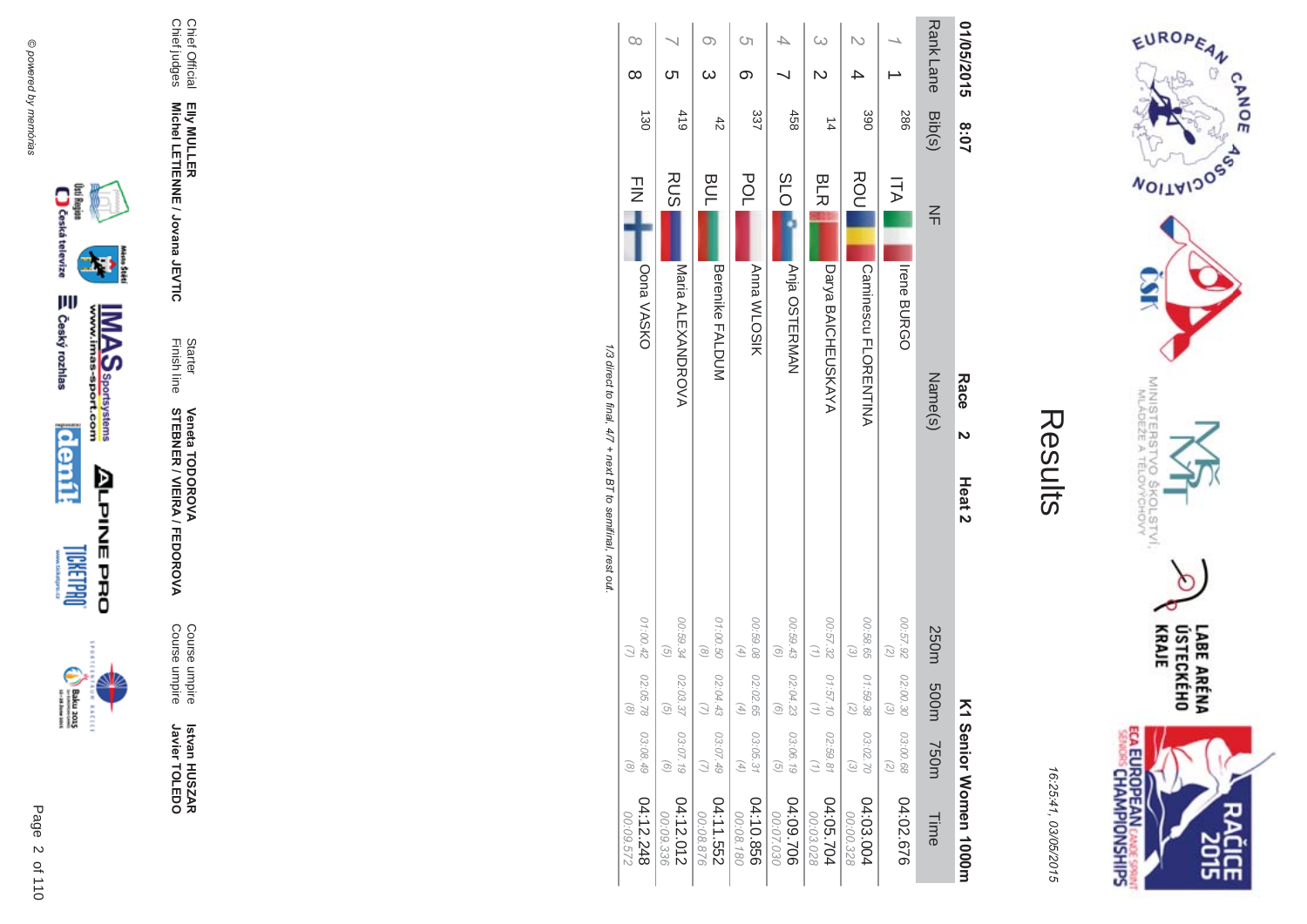



| 01/05/2015      | 8:14            | Race<br>ω                       | Heat <sub>1</sub>                          |                                     |                                        | C1 Senior Men 1000m     |
|-----------------|-----------------|---------------------------------|--------------------------------------------|-------------------------------------|----------------------------------------|-------------------------|
| <b>RankLane</b> | Bib(s)          | $\leq$<br>Name(s)               |                                            | 250m 500m                           | <b>750m</b>                            | Time                    |
| ທ               | 112             | <b>GER</b><br>Sebastian BRENDEL | 00:55.28                                   | 01:53.95                            | 02:55.51                               | 03:55.576               |
|                 | 372             | POL<br>Tomasz KACZOR            | 00:56.36<br>$\omega$                       | 01:56.53<br>$\widehat{\omega}$      | 02:56.52<br>(5)                        | 482.88.284<br>00:02.708 |
|                 | 325             | MDA<br>Oleg TARNOVSCHI          | 00:56.00<br>$\binom{2}{2}$                 | 01:55.05<br>$\widehat{\mathcal{N}}$ | 02:57.93<br>$\left(\frac{2}{2}\right)$ | 03:59.876<br>00:04.300  |
|                 | 312             | LAT<br>Pagnis ILJINS            | $\left(\frac{1}{2}\right)$                 | 00:57.68 01:59.72<br>୕ୄ             | 03:00.66<br>A)                         | 04:01.484<br>00:05.908  |
| <b>(</b> ၂      | $\frac{108}{2}$ | ESP<br><b>André OLIVEIRA</b>    | 00:57.21 01:57.9:<br>$\left( 4\right)$     |                                     |                                        | 04:03.568<br>00:07.992  |
|                 | 493             | <b>SVK</b><br>Rastislav KOHÚT   |                                            | 02:01.18<br>G.                      | 03:11.30<br>$\widehat{G}$              | 04:21.028<br>00:25.452  |
|                 | 125             | ESTI<br><b>DOSPION KARLSON</b>  | $\left( 9\right)$                          | 01:01.37 02:05.34<br>Ξ              | 03:14.21<br>o,                         | 04:21.576<br>00:26.000  |
|                 |                 |                                 | the final D.M. O.M. Camifinal read the out |                                     |                                        |                         |

1st to final A, 2/7 to semitinal, rest out. st to final A, 2/7 to semifinal, rest out.







**Marian SAR Marian SARBU**<br>Dimitar IVANOV Dimitar **IVANOV** 

**MA** Course umpire<br>Course umpire Course umpire Course umpire

**\$ -**A/FEDOR

Finish line Starter **STEBNER Steve JONES** 

Elly MULLER<br>Michel LETIENNE / Jovana JEVTIC **Michel LETIENNE / Jovana JEVTIC** 

Chief Official<br>Chief judges Chief judges Chief Official **EIIy MULLER** 

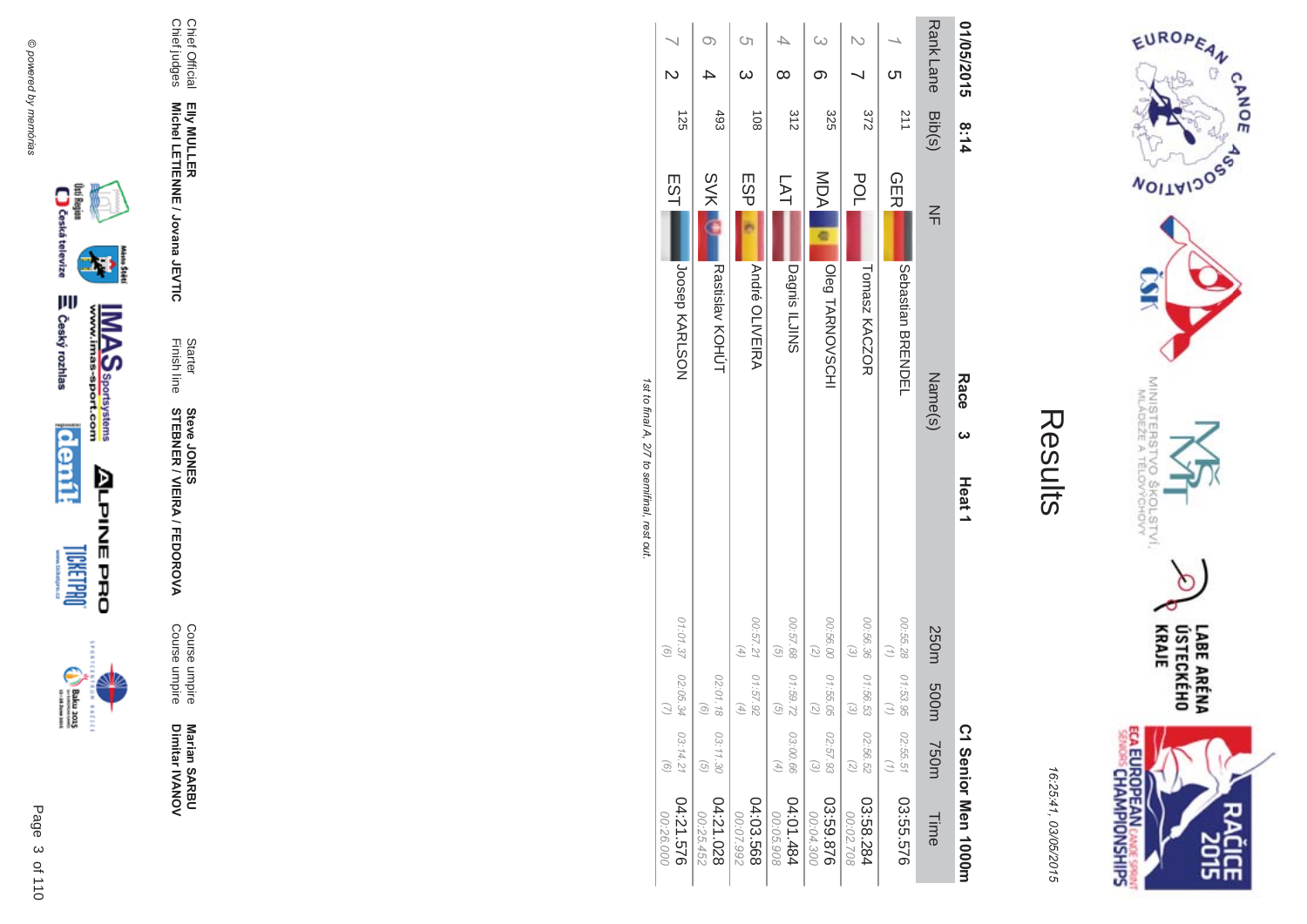

EUROPEAN

### Results

16:25:41, 03/05/2015

| 01/05/2015 8:21 |                  | Race<br>4<br>Heat <sub>2</sub>   |                          | C <sub>1</sub> Senior Nen 1000m |
|-----------------|------------------|----------------------------------|--------------------------|---------------------------------|
| <b>RankLane</b> | Bib(s)           | $\leq$<br>Name(s)                | 250m 500m<br><b>750m</b> | Time                            |
|                 | $\overline{7}$   | <b>CZE</b><br>Martin FUKSA       | 00:45.89                 | 03:56.084                       |
| $\overline{C}$  | 309              | <b>ITA</b><br>Sergiu CRACIUN     | 00:45.46                 | 461.58.164<br>00:02.080         |
| $\omega$<br>ဟ   | 556              | HUH<br>N<br>Kristóf SZABÓ        | 00:46.87                 | 04:01.812<br>00:05.728          |
|                 | $\frac{188}{18}$ | <b>GBRE</b><br>NAYTS semel       |                          | 04:02.792<br>00:06.708          |
| <sup>ດ</sup>    | $\infty$         | AZE<br><b>Anatolii MELNIK</b>    | 00:44.50                 | 04:15.920<br>00:19.836          |
| $\circ$         | 475              | <b>SRB</b><br>Strahinja MLADEZIC | 00:46.06                 | 04:19.512<br>00:23.428          |

1st to final A, 2/7 to semifinal, rest out.

@ powered by memórias



incon

 $\begin{picture}(20,5) \put(0,0) {\put(0,0){\line(1,0){15}} \put(0,0){\line(1,0){15}} \put(0,0){\line(1,0){15}} \put(0,0){\line(1,0){15}} \put(0,0){\line(1,0){15}} \put(0,0){\line(1,0){15}} \put(0,0){\line(1,0){15}} \put(0,0){\line(1,0){15}} \put(0,0){\line(1,0){15}} \put(0,0){\line(1,0){15}} \put(0,0){\line(1,0){15}} \put(0,0){\line(1,0){15$ 

Alexandras ALEKRINSKIS<br>Marketa ZEMONOVA

Course umpire<br>Course umpire

Starter<br>Finish line **Steve JONER / VIEIRA / FEDOROVA** 

Elly MULLER<br>Michel LETIENNE / Jovana JEVTIC

Chief Official<br>Chief judges

Page 4 of 110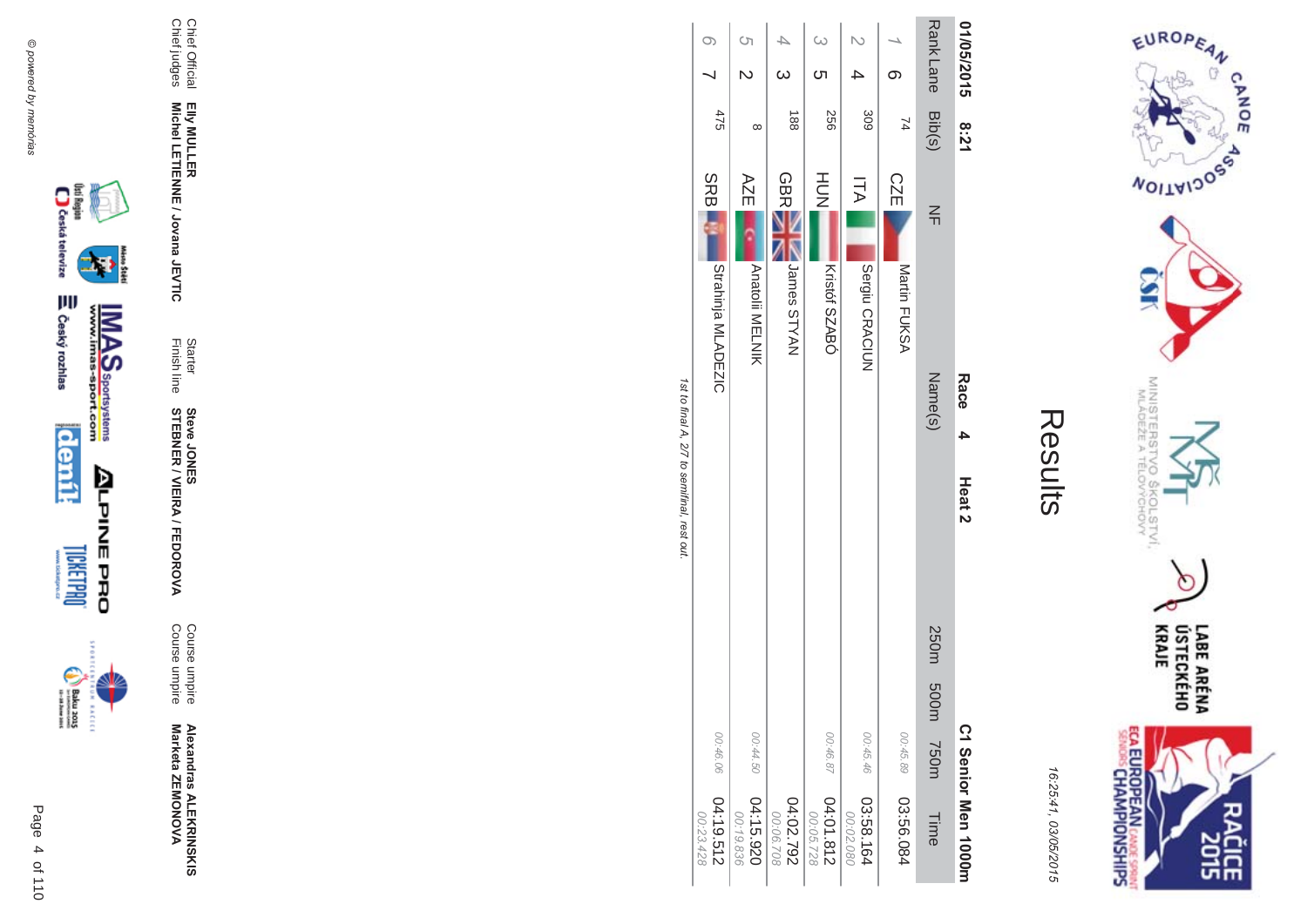



| í |
|---|
|   |
|   |

| 01/05/2015      | 8:28   |            | <b>Race</b><br>ຕ   | Heat <sub>3</sub>                    |                                |                                    | C1 Senior Men 1000m    |
|-----------------|--------|------------|--------------------|--------------------------------------|--------------------------------|------------------------------------|------------------------|
| <b>RankLane</b> | Bib(s) | $\leq$     | Name(s)            |                                      | 250m 500m                      | <b>750m</b>                        | Time                   |
|                 | 541    | <b>SKR</b> | Pavlo ALTUKHOV     | 00:56.27 01:54.93<br>(2)             |                                | 02:51.87                           | 03:54.904              |
|                 | 452    | <b>RUS</b> | Viktor NELANHYEV   | 00:56.02   01:55.56                  |                                | 02:55.16<br>(7)                    | 03:58.576<br>00:03.672 |
|                 | 37     | <b>BLR</b> | Maksim PIATROU     | 00:57.59   01:59.22<br>$\widehat{G}$ | $\widehat{\sigma}$             | 02:59.53<br>$\left( 4\right)$      | 04:05.808<br>00:10.904 |
|                 | 406    | ROU        | Leonid CARP        | 00:57.06 01:57.82<br>$(4)$           | $\overline{4}$                 | 02:57.61<br>$\widetilde{\epsilon}$ | 8+9'00:48<br>00:14.744 |
| <u>(</u>        | 163    | FRA        | Mathieu GOUBEL     | 00:56.65<br>$\widehat{\omega}$       | 01:57.60<br>$\widehat{\omega}$ | 03:01.33<br>$\widehat{G}$          | 04:18.528<br>00:23.624 |
|                 | 514    |            | TUR C. Kerim TENHA | 01:01.36 02:09.22<br>(6)             | $\widehat{\Theta}$             | 03:20.70<br>$\widehat{a}$          | 04:32.504<br>00:37.600 |

1st to final A, 2/7 to semifinal, rest out. st to final A, 2/7 to semifinal, rest out.



Chief Official

Chief Official<br>Chief judges

Chief judges

**EIIy MULLER** 

Elly MULLER<br>Michel LETIENNE / Jovana JEVTIC

Finish line Starter

**STEBNER** 

**Steve JONES** 

**\$ -**

A/FEDOR

**MA** 

Course umpire

Course umpire

Course umpire<br>Course umpire

 **Betvan HUSZAR** Istvan HUSZAR<br>Javier TOLEDO

Javier TOLEDO

**Michel LETIENNE / Jovana JEVTIC** 



**BACECE** 

Page

 $\overline{a}$ 5 of 110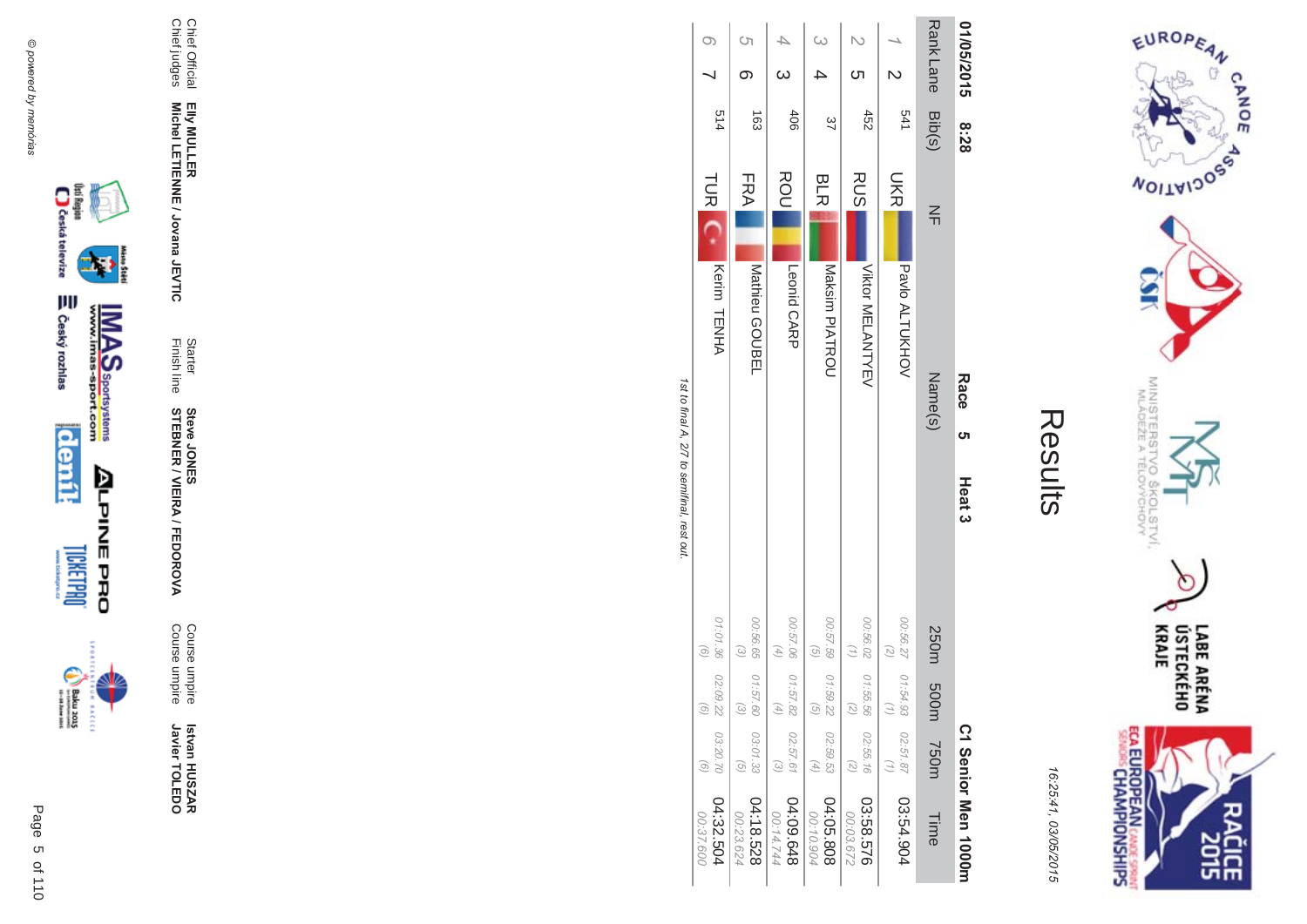



16:25:41, 03/05/2015

| 01/05/2015                    | <u>တိုး</u><br>၁၁     |                  |                          | Race<br>თ | Heat <sub>1</sub> |                                                     |                                |                               | K1 Senior Men 1000m    |
|-------------------------------|-----------------------|------------------|--------------------------|-----------|-------------------|-----------------------------------------------------|--------------------------------|-------------------------------|------------------------|
| <b>RankLane</b>               | Bib(s)                | $\leq$           |                          | Name(s)   |                   | 250m                                                | m003                           | <b>750m</b>                   | Time                   |
| <u>ဟ</u>                      | 23                    | <b>BLR</b>       | <b>Aleh YURENIA</b>      |           |                   | 00:51.55<br>$\left( \frac{4}{7} \right)$            | 01:44.05<br>5                  | 02:37.42                      | 03:31.828              |
| N<br>တ                        | $\overrightarrow{50}$ | FRA              | <b>Cyrille CARRE</b>     |           |                   | 00:50.17   01:42.97<br>$\left( \frac{1}{2} \right)$ | Ξ                              | 02:36.96<br>(1)               | 03:33.396<br>00:01.568 |
| $\omega$                      | 513                   | <b>TUR</b>       | Gabor BOZSIK             |           |                   | 00:52.43<br>$\left( 9\right)$                       | 01:49.52                       | 02:40.02<br>$\widehat{G}$     | 03:35.540<br>00:03.712 |
|                               | 467                   | <b>SRB</b>       | Dejan PAJIC              |           |                   | 00:50.94<br>$\left( 2\right)$                       | 01:45.2<br>$\widehat{\omega}$  | 02:39.85<br>$\left( 4\right)$ | 03:35.700<br>00:03.872 |
| S)<br>$\overline{\mathsf{c}}$ | 434                   | <b>RUS</b>       | Dmitrii EKIMOV           |           |                   | 00:51.47<br>$\odot$                                 | 01:45.96<br>F)                 | 02:39.06<br>$\odot$           | 03:35.800<br>00:03.972 |
| $\infty$<br>$\infty$          | 478                   | SUI <sub>1</sub> | Fabio WYSS               |           |                   | 00:52.75   01:48.56<br>$\bigcirc$                   | $\widehat{g}$                  | 02:41.42<br>$\odot$           | 03:36.136<br>00:04.308 |
| $\circ$                       | $\frac{1}{3}$         | ESP              | <b>Francisco CDBELOS</b> |           |                   | 00:51.89<br>$\left( 5\right)$                       | 01:47.52<br>$\widehat{\sigma}$ | 02:41.50<br>$\bigcirc$        | 03:36.628<br>00:04.800 |
| œ                             | 129                   | EST              | Tarmo TOOTSI             |           |                   | 00:53.92<br>(6)                                     | 01:51.12<br>$\widehat{\omega}$ | 02:45.87<br>$\odot$           | 842.748<br>00:10.920   |
| $\circ$<br>$\infty$           | $rac{4}{5}$           | CYP              | <b>Andreas DIAMANTIS</b> |           |                   | 00:52.92<br>$\circledcirc$                          | 01:50.18<br>$\odot$            | 02:45.53<br>$\odot$           | 884.44.88<br>00:12.660 |

1st to final A, 2/ to semifinal, rest out.





Page 6 of 110





₩

Elly MULLER<br>Michel LETIENNE / Jovana JEVTIC

Starter<br>Finish line

**Steve JONER / VIEIRA / FEDOROVA** 

Course umpire<br>Course umpire

Marian SARBU<br>Dimitar IVANOV

Chief Official<br>Chief judges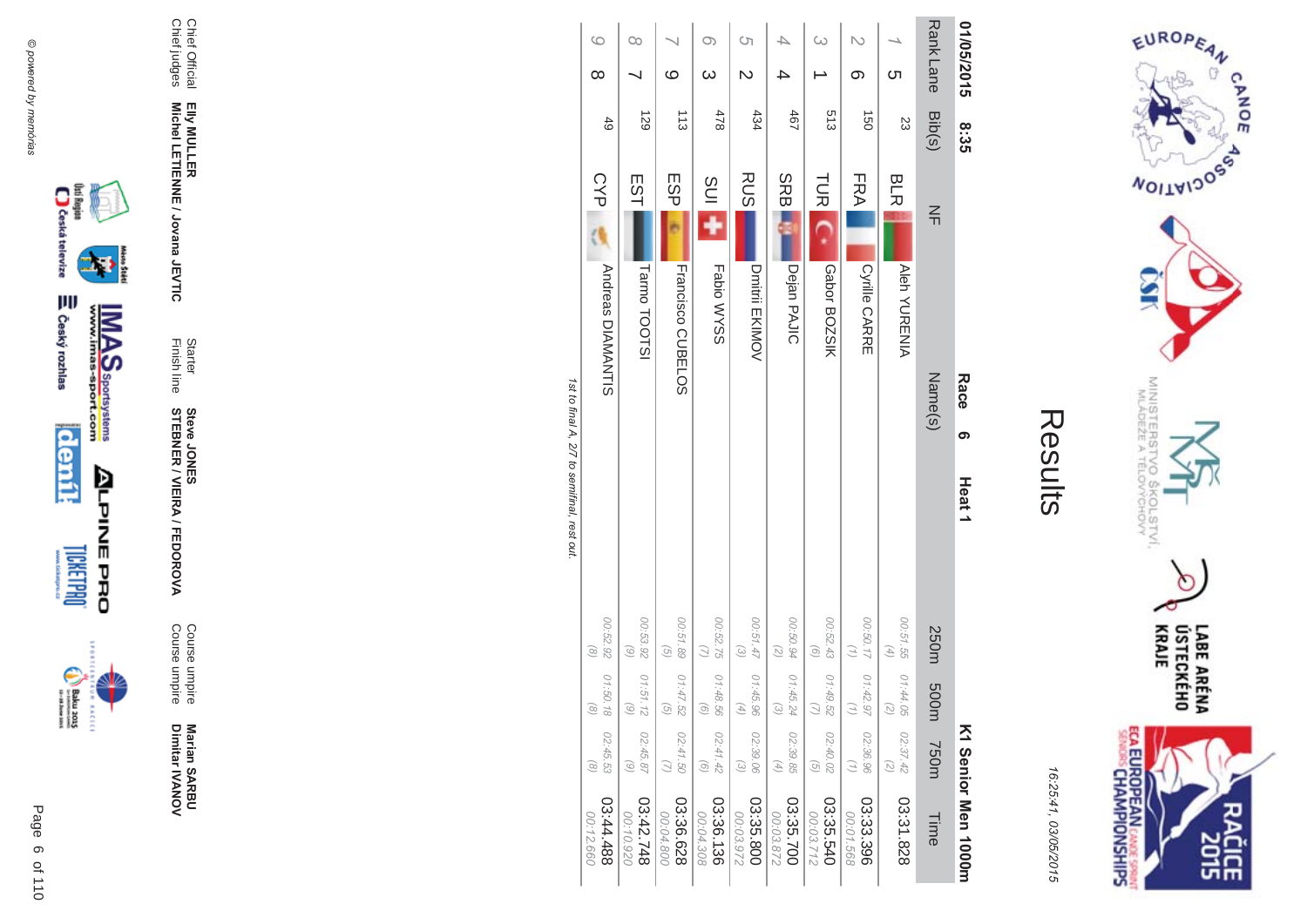



| 01/05/2015                         | 8:42        |            | Race                        | Heat <sub>2</sub>                                          |                                |                                          | <b>K1 Senior Men 1000H</b> |
|------------------------------------|-------------|------------|-----------------------------|------------------------------------------------------------|--------------------------------|------------------------------------------|----------------------------|
| <b>RankLane</b>                    | Bib(s)      | $\leq$     | Name(s)                     |                                                            | 250m 500m                      | <b>750m</b>                              | Time                       |
| <u>ဟ</u>                           | 82          | DEN        | Rene POULSEN                | 00:48.54                                                   | 01:41.82<br>$\mathcal{L}$      | 02:36.72<br>$\left(\frac{1}{2}\right)$   | 03:32.704                  |
| N<br>$\infty$                      | 967         | コム         | Giulio DRESSINO             | 00:50.76<br>$\begin{pmatrix} 2 \end{pmatrix}$              | 01:44.83<br>$\overline{z}$     | 02:39.06<br>$(4)$                        | 03:33.712<br>00:01.008     |
|                                    | 402         | ROU        | <b>Constantin MIRONESCU</b> | 00:50.94<br>$\left( \begin{matrix} 4 \end{matrix} \right)$ | 01:46.20<br>G                  | 02:37.63<br>$\binom{2}{2}$               | 23:34.072<br>00:01.368     |
| တ                                  | $\geq$      | <b>CZE</b> | Josef DOSTAL                | 00:49.37<br>$\binom{2}{2}$                                 | 01:45.38<br>્રિ                | 02:40.26<br>$\left( \frac{1}{2} \right)$ | 03:34.152<br>00:01.448     |
| Ċη<br>$\infty$                     | 492         | <b>SVK</b> | Peter GELLE                 | 00:53.09<br>$\circledcirc$                                 | 01:48.87<br>$\widehat{\infty}$ | 02:38.57<br>$\odot$                      | 03:34.424<br>00:01.720     |
| თ                                  | 979         | <b>SKR</b> | Vitaliy TSURKAN             | 00:52.45<br>$\left( \right)$                               | 01:48.29                       | 02:41.10                                 | 03:35.912<br>00:03.208     |
| 4                                  | 358         | POL        | Martin BRZEZINSKI           | 00:51.75<br>$\odot$                                        | 01:47.53<br>ි                  | 02:41.27<br>$\circledcirc$               | 03:36.008<br>00:03.304     |
| 00<br>ဖ                            | $rac{4}{8}$ | CRO        | <b>Antun NOVAKOVIC</b>      | 00:51.02<br>$\overline{G}$                                 | 01:46.02<br>F)                 | 02:40.52<br>$\odot$                      | 03:37.040<br>00:04.336     |
| $\circ$<br>$\overline{\mathsf{C}}$ | 328         | NED        | <b>Bram BRANDJES</b>        | 00:54.43<br>$\odot$                                        | 01:49.88<br>$\widehat{\omega}$ | 00:44.50                                 | 03:37.112<br>00:04.408     |

1st to final A, 2/7 to semifinal, rest out. st to final A, 2/7 to semifinal, rest out.

()si Region<br>Caska televize **E** Český rozhlas **MAS**<br>Walla Sportsystems **deník ALPINE PRO DRETPRO** 31045



Page

 $\overline{a}$ 7 of 110

**Alexandras ALEKR Alexandras ALEKRINSKIS<br>Marketa ZEMONOVA** Marketa ZEMONOVA

Course umpire

A/FEDOR

**STEBNER \$ -**

**EIIy MULLER** 

Chief Official<br>Chief judges Chief judges Chief Official

@ powered by memórias @ powered by memórias

Course umpire<br>Course umpire Course umpire

**MA** 

Finish line Starter **Steve JONES** 

Elly MULLER<br>Michel LETIENNE / Jovana JEVTIC **Michel LETIENNE / Jovana JEVTIC**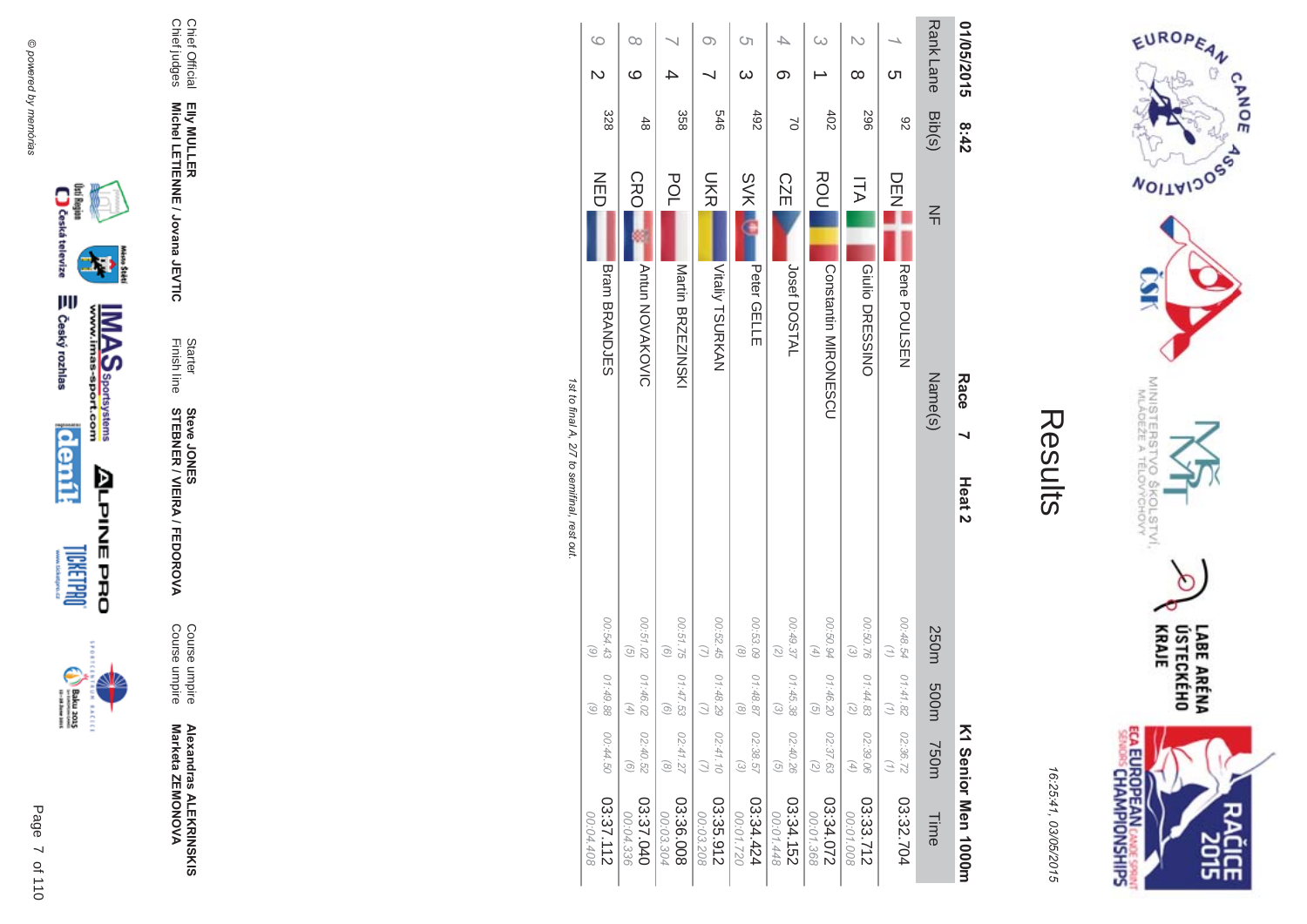

Results

16:25:41 03/05/201  $\overline{(\overline{n})}$ 

| 01/05/2015              | 8:49   | Race                                   | $\infty$ | Heat <sub>3</sub>                           |                                                            |                                                                   |                                                            | K1 Senior Men 1000H    |
|-------------------------|--------|----------------------------------------|----------|---------------------------------------------|------------------------------------------------------------|-------------------------------------------------------------------|------------------------------------------------------------|------------------------|
| <b>Rank Lane</b>        | Bib(s) | $\leq$                                 | Name(s)  |                                             | 250m 500m                                                  |                                                                   | 750m                                                       | Time                   |
| ຕ                       | 204    | <b>GER</b><br>Max HOFF                 |          |                                             | 126700<br>$\overline{z}$                                   | 01:41.27<br>$\binom{n}{2}$                                        | 02:34.65<br>$\binom{7}{2}$                                 | 03:29.440              |
|                         | 384    | <b>POR</b><br><b>Heriando PINENTA</b>  |          |                                             | 00:49.17 01:43.64<br>$\binom{7}{1}$                        | $\left(\begin{matrix} 7 \end{matrix}\right)$                      | 02:39.20<br>$\left( \frac{1}{\zeta}\right)$                | 03:34.308<br>00:04.868 |
|                         | 461    | 300<br>Jošt ZAKRAJŠEK                  |          |                                             | 00:51.82                                                   | 01:45.69<br>$\begin{pmatrix} 2 \end{pmatrix}$                     | 02:39.85<br>$\omega$                                       | 03:35.004<br>00:05.564 |
| $\overline{\mathsf{c}}$ | 132    | $\frac{1}{2}$<br><b>Dietrich MIIKA</b> |          |                                             | 00:52.40<br>$\left( \circ \right)$                         | 01:47.56<br>$\begin{pmatrix} 0 \end{pmatrix}$                     | 02:41.64<br>$\left(\frac{1}{2}\right)$                     | 03:38.084<br>00:08.644 |
| S)<br>$\omega$          | 243    | HOH<br><b>Bálint NOÉ</b>               |          |                                             | 00:50.08<br>$\odot$                                        | 01:46.33<br>$\begin{array}{c} \textcircled{\small 2} \end{array}$ | 02:42.19<br>$\odot$                                        | 03:38.200<br>00:08.760 |
|                         | 331    | NORM<br>Daniel SALBU                   |          |                                             | 00:51.73 01:46.16<br>$\overline{G}$                        | $\left( 4\right)$                                                 | 02:41.08<br>$\left( \begin{matrix} 4 \end{matrix} \right)$ | 03:38.216<br>00:08.776 |
| ∞                       | 320    | <b>LTU</b><br>Mindaugas MALDONIS       |          |                                             | 00:51.75<br>$\left( 9\right)$                              | 01:47.90<br>$\bigcirc$                                            | 02:42.73                                                   | 03:38.516<br>00:09.076 |
| $\infty$                | 323    | <b>MDA</b><br><b>Gheorghe SADOVNIC</b> |          |                                             | 00:51.65<br>$\left( \begin{matrix} 4 \end{matrix} \right)$ | 01:48.87<br>$\circledcirc$                                        | 02:44.75<br>$\odot$                                        | 842.348<br>00:17.908   |
|                         |        |                                        |          | 1st to final A, 2/7 to semifinal, rest out. |                                                            |                                                                   |                                                            |                        |

st to final A, 2/7 to semifinal, rest out.







 **Betvan HUSZAR** Istvan HUSZAR<br>Javier TOLEDO Javier TOLEDO

Course umpire<br>Course umpire Course umpire Course umpire

A/FEDOR **MA** 

Finish line Starter **STEBNER \$ -Steve JONES** 

**EIIy MULLER** Elly MULLER<br>Michel LETIENNE / Jovana JEVTIC **Michel LETIENNE / Jovana JEVTIC** 

Chief Official<br>Chief judges Chief judges Chief Official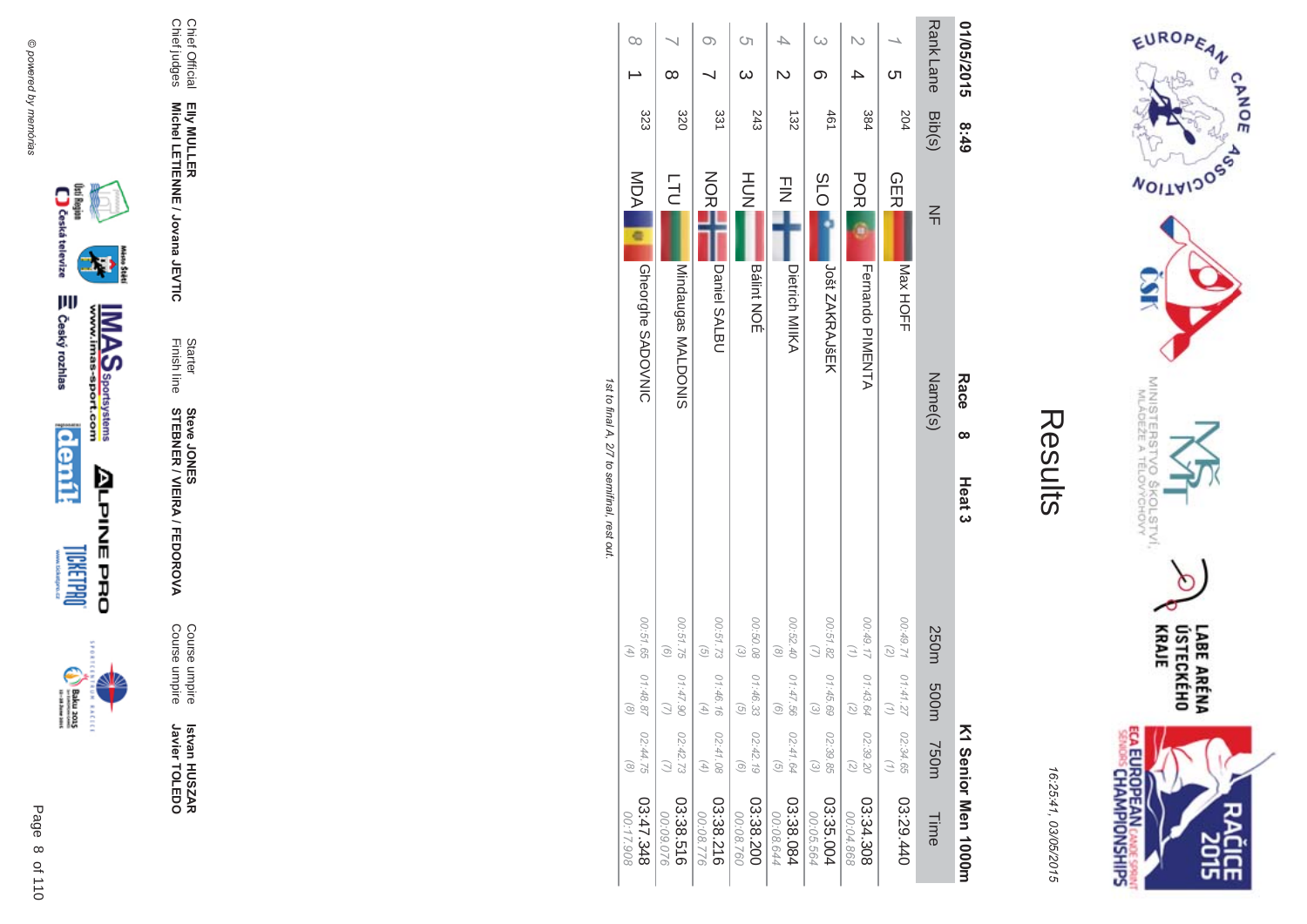



| ŗ. |
|----|
|    |
|    |
|    |
|    |

| 01/05/2015      | <b>8:02</b>                                                     | Race<br>ဖ<br>Heat <sub>1</sub>                                                                                        | K4 Senior Momen 500H             |
|-----------------|-----------------------------------------------------------------|-----------------------------------------------------------------------------------------------------------------------|----------------------------------|
| <b>RankLane</b> | Bib(s)<br>$\leq$                                                | Name(s)                                                                                                               | 250m                             |
|                 | $^{21}_{18}$ BLR                                                | Matharyta MAKHME/A / Volta KHUDZENKA <br>Aleksandra GRISHINA / Maryna LITVINCHUK                                      | 00:44.50                         |
|                 | 525<br>524<br>521 UKR                                           | Nariia KICHASOVA / Anastasiia HODOROVA<br>Mariya POVKH / Inna HRYSHOHUN                                               | 00:45.46                         |
|                 | 80<br>$\frac{\infty}{\infty}$<br>82<br>83<br>83<br>83           | Amaile THOMSEN / Ida WILLUMSEN<br>mmma JQRGmNSmN / Henriette HANSMN                                                   | 00:46.06<br>$(4)$                |
|                 | 499<br>498<br>496<br>497<br>497                                 | Linnea STENSILS / Karin JOHANSSON<br>  Moa WIKBERG / Klara AMDERSSOM                                                  | 00:45.89<br>$\widetilde{\omega}$ |
| Ċη              | 378<br>376<br>$\frac{375}{377}$ POR                             | Loana VASCONCELOS / Beatriz GOMES<br>Francisca LAIA / Hehaa RODRIGUES                                                 |                                  |
|                 | 612<br>226<br>$^{236}_{218}$ HDN                                | Alexandra HORVALH / Kita KALKINECN<br>Eszter MALCSINER / Agnes SZABO                                                  | 00:46.87<br>$\widehat{\circ}$    |
|                 | 88<br>96<br>$^{94}_{93}$ ESP $\overline{\phantom{0}^{94}_{92}}$ | Laura PEDRUELO / Begoña LANKANO<br>Isabel CONTRERAS / Ana VARELA                                                      | 00:46.62<br>$\circ$              |
|                 |                                                                 | <b>1/2 / 1/2 / 1/2 / 1/2 / 1/2 / 1/2 / 1/2 / 1/2 / 1/2 / 1/2 / 1/2 / 1/2 / 1/2 / 1/2 / 1/2 / 1/2 / 1/2 / 1/2 / 1/</b> |                                  |

1/3 direct to final,  $4/7$  + next B  $\prime$  to semitinal, rest out. /3 direct to final,  $4/7 +$  next BT to semifinal, rest out







**Marian SAR Marian SARBU**<br>Dimitar IVANOV Dimitar **IVANOV** 

**MA** Course umpire<br>Course umpire Course umpire Course umpire

**STEBNER \$ -**A/FEDOR **Oscar SOAR** 55

Finish line Starter

Chief Official<br>Chief judges Chief judges Chief Official

Elly MULLER<br>Michel LETIENNE / Jovana JEVTIC **Michel LETIENNE / Jovana JEVTIC** 

**EIIy MULLER**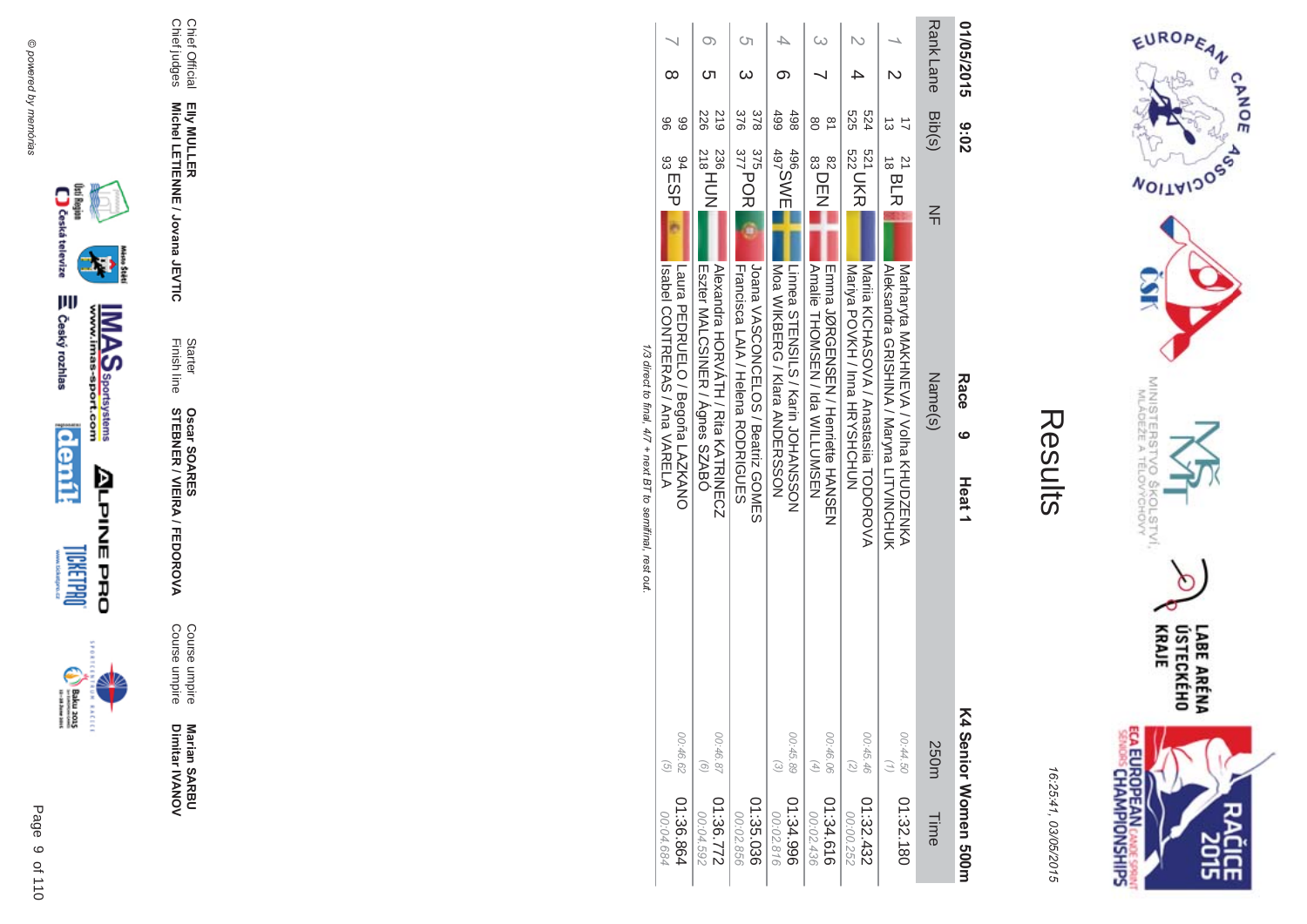



16:25:41, 03/05/2015

| 01/05/2015       | 3:07                                                   | Race<br>$\frac{1}{\sigma}$<br>Heat 2                                            |                           | K4 Senior Momen 200m   |
|------------------|--------------------------------------------------------|---------------------------------------------------------------------------------|---------------------------|------------------------|
| <b>Rank Lane</b> | Bib(s)<br>$\leq$                                       | Name(s)                                                                         | 250m                      | Time                   |
|                  | 137<br>143<br>$140$ FRA                                | Amandine LHOTE / Sarah TRQEL<br>Lea CANELOT / Caprielle LOLU                    | 00:46.17                  | 01:34.608              |
|                  | 411<br>413<br>426<br>425<br>425<br>425                 | <b>FIGNA VANINA / Vera SOBETO/V</b><br>Kira SHEPANOVA / Svetlana CHERNIGO/SKAYA | 00:46.73                  | 01:35.060<br>00:00.452 |
|                  | 391<br>393<br>395<br>394<br>394<br>394                 | Daniela VARONA / Irina LACRIC<br>Florida CIUTA / Icliana TARAN                  |                           | 01:36.600<br>00:01.992 |
|                  | 339<br>346<br>$^{341}_{340}$ POL                       | Eqyta DZIEZISZEWAKA / Ewelina WOJNAROWSKA<br>Mata WALCZYKIEWICZ / Joanna BRUSKA | 00:47.41                  | 01:36.728<br>00:02.120 |
|                  | 287<br>285<br>$\frac{1}{283}$ ITA $\mathbf{k}$<br>882  | NOLININ SURABITO / Agata LANTINI<br>Tederica NOLE / Sofia CANPANA               | 00:48.10<br>$(4)$         | 01:37.832<br>00:03.224 |
|                  | 809<br>909<br>$\frac{507}{504}$ TUR $\boxed{\text{C}}$ | Odra OEPAENYI / Elizabeth BAHES<br>Ines ESTEVES / Lasma LIEPA                   | 00:49.24<br>$\widehat{G}$ | 01:40.204<br>00:05.596 |

1/3 direct to final, 4/7 + next BT to semifinal, rest out.







Page 10 of 110

Starter<br>Finish line

Chief Official<br>Chief judges

Elly MULLER<br>Michel LETIENNE / Jovana JEVTIC

Course umpire<br>Course umpire

**Oscar SOARES<br>STEBNER / VIEIRA / FEDOROVA** 

Alexandras ALEKRINSKIS<br>Marketa ZEMONOVA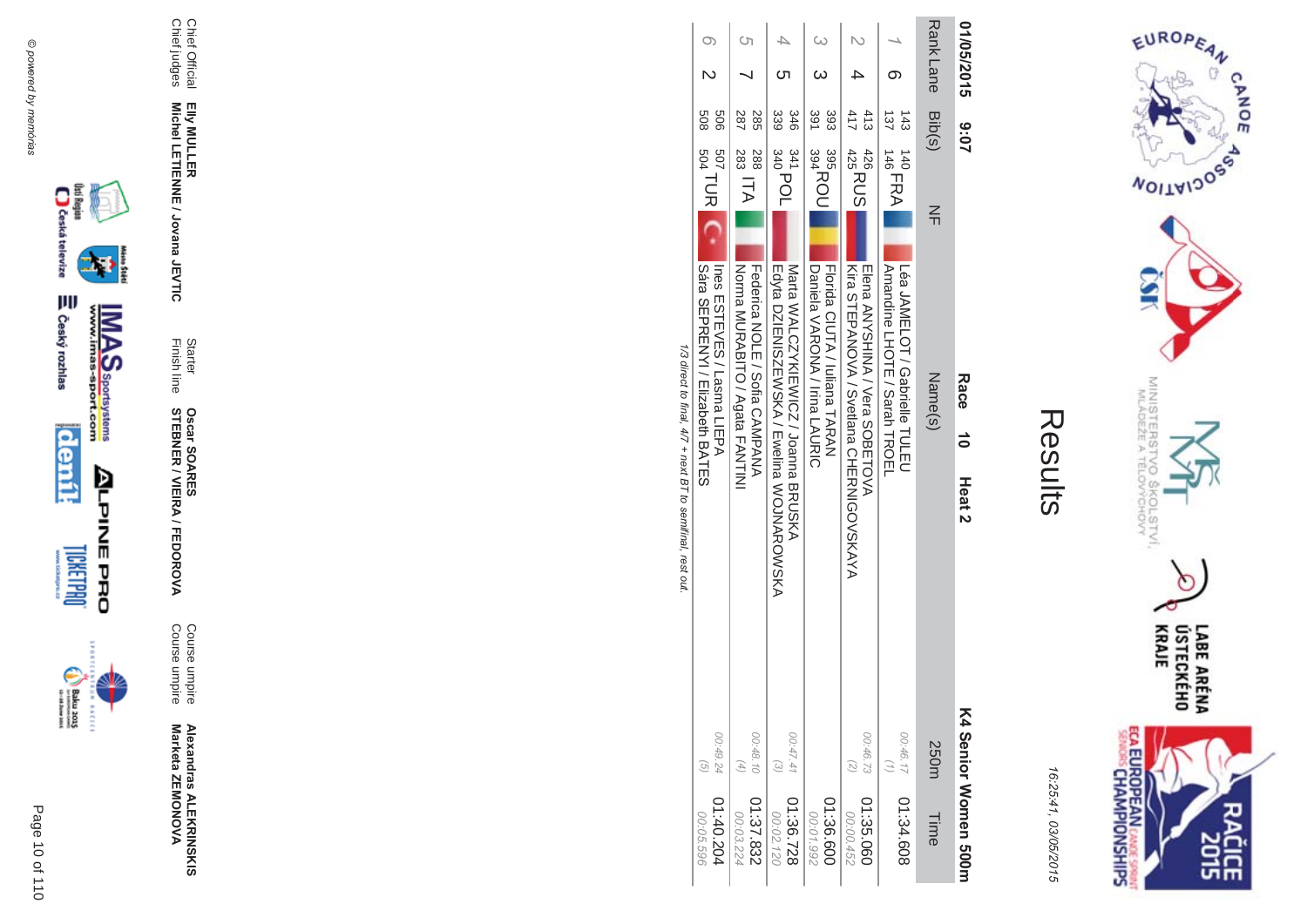













**EIIy MULLER** Elly MULLER<br>Michel LETIENNE / Jovana JEVTIC **Michel LETIENNE / Jovana JEVTIC** 

Finish line Starter

**STEBNER** 

**Oscar SOAR** 

55

**\$ -**

A/FEDOR

**MA** 

Course umpire

Course umpire

Course umpire<br>Course umpire

 **Betvan HUSZAR** Istvan HUSZAR<br>Javier TOLEDO

Javier TOLEDO

Chief Official<br>Chief judges Chief judges Chief Official

Results

EUROPEAN

**MOITAIDOS** 

MINISTERS<br>MINISTERS

°C

 $rac{50}{60}$ 

COLSTVI.<br><sup>CCHOVY</sup>

 $\circ$ 

LABE ARÉNA<br>ÚSTECKÉHO<br>KRAJE

**SHS** 

CANOE

16:25:41

**ECA EUROPEAN CANE SPRING** 

03/05/201

 $\overline{(\overline{n})}$ 

| 01/05/2015       | 07:0                           | Race<br>$\overline{1}$<br>Heat <sub>1</sub>                |                                                                                              | C2 Senior Men 1000m    |
|------------------|--------------------------------|------------------------------------------------------------|----------------------------------------------------------------------------------------------|------------------------|
| <b>Rank Lane</b> | Bib(s)                         | $\leq$<br>Name(s)                                          | 250m<br>m003<br><b>750m</b>                                                                  | Time                   |
|                  | 410<br>40 <sub>7</sub>         | <b>ROU</b><br>Victor MIHALACHI<br>Liviu DUMITRESCU         | 00:51.38<br>(7)<br>01:47.35<br>$\widehat{\omega}$<br>02:42.14<br>$(4)$                       | 03:35.032              |
|                  | 210<br>217                     | CHE<br>Yul OELTZE<br>Ronald VERCH                          | 00:53.67<br>01:48.06<br>G)<br>02:40.80<br>$\odot$                                            | 03:35.612<br>00:00.580 |
|                  | 293<br>297                     | ITA<br>Daniele SANTINI<br>Luca INCOLLINGO                  | 00:51.03<br>01:44.32<br>Ξ<br>02:38.96<br>$\binom{7}{2}$                                      | 03:35.812<br>087.00:00 |
| ഗ                | 246<br>264                     | HOH<br><b>Pál SARUDI</b><br>Christopher FORGÓ              | 00:52.52<br>$\overline{G}$<br>01:48.59<br>ତି<br>02:42.31<br>$\overline{G}$                   | 03:36.240<br>00:01.208 |
| Ċη               | 350<br>371                     | POL<br>Marcin GRZYBOWSKI<br>Piotr KULETA                   | 00:52.17<br>$\widetilde{\omega}$<br>01:46.83<br>Ω,<br>02:40.05<br>$\binom{2}{2}$             | 03:37.012<br>00:01.980 |
| σ.               | $\frac{1}{2}$<br>$\frac{1}{6}$ | ESPI<br>Diego ROMERO<br>Manuel CAMPOS                      | 00:53.05<br>$\left( 9\right)$<br>01:49.23<br>G<br>02:43.41<br>$\left( 9\right)$              | 03:42.104<br>00:07.072 |
| ∞                | 388<br>381                     | <b>POR</b><br><b>Nuno SILVA</b><br><b>Bruno AFONSO</b>     | 00:52.43<br>$\begin{pmatrix} + & - \\ - & - \end{pmatrix}$<br>01:50.82<br>02:52.26           | 03:59.416<br>00:24.384 |
| $\infty$         | 324<br>328                     | <b>MDA</b><br>ā<br>Serghei TARNOVSCHI<br><b>Ilie OPREA</b> | 00:58.66<br>$\widehat{\alpha}$<br>02:07.85<br>$\odot$<br>03:16.33<br>$\widehat{\mathcal{S}}$ | 04:23.512<br>06:48.480 |

1/3 direct to final, 4/7 + next BT to semifinal, rest out. /3 direct to final,  $4/7 +$  next BT to semifinal, rest out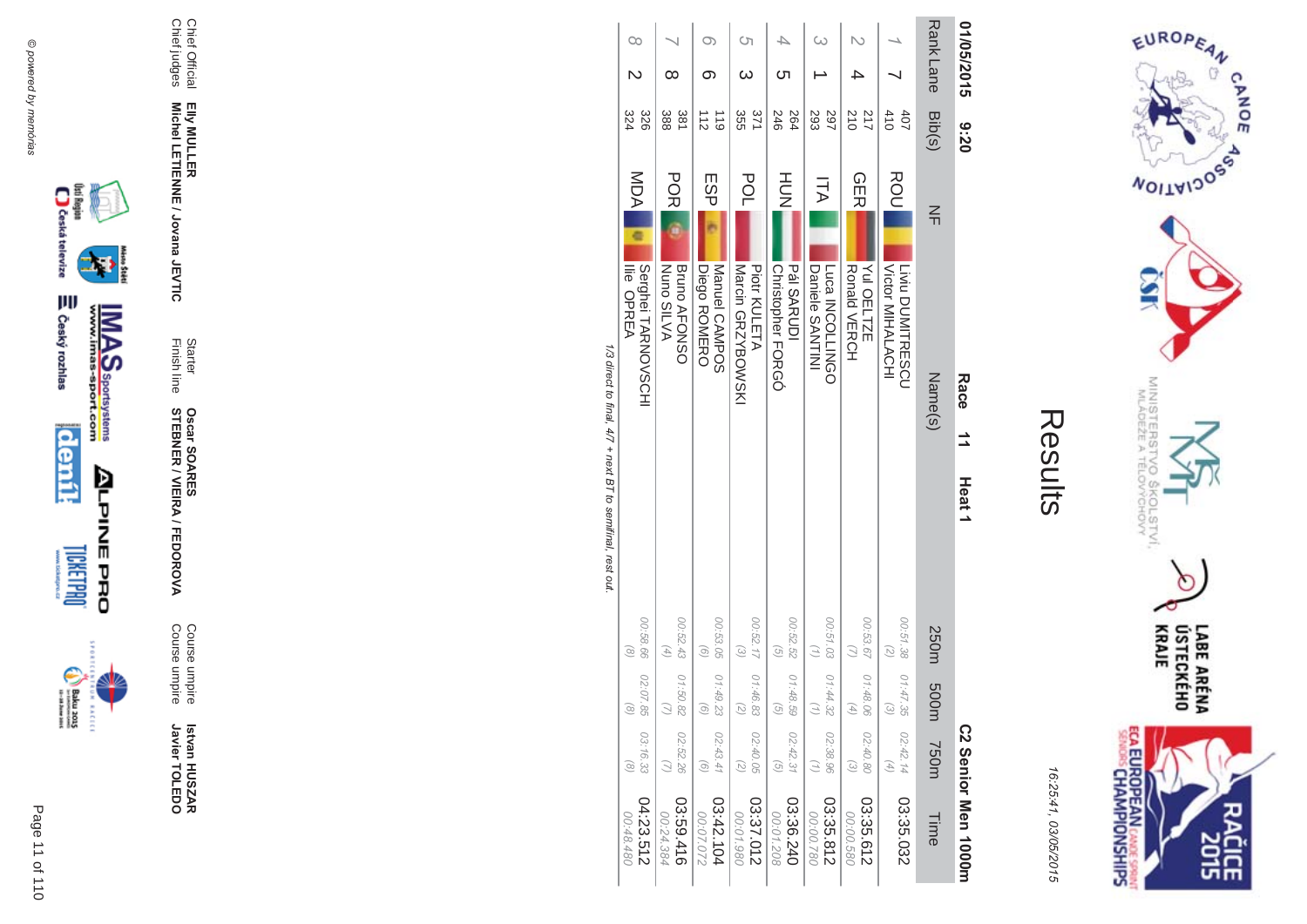



16:25:41, 03/05/2015

| 01/05/2015               |           | 27.6                   | Race<br>$\frac{1}{2}$<br>Heat <sub>2</sub>                           | C2 Senior Men 1000rr             |
|--------------------------|-----------|------------------------|----------------------------------------------------------------------|----------------------------------|
|                          |           | RankLane<br>RankLane   | $\leq$<br>Name(s)                                                    | 250m 500m<br><b>750m</b><br>Time |
|                          |           | 544<br>532             | こくこ<br><b>Taras MISHCHUK</b><br>Dmytro IANCHUK                       | 03:34.292                        |
|                          | ্য        | 436<br>430             | RUS<br>Alexey XOROVASHXOV<br><b>Ilya PERVUKHIN</b>                   | 03:35.204<br>00:00.912           |
|                          |           | 69<br>64               | <b>CZE</b><br>Jaroslav RADON<br><b>Filp DVORAK</b>                   | 03:35.864<br>00:01.572           |
|                          | $^\infty$ | 919<br>609             | <b>TUR</b><br>Nikola NATVICHOTCK<br>Adnan ALIEV                      | 03:36.344<br>00:02.052           |
| Ċη                       |           | $\overline{62}$<br>147 | FRA<br>Natrieu BEOSZEH<br><b>Adrien BART</b>                         | 03:36.524<br>00:02.232           |
|                          |           | 27<br>24               | <b>BLR</b><br>Andrei BAHDANOVICH<br><b>AIIRESBIOLENT BAHDANOVICH</b> | 03:52.592<br>00:18.300           |
| $\overline{\phantom{0}}$ |           |                        | AZE<br>Oleksiy KUPIN<br>Sergiy BEZUGLIY                              | 03:53.740<br>00:19.448           |
|                          |           |                        | 1/3 out to final, $4/7 +$ next B T to semifinal, rest out.           |                                  |

−.







Marian SARBU<br>Dimitar IVANOV

Course umpire<br>Course umpire

**Oscar SOARES<br>STEBNER / VIEIRA / FEDOROVA** 

Starter<br>Finish line

Chief Official<br>Chief judges

Elly MULLER<br>Michel LETIENNE / Jovana JEVTIC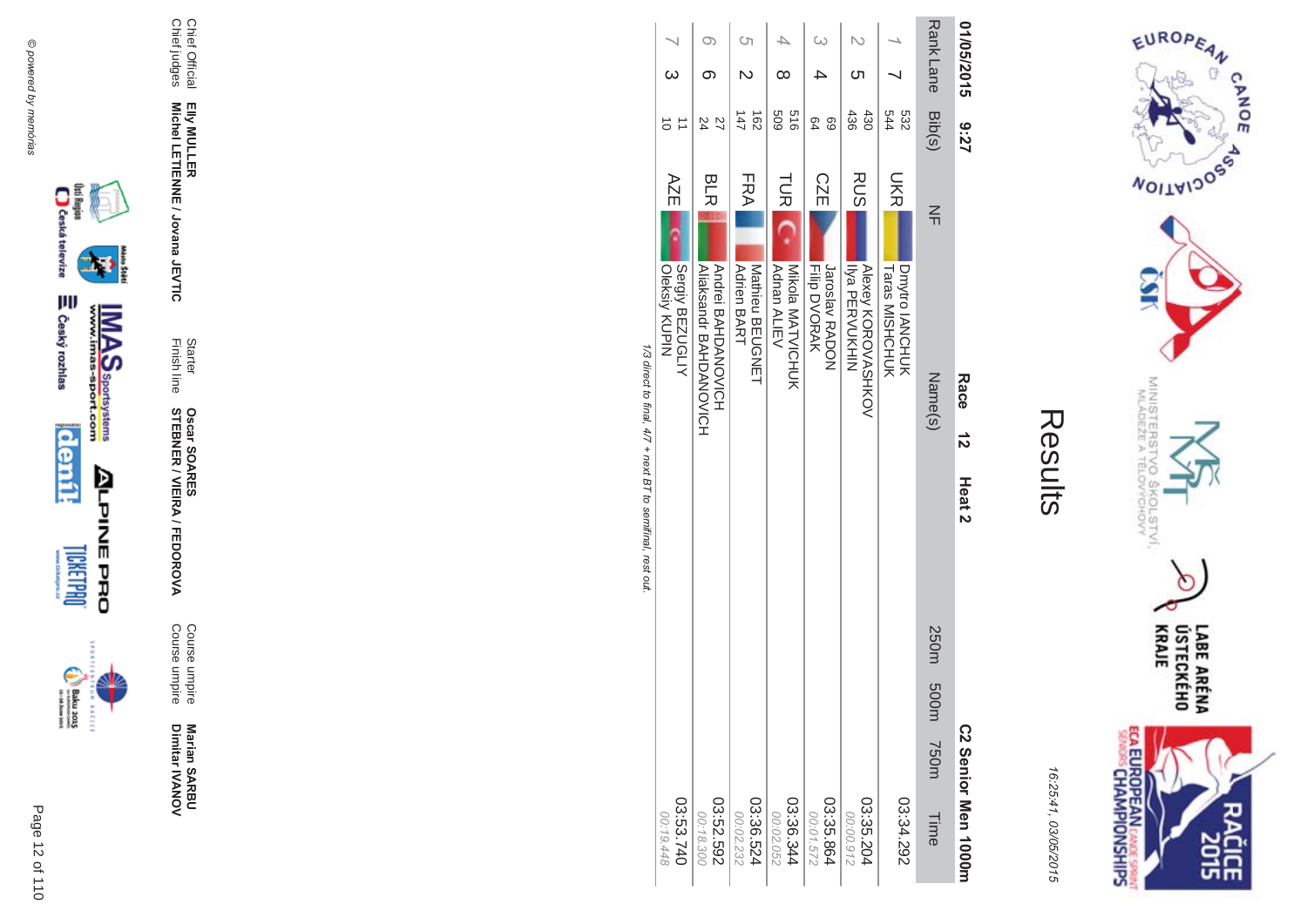$\begin{picture}(20,5) \put(0,0) {\put(0,0){\line(1,0){15}} \put(0,0){\line(1,0){15}} \put(0,0){\line(1,0){15}} \put(0,0){\line(1,0){15}} \put(0,0){\line(1,0){15}} \put(0,0){\line(1,0){15}} \put(0,0){\line(1,0){15}} \put(0,0){\line(1,0){15}} \put(0,0){\line(1,0){15}} \put(0,0){\line(1,0){15}} \put(0,0){\line(1,0){15}} \put(0,0){\line(1,0){15$ incon







Course umpire<br>Course umpire

Starter<br>Finish line **Oscar SOARES<br>STEBNER / VIEIRA / FEDOROVA** 

Chief Official<br>Chief judges Elly MULLER<br>Michel LETIENNE / Jovana JEVTIC



EUROPEAN

**WOILWIDOSS** 

MINISTERS<br>MINISTERS

°C

 $\overline{Q}_{qp}$ 

COLSTVI.<br><sup>CCHOVY</sup>

**ECA EUROPEAN CANDE SPRINT**<br>SENGIS CHAMPIONSHIPS

 $\circ$ 

LABE ARÉNA<br>ÚSTECKÉHO<br>KRAJE

**SHR** 

CANOE

| 01/05/2015       | 9:34                  | Race<br>ಕ<br>Heat <sub>1</sub>                                    | K2 Senior Men 1000m       |
|------------------|-----------------------|-------------------------------------------------------------------|---------------------------|
| <b>Rank Lane</b> | Bib(s)                | $\leq$<br>Name(s)                                                 | 250m 500m<br>750m<br>Time |
| <u>ဟ</u>         | 203<br>205            | <b>GER</b><br>Nax RENDSCHNIDH<br>Marcus GROSS                     | 03:13.172                 |
|                  | 88<br>ස               | <b>CZE</b><br>Jan STERBA<br>Daniel HAVEL                          | 03:13.436<br>00:00.264    |
| $\omega$<br>∞    | $\overline{41}$<br>40 | <b>BLR</b><br><b>Vitaliy BIALKO</b><br><b>Marran PIALECOHENAY</b> | 03:16.596<br>00:03.424    |
|                  | 314<br>321            | Ē<br>Andrej OLIJNIK<br><b>Ricardas NEKRIOSICS</b>                 | 03:18.964<br>00:05.792    |
| S<br>တ           | <b>265</b><br>270     | HOH<br>Richárd JANZA<br>Tamas KORONDA                             | 03:18.984<br>00:05.812    |
| O)<br>ဖ          | 386<br>383            | <b>PORI</b><br><b>João RIBEIRO</b><br>Emanuel SILVA               | 03:21.888<br>00:08.716    |
| $\omega$         | 927<br>275            | 짇<br>Michael FITZSIMONS<br><b>Barry WATKINS</b>                   | 03:22.036<br>00:08.864    |
| œ<br>N           | 218<br>0Z9            | <b>TUR</b><br>Yavuz BALCI<br>Mustafa ÖZMEN                        | 876'6230<br>00:16.776     |
| $\circ$          | 349<br>352            | POL<br>Grzegorz<br>BIERZALO<br><b>SINOL</b><br>Sartosz<br>JONKISZ | 04:04.856<br>00:51.684    |

1/3 direct to final, 4/7 + next BT to semifinal, rest out.

**MAS**<br>Wall **S** Sportsystems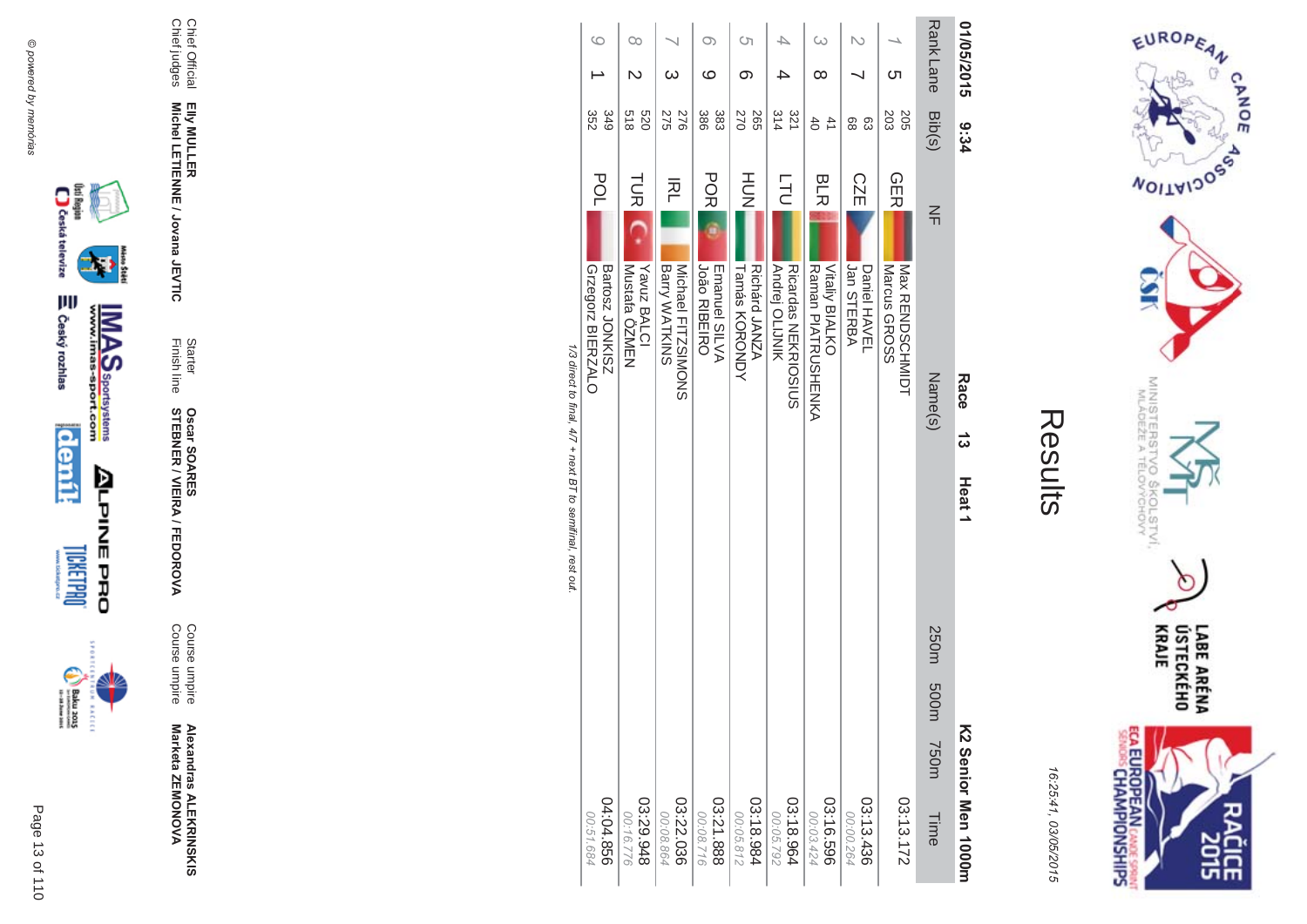

incon



Course umpire<br>Course umpire

Starter<br>Finish line **Oscar SOARES<br>STEBNER / VIEIRA / FEDOROVA** 

Chief Official<br>Chief judges Elly MULLER<br>Michel LETIENNE / Jovana JEVTIC

| 3:41                             |                           | Race<br>$\frac{1}{4}$                 | Heat 2 |               | K2 Senior |
|----------------------------------|---------------------------|---------------------------------------|--------|---------------|-----------|
| $\frac{1}{2}$ jb $\frac{1}{2}$   | $\leq$                    | Name(s)                               |        | 250m 50m 750m |           |
| $\overline{=}$<br>$\overline{8}$ | ESP                       | Diego COSGAYA<br>Marcus WALZ          |        |               |           |
| 요 4                              | <b>RUS</b>                | Oleg ZHESTKOV<br><b>Xiril LCOHXIX</b> |        |               |           |
| 91<br>82                         | ロロア                       | <b>Nils BOE</b><br>Rene POULSEN       |        |               |           |
| $\overline{5}$<br>$\overline{2}$ | SRB.                      | Simo BOLTIC<br>Vladimir TORUBAROV     |        |               |           |
| 35<br>134                        | $\overline{\overline{z}}$ | <b>Jeremy HAKALA</b><br>NIIKa NYKYNEN |        |               |           |

Rank Lane 01/05/2015

1/3 direct to final, 4/7 + next BT to semifinal, rest out.

 $\circ$ 

 $\rightarrow$ 

304 543 242

**ITA** 

Nicola RIPAMONTI<br>Albino BATTELLI

 $\infty$ 

 $\overline{\phantom{0}}$ 

**DKR** 

Roman KOPYSTYNSKYI<br>Serhiy BASHTOVYY

 $\infty$ 

တ

 $459$ <br> $462$ 

 $SO<sub>2</sub>$ 

Alan APOLLONIO<br>Simon BLAZEVIC

 $\overline{\phantom{0}}$ 

ຕ

484  $482$ 

**SVK** 

Erik VLCEK<br>Juraj TARR

 $\circ$ 

 $\mathbb N$ 

 $\overline{\rightarrow}$ 

 $\circ$ 

 $\sim$ 

 $\omega$ 

 $\infty$ 

 $\mathbb N$ 

 $\overline{\phantom{a}}$ 

 $\overline{\phantom{a}}$ 

 $\infty$ 



EUROPEAN

**VOITAIJOSS** 

MINISTERS<br>MLÁDEŽE A

COLSTVI.<br>CHOVY

 $\sigma$ 

**CANOE** 

16:25:41, 03/05/2015

Results

03:19.096 03:20.832 03:19.320 Men 1000m 00:00 Time 00:01 ξ 20 982  $754$ 

03:32.756

00:13.660

03:25.892<br>268.35.80 03:28.120 03:23.596 03:27.220 03:26.528 3 80.0C ïs, 60. 432 124 ÖO. 24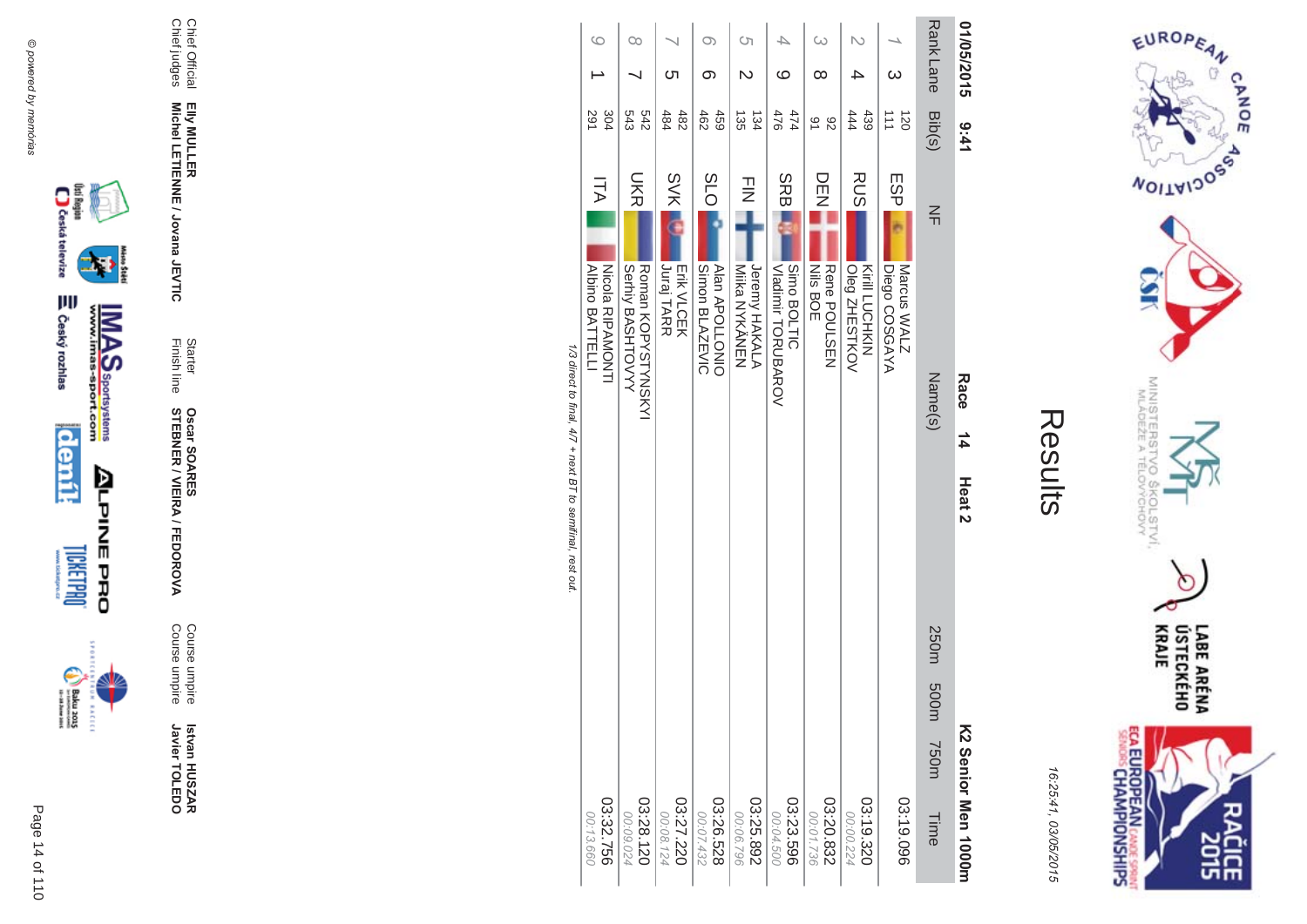Chief Official<br>Chief judges

Elly MULLER<br>Michel LETIENNE / Jovana JEVTIC

Starter<br>Finish line

**Oscar SOARES<br>STEBNER / VIEIRA / FEDOROVA** 

Course umpire<br>Course umpire

Marian SARBU<br>Dimitar IVANOV



incon

| Rank Lane Bib(s) |
|------------------|
|                  |
| $\leq$           |
| Name(s)          |
| Time             |

01/05/2015

87:6

Race

 $\vec{5}$ 

**NO RACE** 

| ١<br>٠<br>່ເ |  |
|--------------|--|
| ç<br>õ       |  |

Results



EUROPEAN

**WOILWIDOSS** 

MINISTERS<br>MINISTERS

c  $Q_{qp}$ 

COLSTVI.<br><sup>CCHOVY</sup>

 $\circ$ 

CANOE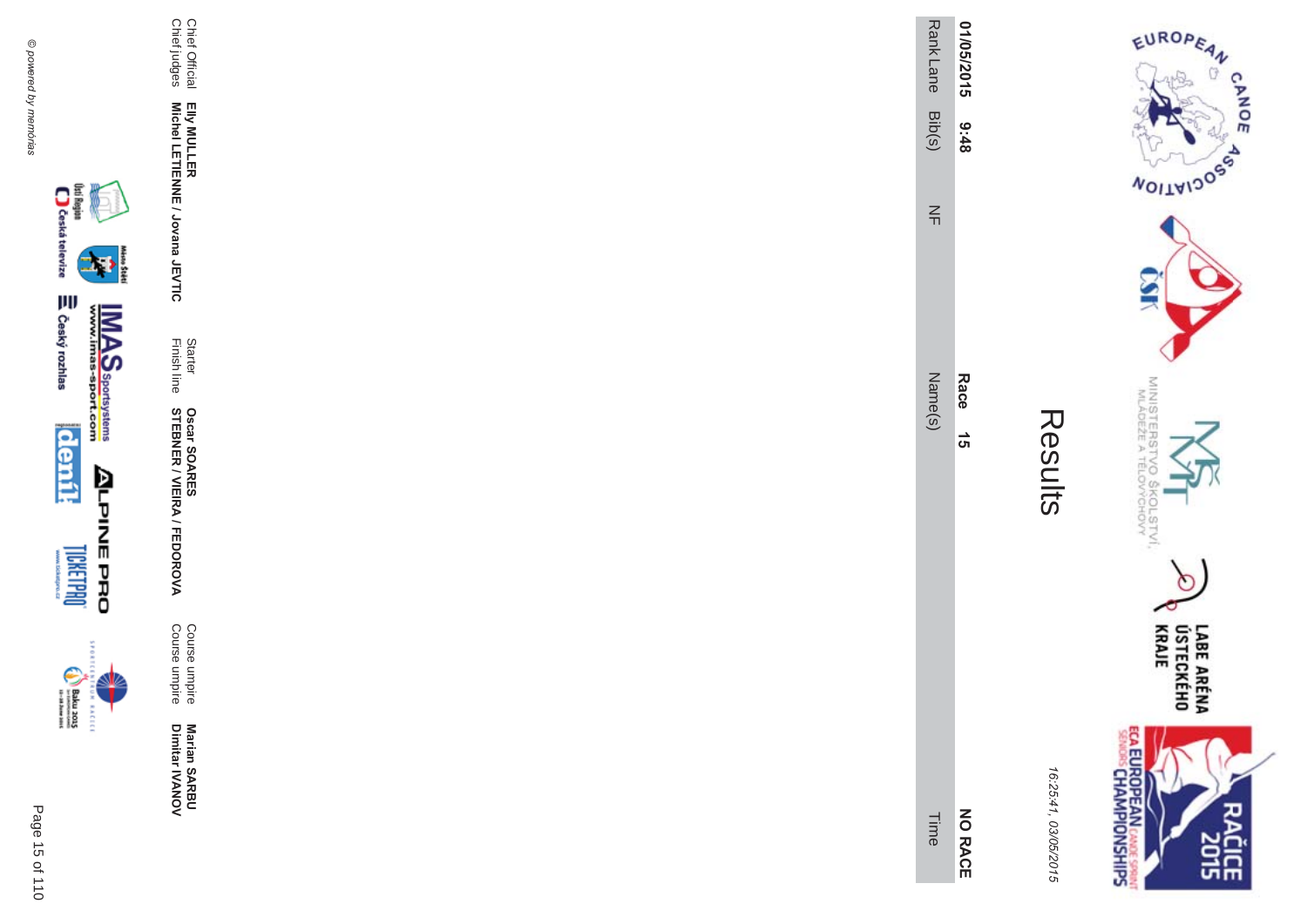



| Î. |
|----|
|    |
|    |
|    |
|    |
|    |

| 01/05/2015 9:55  |            |            | Race <sub>16</sub><br>Heat 1                               |                                            |                    |                                  | KS Senior Momen 1000m  |
|------------------|------------|------------|------------------------------------------------------------|--------------------------------------------|--------------------|----------------------------------|------------------------|
| Rank Lane Bib(s) |            | $\leq$     | Name(s)                                                    | 250m                                       | 500m 750m          |                                  | Time                   |
|                  | 392<br>389 | ROU        | <b>BOTR PETRONELY</b><br><b>Elena MERONIAC</b>             | 00:53.71   01:51.22                        |                    | 02:49.96                         | 03:48.220              |
|                  |            | <b>BLR</b> | Sofiya YURCHANKA<br>Nadzeya LIAPESHKA                      | 00:54.31   01:52.0<br>$\widehat{\epsilon}$ |                    | 02:50.76                         | 03:50.768<br>00:02.548 |
|                  | 412<br>427 | RUS        | <b>NOHNANTO</b><br><b>Anzheilka CHERVOVA</b>               | 00:53.97   01:53.00<br>$\binom{2}{2}$      | $\widehat{\omega}$ | 02:51.58<br>$\widetilde{\omega}$ | 23.52.624<br>00:04.404 |
|                  | 9g<br>5)   | <b>CZE</b> | Lucie KRPATOVA<br>Lenka HROCHOVÁ                           | 00:59.27 02:02.54<br>$\mathcal{G}$         | $\overline{4}$     | 03:10.27                         | 04:18.40<br>00:30.180  |
| S)               | 283<br>285 | ITA I      | Agata FANTINI<br>Federica<br>NOLE                          | 00:59.10 02:05.30<br>$(4)$                 | $\widehat{g}$      | 03:15.51                         | 04:24.668<br>00:36.448 |
|                  |            |            | 1/3 direct to final. 4/7 + next BT to semifinal. rest out. |                                            |                    |                                  |                        |

 $\tilde{\pi}$ ்க





**BACECE** 

**Steve JONER / VIEIRA / FEDOROVA** 

Starter<br>Finish line

Chief Official<br>Chief judges Elly MULLER<br>Michel LETIENNE / Jovana JEVTIC

Alexandras ALEKRINSKIS<br>Marketa ZEMONOVA

Course umpire<br>Course umpire

Page 16 of 110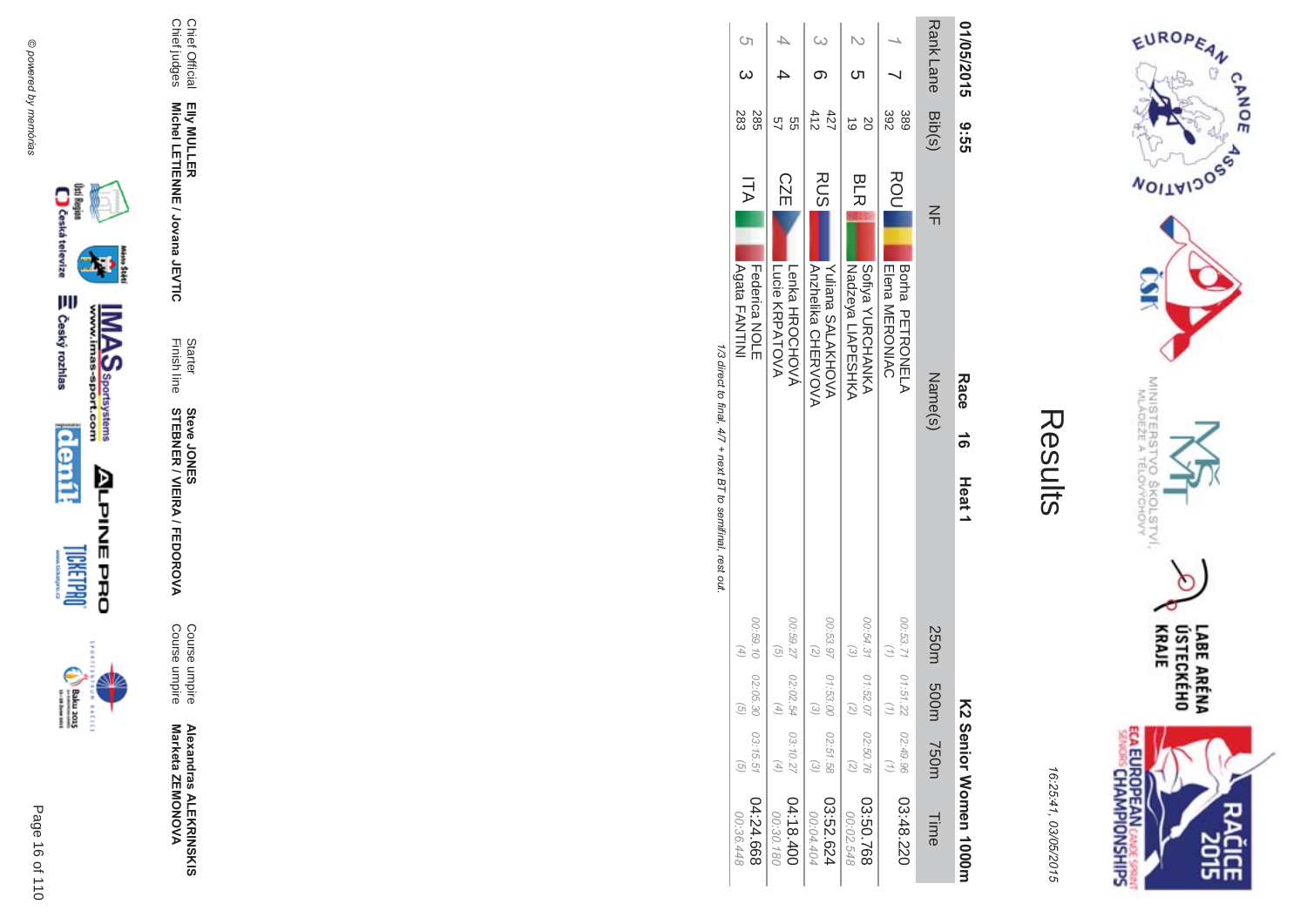Chief Official<br>Chief judges

Elly MULLER<br>Michel LETIENNE / Jovana JEVTIC

Starter<br>Finish line

**Steve JONER / VIEIRA / FEDOROVA** 

Course umpire<br>Course umpire

Istvan HUSZAR<br>Javier TOLEDO



incon



LABE ARÉNA<br>ÚSTECKÉHO<br>KRAJE **EUROPEAN** CASOE SPORTS Ë ዸቘ

EUROPEAN

**WOILWIDOSS** 

MINISTERS<br>MINISTERS

COLSTVI.<br>CHOVY

CANOE

 $\sigma$ 

16:25:41, 03/05/2015

Results

|                                 | Race<br>$\frac{1}{2}$                    | Heat 2 |  |                | K2 Senior Momen 1000m    |
|---------------------------------|------------------------------------------|--------|--|----------------|--------------------------|
| $\leq$                          | Name(s)                                  |        |  | 2001 0001 7505 | Time                     |
| DS<br>■                         | Milica STAROVIC<br>Dalma RUZICIC         |        |  |                | 03:45.268                |
| $\frac{\mathsf{O}}{\mathsf{L}}$ | <b>Beata MIKOLAJCXX</b><br>Karolina NAJA |        |  |                | 421.48.124<br>00:02.856  |
| ş                               | Erika MEDVECZKY<br><b>Alíz SARUDI</b>    |        |  |                | 03:53.040<br>277.772     |
| SP<br>L                         | Eva BARRIOS<br>Maria CORBERA             |        |  |                | 03:53.568<br>00:08.300   |
| UR <sub>L</sub>                 | ■ Rire RI IRのAI I<br><b>Hilal AVCI</b>   |        |  |                | 188.121.884<br>シァツ シロ・フワ |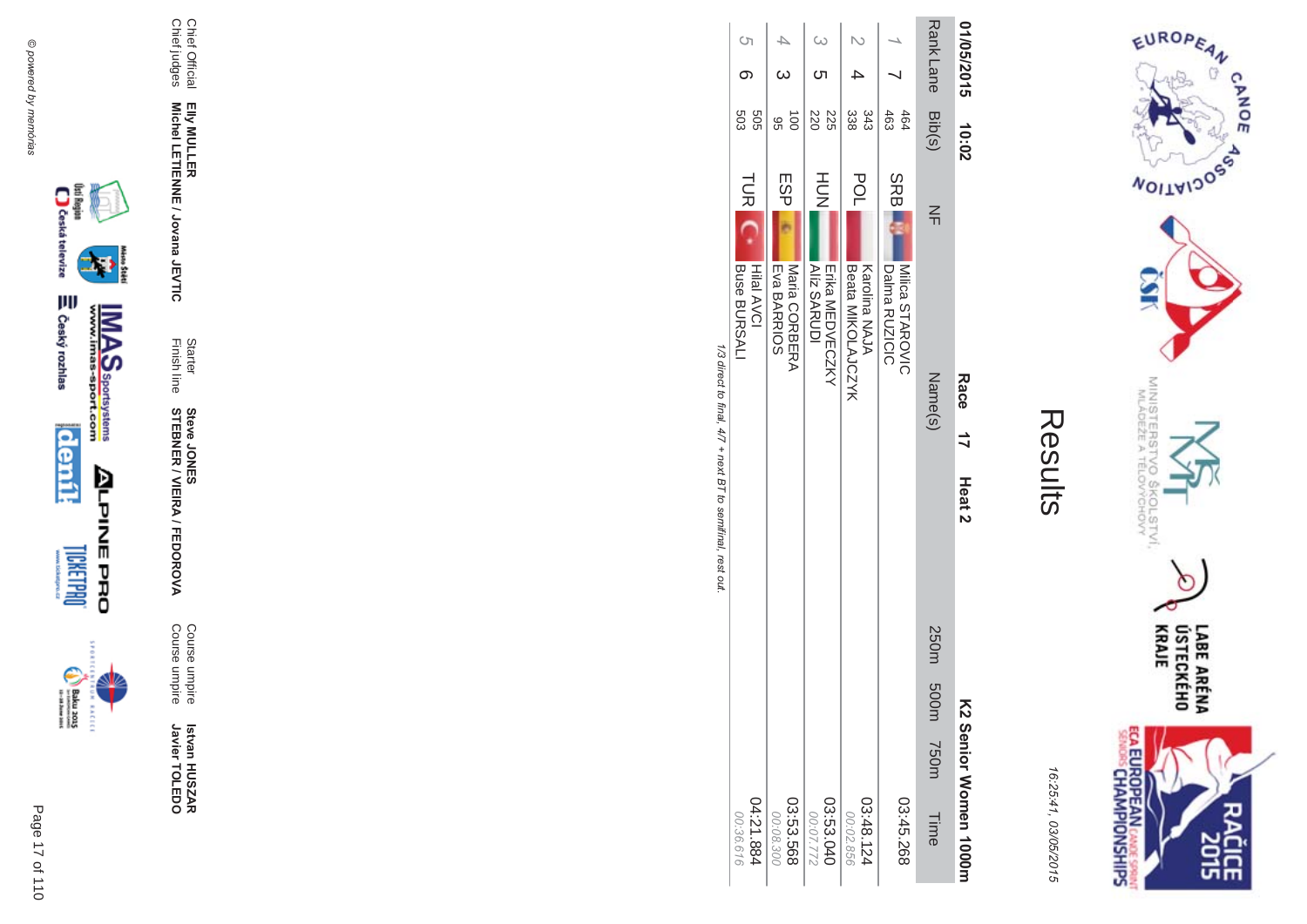

incon



Starter<br>Finish line

Elly MULLER<br>Michel LETIENNE / Jovana JEVTIC

Course umpire<br>Course umpire

**Veneta TODOROVA<br>STEBNER / VIEIRA / FEDOROVA** 

Chief Official<br>Chief judges

Results

EUROPEAN

**WOILWIDOSS** 

MINISTERS<br>MINISTERS

c  $6\sigma$ 

COLSTVI.<br><sup>CCHOVY</sup>

**ECA EUROPEAN CANE SPRING** 

LABE ARÉNA<br>ÚSTECKÉHO<br>KRAJE

**SHR** 

CANOE

16:25:41, 03/05/2015

| 01/05/2015    | 13:05            | Race<br>$\frac{1}{8}$                                                                                                                             | Heat <sub>1</sub>                                                       | K1 Senior Women 500H    |
|---------------|------------------|---------------------------------------------------------------------------------------------------------------------------------------------------|-------------------------------------------------------------------------|-------------------------|
| Rank Lane     | Bib(s)           | $\leq$<br>Name(s)                                                                                                                                 | 250m                                                                    | Time                    |
| $\infty$      | $\overline{z}$   | <b>BLR</b><br>Volha KHUDZENKA                                                                                                                     | 00:54.67<br>$\binom{2}{3}$                                              | 01:52.632               |
|               |                  | AZE<br>Inna OSIPENKO-RADONSKA                                                                                                                     | 00:53.88<br>(1)                                                         | 01:55.708<br>00:03.076  |
| $\omega$<br>ග | 415              | <b>RUS</b><br><b>FIGOS HEREKHOVA</b>                                                                                                              | 00:55.39<br>$\odot$                                                     | 01:55.752<br>00:03.120  |
|               | $\frac{185}{25}$ | <b>GBR</b><br>Rebeka SIMON                                                                                                                        | 00:56.62<br>$\begin{array}{c} \textcircled{\scriptsize{1}} \end{array}$ | 82999:10<br>00:03.896   |
| S)            | 528              | <b>SKR</b><br>Sittana RYNKE <yoh< td=""><th>00:56.54<br/><math display="block">\left( 4\right)</math></th><td>01:56.660<br/>00:04.028</td></yoh<> | 00:56.54<br>$\left( 4\right)$                                           | 01:56.660<br>00:04.028  |
| O)<br>ဖ       | 330              | NOR<br><b>Nira LARSEN</b>                                                                                                                         | 00:56.93<br>$\odot$                                                     | 887.56.788<br>00:04.156 |
| $\omega$      | <b>286</b>       | ITA<br><b>Irene BURGO</b>                                                                                                                         | 01:00.30<br>$\begin{pmatrix} 6 \end{pmatrix}$                           | 880.57.0<br>00:04.456   |
| O0<br>Cл      | 228              | HU<br>N<br>Flóra NAGY                                                                                                                             | 00:57.12<br>$\circledcirc$                                              | 01:57.304<br>00:04.672  |
| $\circ$       | 322              | MDA <sub>1</sub><br>ē<br>Zoia MANAEVA                                                                                                             | 00:57.02<br>$\overline{(\overline{z})}$                                 | 02:01.652<br>020.09.020 |

1st to final A, 2/7 to semifinal, rest out.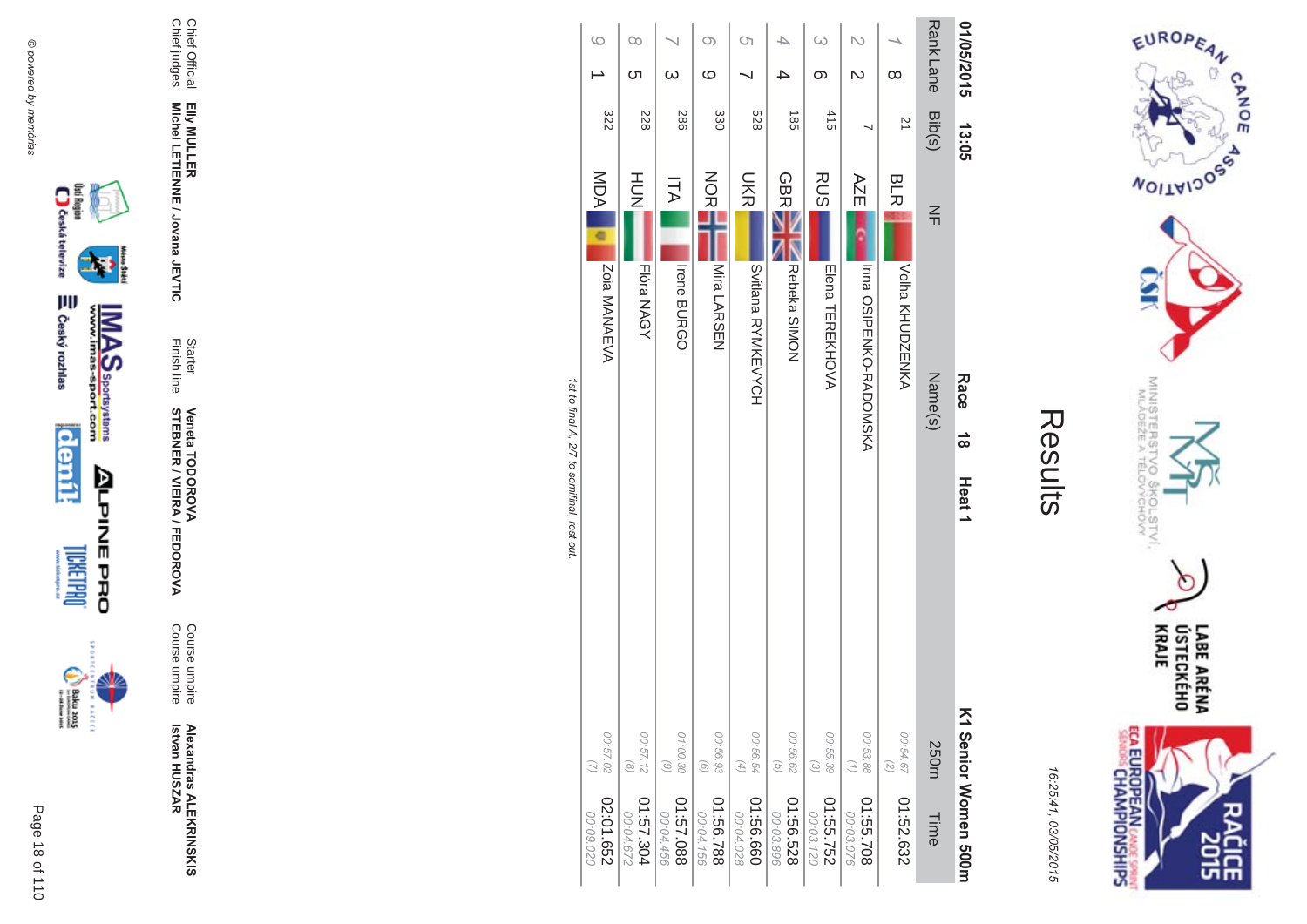



|                                             | $\infty$               | Z                                                          |                        | Ċη                         | 4<br>တ                | $\infty$<br>$\infty$                     | N<br>$\infty$              | <u>(</u>                                 | Rank Lane | 01/05/2015               |
|---------------------------------------------|------------------------|------------------------------------------------------------|------------------------|----------------------------|-----------------------|------------------------------------------|----------------------------|------------------------------------------|-----------|--------------------------|
|                                             | 310                    | 504                                                        | 327                    | 84                         | 96                    | 88                                       | 458                        | 198                                      | Bib(s)    | 13:11                    |
|                                             | LAT<br>Madara ALDINA   | <b>TUR</b>                                                 | NED<br>D<br>Eef HAAZE  | DE<br>N                    | ESP                   | <b>CZE</b>                               | <b>SLO</b>                 | <b>GER</b>                               | $\leq$    |                          |
|                                             |                        | Elizabeth BATES                                            |                        | Maja ROSENKRANDS           | <b>ISBO CONTRERAS</b> | Lucie MATOUŠKOVÁ                         | Anja OSTERMAN              | Franziska WEBER                          | Name(s)   | <b>Race</b><br>$\vec{6}$ |
| 1st to final A, 2/7 to semifinal, rest out. |                        |                                                            |                        |                            |                       |                                          |                            |                                          |           | Heat <sub>2</sub>        |
|                                             | 00:58.44<br>$\odot$    | 00:57.93<br>$\left( \begin{matrix} 4 \end{matrix} \right)$ | 00:58.52               | 00:59.03<br>$\circledcirc$ | 00:57.75<br>$\odot$   | 00:57.94<br>$\left( \frac{1}{2} \right)$ | 00:57.40<br>$\binom{2}{2}$ | 00:55.73<br>$\left( \frac{1}{2} \right)$ | 250m      |                          |
|                                             | 02:06.040<br>00:09.232 | 02:04.864<br>00:08.056                                     | 02:02.288<br>00:05.480 | 80910:20<br>00:04.800      | 2:01.312<br>00:04.504 | 02:00.464<br>00:03.656                   | 022'69:10<br>00:02.912     | 01:56.808                                | Time      | K1 Senior Momen 500m     |







Javier TOLEDO<br>Marian SARBU

Course umpire<br>Course umpire

Starter Veneta TODOROVA<br>Finish line STEBNER / VIEIRA / FEDOROVA

Chief Official<br>Chief judges

Elly MULLER<br>Michel LETIENNE / Jovana JEVTIC

Page 19 of 110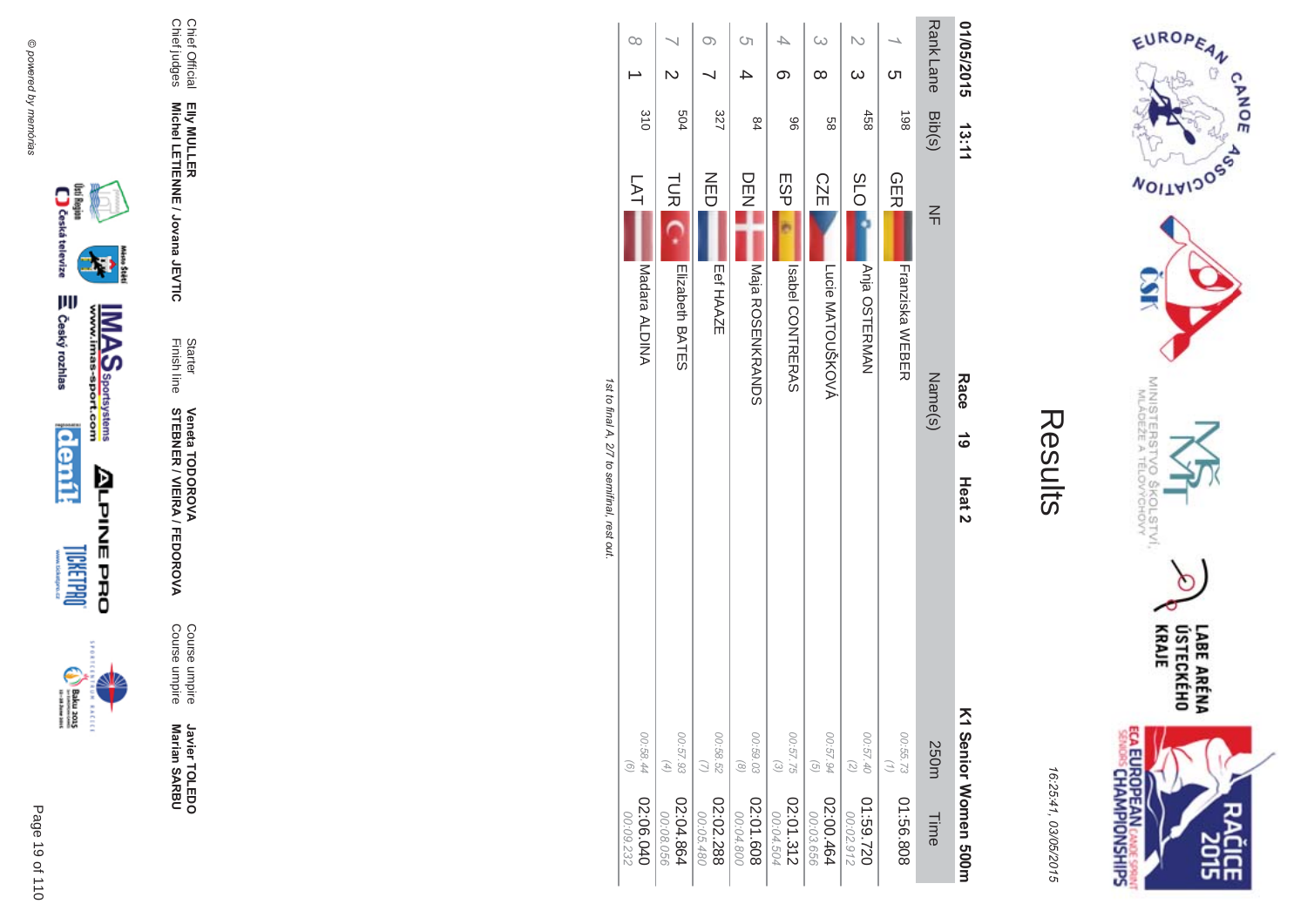



| i. |
|----|
|    |
|    |
|    |
|    |

|                                             | $\infty$<br>$\omega$                         | $\infty$                                      | O)                                                              | Ċη                                              | 4<br>ഗ                                                                               | G                                                    | N<br>ග                                                                                          |                                             | <b>Rank Lane</b> | 01/05/2015                      |
|---------------------------------------------|----------------------------------------------|-----------------------------------------------|-----------------------------------------------------------------|-------------------------------------------------|--------------------------------------------------------------------------------------|------------------------------------------------------|-------------------------------------------------------------------------------------------------|---------------------------------------------|------------------|---------------------------------|
|                                             | $rac{4}{5}$                                  | $\vec{8}$                                     | 273                                                             | 390                                             | 380                                                                                  | 465                                                  | $\frac{45}{2}$                                                                                  | 340                                         | Bib(s)           | 13:17                           |
|                                             | <b>BUL</b>                                   | コミ                                            | 주                                                               | ROU                                             | <b>POR</b>                                                                           | <b>SRBI</b>                                          | FRA                                                                                             | <b>POL</b>                                  | $\leq$           |                                 |
| 1st to final A, 2/7 to semifinal, rest out. | <b>Berenike FALDUM</b>                       | Oona VASKO                                    | Jenny EGAN                                                      | Ouncoscor FLORENTINA                            | Teresa PORTELA                                                                       | Nikolina MOLDOVAN                                    | Sarah GUYOT                                                                                     | <b>Exempla SOUNDOSOXA</b>                   | Name(s)          | Race<br>20<br>Heat <sub>3</sub> |
|                                             | 00:57.24<br>$\odot$<br>1:59.864<br>00:08.528 | 00:58.66<br>$\odot$<br>01:59.328<br>00:07.992 | 00:54.87<br>$\left(\frac{1}{2}\right)$<br>1:58.704<br>00:07.368 | 00:57.61<br>$\bigcirc$<br>842.7348<br>00:05.912 | 00:54.01<br>$\left( \begin{matrix} 4 \end{matrix} \right)$<br>880.73:10<br>00:05.752 | 00:52.91<br>$\overline{z}$<br>01:55.808<br>00:04.472 | 00:52.70<br>$\left(\begin{smallmatrix} 1\\ 1\end{smallmatrix}\right)$<br>01:51.960<br>00:00.624 | 00:53.34<br>$\widehat{\omega}$<br>01:51.336 | 250m<br>Time     | K1 Senior Momen 500m            |





Dimitar IVANOV<br>Yuri KILOV

Course umpire<br>Course umpire

Starter Veneta TODOROVA<br>Finish line STEBNER / VIEIRA / FEDOROVA

Elly MULLER<br>Michel LETIENNE / Jovana JEVTIC

Chief Official<br>Chief judges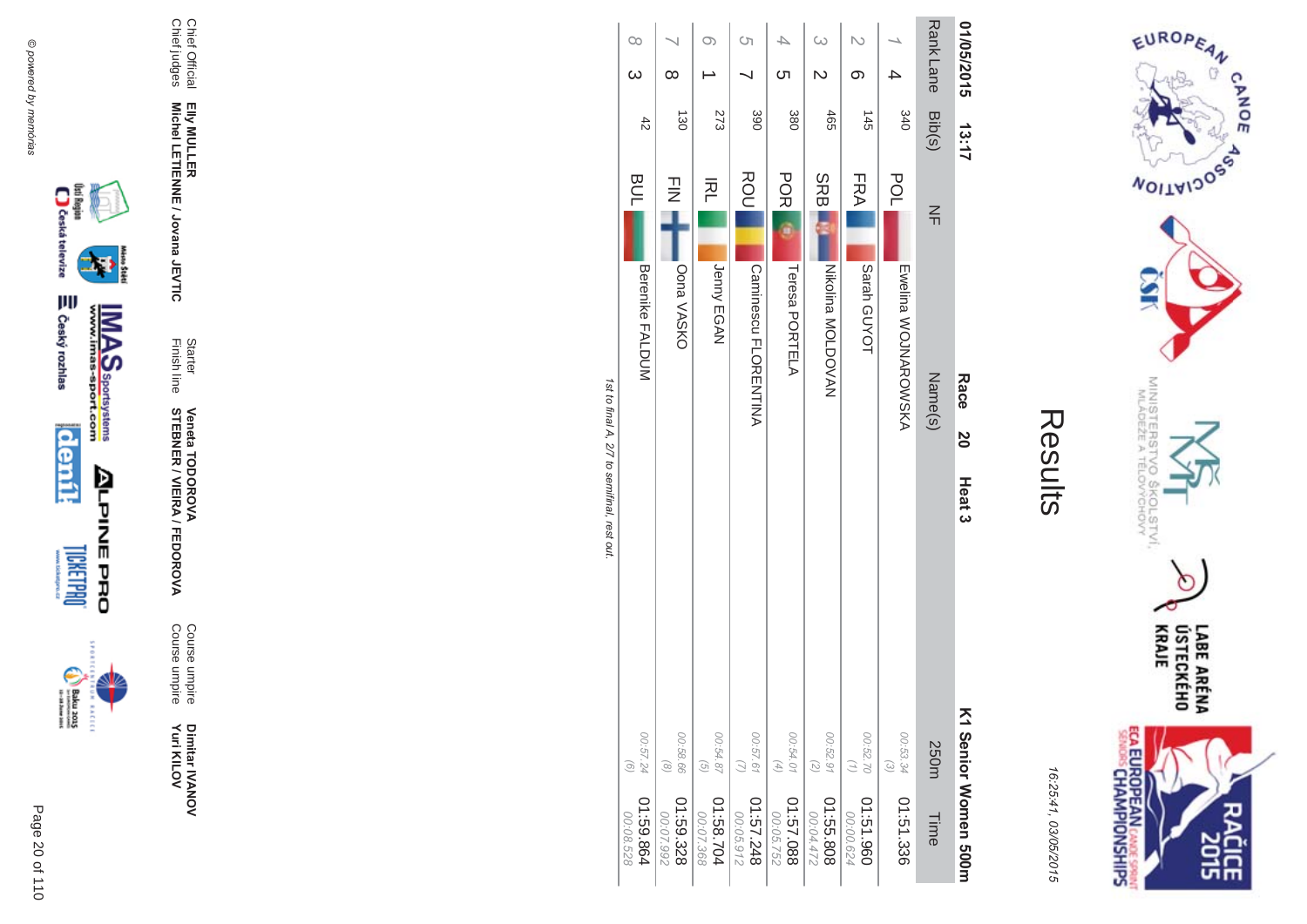

**KACECE** 



Chief Official<br>Chief judges Elly MULLER<br>Michel LETIENNE / Jovana JEVTIC

**Alexandras ALEKRINSKIS**<br>Istvan HUSZAR

Starter<br>Finish line

Course umpire<br>Course umpire

**Steve JONERA / FEDOROVA**<br>STEBNER / VIEIRA / FEDOROVA

| $\circ$      | S)                    | 4                  | $\omega$       | $\overline{C}$ |              |                  |                   |         | EUROPEAN                                        |
|--------------|-----------------------|--------------------|----------------|----------------|--------------|------------------|-------------------|---------|-------------------------------------------------|
| $\infty$     | ဖ                     |                    | 4              | တ              | <u>(</u>     | <b>Rank Lane</b> | 01/05/2015        |         | <b>CANOE</b>                                    |
| 490          | $\frac{21}{2}$        | 317                | 541            | 442            | 74           | Bib(s)           | 13:23             |         |                                                 |
| <b>SVK</b>   | FRA                   | <b>LLO</b>         | <b>DKR</b>     | <b>RUS</b>     | <b>CZE</b>   | $\leq$           |                   |         | <b>VOITAIJOSS</b>                               |
|              |                       |                    |                |                |              |                  |                   |         |                                                 |
| Matej RUSNÁK | <b>Romain BEUGNET</b> | Henrikas ZUSTAUTAS | Pavlo ALTUKHOV | Mikhail PAVLOV | Martin FUKSA |                  |                   |         |                                                 |
|              |                       |                    |                |                |              | Name(s)          | Race              |         |                                                 |
|              |                       |                    |                |                |              |                  | $\overline{2}$    | Results |                                                 |
|              |                       |                    |                |                |              |                  | Heat <sub>1</sub> |         | MINISTERSTVO ŠKOLSTVÍ.<br>MLÁDEŽE A TĚLOVÝCHOVY |
|              |                       |                    |                |                |              |                  |                   |         |                                                 |
|              |                       |                    |                |                |              |                  |                   |         |                                                 |
|              |                       |                    |                |                |              |                  |                   |         | ÚSTECKÉHO<br>Kraje<br><b>LABE ARÉNA</b>         |

CANOE

 $(2)$ <br>S8.85.00

01:53.196

00:54.31

01:54.500

00:05.136

 $\odot$ 

00:52.96<br>00:52.96

01:53.084

50

00:53.76<br>(4)

009

00:54.57<br>00:54.57

268'09:10

00:01

.528

00:53.13<br>(3)

01:49.364

250m

Time

 $\circ$ 

 $\overline{\phantom{0}}$ 

 $\infty$ 

AZE

Anatolii MELNIK

1/3 direct to final, 4/7 + next BT to semifinal, rest out.

 $00.56.45$ 

916'99'10

00:07.552

00:56.21

 $\odot$ 

01:56.132<br>00:06.768

00:52.50

 $\left(\frac{1}{2}\right)$ 

01:54.660<br>01:54.660

 $\infty$ 

 $\infty$ 

 $401$ 

ROU

Condrat PETRE

 $\overline{\phantom{0}}$ 

 $\mathbb N$ 

305

 $\overline{\mathbb{H}}$ 

Nicolae CRACIUN

16:25:41, 03/05/2015

ECA EUROPEAN CANDES SPRING

**CLE**<br>2015

C1 Senior Men 500m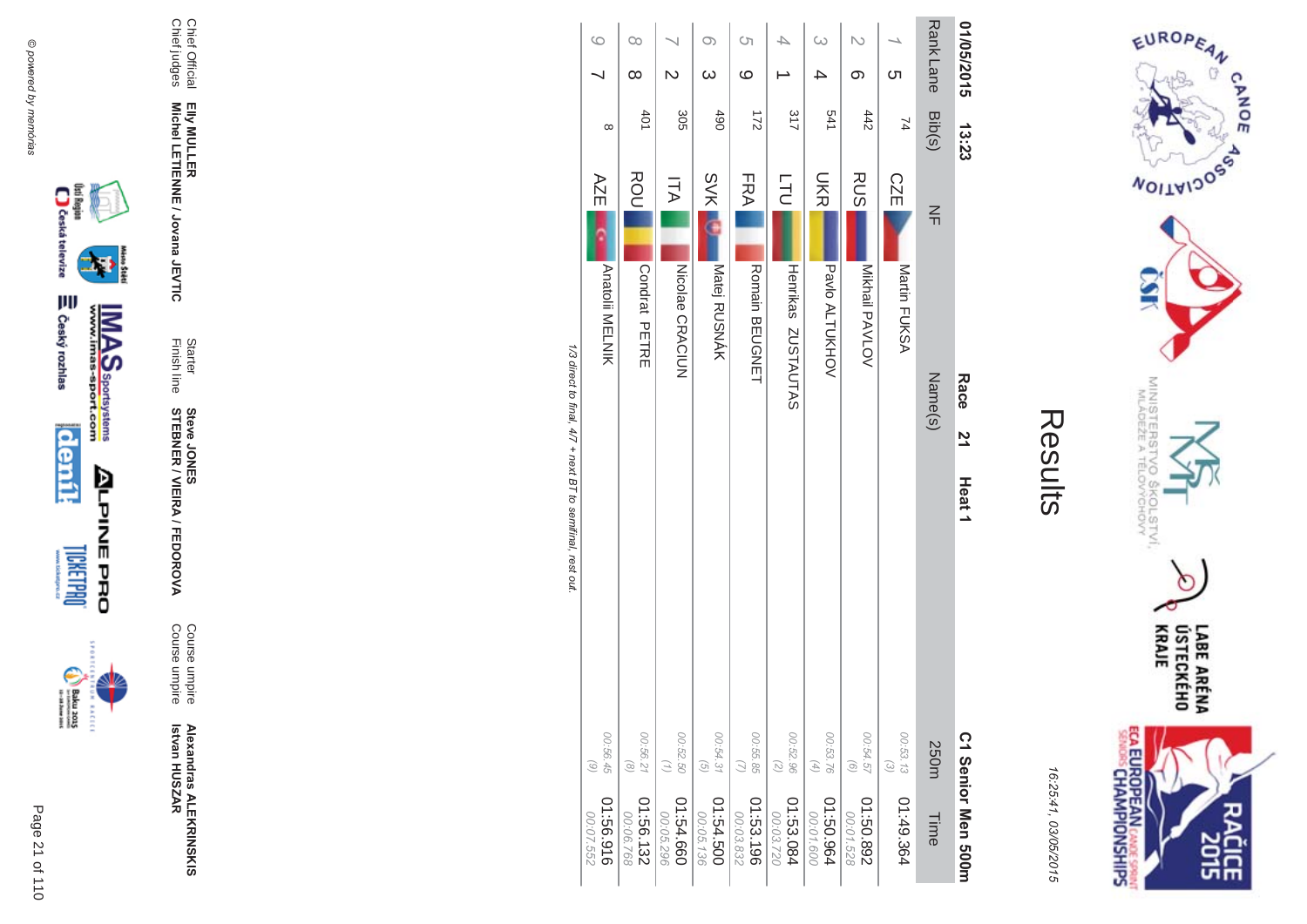



| Ĩ. |
|----|
|    |
|    |
|    |

|                                                           | $\infty$<br>$\infty$   | ග                      | O)                     | Ċη                         | $\overline{\mathsf{c}}$       | ω<br>$\omega$              |                                                                       | ဟ                        | <b>RankLane</b> | 01/05/2015              |
|-----------------------------------------------------------|------------------------|------------------------|------------------------|----------------------------|-------------------------------|----------------------------|-----------------------------------------------------------------------|--------------------------|-----------------|-------------------------|
|                                                           | 514                    | 372                    | 125                    | gδ                         | 475                           | 250                        | 326                                                                   | 112                      | Bib(s)          | 13:29                   |
|                                                           | <b>TUR</b>             | <b>POL</b>             | EST                    | <b>BLR</b>                 | <b>SRBI</b>                   | HUT<br>N                   | MOA                                                                   | <b>GER</b>               | $\leq$          |                         |
|                                                           | Kerim TENHA            | Tomasz KACZOR          | JOSSPY KARLSON         | Dzianis HARAZHA            | Strahinja MLADEZIC            | David XORISANSNAY          | Serghei TARNOVSCHI                                                    | <b>Sepastian BRENDEL</b> | Name(s)         | Race                    |
| 1/3 direct to final, 4/7 + next BT to semifinal, rest out |                        |                        |                        |                            |                               |                            |                                                                       |                          |                 | 22<br>Heat <sub>2</sub> |
|                                                           |                        |                        |                        |                            |                               |                            |                                                                       |                          |                 |                         |
|                                                           | 00:59.69<br>$\odot$    | 00:57.45               | 00:56.95<br>$\odot$    | 00:54.15<br>$\overline{G}$ | 00:53.60<br>$\left( 4\right)$ | 00:52.74<br>$\binom{2}{2}$ | 00:52.65<br>$\left(\begin{smallmatrix} 1\\ 1\end{smallmatrix}\right)$ | 00:52.82<br>$\odot$      | 250m            |                         |
|                                                           | 02:06.348<br>00:17.960 | 01:59.556<br>00:11.168 | 01:59.452<br>00:11.064 | 267.57.492<br>00:09.104    | 01:56.292<br>00:07.904        | 01:52.268<br>00:03.880     | 01:49.292<br>00:00.904                                                | 01:48.388                | Time            | C 1 Senior Men 2001     |





Page 22 of 110

Javier TOLEDO<br>Marian SARBU

Chief Official<br>Chief judges

**Steve JONER / VIEIRA / FEDOROVA** 

Course umpire<br>Course umpire

Starter<br>Finish line

Elly MULLER<br>Michel LETIENNE / Jovana JEVTIC

16:25:41, 03/05/2015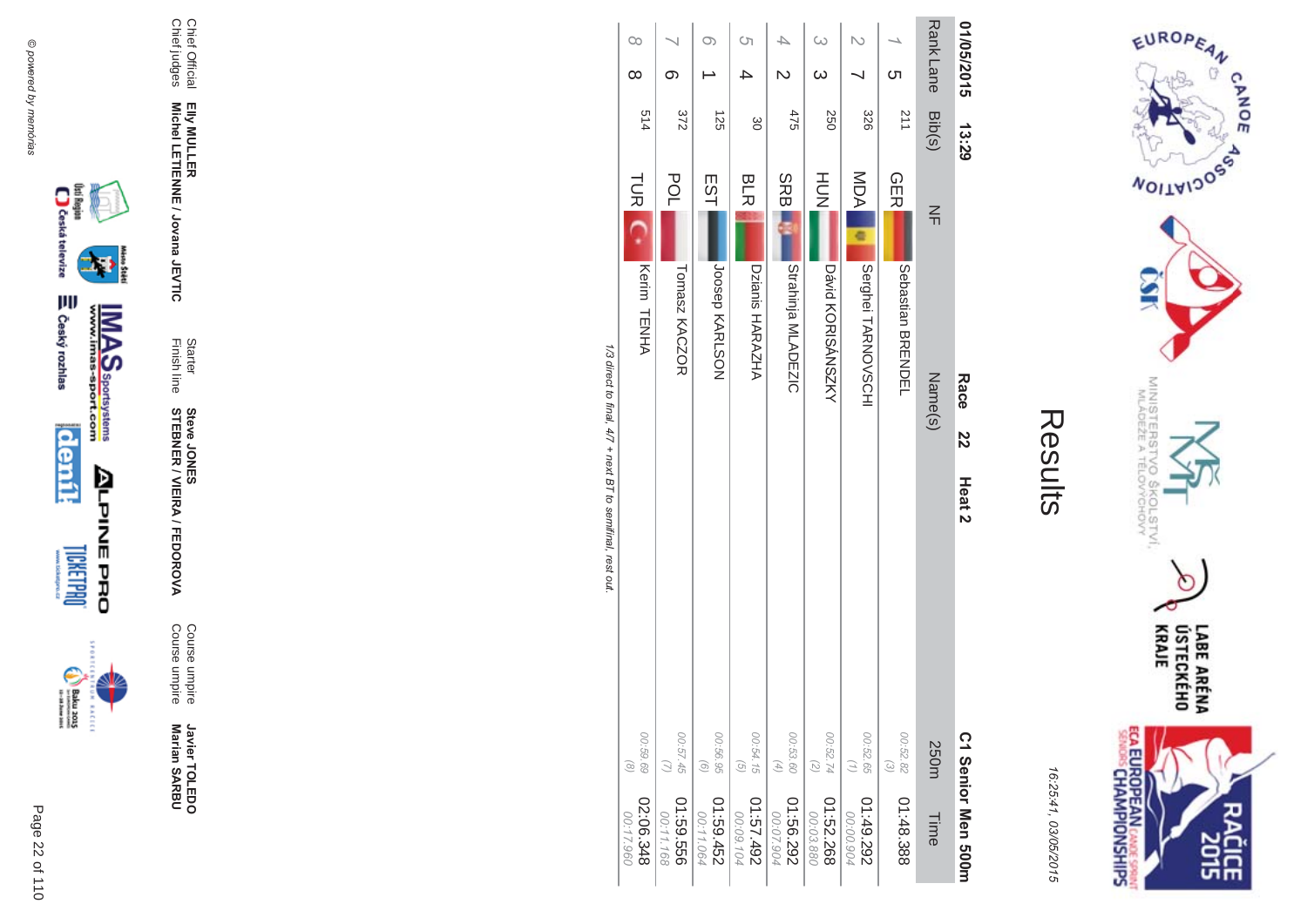



|                                             | $\infty$                 | တ                                              | O)<br>$\omega$         | Cη                     |                             | ω<br>N                        | $\infty$               | <u>(</u>        | <b>RankLane</b> | 01/05/2015         |
|---------------------------------------------|--------------------------|------------------------------------------------|------------------------|------------------------|-----------------------------|-------------------------------|------------------------|-----------------|-----------------|--------------------|
|                                             | 307                      | 368                                            | <b>259</b>             | 123                    | $402$                       | $rac{4}{8}$                   | 99                     | 516             | Bib(s)          | 13.35              |
|                                             | <b>ITA</b>               | <b>POL</b>                                     | H <sub>DH</sub>        | ESP                    | ROU                         | <b>CRO</b>                    | <b>CZE</b>             | <b>GER</b>      | $\leq$          |                    |
|                                             | <b>Riccardo CECCHINI</b> | Piotr SIENIONOWSKI                             | Mark BARDFALVI         | <b>Roi RODRIGUEZ</b>   | <b>Constantin MIROZESCO</b> | <b>Antun NOVAKOVIC</b>        | Jakub ŠPICAR           | Tom LIEBSCHER   |                 | Race               |
|                                             |                          |                                                |                        |                        |                             |                               |                        |                 | Name(s)         | 23                 |
| 1st to final A, 2/7 to semifinal, rest out. |                          |                                                |                        |                        |                             |                               |                        |                 |                 | Heat <sub>1</sub>  |
|                                             | 00:50.86                 | 00:48.27<br>$\left( \frac{2}{\sqrt{2}}\right)$ | 00:49.31<br>$\odot$    | 00:49.74<br>$(4)$      | 00:50.94<br>$\circledcirc$  | 00:50.06<br>$\left( 5\right)$ | 00:50.23<br>$\odot$    | 00:47.97<br>(1) | 250m            |                    |
|                                             | 11:47.684<br>00:06.136   | 01:46.628<br>00:05.080                         | 01:44.356<br>00:02.808 | 01:43.972<br>00:02.424 | 01:43.604<br>00:02.056      | 01:43.244<br>00:01.696        | 01:42.436<br>00:00.888 | 01:41.548       | Time            | K1 Senior Men 200m |





Dimitar IVANOV<br>Yuri KILOV

Course umpire<br>Course umpire

Starter<br>Finish line **Steve JONER / VIEIRA / FEDOROVA** 

Elly MULLER<br>Michel LETIENNE / Jovana JEVTIC

Chief Official<br>Chief judges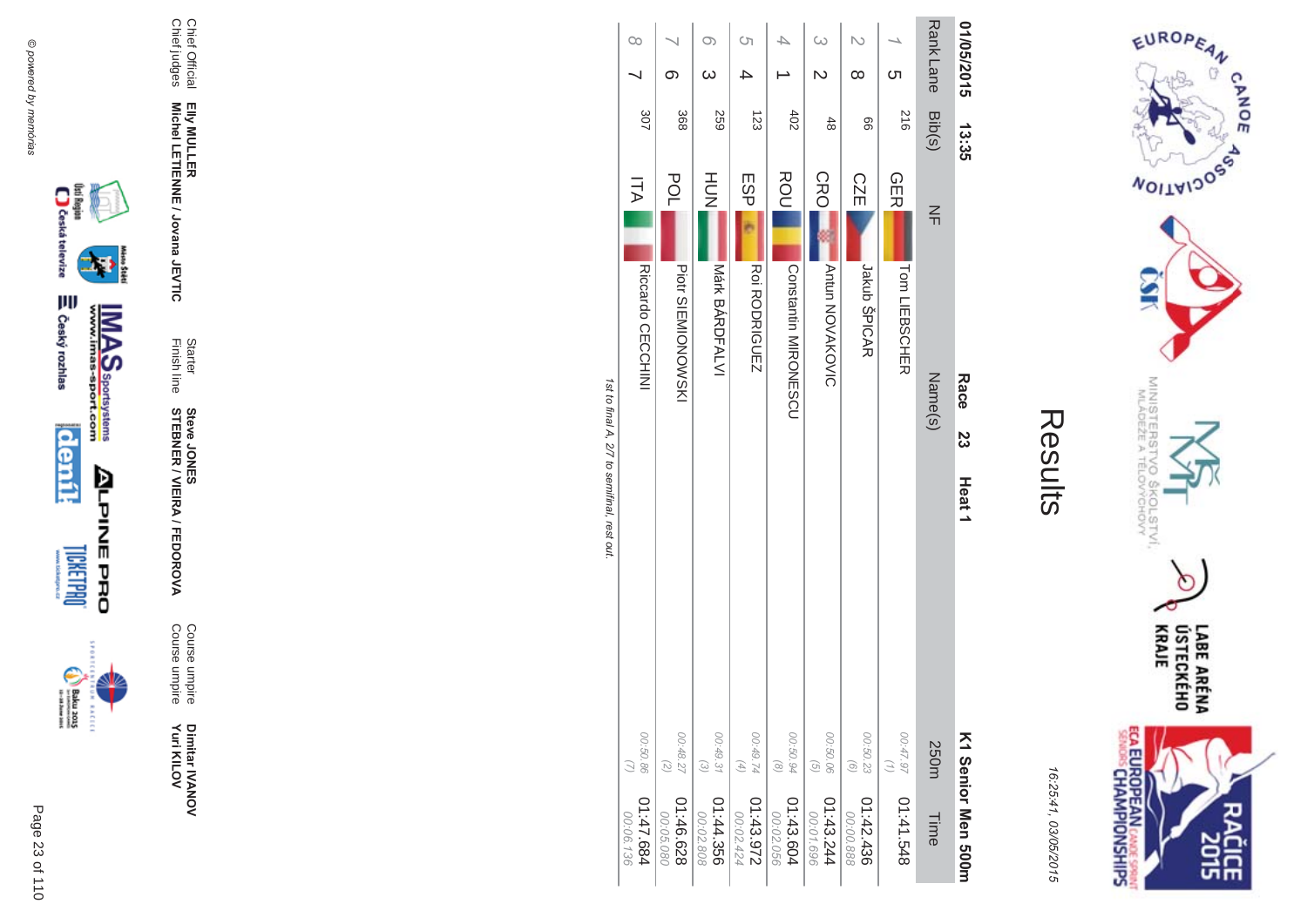



16:25:41 03/05/201  $\overline{(\overline{n})}$ 

| ŗ.<br>Ι. |
|----------|
|          |
|          |
| Ĺ        |
|          |
|          |

|                                             |                                    |                                           | ຕ<br><br>$\infty$                                       |                                               | $\omega$<br>$\omega$                           | ග                                                                                    | Cл                           | <b>Rank Lane</b>  | 01/05/2015                      |
|---------------------------------------------|------------------------------------|-------------------------------------------|---------------------------------------------------------|-----------------------------------------------|------------------------------------------------|--------------------------------------------------------------------------------------|------------------------------|-------------------|---------------------------------|
|                                             | 49                                 | 536                                       | 323                                                     | 513                                           | 132                                            | 494                                                                                  | 82                           | Bib(s)            | 13:41                           |
| 1st to final A, 2/7 to semifinal, rest out. | CYP<br>Andreas DIAMANTIS           | <b>DKR</b><br>VONURTE                     | MDA<br><b>Gheorghe SADOVNIC</b>                         | <b>TUR</b><br>Gabor BOZSIK                    | $\frac{1}{2}$<br>Dietrich MIIKA                | <b>SVK</b><br><b>Tibor LINKA</b>                                                     | DEEN<br>Rene POULSEN         | $\leq$<br>Name(s) | Race<br>24<br>Heat <sub>2</sub> |
|                                             | 00:51.66<br>956'03:00<br>00:08.108 | 00:48.37<br>(1)<br>04:48.240<br>00:05.392 | 00:50.76<br>$\left( 9\right)$<br>01:46.060<br>00:03.212 | 00:51.17<br>$\odot$<br>01:45.692<br>00:02.844 | 00:49.67<br>$\omega$<br>04:44.040<br>00:01.192 | 00:50.14<br>$\left( \begin{matrix} 4 \end{matrix} \right)$<br>01:43.512<br>00:00.664 | 00:48.72<br>(2)<br>01:42.848 | 250m<br>Time      | K1 Senior Men 2001              |





Page

 $\overline{a}$ 24 of 110

**Alexandras ALEKR INSKIS Betvan HUSZAR** 

**MA** Course umpire<br>Course umpire Course umpireCourse umpire

**STEBNER \$ -**A/FEDOR **Steve JONES** 

Finish line Starter

**EIIy MULLER** Elly MULLER<br>Michel LETIENNE / Jovana JEVTIC **Michel LETIENNE / Jovana JEVTIC** 

Chief Official<br>Chief judges Chief judges Chief Official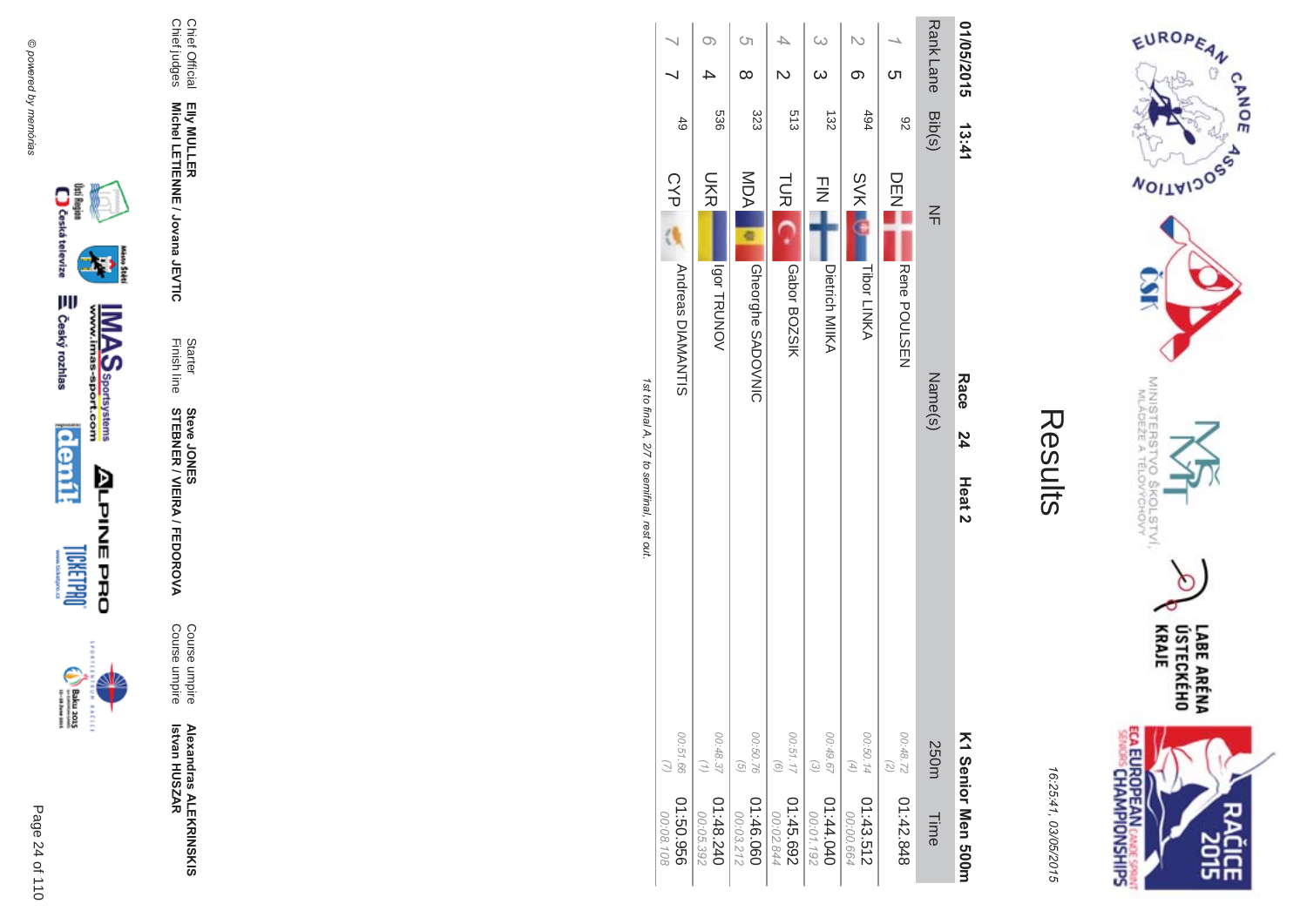

Results

16:25:41, 03/05/2015

|                   | <b>Race</b><br><b>ა</b><br>თ<br>Heat 3 | K1 Senior Men 500m                   |                        |
|-------------------|----------------------------------------|--------------------------------------|------------------------|
| $\leq$            | Name(s)                                | 250m Time                            |                        |
| 乙口                | Bram BRANDJES                          | 00:50.25<br>$\binom{3}{2}$           | 01:41.396              |
| AZE I             | Mirnazim JAVADOV                       | 00:48.74 01:42.836<br>$\binom{7}{7}$ | 00:01.440              |
| SUI <sub>11</sub> | Stefan DOMEISEZ                        | 00:51.63<br>(4)                      | 01:46.676<br>00:05.280 |
| FRA               | <b>Cyrille CARRE</b>                   | 00.49.00 01:47.224<br>(2) 00:05.828  |                        |

Rank Lane 01/05/2015

13:47

1st to final A, 2/7 to semifinal, rest out.

 $\infty$ 

 $\infty$ 

434

**RUS** 

Dmitrii EKIMOV

 $\circ$ 

ת

 $467$ 

**SRB** 

Dejan PAJIC

00:52.84<br>(5)

01:50.140

S  $SO<sub>o</sub>$ 

744

00:54.52<br>(6)

01:51.480

00:10.084

 $\overline{\mathcal{A}}$ 

 $\rightarrow$ 

091

 $\omega$ 

 $\overline{\phantom{0}}$ 

 $62<sup>†</sup>$ 

 $\mathbb N$ 

 $\omega$ 

 $\circ$ 

 $\overline{\phantom{a}}$ 

 $\infty$ 

328 Bib(s)





Chief Official<br>Chief judges

Elly MULLER<br>Michel LETIENNE / Jovana JEVTIC

Starter<br>Finish line

**Steve JONES<br>STEBNER / VEIRA / FEDOROVA** 

Course umpire<br>Course umpire

Javier TOLEDO<br>Marian SARBU

Page 25 of 110

 $\begin{picture}(20,5) \put(0,0){\vector(0,1){30}} \put(15,0){\vector(0,1){30}} \put(15,0){\vector(0,1){30}} \put(15,0){\vector(0,1){30}} \put(15,0){\vector(0,1){30}} \put(15,0){\vector(0,1){30}} \put(15,0){\vector(0,1){30}} \put(15,0){\vector(0,1){30}} \put(15,0){\vector(0,1){30}} \put(15,0){\vector(0,1){30}} \put(15,0){\vector(0,1){30}} \put(15,0){\vector(0,$ incon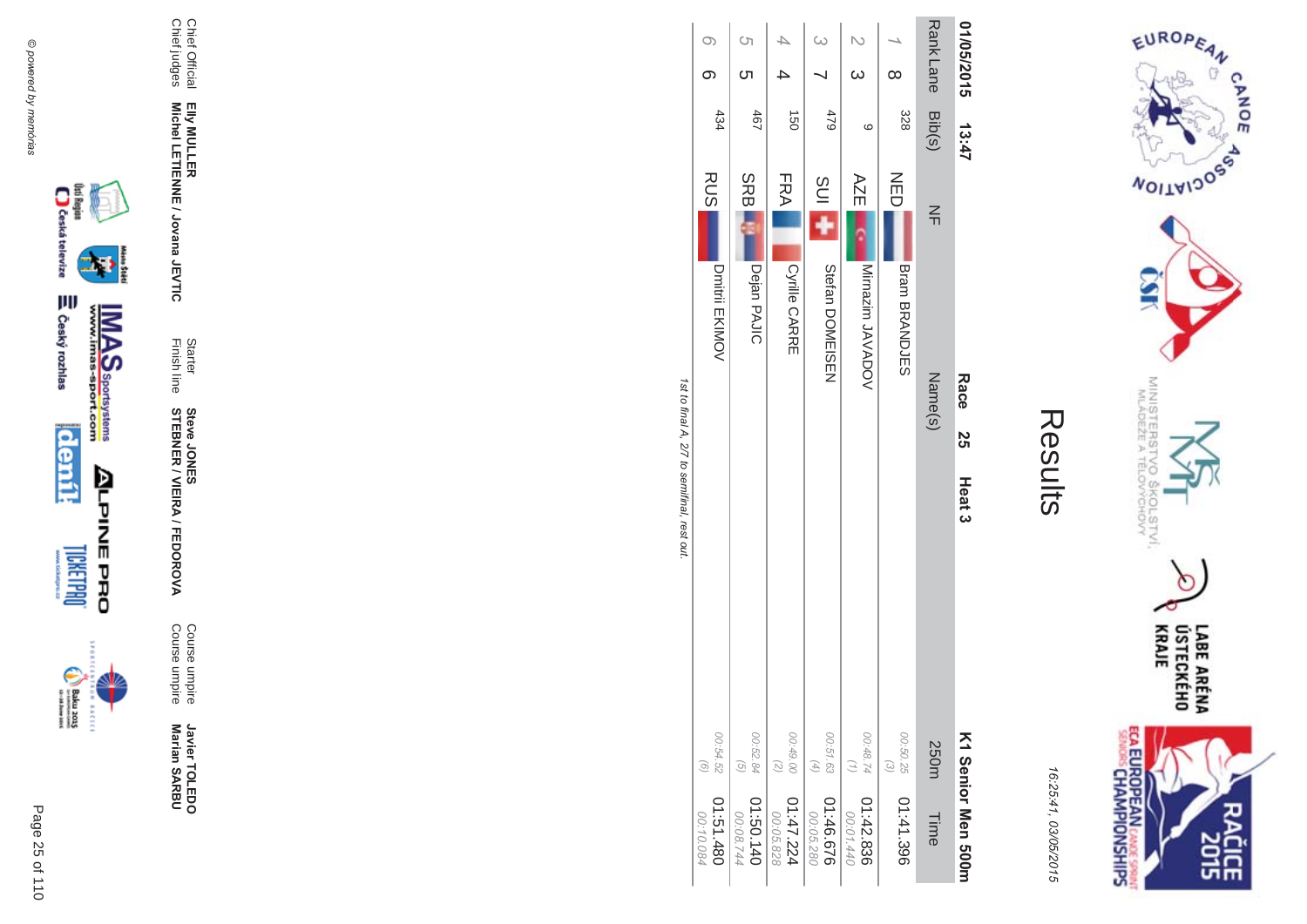



16:25:41 03/05/201  $\overline{(\overline{n})}$ 

| 01/05/2015       | 14:00                                    |                                                                                                            | Race    | 50 | Heat <sub>1</sub> |                                        |                                |                                          | K4 Senior Men 1000m    |
|------------------|------------------------------------------|------------------------------------------------------------------------------------------------------------|---------|----|-------------------|----------------------------------------|--------------------------------|------------------------------------------|------------------------|
| <b>Rank Lane</b> | Bib(s)                                   | $\leq$                                                                                                     | Name(s) |    |                   | 250m                                   | m003                           | <b>750m</b>                              | Time                   |
| Cл               | සි<br>ವ                                  | 70<br>88<br>88<br>88<br>Lukas HREFIL / Jan SHERBA<br>Daniel HAVEL / Josef DOSTAL                           |         |    |                   | 00:42.02<br>$\widehat{\omega}$         | 01:24.1                        | 02:09.81                                 | 02:56.416              |
| ග                | 454<br>456                               | 432<br>450<br>450<br>Vladislav MANDRAZHIEV / Anton RYAKHOV<br>VIBRIS AND DON VASSINT COVA VIBRIS AND       |         |    |                   | 00:41.70<br>$\overline{z}$             | 01:24.94                       | 02:10.50<br>$\overline{z}$               | 02:56.856<br>00:00.440 |
| ω                | 399<br>403                               | 400<br>408<br>408<br>408<br>Anton MIHAI / Petrus GAVRILA<br>Daniel BURCIU / Catalin HURCEAG                |         |    |                   | 00:44.91<br>$\odot$                    | 01:30.26                       | 02:13.09<br>$\overline{G}$               | 45.57.944<br>00:01.528 |
| △                | 252<br>243                               | 266<br>268<br>263<br>Bajint NOE / Kobert ILYES<br>Gergely CSASZAR / Milán NOÉ                              |         |    |                   | 00:43.10<br>$\widehat{G}$              | 01:29.47                       | 02:13.70<br>$\circ$                      | 02:58.416<br>00:02.000 |
| Cη               | $\overrightarrow{50}$<br>$\frac{148}{1}$ | $179$ FRA<br>154<br>Arnaud HYBOIS / Etienne HUBEKH<br>Guillaume BURGEK / Vincent LECKUBIEK                 |         |    |                   | 00:41.40                               | 01:25.52                       | 02:11.94<br>$\odot$                      | 03:00.528<br>00:04.112 |
| Oා<br>ω          | 369<br>365<br>367                        | $357$ POL<br>Pawel FLORCZAK / Maricsz KUJAWSZI<br>Katal MAKON / Pawel SZANDKACH                            |         |    |                   | 00:42.29<br>$\left(\frac{4}{2}\right)$ | 01:26.54                       | 02:12.91<br>$\left( 4\right)$            | 13:01.544<br>00:05.128 |
| $^\infty$        | 300<br>302<br>067                        | $\frac{1}{301}$ ITA $\blacksquare$<br>Matteo LOKNEO / Yiperto KICOHELLI<br>Mauro FLORIANI / Mauro CRENNA   |         |    |                   | 00:43.86                               | 01:28.4<br>G                   | 02:14.75                                 | 03:04.248<br>00:07.832 |
| Оo<br>ဖ          | 8<br>88                                  | 87<br>BBDEN<br>Casper PRETZMANN / Emil SIMENSEN<br>Morten GRAVERSEN / Jesper BEER                          |         |    |                   | 00:43.28<br>$\widehat{\Theta}$         | 01:30.88                       | 02:16.18<br>$\left( \frac{8}{2} \right)$ | 03:05.000<br>00:08.584 |
| $\circ$          | 019<br>915                               | $\frac{519}{512}$ TUR $\qquad \qquad C$<br>I Lajos GYOKOS / Öztürk KURU<br>Borislav LAZIC / Carlos MARQUES |         |    |                   | 00:44.47<br>$\odot$                    | 01:31.14<br>$\widehat{\omega}$ | 02:17.24<br>$\binom{6}{ }$               | 03:05.720<br>00:09.304 |

1/3 direct to final, 4/7 + next BT to semifinal, rest out. /3 direct to final,  $4/7 +$  next BT to semifinal, rest out





Page

 $\overline{a}$ 26 of 110 **Yuri KILOV** 

Dimitar IVANOV<br>Yuri KILOV Dimitar **IVANOV** 

**MA** Course umpire<br>Course umpire Course umpire Course umpire

**STEBNER \$ -**A/FEDOR **Veneta TODOR \*\$'**

Finish line Starter

**EIIy MULLER** Elly MULLER<br>Michel LETIENNE / Jovana JEVTIC **Michel LETIENNE / Jovana JEVTIC** 

Chief Official<br>Chief judges Chief judges Chief Official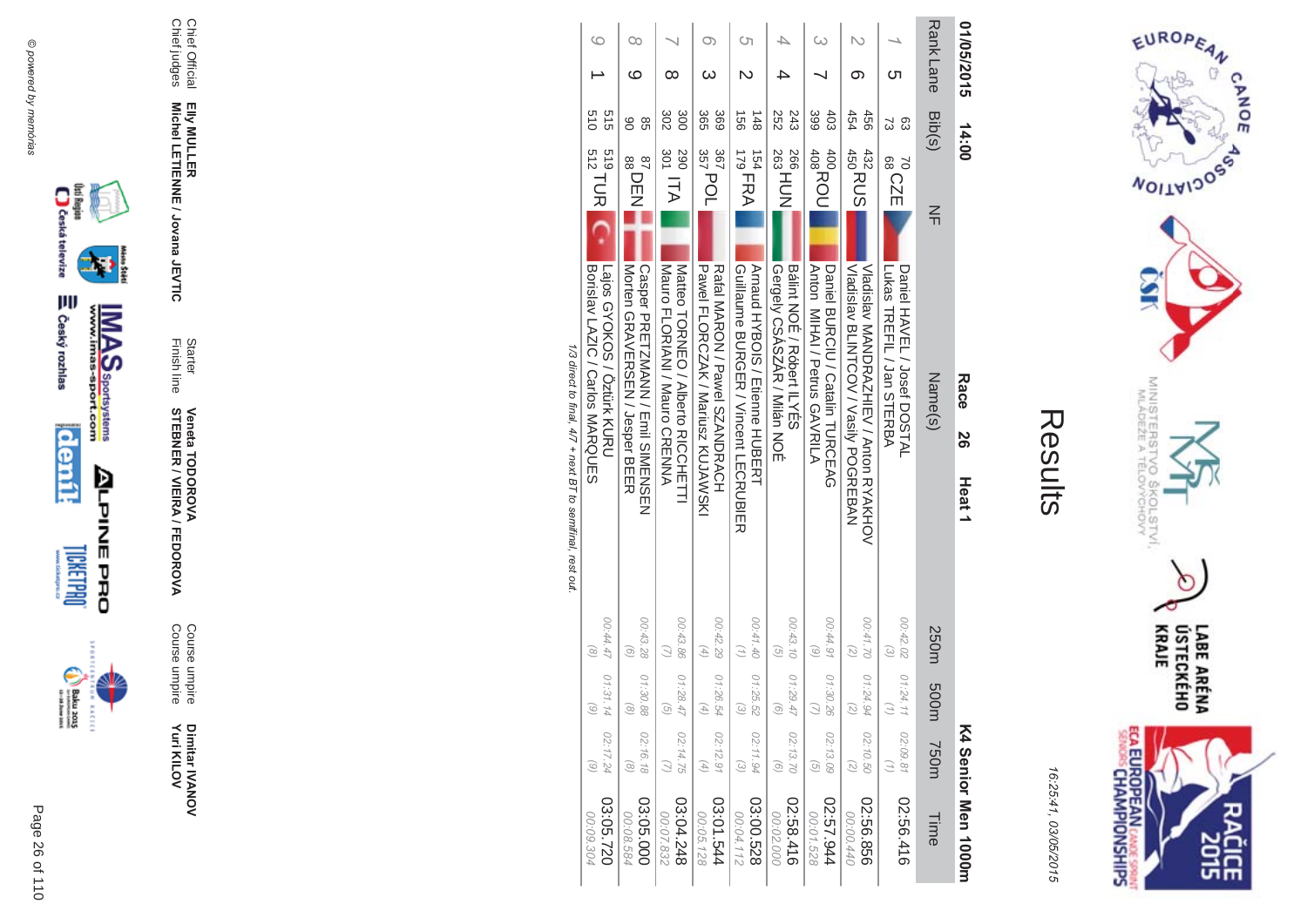



16:25:41 03/05/201  $\overline{(\overline{n})}$ 

| ŗ.<br>L |
|---------|
|         |
|         |
|         |
|         |

| 01/05/2015      | 14:07                                                | Race<br>27<br>Heat <sub>2</sub>                                               |                                          |                                |                                               | K4 Senior Men 1000m    |
|-----------------|------------------------------------------------------|-------------------------------------------------------------------------------|------------------------------------------|--------------------------------|-----------------------------------------------|------------------------|
| Rank Lane       | Bib(s)<br>$\leq$                                     | Name(s)                                                                       | 250m                                     | m003                           | <b>750m</b>                                   | Time                   |
|                 | $\overline{22}$<br>$\frac{1}{9}$<br>$114$ ESP<br>121 | Javier HEKNANZZ / Oscar CAKERA<br>Rodrigo GERMADE / Inigo PENA                | 00:42.14<br>$\overline{z}$               | 01:25.53                       | 02:09.67<br>$\binom{7}{1}$                    | 02:56.004              |
|                 | SS<br>39<br>$\frac{1}{36}$ BLR<br>28                 | Niakandr LIAPESHKA / Far BAICHEUSKI<br>Pavel MIADZVEDZEN / Andrei H2ARXKOVICH | 00:43.94 01:27.23                        | G,                             | 02:11.61<br>(5)                               | 02:57.396<br>00:01.392 |
|                 | 386<br>384<br>$\frac{1}{382}$ POR<br>383             | João RIBEIRO / David FERNANDES<br>Ternando PIMENTA / Emanuel SILVA            | 00:42.06                                 | 01:27.06<br>$\widehat{\omega}$ | 02:14.33<br>$\begin{pmatrix} 4 \end{pmatrix}$ | 02:58.316<br>00:02.312 |
| Cл              | 489<br>487<br>195 SVK<br>483                         | Denis MISAK / Gabor JAKUBIK<br>Matej MICHALLEX / Viktor DEMIN                 | 00:42.49<br>$\widehat{\epsilon}$         | 01:26.40                       | 02:12.63<br>$\widehat{\epsilon}$              | 82+89.50<br>00:02.424  |
| S)<br>$^\infty$ | 334<br>332<br>333<br>333<br>331<br>OBL               | JOS DIANUG / Duniel SALBU<br>Tars CLIVANG / Lars HJENDAL                      | 00:43.71<br>$\widehat{g}$                | 01:30.39                       | 02:14.50<br>$\widehat{G}$                     | 02:59.900<br>00:03.896 |
|                 | $\overline{126}$<br>127<br>$129$ EST<br>128          | Kaspar SULY / Kristian ORAS<br>Kasiel ALUPERE / Tarmo TOOTS]                  | 00:43.45<br>$\left( 5 \right)$           | 01:30.78<br>$\widehat{\alpha}$ | 02:14.74<br>$\odot$                           | 03:01.316<br>00:05.312 |
|                 | 46<br>45<br>$\frac{47}{44}$ BUL                      | Hristo REKOV / Boris NADYALKOV<br>Daniel KARAKOLEV / Veliyan BUCHVAROV        | 00:45.08<br>$\widehat{\alpha}$           | 01:27.82<br>G                  | 02:16.00<br>$\circledcirc$                    | 03:02.084<br>00:06.080 |
| $\infty$<br>ග   | 474<br>476<br>69<br>468<br>468                       | Simo BOLTIO / Evin HOLPERH<br>VIaqinir 10RCBAROV / Dejan 1HERZIC              | 00:42.97<br>$\left( \frac{4}{7} \right)$ | 01:29.04<br>G                  | 02:15.26                                      | 03:02.540<br>00:06.536 |
|                 |                                                      | 1/3 direct to final 47 + next BT to semitinal rest out                        |                                          |                                |                                               |                        |

 $\rightarrow$ /3 direct to final,  $4/7 +$  next BT to semifinal, rest out f.  $\overline{z}$  $\frac{1}{4}$ Ę  $\overline{c}$ 





**Alexandras ALEKR Betvan HUSZAR** 

**INSKIS** 

**MA** Course umpire<br>Course umpire Course umpireCourse umpire

Finish line Starter **STEBNER \$ -**A/FEDOR **Veneta TODOR \*\$'**

Chief Official<br>Chief judges Chief judges Chief Official

**EIIy MULLER** Elly MULLER<br>Michel LETIENNE / Jovana JEVTIC **Michel LETIENNE / Jovana JEVTIC** 

Page  $\overline{a}$ 27 of 110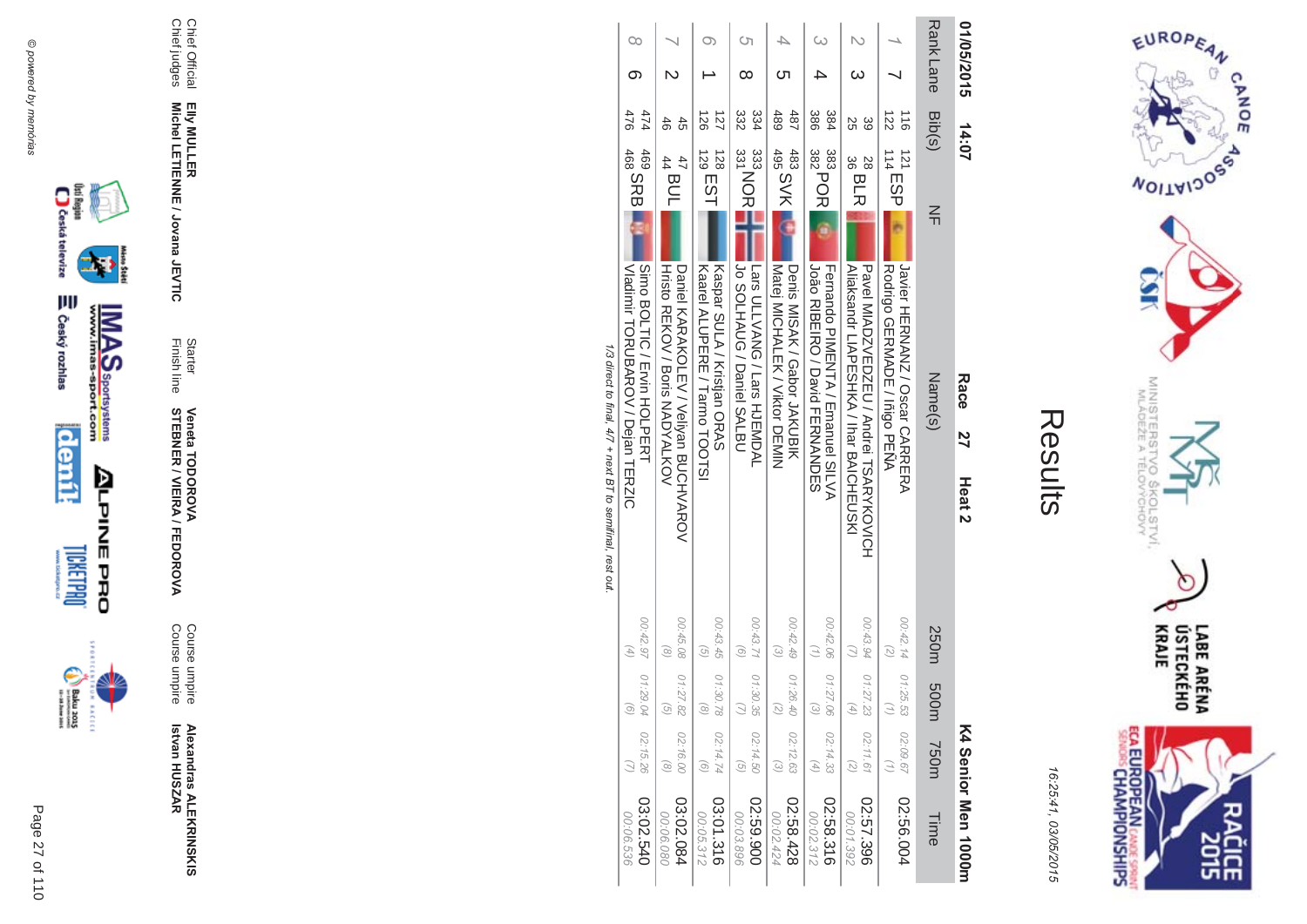



**Contract Contract** 

| 01:50.636<br>02.07.920 | 00:51.44                      |                             | Maria CORBERA<br>Eva BARRIOS                | ESP        | $\vec{0}$<br>96 | ∞          | $\infty$ |
|------------------------|-------------------------------|-----------------------------|---------------------------------------------|------------|-----------------|------------|----------|
| 01:47.572<br>00:04.856 | 00:52.62<br>$\circ$           |                             | Anett SZILÁGYI<br>Fanni SIMAN               | HU<br>N    | 227<br>221      | ပာ         |          |
| 01:46.708<br>00:03.992 | 00:51.06<br>$\left( 9\right)$ |                             | Mariya POVKH<br>Anastasila TODOROVA         | <b>DKR</b> | 521<br>525      |            | O)       |
| 01:45.908<br>00:03.192 | 00:50.57<br>$\omega$          |                             | Henriette HANSUN<br><b>THIND LORGEZONEN</b> | DEN        | 82<br>$\approx$ |            | Cη       |
| 01:45.604<br>00:02.888 | 00:50.01<br>$\binom{2}{2}$    |                             | Viktoria SCHWARZ<br>Anna LEHACI             | <b>AUT</b> | 649<br>848      |            |          |
| 44.844<br>00:02.128    | 00:51.07<br>$\left( 9\right)$ |                             | Kira STEPANOVA<br>Elena ANYSHINA            | <b>RUS</b> | 413<br>411      |            | $\infty$ |
| 01:43.492<br>00:00.776 | 00:50.97<br>$(4)$             |                             | Borha PETRONELA<br>Elena MERONIAC           | ROU        | 392<br>389      |            |          |
| 01:42.716              | 00:49.05                      |                             | Maryna LITVINCHUK<br>Narharyta NAKHZEVA     | <b>BLR</b> | $\vec{8}$<br>コ  | ග          |          |
| Time                   | 250m                          |                             | Name(s)                                     | 즊          | Bib(s)          | Rank Lane  |          |
| K2 Senior Momen 500H   |                               | 2<br>8<br>Heat <sub>1</sub> | Race                                        |            | 14:20           | 01/05/2015 |          |

1/3 direct to final, 4/7 + next BT to semifinal, rest out.





Javier TOLEDO<br>Marian SARBU

Course umpire<br>Course umpire

Starter<br>Finish line **Steve JONER / VIEIRA / FEDOROVA** 

Elly MULLER<br>Michel LETIENNE / Jovana JEVTIC

Chief Official<br>Chief judges

Page 28 of 110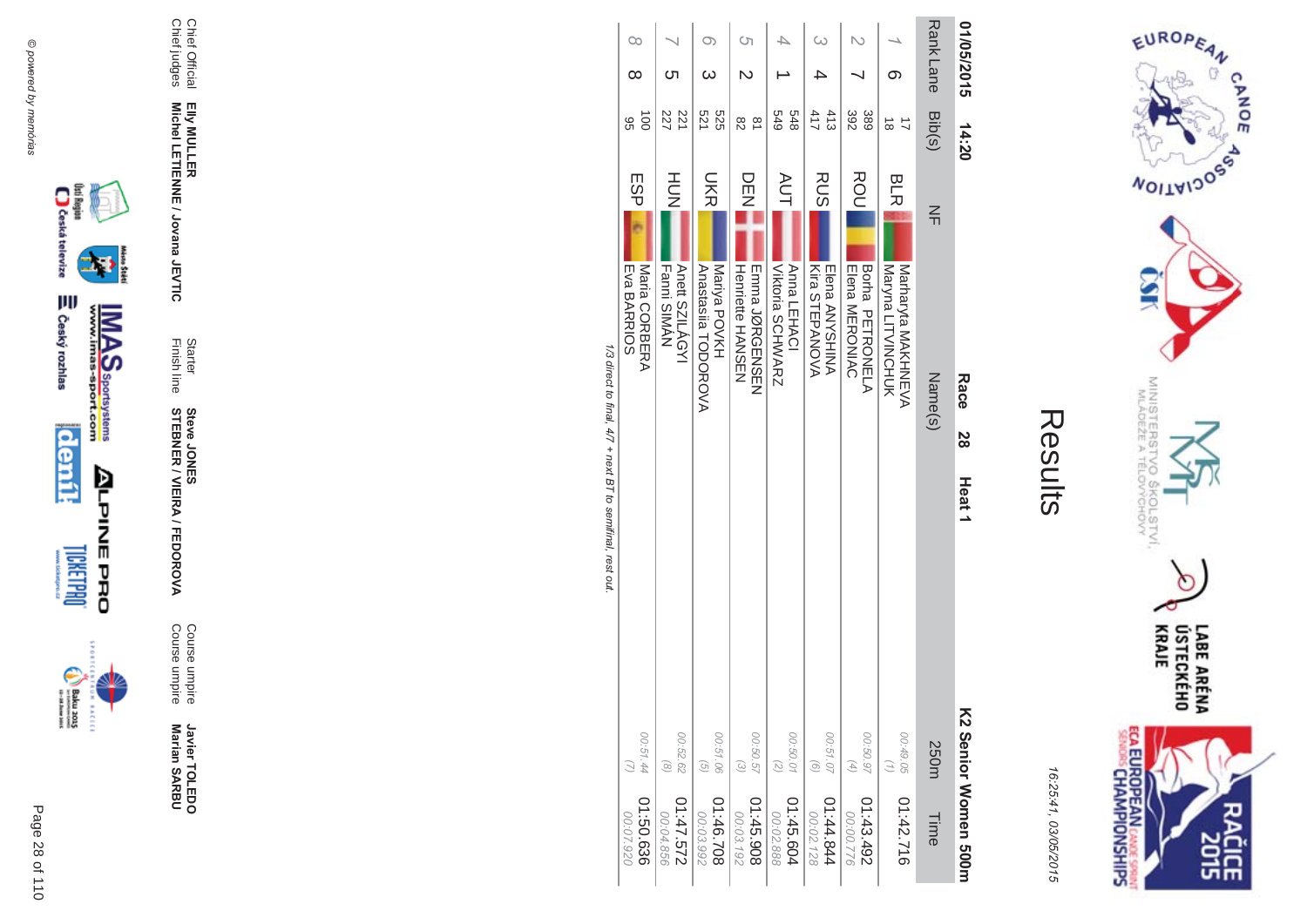



| 01:54.308<br>00:11.400 | 00:54.84<br>$\widehat{G}$      |                   |                   | <b>TURI</b><br>Lasma<br>LIEPA<br>Ines ESTEVES   | 909<br>507   |                  |    |
|------------------------|--------------------------------|-------------------|-------------------|-------------------------------------------------|--------------|------------------|----|
| 01:50.396<br>00:07.488 | 00:52.03<br>$\left( 9\right)$  |                   |                   | <b>CZE</b><br>Monika MACHOVA<br>Andrea HAVLOVA  | 51<br>o<br>2 |                  | S) |
| 1:48.684<br>00:05.776  | 00:50.60                       |                   |                   | ITA<br>Sofia CAMPANA<br>Norma MURABITO          | 287<br>288   |                  |    |
| 01:45.892<br>00:02.984 | 00:51.38<br>$(4)$              |                   |                   | <b>SVK</b><br>Martina KOHLOVA<br>Ivana KMETOVA  | 481<br>480   |                  |    |
| 01:43.324<br>00:00.416 | 00:50.69<br>$\binom{2}{2}$     |                   |                   | <b>SRB</b><br>Milica STAROVIC<br>Dalma RUZICIC  | 464<br>463   |                  |    |
| 01:42.908              | 00:50.96<br>$\widehat{\omega}$ |                   |                   | <b>POL</b><br>Beata MIKOLANCXX<br>Karolina NAJA | 338<br>343   | cл               |    |
| Time                   | 250m                           |                   | Name(s)           | $\leq$                                          | Bib(s)       | <b>Rank Lane</b> |    |
| KS Senior Momen 2001   |                                | Heat <sub>2</sub> | Race<br><b>29</b> |                                                 | 14:26        | 01/05/2015       |    |

1/3 direct to final, 4/7 + next BT to semifinal, rest out.



Chief Official<br>Chief judges

Elly MULLER<br>Michel LETIENNE / Jovana JEVTIC

Starter<br>Finish line

**Steve JONER / VIEIRA / FEDOROVA** 

Course umpire<br>Course umpire

Dimitar IVANOV<br>Yuri KILOV



 $\begin{picture}(20,5) \put(0,0) {\put(0,0){\line(1,0){15}} \put(0,0){\line(1,0){15}} \put(0,0){\line(1,0){15}} \put(0,0){\line(1,0){15}} \put(0,0){\line(1,0){15}} \put(0,0){\line(1,0){15}} \put(0,0){\line(1,0){15}} \put(0,0){\line(1,0){15}} \put(0,0){\line(1,0){15}} \put(0,0){\line(1,0){15}} \put(0,0){\line(1,0){15}} \put(0,0){\line(1,0){15$ **BACECE** 

Page 29 of 110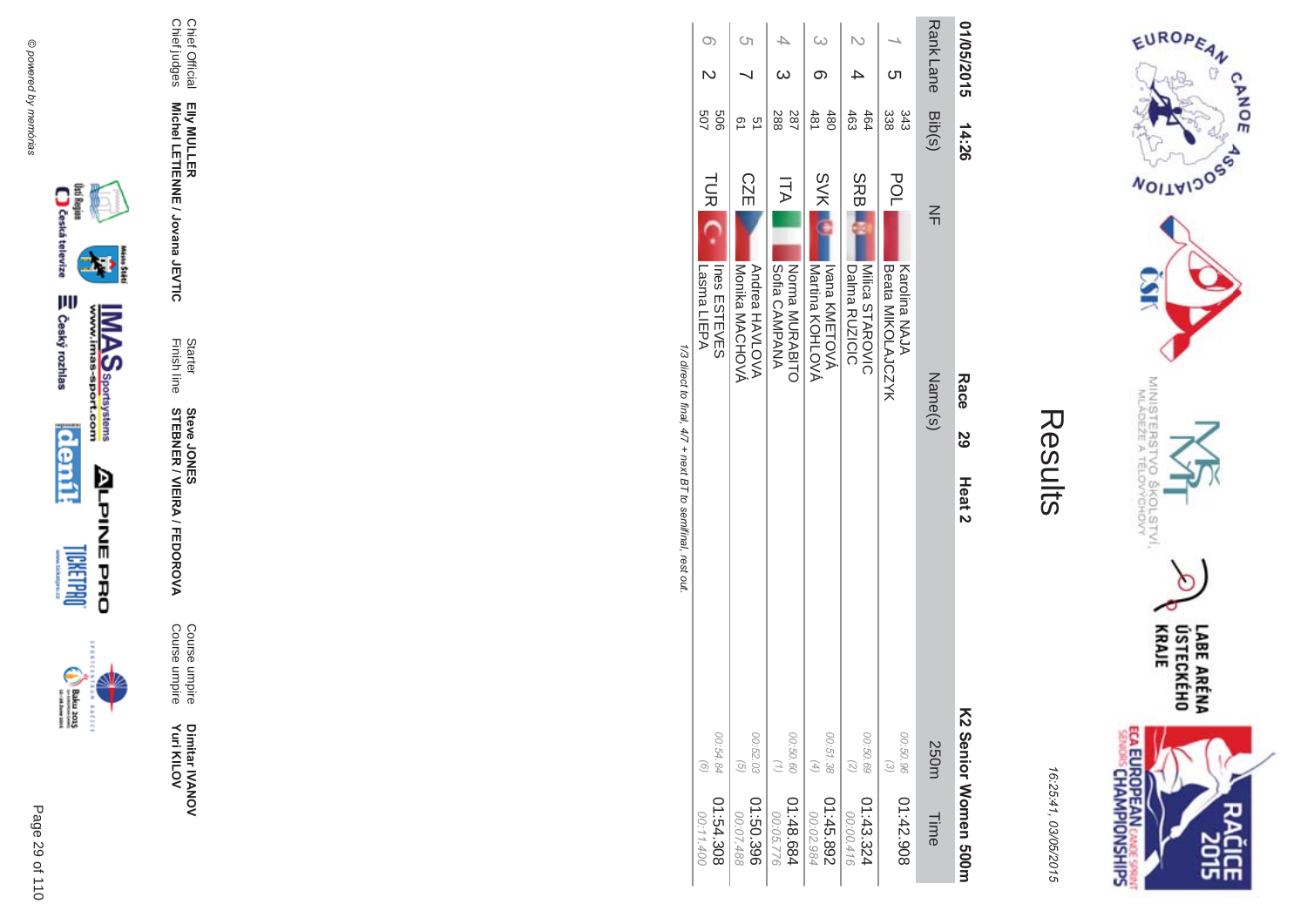

inter



Course umpire<br>Course umpire

Starter<br>Finish line **Oscar SOARES<br>STEBNER / VIEIRA / FEDOROVA** 

Elly MULLER<br>Michel LETIENNE / Jovana JEVTIC

Chief Official<br>Chief judges

| Ĩ. |
|----|
|    |
|    |
|    |
|    |
|    |

| ٧<br>,<br>ŧ |
|-------------|
| l           |

| Rank Lane Dip(s)<br>$\frac{2}{1}$<br>Vame(s) | 14:32<br>Race 30       |
|----------------------------------------------|------------------------|
| Time                                         | <b>NO RACE - DIR F</b> |

COLSTVI.<br><sup>COLSTVI</sup>  $\circ$ LABE ARÉNA<br>ÚSTECKÉHO<br>KRAJE **ECA EUROPEAN** CANDE SPRINT **SH** 

MINISTERS<br>MINISTERS

'd  $Q_{0}$ 

EUROPEAN

**NOILWIDOS** 

CANOE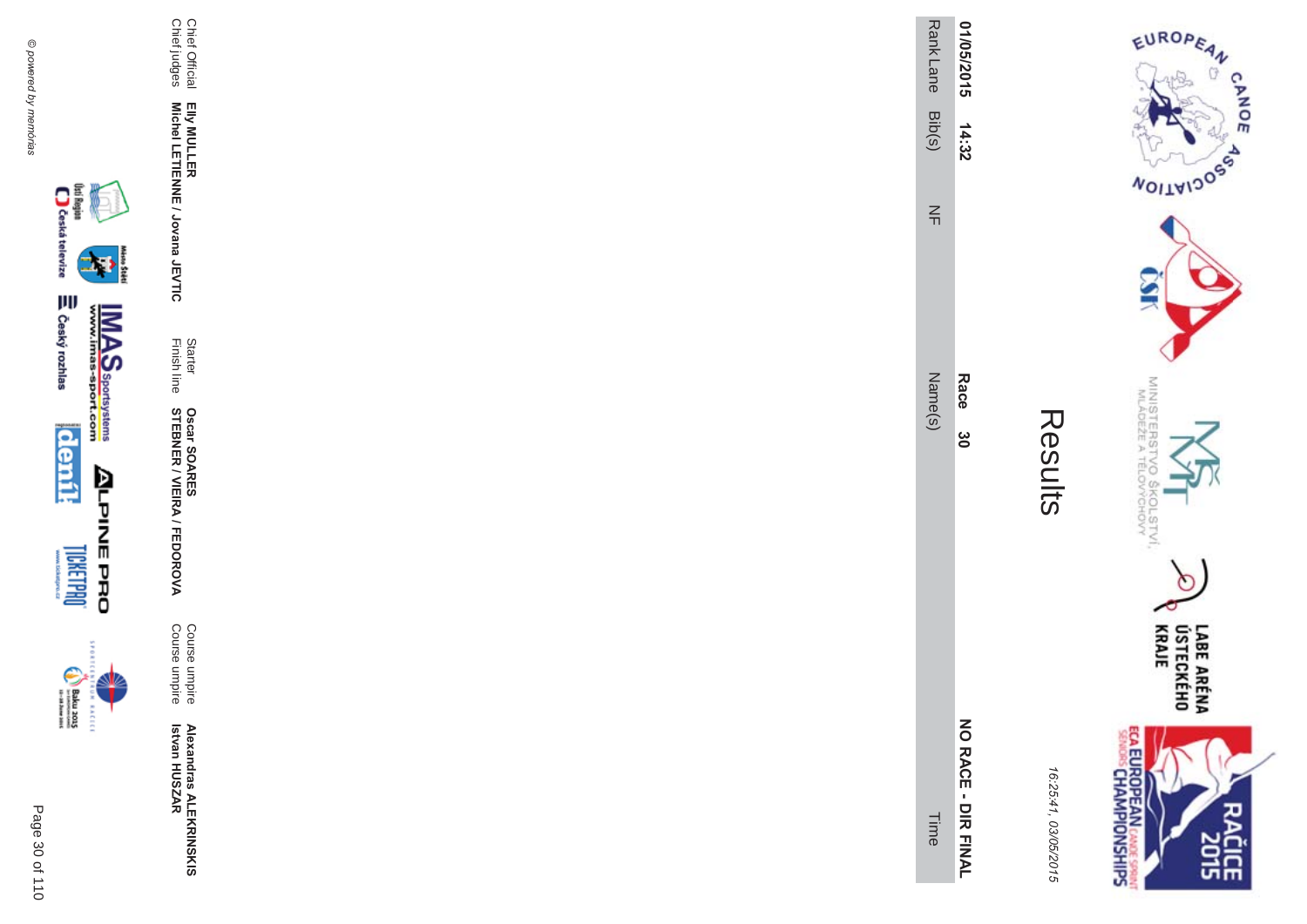Chief Official<br>Chief judges

Elly MULLER<br>Michel LETIENNE / Jovana JEVTIC

Starter<br>Finish line

**Oscar SOARES<br>STEBNER / VIEIRA / FEDOROVA** 

Course umpire<br>Course umpire

Javier TOLEDO<br>Marian SARBU



**BACECE** 

| 01/05/2015       | 14:38  |        | Race<br>ِ<br>پ | NO RACE - DIR FINAL |
|------------------|--------|--------|----------------|---------------------|
| <b>Rank Lane</b> | Bib(s) | $\leq$ | Name(s)        | Time                |
|                  |        |        |                |                     |

ECA EUROPEAN CANDES SPRING

Results

EUROPEAN

**NOILWIDOS** 

MINISTERS'<br>MLÁDEŽE A

erov<br>S

COLSTVI.<br><sup>CCHOVY</sup>

 $\circ$ 

LABE ARÉNA<br>ÚSTECKÉHO<br>KRAJE

**CLEE** 

**CANOE** 

16:25:41, 03/05/2015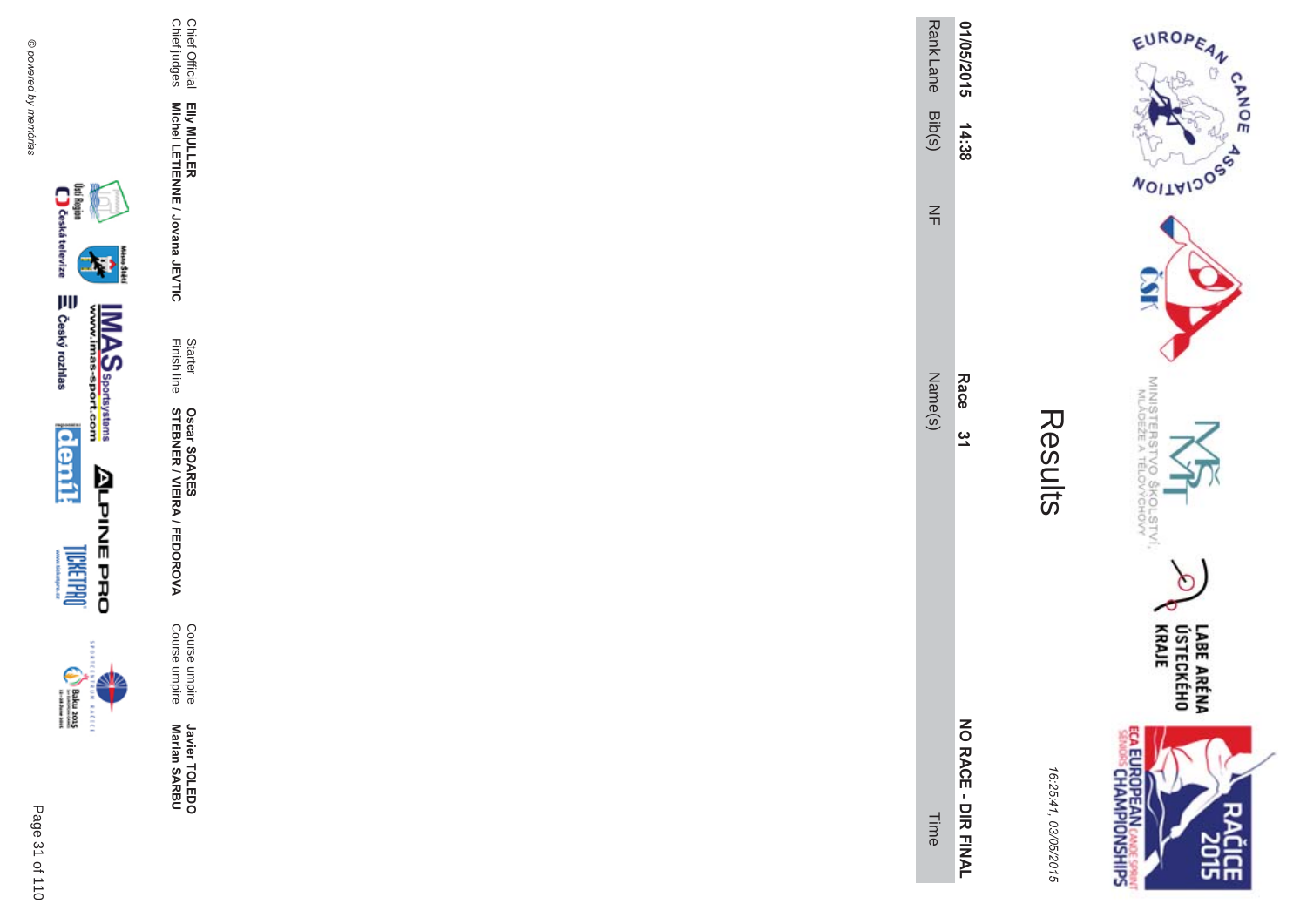



|                        |                                               | 1/3 direct to final 4/7 + next BT to earnifinal rest out |               |                                        |               |                  |            |            |
|------------------------|-----------------------------------------------|----------------------------------------------------------|---------------|----------------------------------------|---------------|------------------|------------|------------|
|                        |                                               |                                                          |               | Jakub ZAVREL<br>Tomas VESELY           | <b>CZE</b>    | 29<br>2          |            |            |
| 01:37.976<br>00:07.184 | 00:46.33<br>$\widehat{G}$                     |                                                          |               | <b>Niklas VETTANEN</b><br>Mika NYKÄNEN | $\frac{1}{2}$ | J36<br>કે        |            |            |
| 01:36.488<br>00:05.696 | 00:45.97<br>$(4)$                             |                                                          |               | Grzegorz BIERZALO<br>SINNOT zsoneg     | POL           | 349<br>352       | ∞          | <b>(</b> ၂ |
| 01:36.312<br>00:05.520 | 00:45.59<br>$\begin{pmatrix} 2 \end{pmatrix}$ |                                                          |               | Roman KOPYSHYNSKY<br>Serhiy BASHTOVYY  | <b>UKR</b>    | 242<br>543       |            |            |
| 01:33.184<br>00:02.392 | 00:43.62<br>$\binom{7}{1}$                    |                                                          |               | Bence NADAS<br><b>Dávid HÉRICS</b>     | HUH<br>N      | 249<br>244       |            |            |
| 01:31.224<br>00:00.432 | 00:44.62<br>$\binom{2}{3}$                    |                                                          |               | <b>Juraj TARR</b><br><b>Erik VLCEK</b> | <b>SVK</b>    | 484<br>482       |            |            |
| 01:30.792              | 00:46.42<br>$\circ$                           |                                                          |               | Kirill LUCHKIN<br>Oleg ZHESTKOV        | RUS           | 444<br>439       |            |            |
| Time                   | 250m                                          |                                                          |               | Name(s)                                | $\leq$        | Rank Lane Bib(s) |            |            |
| KS Seuror Men 2001     |                                               | Heat <sub>1</sub>                                        | <b>ယ</b><br>လ | Race                                   |               | 14:44            | 01/05/2015 |            |

T/3 alrect to final,  $\frac{4}{3}$  $11100$ 

 $+$  next j ā  $\overline{g}$  $\frac{1}{2}$ 

> **SNC** л.







Page 32 of 110

Course umpire<br>Course umpire Dimitar IVANOV<br>Yuri KILOV

**Oscar SOARES<br>STEBNER / VIEIRA / FEDOROVA** 

Elly MULLER<br>Michel LETIENNE / Jovana JEVTIC Starter<br>Finish line

Chief Official<br>Chief judges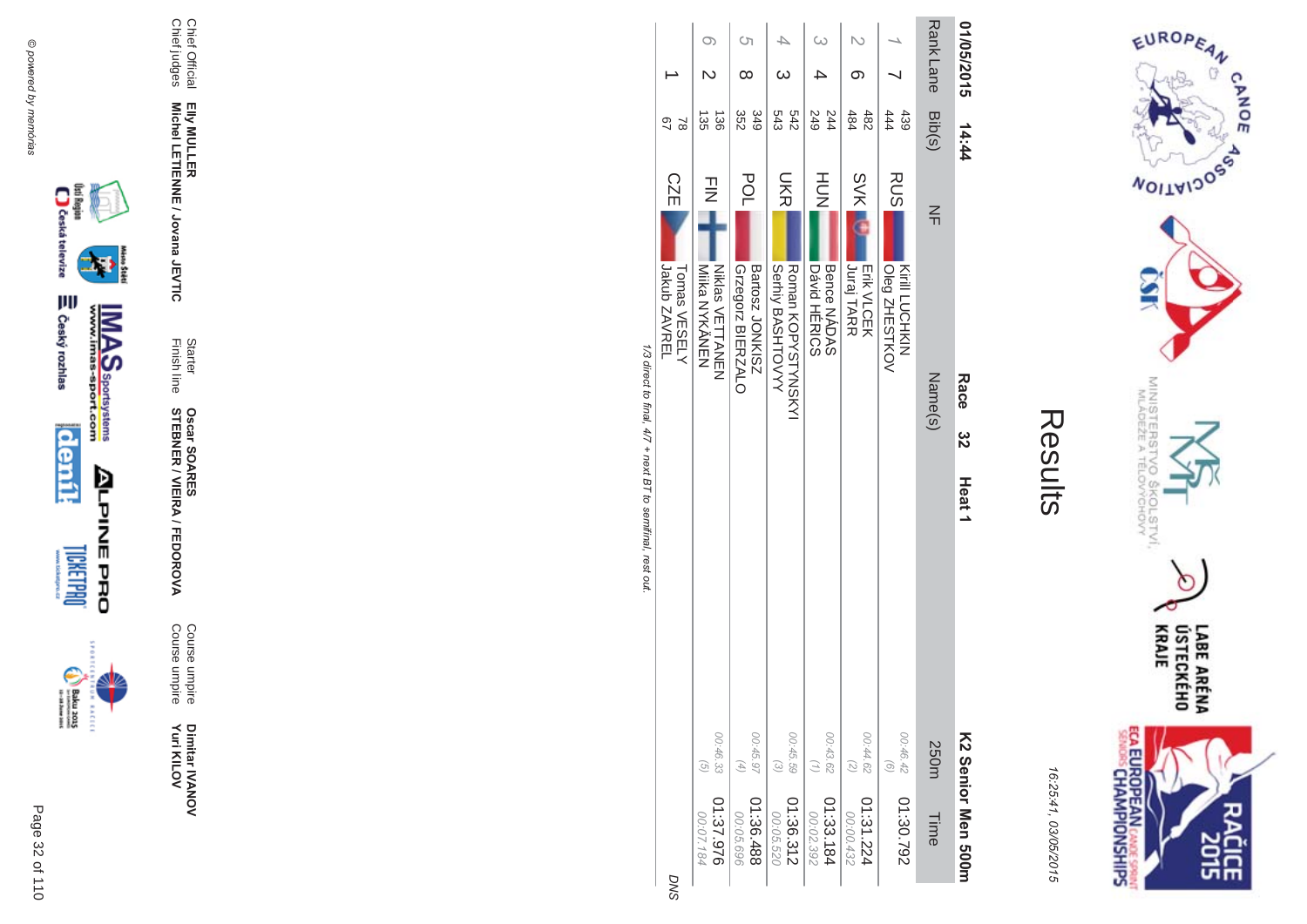



|                                                            | $\infty$<br>∞                                         | ယ                                             |                                            | Ċη                                          |                                        | ω                                                     | ග                                             | Cл                                                               | <b>Rank Lane</b>          | 01/05/2015                       |
|------------------------------------------------------------|-------------------------------------------------------|-----------------------------------------------|--------------------------------------------|---------------------------------------------|----------------------------------------|-------------------------------------------------------|-----------------------------------------------|------------------------------------------------------------------|---------------------------|----------------------------------|
|                                                            | 459<br>462                                            | 403<br>408                                    | 0Z9<br>218                                 | 127<br>126                                  | 299<br>298                             | 468<br>469                                            | 203<br>205                                    | $\ddot{4}$<br>$\overline{6}$                                     | Bib(s)                    | 14:50                            |
| 1/3 direct to final, 4/7 + next BT to semifinal, rest out. | <b>SLO</b><br>Simon BLAZEVIC<br><b>Alan APOLLONIO</b> | ROU<br>Daniel BURCIU<br><b>Petrus GAVRILA</b> | <b>TUR</b><br>Yavuz BALCI<br>Mustafa ÖZMEN | EST<br>Kaspar SULA<br><b>Kaarel ALUPERE</b> | ITA<br>Matteo FLORIO<br>Manfredi RIZZA | <b>SRB</b><br><b>Ervin HOLPERT</b><br>Dejan<br>TERZIC | <b>GER</b><br>Nax RENDSCHNIDH<br>Marcus GROSS | <b>BLR</b><br><b>Maman PIALACOHENKA</b><br><b>Vitaliy BIALKO</b> | $\frac{2}{11}$<br>Name(s) | Race<br>ယ္က<br>Heat <sub>2</sub> |
|                                                            | 00:54.54<br>$\infty$                                  | 00:45.46<br>$\begin{pmatrix} 4 \end{pmatrix}$ | 00:48.65<br>$\overline{z}$                 | 00:46.96<br>$\left( 9\right)$               | 00:45.21<br>(5)                        | 00:45.55<br>$\overline{G}$                            | 00:44.60<br>$\binom{7}{2}$                    | 00:45.29<br>$\widehat{\epsilon}$                                 | 250m                      |                                  |
|                                                            | 960191:0<br>00:19.852                                 | 01:39.308<br>00:08.064                        | 01:38.444<br>00:07.200                     | 01:36.924<br>00:05.680                      | 885.545<br>00:03.344                   | 01:33.740<br>00:02.496                                | 01:31.604<br>00:00.360                        | 01:31.244                                                        | Time                      | KS Senior Men 500m               |







Page 33 of 110

Elly MULLER<br>Michel LETIENNE / Jovana JEVTIC

Chief Official<br>Chief judges

**Alexandras ALEKRINSKIS**<br>Istvan HUSZAR

**Oscar SOARES<br>STEBNER / VIEIRA / FEDOROVA** 

Course umpire<br>Course umpire

Starter<br>Finish line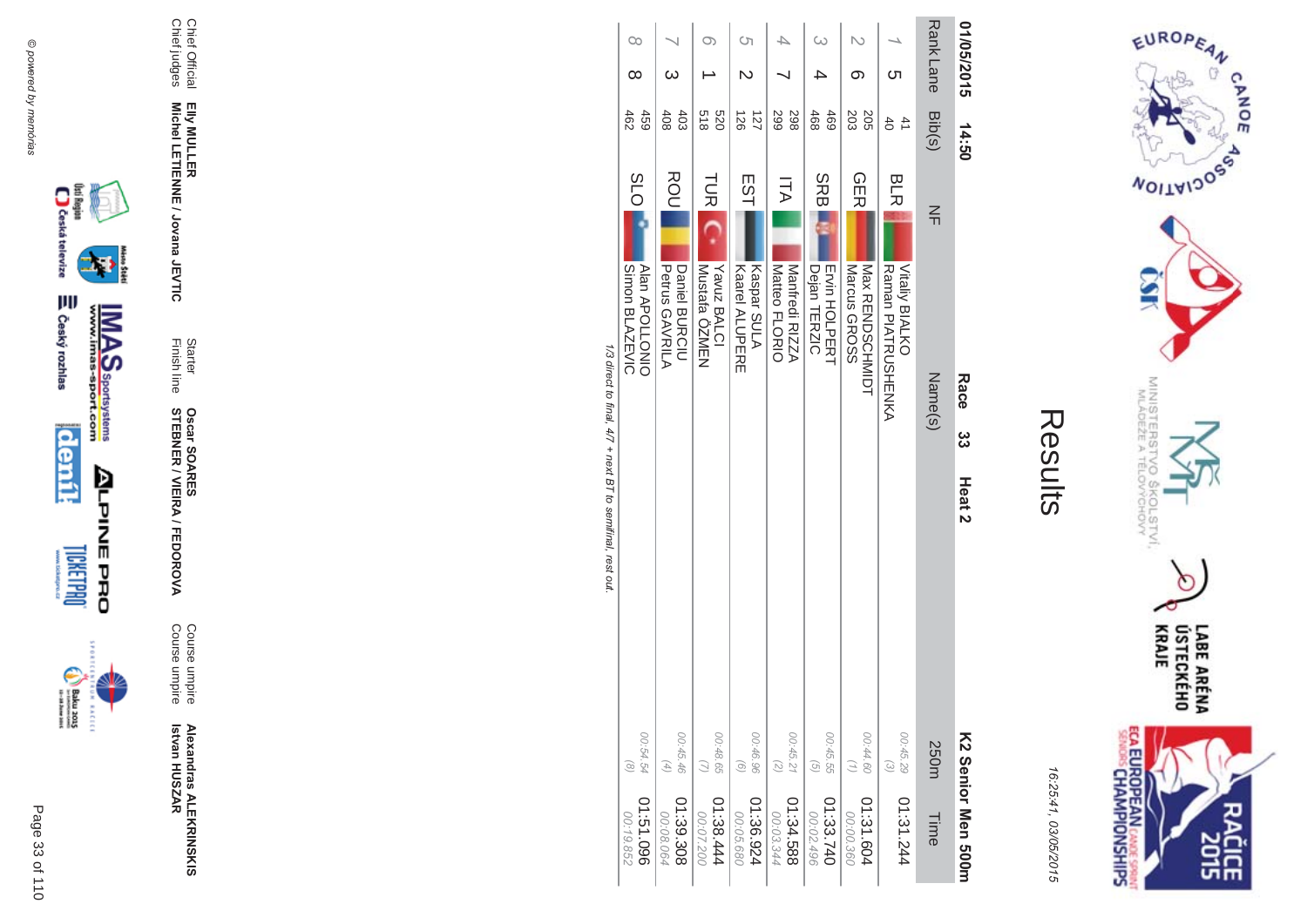

incon



Chief Official<br>Chief judges Elly MULLER<br>Michel LETIENNE / Jovana JEVTIC

Javier TOLEDO<br>Marian SARBU

Course umpire<br>Course umpire

**Veneta TODOROVA<br>STEBNER / VIEIRA / FEDOROVA** 

Starter<br>Finish line



EUROPEAN

**WOILWIDOSS** 

MINISTERS<br>MINISTERS

c

 $\sigma_{\sigma}$ 

COLSTVI.<br><sup>CCHOVY</sup>

 $\circ$ 

LABE ARÉNA<br>ÚSTECKÉHO<br>KRAJE

**SHR** 

CANOE

16:25:41, 03/05/2015

**ECA EUROPEAN CANDE SPRINT**<br>SENORS CHAMPIONSHIPS

| 01/05/2015          | 15:30       | Race                                 | ು<br>34<br>Semifinal 1 |                                                        | Σ                                                                         |                                                 | Senior Monner 1000m    |
|---------------------|-------------|--------------------------------------|------------------------|--------------------------------------------------------|---------------------------------------------------------------------------|-------------------------------------------------|------------------------|
| Rank Lane           | Bib(s)      | $\leq$<br>Name(s)                    |                        | 250m                                                   | 500m                                                                      | <b>750m</b>                                     | Time                   |
| Cл                  | S2          | <b>CZE</b><br>Anna KOZISKOVA         |                        | 00:57.08<br>$\overline{z}$                             | 01:56.74<br>$\left( \begin{smallmatrix} 1 \\ 1 \end{smallmatrix} \right)$ | 02:58.66<br>$\left( \frac{1}{2} \right)$        | 04:02.456              |
|                     | 458         | <b>PO</b><br>Anja OSTERMAN           |                        | 00:58.29<br>$\omega$                                   | 01:58.70<br>$\begin{pmatrix} 2 \end{pmatrix}$                             | 03:00.12<br>$\widehat{\epsilon}$                | 04:02.936<br>00:00.480 |
| ω                   | 233         | HU<br>N<br>Ramóna FARKASDI           |                        | 00:58.75<br>$\left( \frac{4}{7} \right)$               | 02:00.39<br>$\begin{pmatrix} 0 \end{pmatrix}$                             | 03:00.89<br>$\left( \frac{4}{\sqrt{2}} \right)$ | 04:03.928<br>00:01.472 |
|                     | 84          | ロロコ<br>NONDRANDO                     |                        | 00:59.07<br>$\left( 9\right)$                          | 02:01.67<br>$\odot$                                                       | 03:03.27<br>$\odot$                             | 04:04.296<br>00:01.840 |
| Ċ'n                 | 410         | <b>RUS</b><br>Naria ALEXANDROVA      |                        | 00:56.99<br>$\left(\frac{1}{2}\right)$                 | 01:57.56<br>$\left( \frac{2}{\zeta }\right)$                              | 02:59.57<br>$\left( 2\right)$                   | 04:04.840<br>00:02.384 |
| ဖ                   | 130         | $\frac{1}{2}$<br>Oona VASKO          |                        | 20.59.97<br>$\circ$                                    | 02:03.62<br>$\bigcirc$                                                    | 03:06.62<br>$\circledcirc$                      | 04:08.288<br>00:05.832 |
|                     | 337         | POL<br><b>Anna WLOSIK</b>            |                        | 00:59.63<br>$\odot$                                    | 01:59.52<br>$\left( 4\right)$                                             | 03:01.43<br>$\overline{G}$                      | 24:08.432<br>00:05.976 |
| $\infty$            | $\ddot{42}$ | <b>BUL</b><br><b>Berenike FALDUM</b> |                        | 129.59.71<br>$\overline{C}$                            | 02:04.43<br>$\circledcirc$                                                | 03:05.29                                        | 04:08.840<br>00:06.384 |
| $\circ$<br>$\infty$ | 322         | MDA<br>Zoia MANAEVA                  |                        | 01:01.44 02:05.37<br>$\begin{pmatrix} 6 \end{pmatrix}$ | $\textcircled{\scriptsize 6}$                                             | 03:07.86<br>$\odot$                             | 04:10.688<br>00:08.232 |

1/3 to final, rest out.

 $04:10.688$ <br> $00:08.232$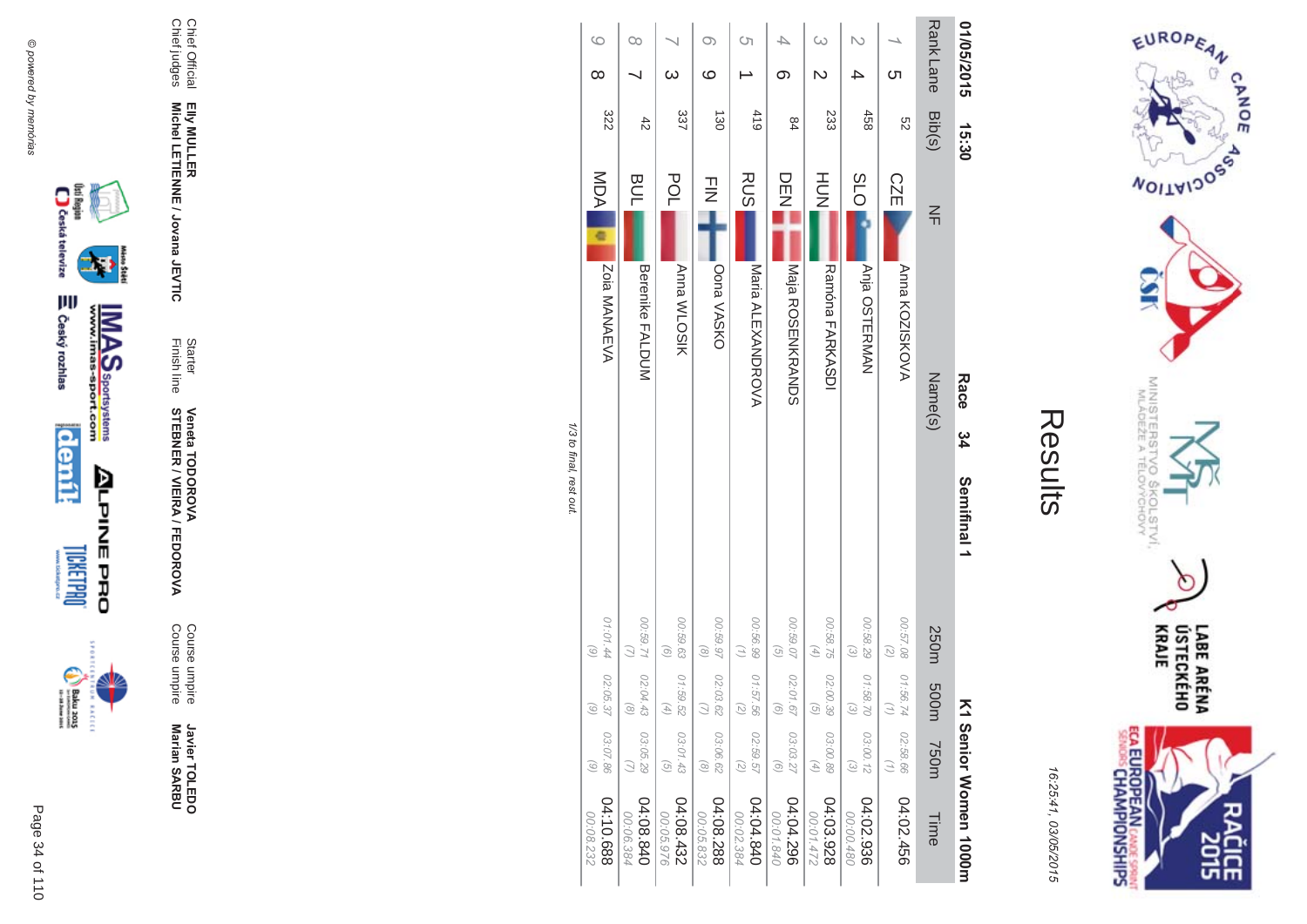



16:25:41 03/05/201  $\overline{(\overline{n})}$ 

| í |
|---|
|   |
|   |

|                                                     | $\infty$<br>ဖ                  |                     | $\infty$                                        | Ćη                                       | 4<br>$\omega$              |                               | ග                          | <u>(</u>                       | <b>RankLane</b> | 01/05/2015                      |
|-----------------------------------------------------|--------------------------------|---------------------|-------------------------------------------------|------------------------------------------|----------------------------|-------------------------------|----------------------------|--------------------------------|-----------------|---------------------------------|
|                                                     | 493                            | 188                 | 475                                             | 256                                      | 406                        | $\frac{108}{2}$               | 325                        | 452                            | Bib(s)          | 15:37                           |
|                                                     | <b>SVK</b>                     | <b>GBR</b>          | <b>SRBI</b>                                     | HUH<br>N                                 | ROU<br>Leonid CARP         | ESP                           | MDA                        | <b>RUS</b>                     | $\frac{2}{1}$   |                                 |
|                                                     | Rastislav KOHÚT                | James STYAN         | Strahinja MLADEZIC                              | Kristóf SZABÓ                            |                            | <b>André OLIVEIRA</b>         | Oleg TARNOVSCHI            | Viktor MELANTYEV               | Name(s)         | Race<br>ပ္ပ<br>ဟ                |
| 1/3 to final A, 4/7 + next BT to final B, rest out. |                                |                     |                                                 |                                          |                            |                               |                            |                                |                 | Semifinal 1                     |
|                                                     | 00:57.56<br>$\circ$            | 00:57.39            | 00:56.00<br>$\left( \frac{4}{\sqrt{2}} \right)$ | 00:56.37<br>$\overline{G}$               | 00:55.99<br>$\omega$       | 00:56.68<br>$\left( 9\right)$ | 00:55.73<br>$\binom{2}{2}$ | 00:55.40                       |                 |                                 |
|                                                     | 02:01.44<br>$\widehat{\alpha}$ | 02:00.0             | 01:58.14<br>ō                                   | 01:57.60<br>ତ                            | 01:52.94                   | 01:56.84                      | 01:55.27<br>R              | 01:55.84<br>ದ                  | 250m 500m       |                                 |
|                                                     | 03:06.86<br>$\odot$            | 03:02.00            | 02:58.99<br>$\odot$                             | 02:55.17<br>$\left( \frac{1}{2} \right)$ | 02:52.57<br>$\binom{2}{2}$ | 02:51.98                      | 02:54.82<br>$(4)$          | 02:54.56<br>$\widehat{\omega}$ | 750m            |                                 |
|                                                     | 04:19.376<br>00:26.696         | 10.244<br>00:17.564 | 04:02.856<br>00:10.176                          | 03:55.388<br>00:02.708                   | 03:54.428<br>00:01.748     | 03:53.132<br>00:00.452        | 03:52.684<br>00:00.004     | 03:52.680                      | Time            | C <sub>1</sub> Senior Men 1000m |





Page

 $\overline{a}$ 35 of 110 Dimitar IVANOV<br>Yuri KILOV **Yuri KILOV** Dimitar **IVANOV** 

**\$ -Steve JONES** 

Finish line Starter

Chief Official<br>Chief judges Chief judges Chief Official

**EIIy MULLER** 

**Michel LETIENNE / Jovana JEVTIC** 

Elly MULLER<br>Michel LETIENNE / Jovana JEVTIC

**MA** 

A/FEDOR

**STEBNER** 

Course umpire<br>Course umpire Course umpire Course umpire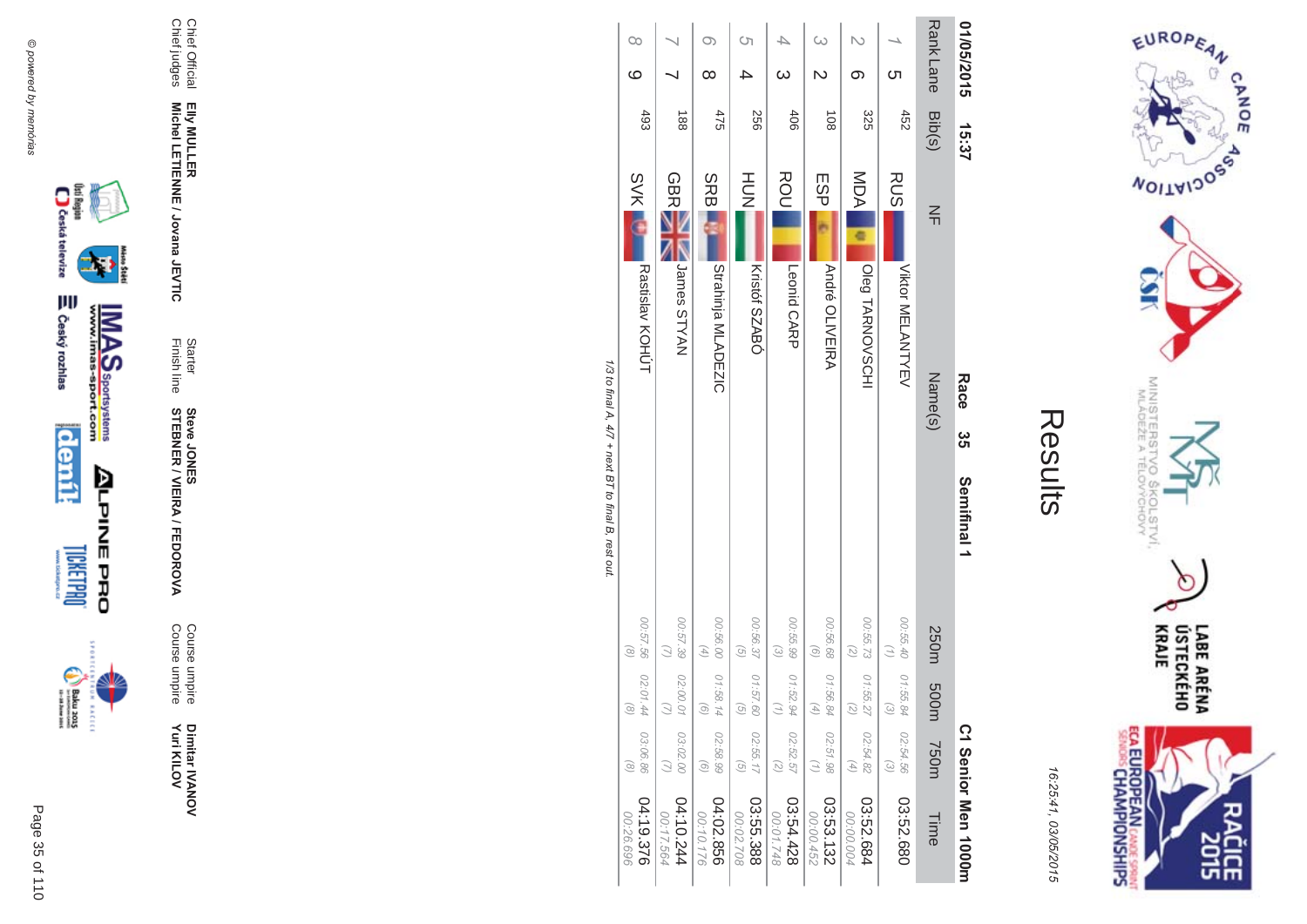



| Ĩ.<br>L |
|---------|
|         |
|         |
|         |
|         |
|         |

|                                                     |                                      | $\infty$                                 | ဖ                             | Ċη<br>ယ                    | 4<br>N                        | ω                                        | თ                                                          | <u>ဟ</u>                   | <b>RankLane</b> | 01/05/2015                      |
|-----------------------------------------------------|--------------------------------------|------------------------------------------|-------------------------------|----------------------------|-------------------------------|------------------------------------------|------------------------------------------------------------|----------------------------|-----------------|---------------------------------|
|                                                     | $\infty$                             | 514                                      | 125                           | 312                        | $\frac{1}{63}$                | 309                                      | 37                                                         | 372                        | Bib(s)          | 15:44                           |
|                                                     | AZE                                  | <b>TUR</b>                               | EST                           | 习                          | FRA                           | Ξ                                        | <b>BLR</b>                                                 | <b>POL</b>                 | $\leq$          |                                 |
|                                                     | Anatolii MELNIK                      | Kerim TENHA                              | JOSPH KARLSON                 | Dagnis ILJINS              | Mathieu GOUBEL                | Sergiu CRACIUN                           | Maksim PIATROU                                             | Tomasz KACZOR              |                 |                                 |
|                                                     |                                      |                                          |                               |                            |                               |                                          |                                                            |                            | Name(s)         | Race                            |
|                                                     |                                      |                                          |                               |                            |                               |                                          |                                                            |                            |                 | မ္တ                             |
| 1/3 to final A, 4/7 + next BT to final B, rest out. |                                      |                                          |                               |                            |                               |                                          |                                                            |                            |                 | Semifinal 2                     |
|                                                     | 00:59.31                             | 22,69.72<br>$\left( \frac{8}{2} \right)$ | 00:59.01<br>$\left( 9\right)$ | 00:57.96<br>$\overline{G}$ | 00:56.18<br>$\omega$          | 00:55.08<br>$\left( \frac{1}{2} \right)$ | 00:56.53<br>$\left( \begin{matrix} 4 \end{matrix} \right)$ | 00:55.25<br>$\binom{2}{2}$ | 250m            |                                 |
|                                                     | 02:04.96                             | 02:05.88<br>ಾ                            | 02:02.99<br>G                 | 01:59.10<br>୕ୖ             | 01:56.6<br>A,                 | 01:55.29<br>Ñ                            | 01:56.23<br>ત્વિ                                           | 01:53.56                   | m005            |                                 |
|                                                     | 03:11.54                             | 03:13.60<br>$\odot$                      | 03:07.60<br>$\widehat{S}$     | 03:00.41<br>$\overline{G}$ | 02:55.11<br>$\left( 4\right)$ | 02:53.71<br>$\omega$                     | 02:53.24<br>$\overline{z}$                                 | 02:52.51<br>$\binom{7}{1}$ | <b>750m</b>     |                                 |
|                                                     | 84:21.348<br>00:30.168<br><b>DSO</b> | 04:23.068<br>00:31.888                   | 04:11.552<br>00:20.372        | 956'00:50<br>00:09.776     | 03:56.396<br>00:05.216        | 03:54.572<br>00:03.392                   | 27.61.672<br>00:00.492                                     | 03:51.180                  | Time            | C <sub>1</sub> Senior Men 1000m |





Page 36 of 110

Chief Official<br>Chief judges

Alexandras ALEKRINSKIS<br>Marketa ZEMONOVA

**Steve JONER / VIEIRA / FEDOROVA** 

Starter<br>Finish line

Elly MULLER<br>Michel LETIENNE / Jovana JEVTIC

Course umpire<br>Course umpire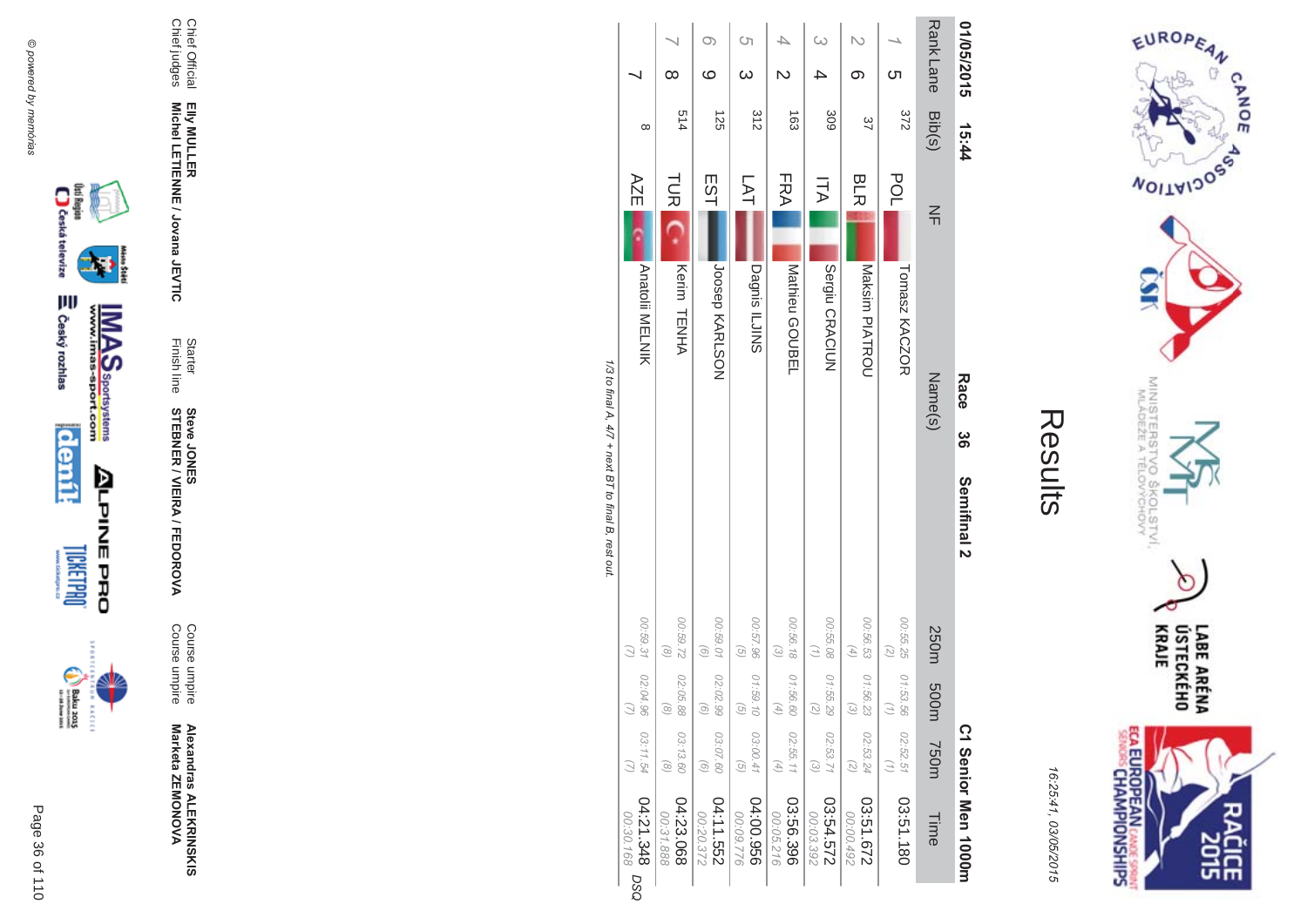

EUROPEAN

**MOITAIDOS** 

CANOE

ECA EUROPEAN CANDES SPRING

16:25:41 03/05/201  $\overline{(\overline{n})}$ 

| ŗ.<br>L |
|---------|
|         |
|         |
|         |
|         |
|         |

| 01/05/2015                    | 15:51                |                   |                      | Race<br>37 | Semifinal 1 |                                               |                               |                                               | K1 Serior Men 1000m    |
|-------------------------------|----------------------|-------------------|----------------------|------------|-------------|-----------------------------------------------|-------------------------------|-----------------------------------------------|------------------------|
| <b>RankLane</b>               | Bib(s)               | $\frac{2}{1}$     |                      | Name(s)    |             | 250m                                          | m005                          | <b>750m</b>                                   | Time                   |
| <u>ဟ</u>                      | $\overrightarrow{0}$ | FRA               | Cyrille CARRE        |            |             | 00:50.86                                      | 01:43.16                      | 02:37.32                                      | 03:30.584              |
|                               | 402                  | ROU               | Opistantin MIRONESCO |            |             | 00:51.47<br>$\odot$                           | 01:45.94<br>્રિ               | 02:39.81<br>$\begin{pmatrix} 4 \end{pmatrix}$ | 03:32.424<br>00:01.840 |
| ω                             | 467                  | <b>SRBI</b>       | Dejan PAJIC          |            |             | 00:51.39<br>(5)                               | 01:44.18<br>Ñ                 | 02:38.03<br>$\widetilde{\mathcal{E}}$         | 03:32.984<br>00:02.400 |
| თ                             | 461                  | <b>SLO</b>        | Jošt ZAKRAJŠEK       |            |             | 00:52.07<br>$\left( 9\right)$                 | 01:47.24<br>$\widehat{G}$     | 02:40.10<br>$\overline{G}$                    | 03:34.480<br>00:03.896 |
| S)<br>$\overline{\mathsf{C}}$ | 492                  | <b>SVK</b>        | Peter GELLE          |            |             | 00:53.93<br>$\begin{pmatrix} 6 \end{pmatrix}$ | 01:49.44<br>િ                 | 02:42.91<br>$\odot$                           | 03:34.600<br>00:04.016 |
| O)<br>ဖ                       | 358                  | POL               | Martin BRZEZINSKI    |            |             | 00:51.89<br>$\left( 4\right)$                 | 01:47.9<br>Ξ                  | 02:41.40<br>$\omega$                          | 03:34.912<br>00:04.328 |
|                               | 478                  | $\frac{1}{2}$ ins | Fabio WYSS           |            |             | 00:52.98<br>$\circledcirc$                    | 01:48.8<br>$\widehat{\infty}$ | 02:42.42<br>$\circledcirc$                    | 03:35.240<br>00:04.656 |
| 00<br>$\omega$                | 132                  | $\frac{1}{2}$     | Dietrich MIIKA       |            |             | 00:52.24 01:47.7<br>$\omega$                  | $\widehat{\sigma}$            | 02:41.32<br>$\odot$                           | 03:36.924<br>00:06.340 |
| $\circ$<br>$\infty$           | 331                  | <b>NORT</b>       | Daniel SALBU         |            |             | 00:52.08<br>$\odot$                           | 01:46.5<br>$\widehat{4}$      | 02:39.59<br>$\widehat{\omega}$                | 03:37.576<br>00:06.992 |

1/3 to final A,  $4/7$  + next BT to final B, rest out. /3 to final A,  $4/7$  + next BT to final B, rest out.





Page

 $\overline{a}$ 37 of 110



Javier TOLEDO **Marian SAR Javier TOLEDO**<br>Marian SARBU

Course umpire<br>Course umpire Course umpire Course umpire

**MA** 

Finish line Starter **STEBNER \$ -**A/FEDOR **Steve JONES** 

Chief Official<br>Chief judges Chief judges Chief Official Elly MULLER<br>Michel LETIENNE / Jovana JEVTIC **Michel LETIENNE / Jovana JEVTIC EIIy MULLER** 

▓

**MAS**<br>Walla Sportsystems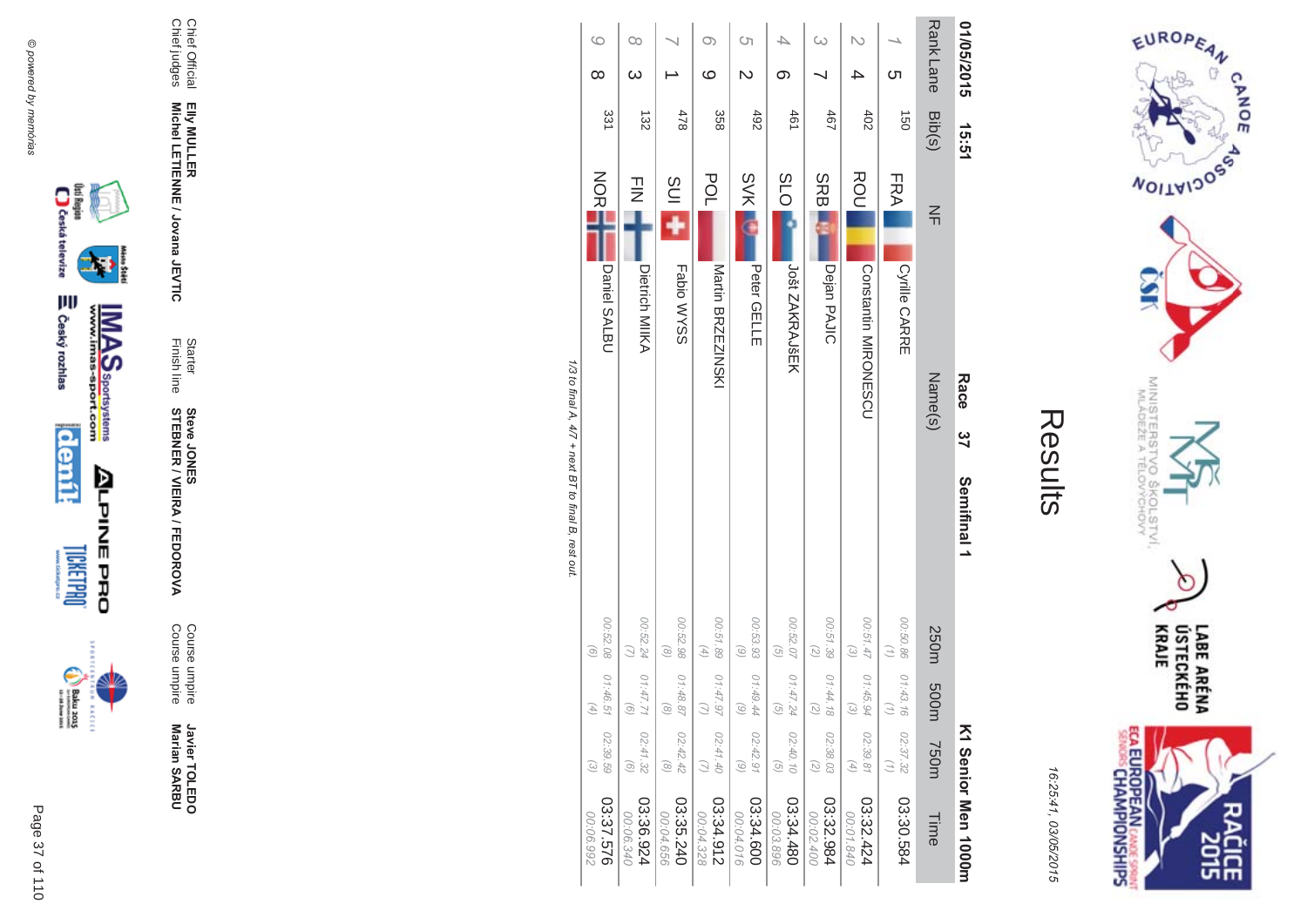

**ECA EUROPEAN** CANDE SPRINT 긊 m

16:25:41 03/05/201  $\overline{(\overline{n})}$ 

| 01/05/2015          | 15:58         |            | Race                     | ဗ္ဗ | Semifinal 2 |                                                            |                                               |                                                                           | K1 Senior Men 1000H    |
|---------------------|---------------|------------|--------------------------|-----|-------------|------------------------------------------------------------|-----------------------------------------------|---------------------------------------------------------------------------|------------------------|
| <b>RankLane</b>     | Bib(s)        | $\leq$     | Name(s)                  |     |             | 250m                                                       | m005                                          | <b>750m</b>                                                               | Time                   |
|                     | 384           | <b>POR</b> | Fernando PIMENTA         |     |             | 00:49.14<br>$\binom{n}{2}$                                 | 01:42.24<br>$\omega$                          | 02:36.10<br>$\left(\frac{1}{2}\right)$                                    | 03:29.304              |
|                     | $\frac{1}{3}$ | ESP        | <b>Francisco CDBELOS</b> |     |             | 00:51.54<br>$\odot$                                        | 01:47.09<br>$\odot$                           | 02:38.11<br>$\left( \begin{smallmatrix} 4 \\ 4 \end{smallmatrix} \right)$ | 03:30.048<br>00:00.744 |
| $\omega$<br>Cл      | 967           | ΠA         | Giulio DRESSINO          |     |             | 00:49.52<br>$(\mathcal{Z})$                                | 01:42.85<br>$\overline{z}$                    | 02:36.62<br>$\mathcal{E}$                                                 | 03:30.232<br>00:00.928 |
| တ                   | 513           | <b>TUR</b> | Gabor BOZSIK             |     |             | 00:50.38<br>$\omega$                                       | 01:45.37<br>$\begin{pmatrix} 4 \end{pmatrix}$ | 02:38.75<br>$\odot$                                                       | 03:30.648<br>00:01.344 |
| Ċη<br>$\omega$      | $\approx$     | <b>CZE</b> | Josef DOSTAL             |     |             | 00:50.68<br>$\left( \begin{matrix} 4 \end{matrix} \right)$ | 01:44.12<br>$\widehat{\omega}$                | 02:36.18<br>$\binom{2}{2}$                                                | 03:33.432<br>00:04.128 |
|                     | 434           | <b>RUS</b> | Dmitril EKIMOV           |     |             | 00:51.46<br>$\left( 5\right)$                              | 01:48.53                                      | 02:40.38<br>$\omega$                                                      | 03:33.904<br>00:04.600 |
| ∞                   | 979           | <b>DKR</b> | Vitaliy TSURKAN          |     |             | 00:51.97<br>$\begin{pmatrix} 0 \\ 0 \end{pmatrix}$         | 01:46.24<br>$\odot$                           | 02:39.71<br>$\odot$                                                       | 03:33.960<br>00:04.656 |
| œ<br>$\overline{C}$ | 243           | HUH<br>N   | <b>Bálint NOÉ</b>        |     |             | 00:52.42<br>$\odot$                                        | 01:49.32<br>$\odot$                           | 02:42.51<br>$\circledcirc$                                                | 27.57.672<br>00:08.368 |
| $\circ$<br>$\circ$  | 320           | <b>TL</b>  | Mindaugas<br>Muriquo MV  |     |             | 00:51.88                                                   | 01:50.01<br>$\odot$                           | 02:45.10<br>$\odot$                                                       | 03:39.724<br>00:10.420 |
|                     |               |            |                          |     |             |                                                            |                                               |                                                                           |                        |

1/3 to final A, 4/7 + next BT to final B, rest out. /3 to final A,  $4/7$  + next BT to final B, rest out.





Dimitar IVANOV<br>Yuri KILOV **Yuri KILOV** Dimitar **IVANOV** 

Course umpire<br>Course umpire Course umpire Course umpire

**MA** 

**STEBNER \$ -**A/FEDOR **Steve JONES** 

Elly MULLER<br>Michel LETIENNE / Jovana JEVTIC **Michel LETIENNE / Jovana JEVTIC** Finish line Starter

Chief Official<br>Chief judges Chief judges Chief Official **EIIy MULLER** 

Page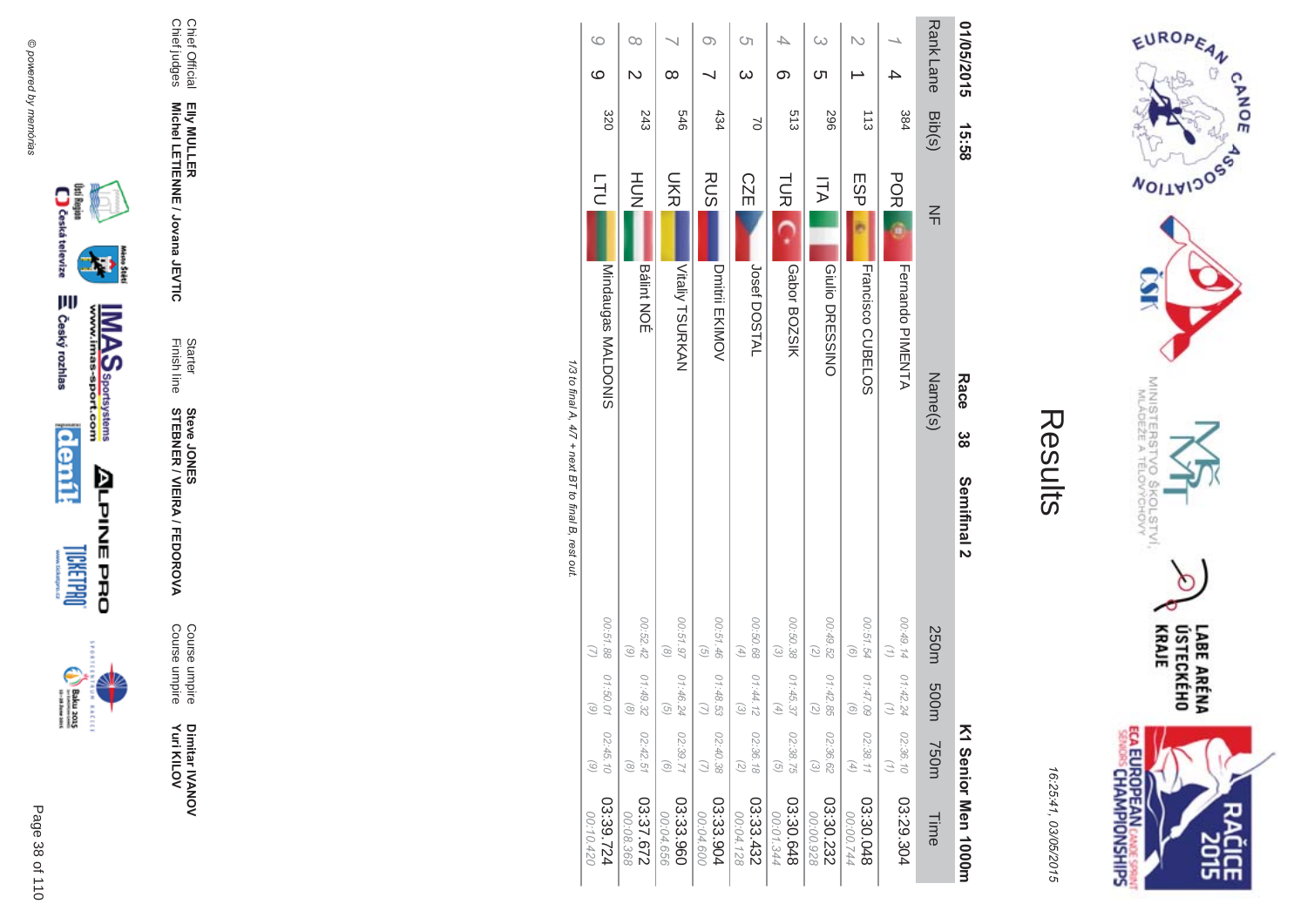



| L<br>L |
|--------|
|        |
|        |
|        |
|        |

| 01/05/2015 | 16:11      |                                       | Race<br>ပ္က                                                                     | Semifinal 1           | K4 Senior Momen 500m   |
|------------|------------|---------------------------------------|---------------------------------------------------------------------------------|-----------------------|------------------------|
| Rank Lane  | Bib(s)     | $\frac{2}{1}$                         | Name(s)                                                                         |                       | 250m<br>Time           |
|            | 376<br>378 | $377$ POR<br>375                      | Joana VASCONCELOS / Beatriz GOMES<br><b>Francisca LAIA / Helena RODRIGOLES</b>  |                       | 1:34.507               |
|            | 339<br>346 | $^{341}_{340}$ POL                    | Edyta DZIENISZEWSKA / Ewelina WOJNAROWSKA<br>Mata WALONYKIEWION / Joanna BRUSKA |                       | 01:35.23<br>00:00.724  |
|            | 226<br>617 | $^{236}_{218}$ HDN                    | Eszter MALCSINER / Agnes SZABO<br>Mexandra HORVATH / Kita KATKINECZ             |                       | 01:36.103<br>00:01.596 |
|            | 499<br>498 | 496<br>497<br>497                     | Moa WIKBERG / Klara AMDERSSOM <br>Linnea STENSILS / Karin JOHANSSON             |                       | 01:36.263<br>00:01.756 |
|            | 96<br>89   | <sup>94</sup><br>93 ESP               | Isspel CONTREAS / Ana VASENT<br>Laura PEDROLELO / Begoña LAZANO                 |                       | 01:36.835<br>00:02.328 |
|            | 287<br>285 | $\frac{383}{283}$ ITA<br>288          | NOTIAL Agata FANTINI<br>Tederica NOLE / Sofia CAMPANA                           |                       | 01:37.627<br>00:03.120 |
|            | 809<br>909 | $_{504}^{507}$ TUR $\left[$ C $\cdot$ | ILEPA<br>Lues Liens<br>11EPA<br><b>Sara SEPRENTIVI Elizabeth BAILES</b>         |                       | 01:39.311<br>00:04.804 |
|            |            |                                       |                                                                                 | 1/3 to final rect out |                        |

 $\ddot{\tilde{}}$  $\ddot{\cdot}$ 



Chief Official<br>Chief judges

Elly MULLER<br>Michel LETIENNE / Jovana JEVTIC

Starter<br>Finish line

**Oscar SOARES<br>STEBNER / VIEIRA / FEDOROVA** 

Course umpire<br>Course umpire

Alexandras ALEKRINSKIS<br>Marketa ZEMONOVA





 $\begin{picture}(20,5) \put(0,0) {\put(0,0){\line(1,0){15}} \put(0,0){\line(1,0){15}} \put(0,0){\line(1,0){15}} \put(0,0){\line(1,0){15}} \put(0,0){\line(1,0){15}} \put(0,0){\line(1,0){15}} \put(0,0){\line(1,0){15}} \put(0,0){\line(1,0){15}} \put(0,0){\line(1,0){15}} \put(0,0){\line(1,0){15}} \put(0,0){\line(1,0){15}} \put(0,0){\line(1,0){15$ **BACECE** 

Page 39 of 110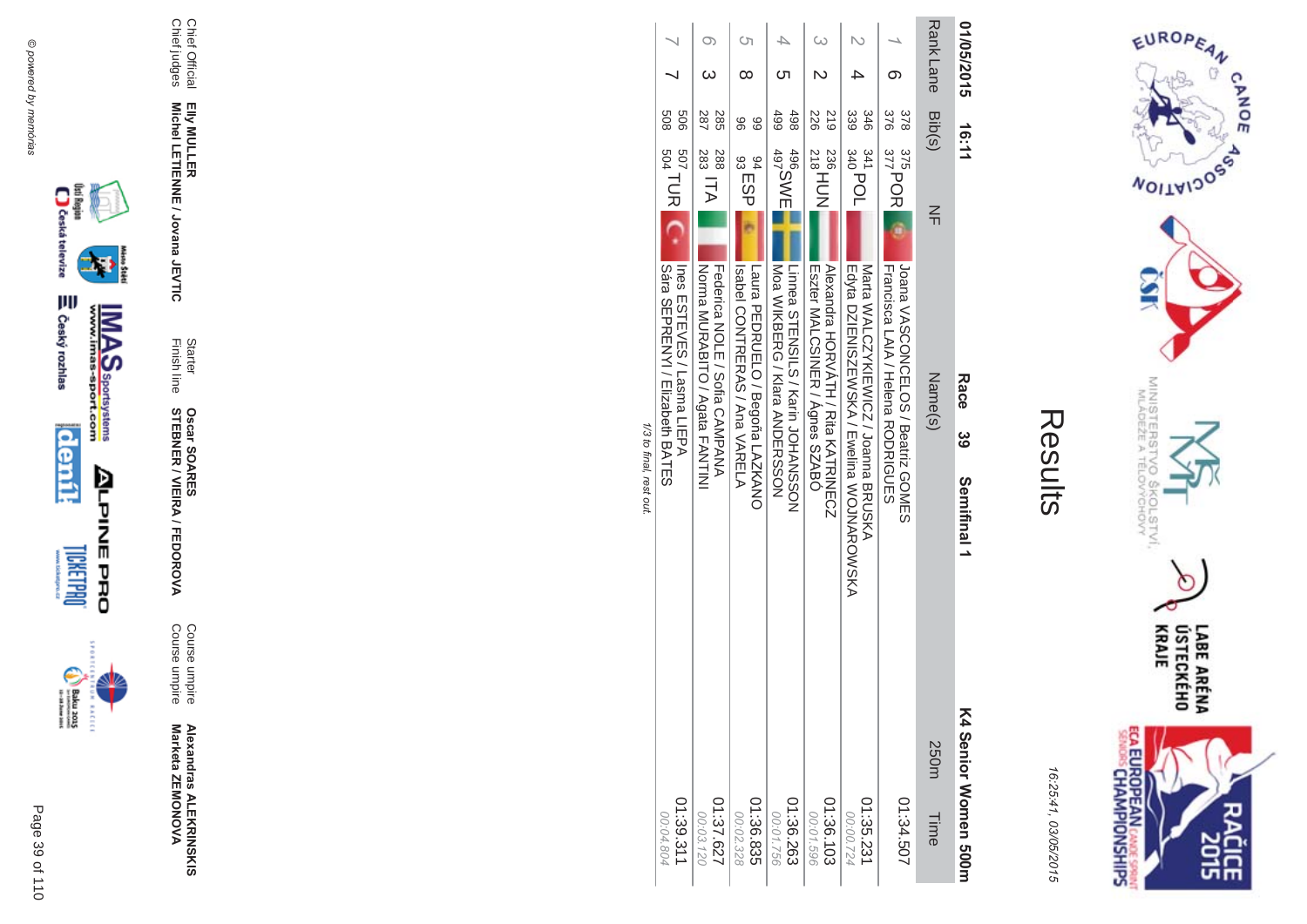



|                        |                    |                    |      | <b>インサ ひょうこう こうようこく</b> |             |                                                 |                 |                                |                  |    |
|------------------------|--------------------|--------------------|------|-------------------------|-------------|-------------------------------------------------|-----------------|--------------------------------|------------------|----|
| 04:29.628<br>00:55.104 |                    | $\widehat{\omega}$ |      |                         |             | Serghei TARNOVSCHI<br><b>lie OPREA</b>          | <b>MDA</b><br>¢ | 324<br>328                     | ဖ                | ဖ  |
| 03:41.256<br>00:06.732 | $\binom{2}{2}$     |                    |      |                         |             | Sergiy BEZUGLIY<br>Oleksiy KUPIN                | AZE             | $\vec{o}$                      | ∞                | Co |
| 03:40.904<br>00:06.380 | $\odot$            | G.                 |      |                         |             | Nuno SILVA<br><b>Bruno AFONSO</b>               | <b>PORI</b>     | 388<br>381                     |                  |    |
| 03:40.636<br>00:06.112 |                    | তি.                |      |                         |             | A DONDOVIONO<br><b>Aliaksandr BAHDANOVICH</b>   | <b>BLR</b>      | 22<br>24                       |                  | O) |
| 03:38.744<br>00:04.220 | G                  | ெ                  |      |                         |             | Nikola NATVICHOK<br><b>Adnan ALIEV</b>          | <b>TUR</b>      | 919<br>609                     | Cл               | S  |
| 03:38.684<br>00:04.160 | $\odot$            | $\widehat{\infty}$ |      |                         |             | Manuel CAMPOS<br><b>Diego ROMERO</b>            | ESP             | $\frac{1}{2}$<br>$\frac{1}{6}$ |                  |    |
| 03:36.256<br>00:01.732 | A)                 | ದ                  |      |                         |             | <b>Pál SARUDI</b><br>Christopher FORGÓ          | HUH<br>N        | 264<br>246                     |                  | ω  |
| 03:36.144<br>00:01.620 | $\widehat{\omega}$ | A,                 |      |                         |             | <b>Narcin GRZYBOWSKI</b><br><b>Piotr KULETA</b> | POL             | 355<br>371                     |                  |    |
| 03:34.524              |                    | G,                 |      |                         |             | Mathieu BEUGNET<br><b>Adrien BART</b>           | FRA             | 147<br>$\frac{162}{2}$         | თ                |    |
| Time                   | <b>750m</b>        | m005               | 250m |                         |             | Name(s)                                         | $\leq$          | Bib(s)                         | <b>Rank Lane</b> |    |
| C2 Senior Men 1000m    |                    |                    |      | Semifinal 1             | $rac{4}{5}$ | Race                                            |                 | 16:24                          | 01/05/2015       |    |

1/3 to final, rest out.





Javier TOLEDO<br>Marian SARBU

Course umpire<br>Course umpire

Starter<br>Finish line **Oscar SOARES<br>STEBNER / VIEIRA / FEDOROVA** 

Elly MULLER<br>Michel LETIENNE / Jovana JEVTIC

Chief Official<br>Chief judges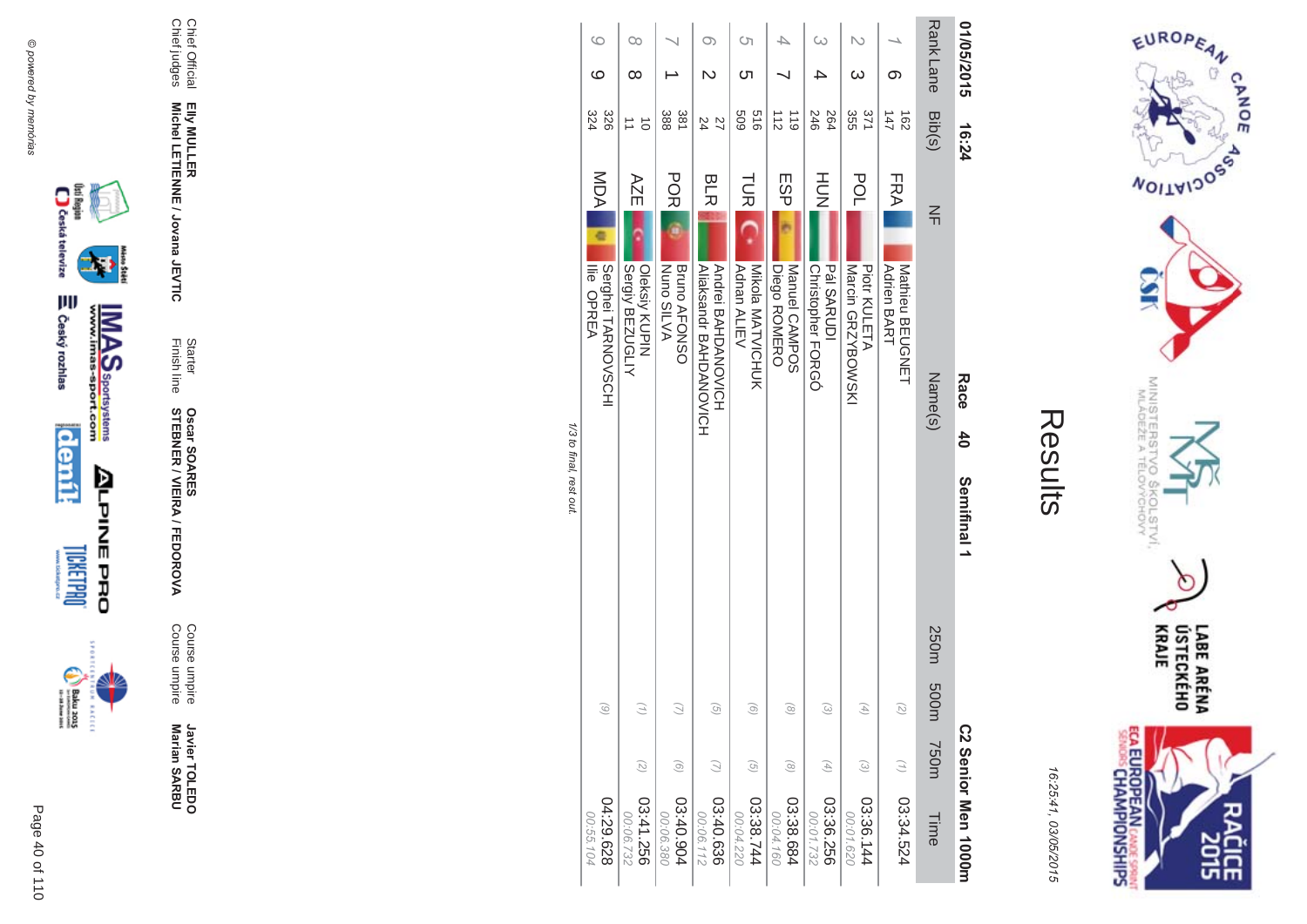

incon



Course umpire<br>Course umpire

Starter<br>Finish line **Oscar SOARES<br>STEBNER / VIEIRA / FEDOROVA** 

Chief Official<br>Chief judges Elly MULLER<br>Michel LETIENNE / Jovana JEVTIC

| G<br>ဖ                                              | $\infty$                                              | ယ                                                | O)                                              | Cη<br>ග                                    | ∞                                       | ω                                               |                                                     |                                                                  | <b>Rank Lane</b>          | 01/05/2015                |
|-----------------------------------------------------|-------------------------------------------------------|--------------------------------------------------|-------------------------------------------------|--------------------------------------------|-----------------------------------------|-------------------------------------------------|-----------------------------------------------------|------------------------------------------------------------------|---------------------------|---------------------------|
| 542<br>543                                          | 459<br>462                                            | 270<br>265                                       | 275<br>276                                      | 135<br>134                                 | 484<br>482                              | 474<br>476                                      | 386<br>383                                          | 314<br>321                                                       | Bib(s)                    | 16:31                     |
| <b>UKR</b><br>Serhiy BASHTOVYY<br>Roman KOPYSTYNSKY | <b>SLO</b><br>Simon BLAZEVIC<br><b>Alan APOLLONIO</b> | HU<br>N<br>Richárd JANZA<br><b>Tamás KORONDY</b> | 주<br>Michael FITZSIMONS<br><b>Barry WATKINS</b> | コミ<br>Jeremy HAKALA<br><b>Mika NYKÄNEN</b> | <b>SVKI</b><br>Juraj TARR<br>Erik VLCEK | <b>SRB</b><br>Simo BOLTIC<br>Vladimir TORUBAROV | <b>PORI</b><br><b>João RIBEIRO</b><br>Emanuel SILVA | <b>LTU</b><br><b>Andrej OLIJNIK</b><br><b>Ricardas NEKROSIOS</b> | $\leq$<br>Name(s)         | Race<br>41<br>Semifinal 1 |
| 03:23.244<br>00:07.196                              | 03:22.144<br>00:06.096                                | 03:19.160<br>00:03.112                           | 03:18.868<br>00:02.820                          | 03:18.460<br>00:02.412                     | 03:18.008<br>00:01.960                  | 03:17.488<br>00:01.440                          | 03:16.168<br>00:00.120                              | 03:16.048                                                        | 250m 500m<br>T50m<br>Time | K2 Senior Men 1000rr      |

EUROPEAN

**WOILWIDOSS** 

MINISTERS'<br>MLÁDEŽE A

**VOS** 

COLSTVI.<br><sup>CCHOVY</sup>

ECA EUROPEAN CANDES SPRING

 $\cap$ 

LABE ARÉNA<br>ÚSTECKÉHO<br>KRAJE

**SHS** 

Results

16:25:41, 03/05/2015

CANOE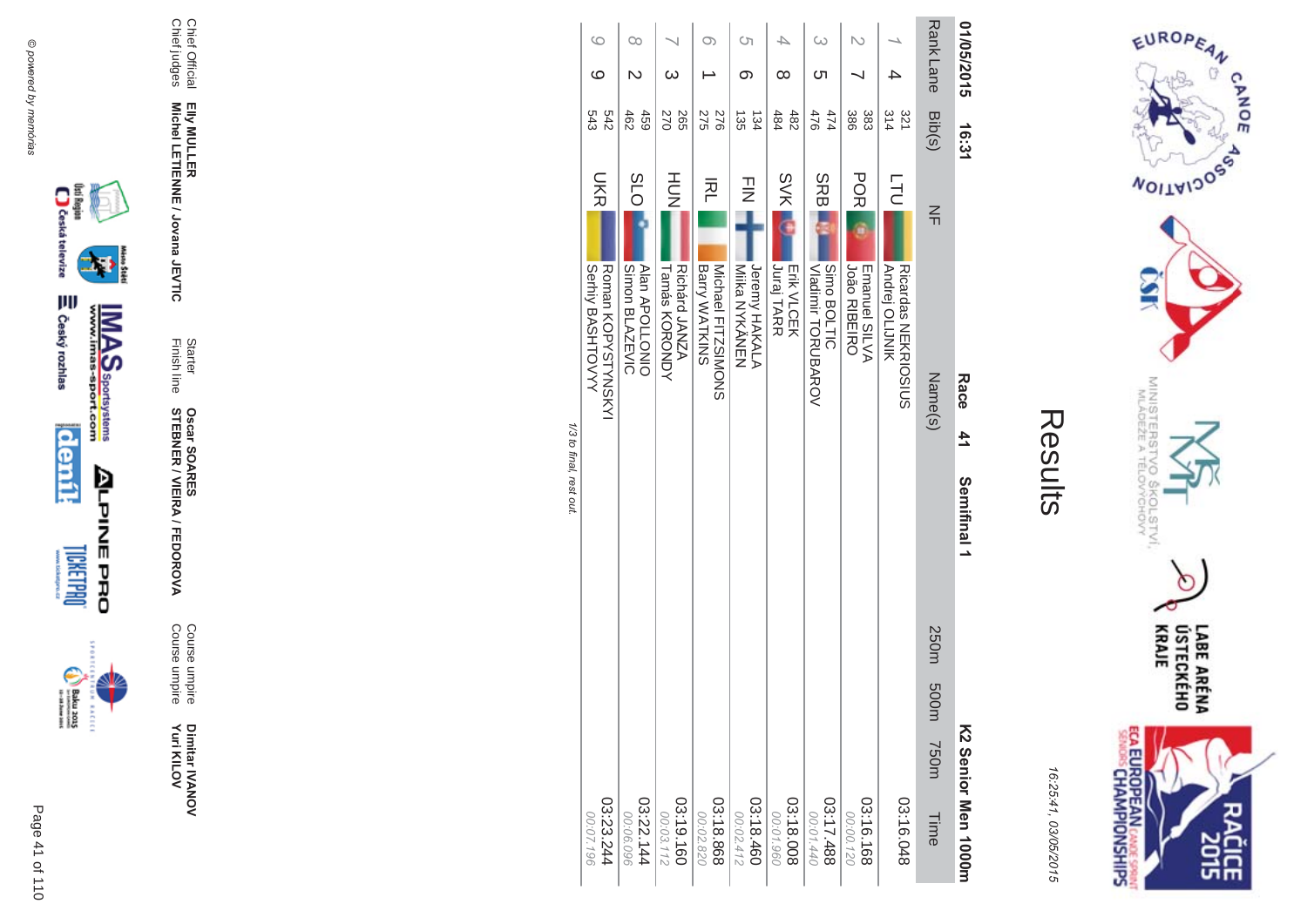

 $131244$ 

| ٦ |
|---|

Course umpire<br>Course umpire

Statter Oscar SOARES<br>Finish line STEBNER / VIEIRA / FEDOROVA

Elly MULLER<br>Michel LETIENNE / Jovana JEVTIC

Chief Official<br>Chief judges

| Ĺ.<br>C<br>Ö<br>ŕ |  |
|-------------------|--|

EUROPEAN

**NOILWIDOS** 

MINISTERS<br>MLÁDEŽE

'd  $\sigma_{\rm o}$ 

**COLSTVI,**<br>PCHOVY

 $\circ$ 

LABE ARÉNA<br>ÚSTECKÉHO<br>KRAJE

**SISCE** 

**CANOE** 

| ,<br>٠<br>, |
|-------------|
| ı<br>ï      |
|             |
| ,           |
| ١           |
|             |
| C<br>٦      |
|             |

| Rank Lane<br>Bib(s) | 01/05/2015<br>16:38 |
|---------------------|---------------------|
| $\frac{2}{1}$       |                     |
| Vame(s              | <b>Race</b><br>42   |
| Time                | <b>NO RACE</b>      |

**ECA EUROPEAN CANDE SPRINTS**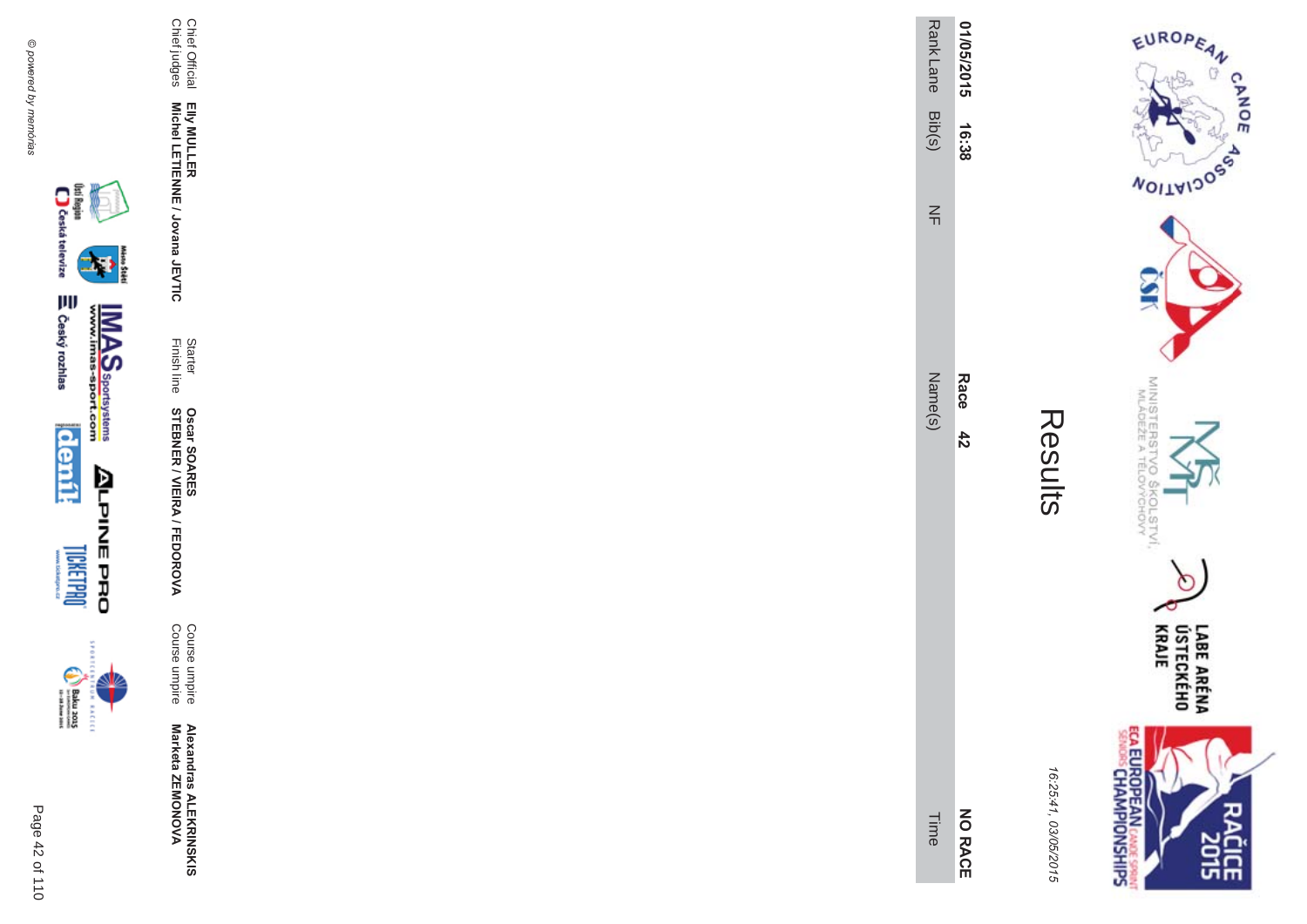Chief Official<br>Chief judges

Elly MULLER<br>Michel LETIENNE / Jovana JEVTIC

Starter<br>Finish line

**Steve JONER / VIEIRA / FEDOROVA**<br>STEBNER / VIEIRA / FEDOROVA

Course umpire<br>Course umpire

Javier TOLEDO<br>Marian SARBU



incon



**ELROPEAN CASES**<br>SENDIS CHAMPIONSHIPS 16:25:41, 03/05/2015

Results

LABE ARÉNA<br>ÚSTECKÉHO<br>KRAJE ዸቘ

EUROPEAN

**NOILWIDOSS** 

MINISTERS'<br>MLADEŽE A

CHOW<br>CHOW

 $\sigma$ 

**CANOE**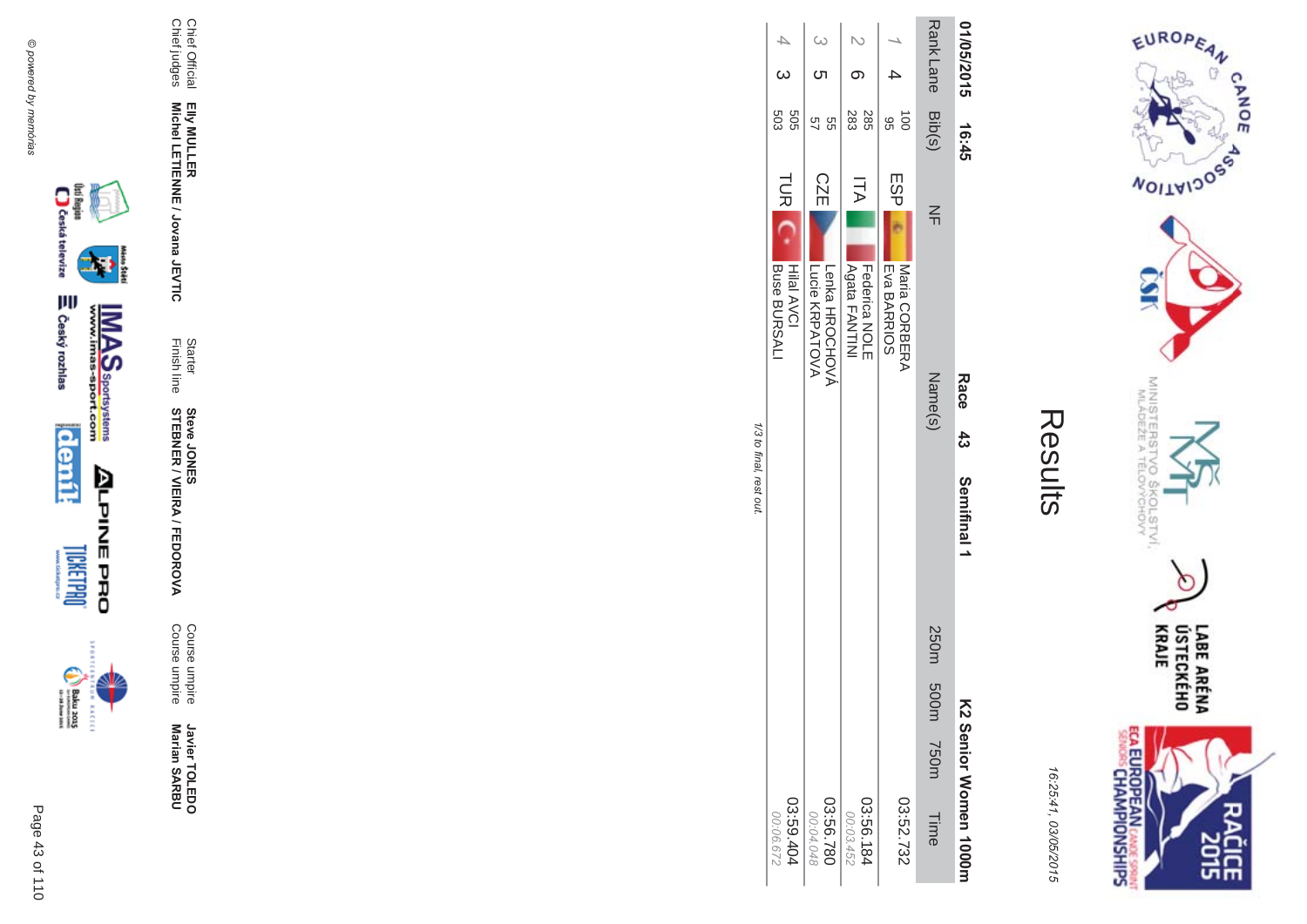Chief Official<br>Chief judges

Elly MULLER<br>Michel LETIENNE / Jovana JEVTIC

Starter<br>Finish line

**Veneta TODOROVA<br>STEBNER / VIEIRA / FEDOROVA** 

Course umpire<br>Course umpire

**Dimitar IVANOV**<br>Yuri KILOV



istore



160

99

368

02

164

1/3 to final A, 4/7 + next BT to final B, rest out.

 $\circ$ 

 $\infty$ 

 $\infty$ 

 $\overline{\phantom{0}}$ 

 $\circ$ 

 $\overline{\mathcal{A}}$ 

 $\omega$ 

 $\mathbb N$ 

 $\overline{\phantom{a}}$ 

Results Semifinal 1 K1 Senior Women 500m 16:25:41, 03/05/2015 01:52.316 01:51.220 Time

EUROPEAN

**NOILWIDOSS** 

MINISTERS<br>MLÁDEŽE A

CHOVY

ECA EUROPEAN CANCE SPRINT

LABE ARÉNA<br>ÚSTECKÉHO<br>KRAJE

ᅄ

**CANOE**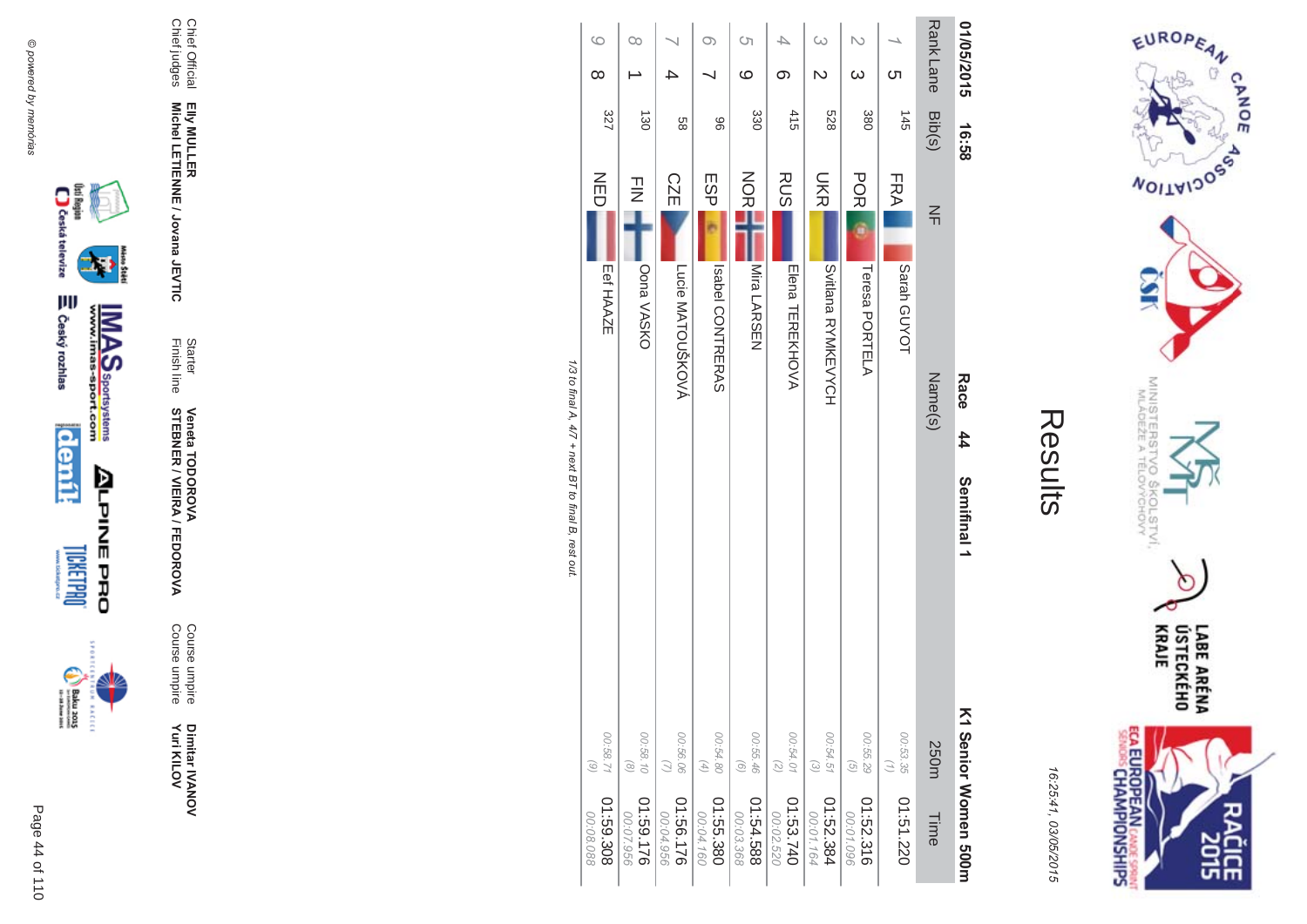



| ĩ. |
|----|
|    |
|    |
|    |
|    |

| Rank Lane<br>Bib(s) | $\leq$<br>Name(s)              | 250m                                                                    | Time                   |
|---------------------|--------------------------------|-------------------------------------------------------------------------|------------------------|
| 465                 | SRBI<br>NY OOLDOVAN            | 00:52.18<br>$\binom{n}{2}$                                              | 01:50.820              |
| <b>286</b>          | ΠA<br><b>Irene BURGO</b>       | 00:55.28<br>$\left( 4\right)$                                           | 806151.90<br>00:01.088 |
|                     | AZE<br>Inna OSIPENKO-RADOMSKA  | 00:52.48<br>$\left( \mathcal{L}\right)$                                 | 01:52.108<br>00:01.288 |
| 38                  | Rebeka SIMON                   | 00:55.92<br>$\omega$                                                    | 01:52.128<br>00:01.308 |
| 390                 | <b>Commesco FLORENTINA</b>     | 00:54.83<br>$\odot$                                                     | 01:52.808<br>00:01.988 |
| 273                 | 적<br>Jenny EGAN                | 00:55.63<br>$\begin{pmatrix} 0 \end{pmatrix}$                           | 01:55.076<br>00:04.256 |
| 84                  | DEN<br><b>Naja ROSENKRYNDS</b> | 00:56.55<br>$\odot$                                                     | 01:57.164<br>00:06.344 |
| 458                 | <b>SLO</b><br>Anja OSTERMAN    | 00:57.48<br>$\odot$                                                     | 916'25:10<br>00:07.096 |
| 504                 | Elizabeth<br>BATES             | 00:55.46<br>$\widehat{G}$                                               | 01:59.320<br>00:08.500 |
|                     | 17:04                          | ROU<br><b>GBR</b><br><b>TUR</b><br>Race<br>$\frac{4}{5}$<br>Semifinal 2 | V1 Senior Momen 500m   |

1/3 to final A, 4/7 + next BT to final B, rest out.

@ powered by memórias





**BACECE** 

Page 45 of 110





Chief Official<br>Chief judges

**Veneta TODOROVA<br>STEBNER / VIEIRA / FEDOROVA** 

Starter<br>Finish line

Elly MULLER<br>Michel LETIENNE / Jovana JEVTIC

Course umpire<br>Course umpire

Alexandras ALEKRINSKIS<br>Marketa ZEMONOVA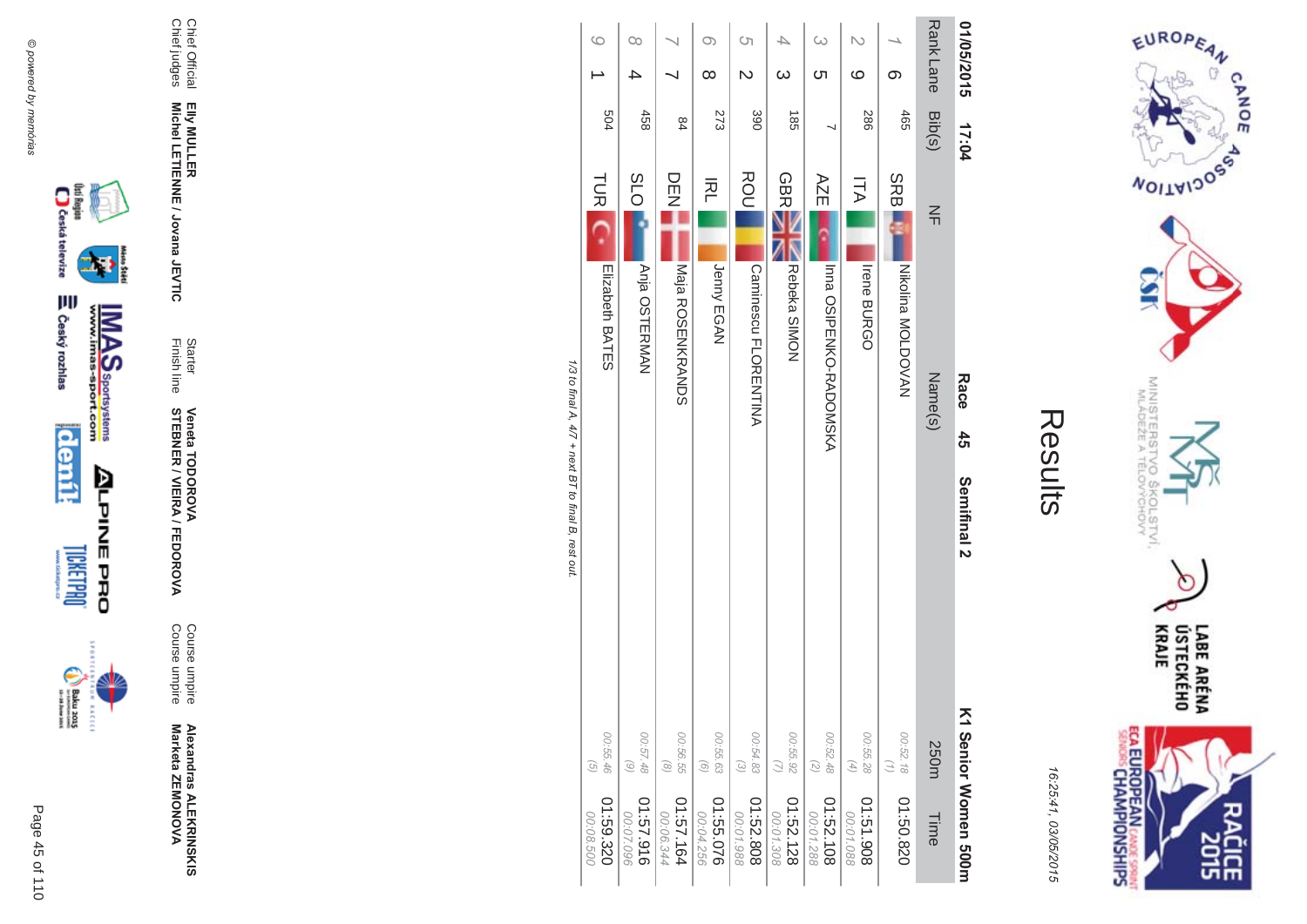

incon



Course umpire<br>Course umpire Course umpire Course umpire

**\$ -**A/FEDOR **MA** 

Finish line Starter **STEBNER Steve JONES** 

Chief Official<br>Chief judges Chief judges Chief Official Elly MULLER<br>Michel LETIENNE / Jovana JEVTIC **Michel LETIENNE / Jovana JEVTIC EIIy MULLER** 

| 01/05/2015                         | 17:10      | Race<br>46<br>Semifinal 1           |                                                                           | C1 Senior Men 500m     |
|------------------------------------|------------|-------------------------------------|---------------------------------------------------------------------------|------------------------|
| <b>RankLane</b>                    | Bib(s)     | $\leq$<br>Name(s)                   | 250m                                                                      | Time                   |
|                                    | 317        | <b>LTU</b><br>Henrikas<br>ZOSTAUTAS | 00:53.23                                                                  | 01:49.620              |
| N<br>$\infty$                      | 372        | <b>POL</b><br>Tomasz KACZOR         | 00:55.18<br>$\mathcal{Q}$                                                 | 01:49.768<br>00:00.148 |
| ω                                  | 305        | コマ<br><b>Nicolae CRACIUN</b>        | 00:52.09<br>$\left( 1\right)$                                             | 840.0510<br>00:00.428  |
| თ                                  | 8          | <b>BLR</b><br>Dzianis HARAZHA       | 00:54.33<br>$\odot$                                                       | 847.03:10<br>00:01.128 |
| $\circ$<br>$\omega$                | 211        | FRA <br><b>Romain BEUGNET</b>       | 00:53.49<br>$\odot$                                                       | 01:51.776<br>00:02.156 |
| O)                                 | <b>490</b> | <b>SVK</b><br>Matej RUSNÁK          | 00:54.95<br>$\odot$                                                       | 01:52.328<br>00:02.708 |
| $\circ$                            | 401        | ROU<br>Condrat PETRE                | 00:55.55<br>$\odot$                                                       | 01:55.396<br>00:05.776 |
| Co<br><u>(</u>                     | 475        | <b>SRBI</b><br>Strahinja MLADEZIC   | 00:53.66<br>$\left( \begin{smallmatrix} 4 \\ 4 \end{smallmatrix} \right)$ | 848.55.10<br>00:06.228 |
| $\circ$<br>$\overline{\mathsf{C}}$ | 125        | EST<br>JOSSPO KARLSON               | 00:56.12<br>$\begin{pmatrix} 0 \\ 0 \end{pmatrix}$                        | 02:01.660<br>00:12.040 |

1/3 to final, rest out. /3 to final, rest out.

> LABE ARÉNA<br>ÚSTECKÉHO<br>KRAJE ECA EUROPEAN CANDES SPRING čičE

EUROPEAN

**MOITAIDOS** 

MINISTERS<br>MINISTERS

°C

 $rac{50}{60}$ 

COLSTVI.<br><sup>CCHOVY</sup>

 $\cap$ 

CANOE

16:25:41 03/05/201  $\overline{(\overline{n})}$ 

Results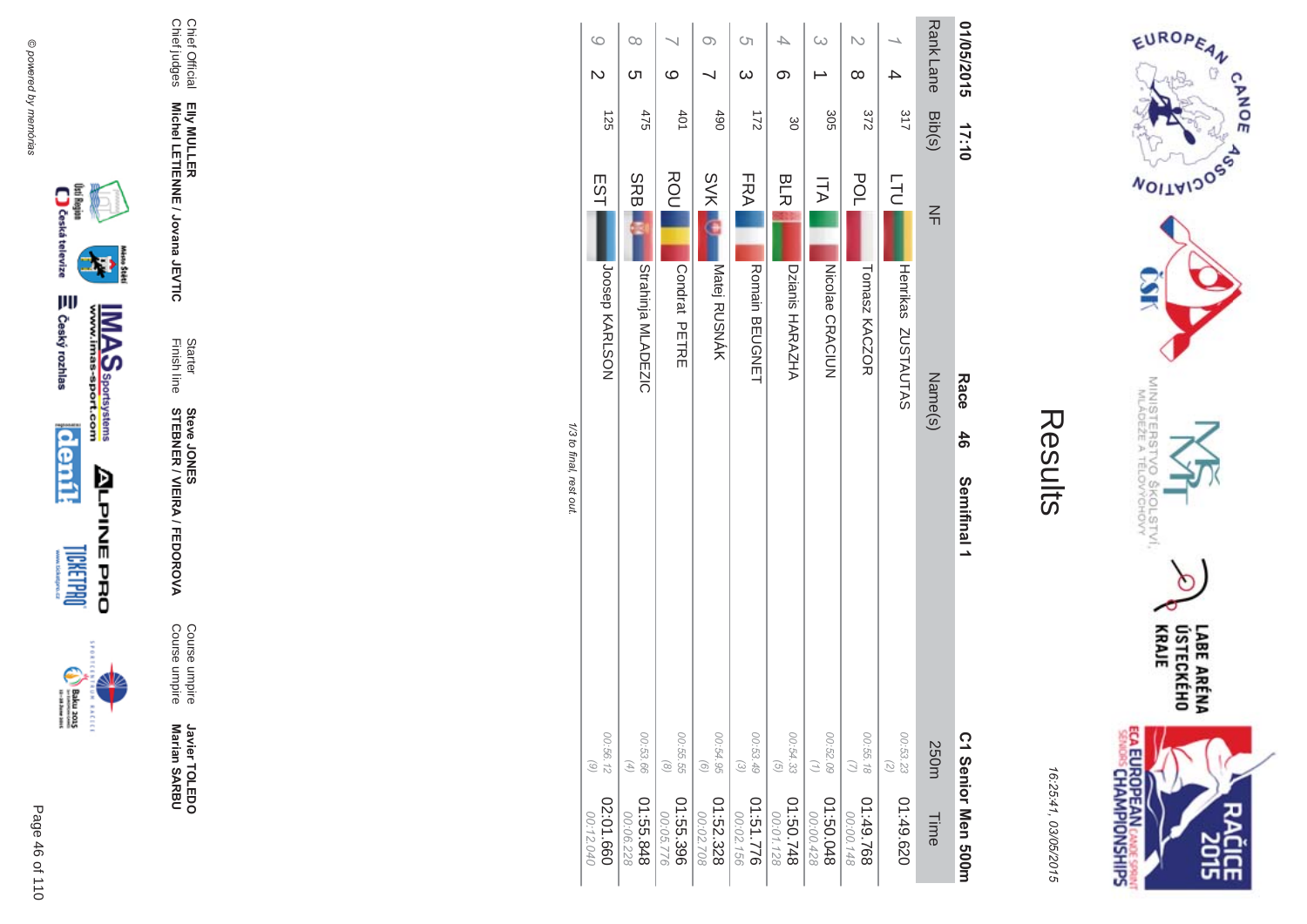









Elly MULLER<br>Michel LETIENNE / Jovana JEVTIC

Starter<br>Finish line

**Steve JONER / VIEIRA / FEDOROVA** 

Course umpire<br>Course umpire

Dimitar IVANOV<br>Yuri KILOV

Chief Official<br>Chief judges

16:25:41, 03/05/2015

| U<br>J<br>d |
|-------------|
| C<br>D<br>1 |
| Ö           |
|             |
| ŕ.          |

EUROPEAN

**WOILWIDOSS** 

MINISTERS<br>MINISTERS

'O SKOLSTVI.<br>ELOVYCHOVY

ECA EUROPEAN CANDES SPRING

LABE ARÉNA<br>ÚSTECKÉHO<br>KRAJE

ĉ 유난

CANOE

| 01/05/2015              | 17:16            | Race<br>47<br>Semifinal 1                     |                                                                   | K1 Senior Men 2001       |
|-------------------------|------------------|-----------------------------------------------|-------------------------------------------------------------------|--------------------------|
| <b>Rank Lane</b>        | Bib(s)           | $\leq$<br>Name(s)                             | 250m                                                              | Time                     |
| $\overline{\mathsf{C}}$ | 123              | ESP<br>Roi RODRIGUEZ                          | 00:47.37<br>$\left(\frac{1}{2}\right)$                            | 01:39.680                |
| $\infty$                | $\overline{150}$ | FRA <br>Cyrille CARRE                         | 00:48.35<br>$\overline{z}$                                        | 04:00.340<br>00:00.660   |
| $\circ$                 | <b>259</b>       | HUH<br>N<br>Márk BÁRDFALVI                    | 00:49.85<br>$\overline{G}$                                        | 082.141.280<br>00:01.600 |
| 4<br>တ                  | $rac{4}{8}$      | CRO<br><b>Antun NOVAKOVIC</b>                 | 00:48.86<br>$(4)$                                                 | 01:41.320<br>00:01.640   |
| S)                      | 513              | <b>TUR</b><br>Gabor BOZSIK                    | 00:51.29<br>$\circledcirc$                                        | 01:42.152<br>00:02.472   |
| O)<br><u>(</u>          | $\circ$          | AZE<br>Mirnazim JAVADOV                       | 00:49.93<br>$\left( 9\right)$                                     | 01:43.820<br>00:04.140   |
|                         | 132              | $\frac{1}{2}$<br>Dietrich MIIKA               | 00:50.79<br>$\omega$                                              | 01:49.208<br>00:09.528   |
| $\infty$<br>$\infty$    | 536              | <b>UKR</b><br><b>VONUBLE</b><br>ミニュー コート ココード | 00:48.67<br>$\begin{array}{c} \textcircled{\small 2} \end{array}$ | 267:52.192<br>00:12.812  |

1/3 to final A, 4/7 + next BT to final B, rest out.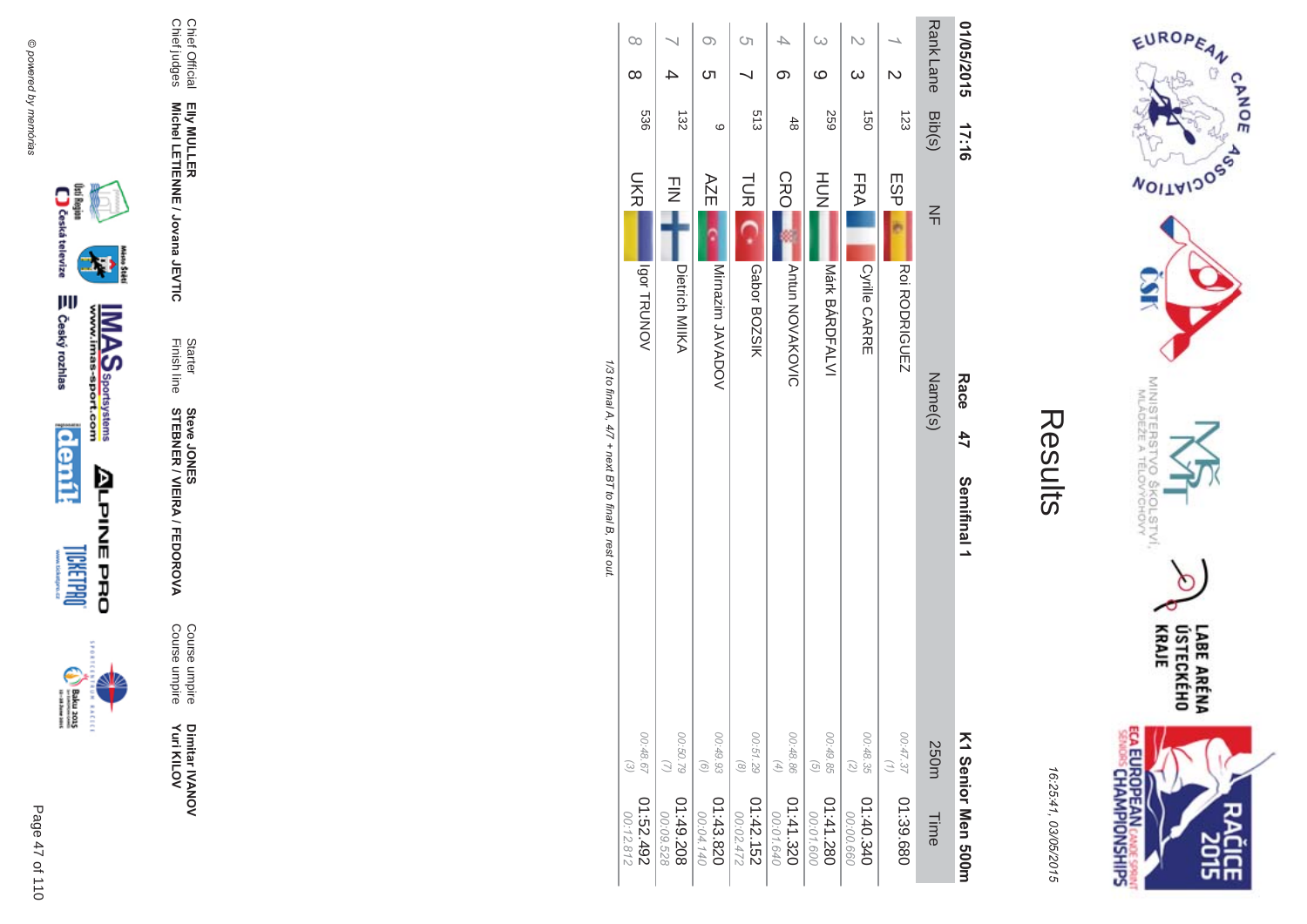

incon



**Alexandras ALEKR** 

**MA** Course umpire<br>Course umpire Course umpire Course umpire

Finish line Starter **STEBNER \$ -**A/FEDOR **Steve JONES** 

Chief Official<br>Chief judges Chief judges Chief Official Elly MULLER<br>Michel LETIENNE / Jovana JEVTIC **Michel LETIENNE / Jovana JEVTIC EIIy MULLER** 

| 04:48.840<br>00:09.540   | 00:49.78<br>$\odot$                                        |             |                        | <b>Gheorghe SADOVNIC</b>  | MDA         | 323             |                 | $\circ$  |
|--------------------------|------------------------------------------------------------|-------------|------------------------|---------------------------|-------------|-----------------|-----------------|----------|
| 01:45.300<br>00.06.000   | 00:51.51                                                   |             |                        | Stefan DOMEISEN           | <b>SUI</b>  | 479             | ග               | $\infty$ |
| 01:45.196<br>00:05.896   | 00:49.40<br>$\left( \begin{matrix} 4 \end{matrix} \right)$ |             |                        | <b>Andreas DIAMANTIS</b>  | <b>CYP</b>  | 49              |                 |          |
| 01:45.004<br>00:05.704   | 00:51.95<br>$\circledcirc$                                 |             |                        | <b>CONSTRUMENTS</b>       | ROU         | 402             | $\infty$        | Oා       |
| 01:41.824<br>00:02.524   | 00:47.38<br>$\binom{n}{2}$                                 |             |                        | <b>Piott SIENIONOVSKI</b> | <b>POL</b>  | 368             | ဖ               | Ċη       |
| 181.141.184<br>00:01.884 | 00:49.48<br>$\left(\frac{1}{2}\right)$                     |             |                        | Dmitrii EKIMOV            | <b>RUS</b>  | 434             | $\infty$        |          |
| 080.440<br>00:01.380     |                                                            |             |                        | Dejan PAJIC               | <b>SRBI</b> | 19 <sub>1</sub> | Z               | $\omega$ |
| 01:40.000<br>00:00.700   | 00:49.14<br>$\widetilde{\varepsilon}$                      |             |                        | Tibor LINKA               | <b>SVKL</b> | 494             |                 |          |
| 01:39.300                | 00:48.55<br>(5)                                            |             |                        | Jakub ŠPICAR              | <b>CZE</b>  | 99              | <u>(</u>        |          |
| Time                     | 250m                                                       |             | Name(s)                |                           | $\leq$      | Bib(s)          | <b>RankLane</b> |          |
| K1 Senior Men 2001       |                                                            | Semifinal 2 | Race<br>$\frac{48}{2}$ |                           |             | 17:22           | 01/05/2015      |          |

1/3 to tinal A, 4// + next B1 to tinal B, rest out. /3 to final A,  $4/7$  + next BT to final B, rest out.



EUROPEAN

**MOITAIDOS** 

MINISTERS<br>MINISTERS

FLOV<br>ELOV

COLSTVI.<br><sup>CCHOVY</sup>

CANOE

16:25:41 03/05/201  $\overline{(\overline{n})}$ 

Results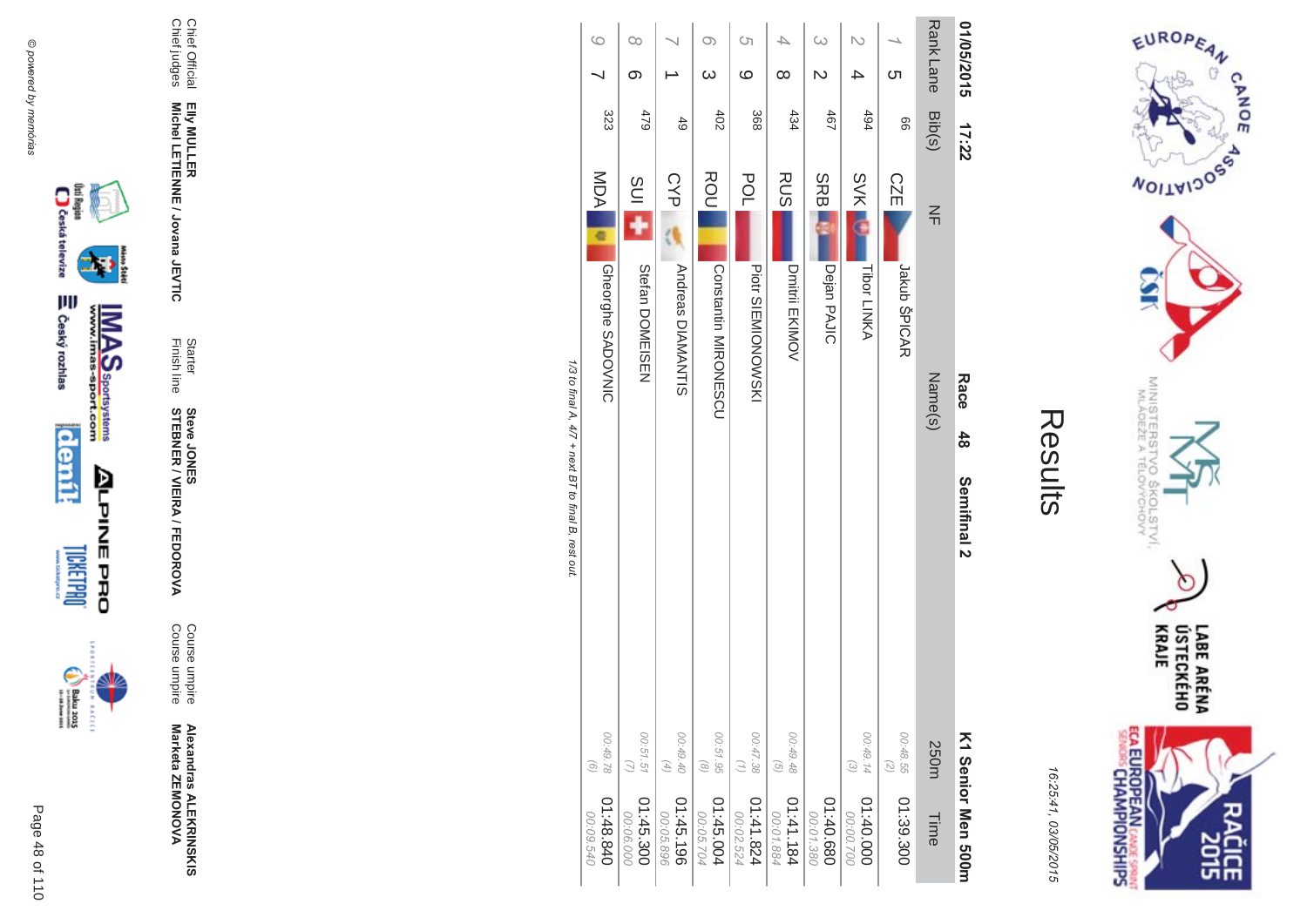



16:25:41 03/05/201  $\overline{(\overline{n})}$ 

| í |
|---|
|   |
|   |

|                         |                                                |                                        | そうじゅつ こうこう                                                             |                                                |                       |                  |
|-------------------------|------------------------------------------------|----------------------------------------|------------------------------------------------------------------------|------------------------------------------------|-----------------------|------------------|
| 759103:01<br>00:08.316  | 02:12.96<br>G                                  | 00:42.08<br>$\circ$                    | Hristo REKOV / Boris NADYALKOV<br>Daniel KARAKOLEV / Veliyan BUCHVAROV | $\begin{bmatrix} 47 \\ 44 \\ 44 \end{bmatrix}$ | 46<br>45              | 6                |
| 03:00.841               | 02:14.89                                       | 00:42.00                               | Mauro FLORIANI / Mauro CRENNA                                          | 301 ITA                                        | 302                   | Оc               |
| 00:07.500               | $\odot$                                        | $\widehat{G}$                          | Matteo HORNEO / Alberto KICOHEILI                                      | 067                                            | 300                   | ∞                |
| 03:00.201               | 02:14.69                                       | 00:43.18                               | Kaspar SULA / Kristian ORAS                                            | $129$ EST                                      | 127                   |                  |
| 00:06.860               | $\circledcirc$                                 | 6                                      | Kaarel ALUPERE / Tarmo HOOLS)                                          | 128                                            | $\frac{25}{20}$       |                  |
| 02:59.145               | 02:13.46                                       | 00:41.37                               | Oimo BOLTIO / Evin HOLPERH                                             | 469                                            | 474                   | O)               |
| 00:05.804               | $\omega$                                       | $\left( \frac{1}{2} \right)$           | Nadinir LORCBARON / Delan LIERZIC                                      | 468<br>468<br>468                              | 476                   | ဖ                |
| 02:58.749               | 02:13.28                                       | 00:42.94                               | Gergely CSASZÁR / Milán NOÉ                                            | <sup>263</sup> HUN                             | 243                   | Cл               |
| 00:05.408               | $\begin{pmatrix} 0 \end{pmatrix}$              | $\odot$                                | Balint NOE / Robert ILYES                                              | 266.                                           | 252                   | ת                |
| 147.57.741<br>00:04.400 | 02:11.91<br>$\odot$                            | 00:42.77                               | JOS PIPING / Daniel SALBU<br>Lars ULLVANG / Lars HJEMDAL               | 333<br>333<br>331<br>331                       | 334<br>332            |                  |
| 02:55.753               | 02:11.99                                       | 00:41.46                               | <b>Arnaud HYBOIS / Etienne HUBEKH</b>                                  | $\frac{179}{179}$ FRA                          | $\overrightarrow{95}$ | ග                |
| 00:02.412               | $\left( \begin{matrix} 4 \end{matrix} \right)$ | $\binom{2}{2}$                         | Guillaume BURGER / Vincent LECRUBIER                                   | 154                                            | $\frac{148}{1}$       |                  |
| 755.677                 | 02:10.79                                       | 00:41.64                               | Denis MISAK / Gabor JAKUBIK                                            | 495 SVK                                        | 487                   | 4                |
| 00:02.336               | (5)                                            | $\omega$                               | Matej MICHALEK / Viktor DEMIN                                          | 483                                            | 489                   |                  |
| 02:53.341               | 02:07.66<br>$\binom{7}{1}$                     | 00:41.91<br>$\left(\frac{4}{2}\right)$ | Pawel FLORCNAK / Mariusz KUJAWSKI<br>Katal MAKON / Pawel SZANDKACH     | 357 POL<br>367                                 | 365<br>369            |                  |
| Time                    | m005<br><b>750m</b>                            | 250m                                   | $\leq$<br>Name(s)                                                      |                                                |                       | Rank Lane Bib(s) |
| K4 Senior Men 1000m     |                                                |                                        | Race<br>$\frac{4}{9}$<br>Semifinal 1                                   | 17:35                                          |                       | 01/05/2015       |

1/3 to final, rest out. /3 to final, rest out.

Chief Official

Chief Official<br>Chief judges

Chief judges

**EIIy MULLER** 

Elly MULLER<br>Michel LETIENNE / Jovana JEVTIC

**Michel LETIENNE / Jovana JEVTIC** 

Finish line

**Starter** 

**STEBNER** 

**Veneta TODOR** 

**\*\$'**

Course umpire

Course umpire

Course umpire<br>Course umpire

Javier TOLEDO

**Marian SAR Javier TOLEDO**<br>Marian SARBU

**\$ -**

A/FEDOR

**MA** 



Page

**BACECE** 

 $\overline{a}$ 110 49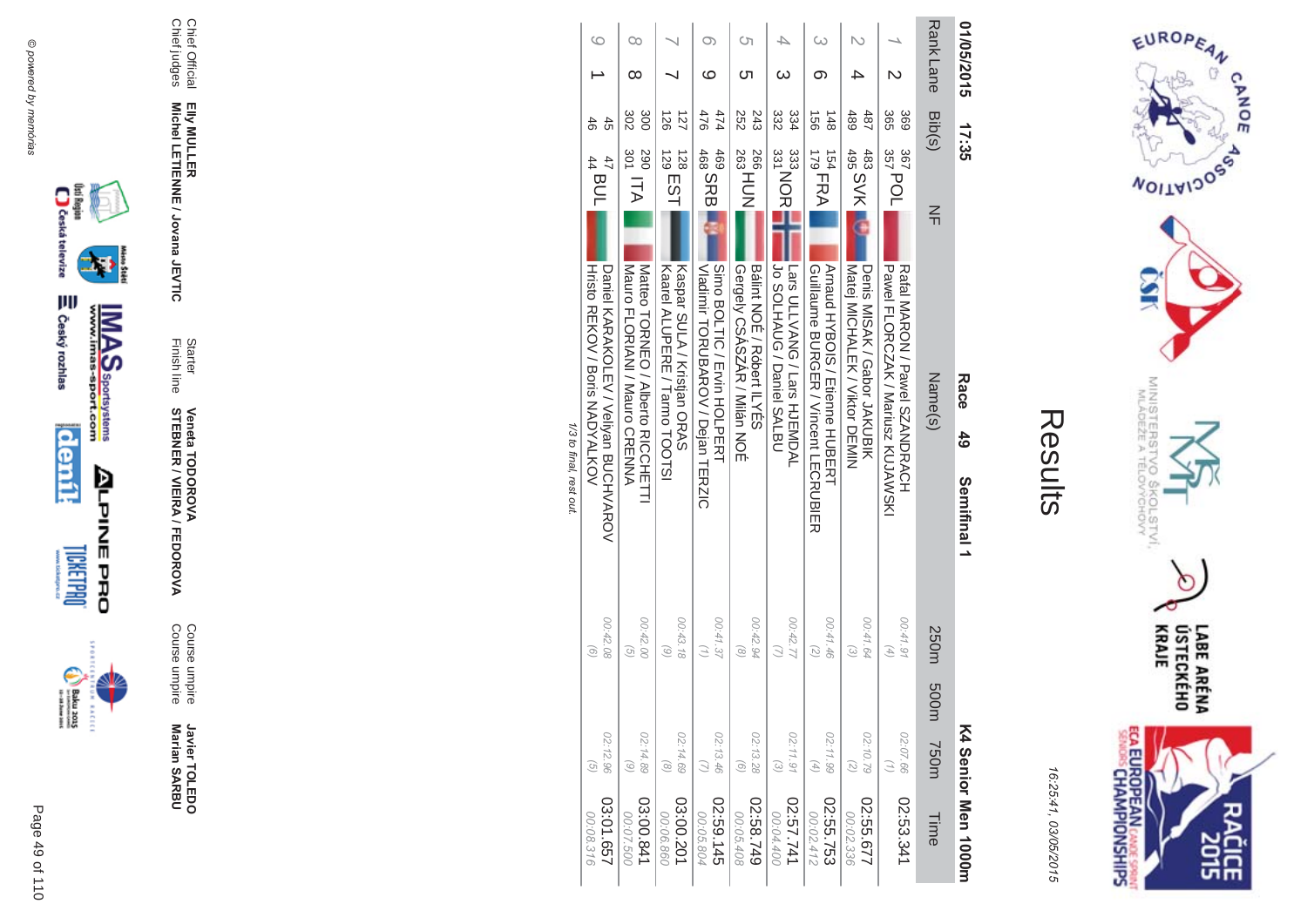



| <b>Rank Lane</b><br>01/05/2015<br>$\omega$ | Bib(s)<br>679<br>848<br>521<br>525<br>$\approx$<br>82<br>17:48 | <b>AUT</b><br><b>UKR</b><br>DEN<br>Z<br>$\frac{2}{1}$<br>Anna LEHACI<br>Mariya POVKH<br>Anastasiia TODOROVA<br><b>Henriette HANSEN</b><br><b>EINDRODNSEINSEIN</b><br>Name(s)<br>Race<br>ე<br>O<br>Semifinal 1 | K2 Senior Women 500m<br>00:49.02<br>00:52.64<br>00:50.39<br>250m<br>(1)<br>$\omega$ |
|--------------------------------------------|----------------------------------------------------------------|---------------------------------------------------------------------------------------------------------------------------------------------------------------------------------------------------------------|-------------------------------------------------------------------------------------|
|                                            |                                                                |                                                                                                                                                                                                               |                                                                                     |
|                                            |                                                                |                                                                                                                                                                                                               |                                                                                     |
|                                            |                                                                | <b>Viktoria SCHWARZ</b>                                                                                                                                                                                       |                                                                                     |
|                                            | 227<br>221                                                     | HOH<br>Fanni SIMAN<br>Anett SZILÁGYI                                                                                                                                                                          |                                                                                     |
| Ċη<br>Cл                                   | 787<br>288                                                     | ITA<br>Norma MURABITO<br>Sofia CAMPANA                                                                                                                                                                        |                                                                                     |
| $\infty$<br>ග                              | ςù<br>ഉ                                                        | <b>CZE</b><br>Andrea HAVLOVA<br>Monika MACHOVA                                                                                                                                                                |                                                                                     |
| ဖ                                          | $\vec{5}$<br>96                                                | ESP<br>Maria CORBERA<br>Eva BARRIOS                                                                                                                                                                           |                                                                                     |
| $\infty$                                   | 507<br>909                                                     | <b>TUR</b><br>Ines ESTEVES<br>Lasma LIEPA                                                                                                                                                                     |                                                                                     |
|                                            |                                                                | 1/3 to final. rest out                                                                                                                                                                                        |                                                                                     |

@ powered by memórias



Page 50 of 110







₩

Chief Official<br>Chief judges

Elly MULLER<br>Michel LETIENNE / Jovana JEVTIC

Starter<br>Finish line

**STEBNER / VIEIRA / FEDOROVA**<br>STEBNER / VIEIRA / FEDOROVA

Course umpire<br>Course umpire

Dimitar IVANOV<br>Yuri KILOV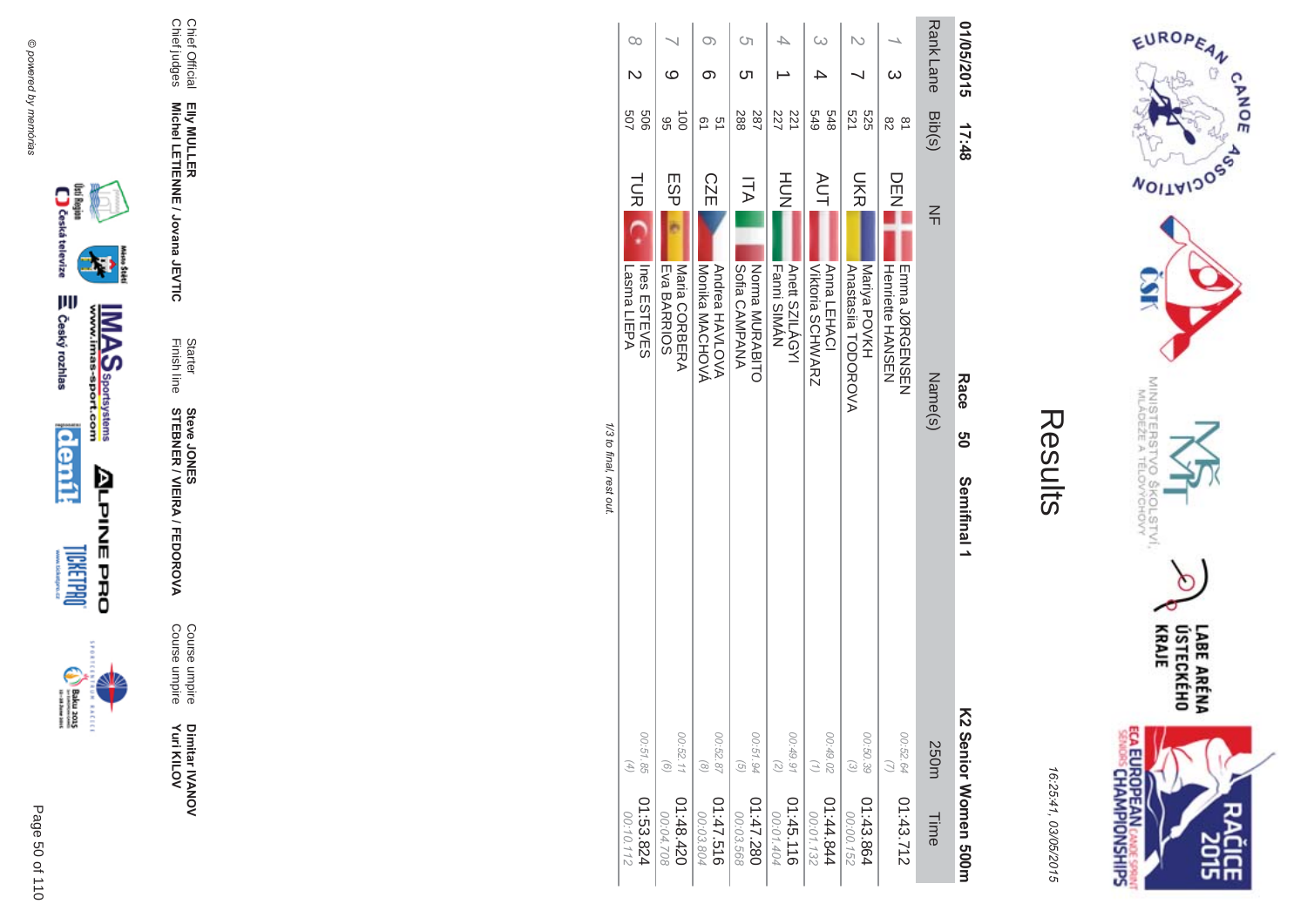

inter i

| n.<br>ؚ |  |
|---------|--|
|         |  |

Course umpire<br>Course umpire

Statter Oscar SOARES<br>Finish line STEBNER / VIEIRA / FEDOROVA

Elly MULLER<br>Michel LETIENNE / Jovana JEVTIC

Chief Official<br>Chief judges

 $\overline{\phantom{a}}$ 

EUROPEAN

**NOILWIDOS** 

MINISTERS<sup>T</sup><br>MLÁDEŽE A

**VOS** 

**COLSTVI.**<br>PCHOVY

 $\circ$ 

**SISCE** 

**CANOE** 

| 0.25.47 |
|---------|
|         |
|         |
| ī       |
|         |
|         |
|         |
|         |
|         |

| Race<br><u>ღ</u><br>NO RACE - DIR FII |        | 18:02 | Rank Lane<br>1/05/2015 |
|---------------------------------------|--------|-------|------------------------|
|                                       | Vame(s | 즊     | Bib(s)                 |

LABE ARÉNA<br>ÚSTECKÉHO<br>KRAJE **ECA EUROPEAN CANDE SPRINTS** 

16.75.41 , 03/05/2015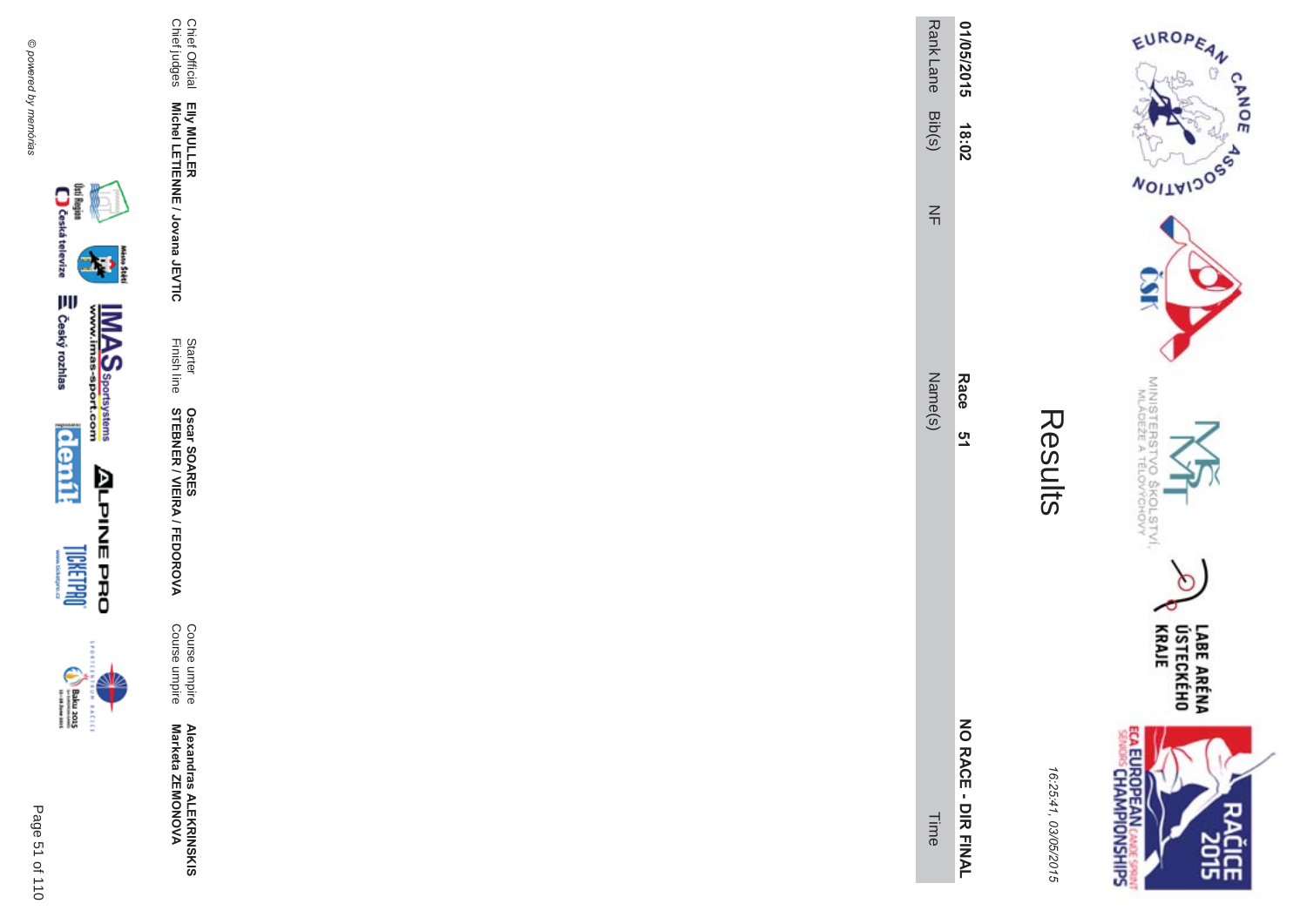



|                         | $\infty$                              |                                                |                                         | Cη<br>ဖ                                 | 4<br>ယ                                         | ග                                          | ∞                                                          | ഗ                                       | <b>RankLane</b> | 01/05/2015         |
|-------------------------|---------------------------------------|------------------------------------------------|-----------------------------------------|-----------------------------------------|------------------------------------------------|--------------------------------------------|------------------------------------------------------------|-----------------------------------------|-----------------|--------------------|
|                         | 542<br>543                            | 135<br>$\frac{38}{2}$                          | 0Z9<br>$\frac{2}{8}$                    | 462<br>459                              | 352<br>349                                     | 121<br>$\frac{25}{26}$                     | 403<br>408                                                 | 299<br>298                              | Bib(s)          | 18:08              |
|                         | <b>NR</b>                             | コミ                                             | TUR                                     | <b>SLO</b>                              | POL                                            | EST                                        | ROU                                                        | ITA                                     | $\frac{2}{11}$  |                    |
|                         | Roman KOPYSTYNSKY<br>Serhiy BASHTOVYY | <b>Niklas VETTANEN</b><br><b>Niika NYYANEN</b> | Mustafa ÖZMEN<br>Yavuz BALCI            | <b>Alan APOLLONIO</b><br>Simon BLAZEVIC | Grzegorz<br>BIERZALO<br><b>Bartosz JONKISZ</b> | Kaspar SULA<br><b>Kaarel ALUPERE</b>       | Petrus GAVRILA<br>Daniel BURCIU                            | Matteo FLORIO<br>Manfredi RIZZA         |                 |                    |
|                         |                                       |                                                |                                         |                                         |                                                |                                            |                                                            |                                         | Name(s)         | Race<br>8<br>22    |
| 1/3 to final, rest out. |                                       |                                                |                                         |                                         |                                                |                                            |                                                            |                                         |                 | Semifinal 1        |
|                         | 00:47.27<br>01:38.016                 | 00:47.18<br>$\left( 9\right)$<br>01:37.416     | 00:46.87<br>$\overline{G}$<br>01:36.896 | 00:47.36<br>$\circledcirc$<br>01:36.368 | 00:45.02<br>$\overline{z}$<br>01:35.720        | 00:46.55<br>$\left( 4\right)$<br>01:35.176 | 00:45.74<br>$\begin{pmatrix} 2 \end{pmatrix}$<br>01:33.808 | 00:44.76<br>$\binom{7}{1}$<br>01:33.696 | 250m<br>Time    | KS Seuior Men 200h |
|                         | 00:04.320                             | 00:03.720                                      | 00:03.200                               | 00:02.672                               | 00:02.024                                      | 00:01.480                                  | 00:00.112                                                  |                                         |                 |                    |





Javier TOLEDO<br>Marian SARBU

Course umpire<br>Course umpire

Starter<br>Finish line **Oscar SOARES<br>STEBNER / VIEIRA / FEDOROVA** 

Elly MULLER<br>Michel LETIENNE / Jovana JEVTIC

Chief Official<br>Chief judges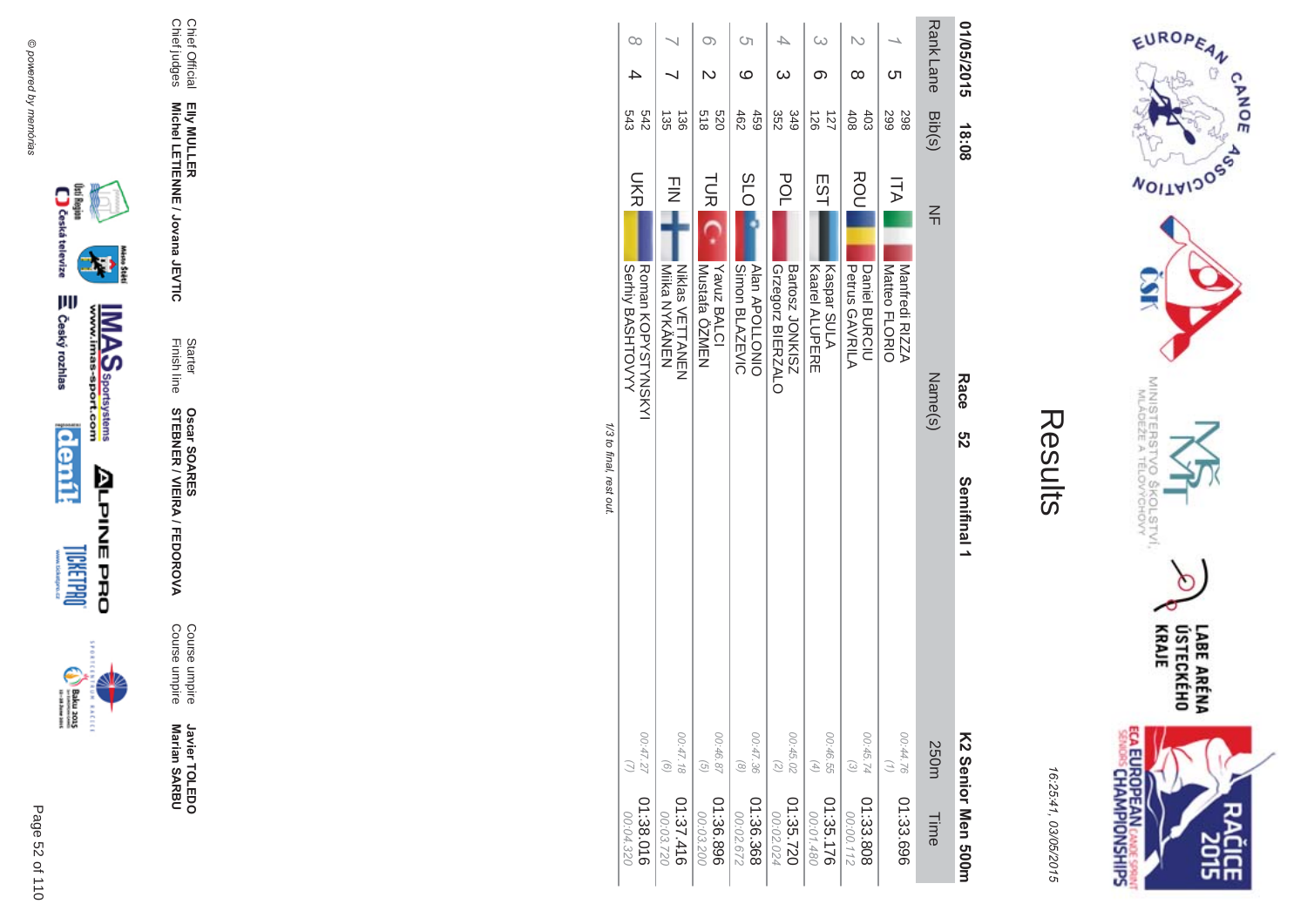



| 02/05/2015                    | 8:40          |            |                      | Race    | ပ္ပ | <b>Final B</b> |                                                                         |                                |                                                            | C1 Senior Men 1000m     |
|-------------------------------|---------------|------------|----------------------|---------|-----|----------------|-------------------------------------------------------------------------|--------------------------------|------------------------------------------------------------|-------------------------|
| <b>Rank Lane</b>              | Bib(s)        | $\leq$     |                      | Name(s) |     |                | 250m                                                                    | m005                           | <b>750m</b>                                                | Time                    |
| 10<br>4                       | $\frac{1}{2}$ | FRA        | Mathieu GOUBEL       |         |     |                | 00:58.60<br>$\omega$                                                    | 01:58.5<br>a,                  | 03:02.51                                                   | 84:01.948               |
| $\frac{1}{1}$<br><u>ဟ</u>     | 406           | ROU        | Leonid CARP          |         |     |                | 00:58.43<br>$\left(\begin{smallmatrix} 2 \\ 0 \end{smallmatrix}\right)$ | 01:59.25<br>િ                  | 03:04.38<br>$\begin{pmatrix} 2 \end{pmatrix}$              | 04:04.628<br>00:02.680  |
| 12<br>တ                       | 312           | <b>LAT</b> | <b>Dagnis ILJINS</b> |         |     |                | 00:59.49<br>$\odot$                                                     | 02:01.60                       | 03:03.97<br>$\overline{c}$                                 | 4:04.644<br>00:02.696   |
| $\frac{7}{3}$<br>$\omega$     | 922           | HUT<br>N   | Kristóf SZABÓ        |         |     |                | 00:58.17<br>$\left( \frac{1}{2} \right)$                                | 01:56.0                        | 03:05.21<br>$\left( \begin{matrix} 4 \end{matrix} \right)$ | 04:05.408<br>00:03.460  |
| 14<br>$\overline{\mathsf{c}}$ | 125           | EST        | <b>JOSPD KARLSON</b> |         |     |                | 01:00.43<br>$\circledcirc$                                              | 02:04.54                       | 03:06.50<br>$\widehat{g}$                                  | 889'09.688<br>00:07.740 |
| 15                            | 475           | <b>SRB</b> | Strahinja MLADEZIC   |         |     |                | 00:59.32<br>$\overline{G}$                                              | 02:03.8<br>$\widehat{c}$       | 03:07.16<br>$\odot$                                        | 04:11.216<br>00:09.268  |
| 16<br>$\circ$                 | 493           | <b>SVK</b> | Rastislav KOHÚT      |         |     |                | 01:00.23<br>$\omega$                                                    | 02:05.54<br>$\widehat{\infty}$ | 03:08.89<br>$\circledcirc$                                 | 04:14.188<br>00:12.240  |
|                               | 188           | <b>GBR</b> | NAYTS semel          |         |     |                | 76.88.00<br>$\left( 4\right)$                                           | 02:03.32<br>$\widehat{\sigma}$ | 03:08.37<br>$\omega$                                       | 04:15.696<br>00:13.748  |
| $\overline{6}$<br>$\infty$    | 514           |            | TUR Kerim TENHA      |         |     |                | 01:02.65<br>$\textcircled{\scriptsize{6}}$                              | 02:13.3<br>$\widehat{\omega}$  | 03:28.34<br>$\binom{6}{ }$                                 | 04:42.364<br>00:40.416  |





Marian SARBU<br>Dimitar IVANOV

Course umpire<br>Course umpire

Starter<br>Finish line **Steve JONER / VIEIRA / FEDOROVA** 

Chief Official<br>Chief judges

Elly MULLER<br>Michel LETIENNE / Jovana JEVTIC

₩

**MAS**<br>Walla Sportsystems

Page 53 of 110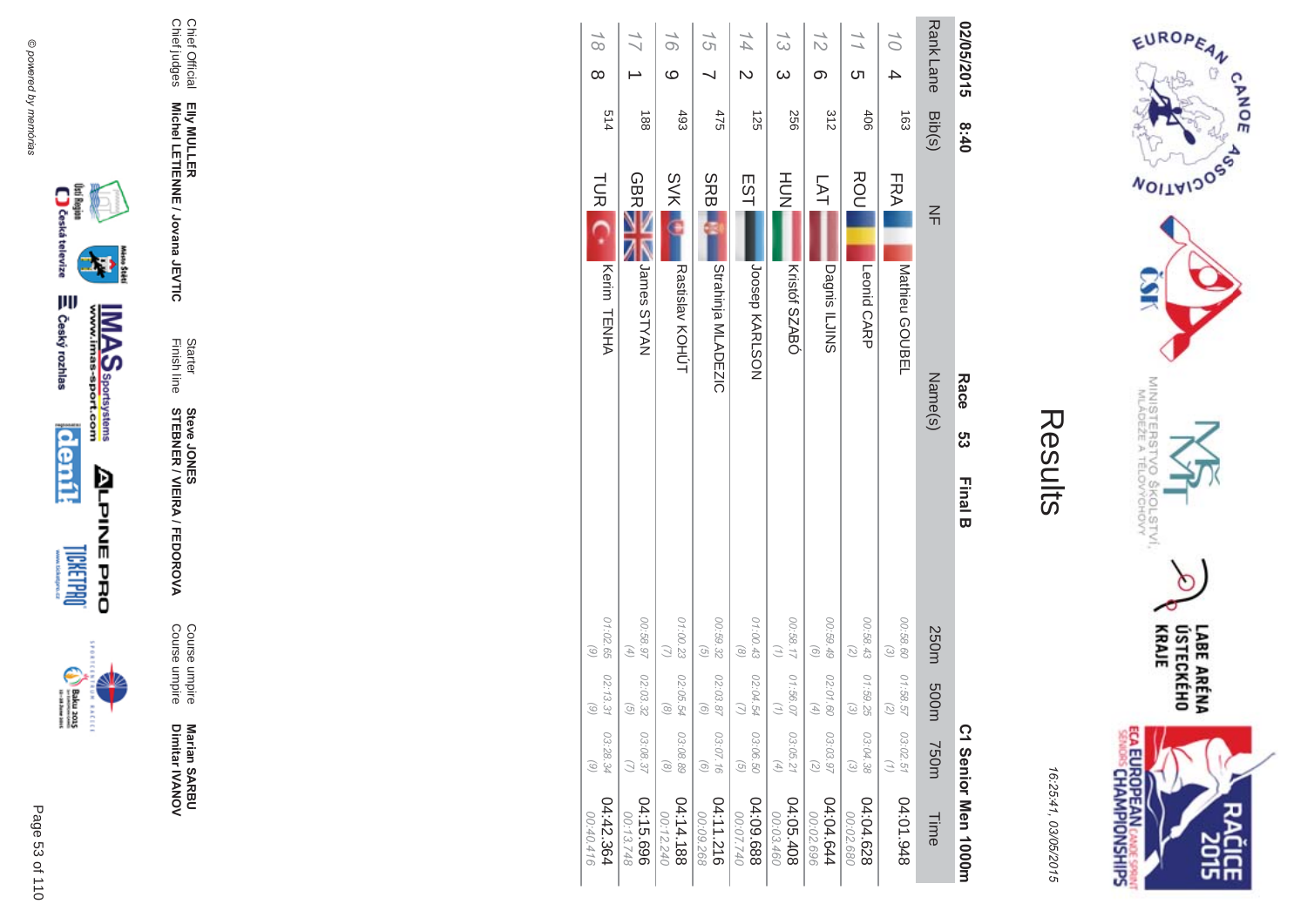

**EXCLC** 



Course umpire<br>Course umpire

Starter<br>Finish line **Steve JONER / VIEIRA / FEDOROVA** 

Chief Official<br>Chief judges Elly MULLER<br>Michel LETIENNE / Jovana JEVTIC

| 02/05/2015              | 8:45     | Race<br>24<br><b>Final B</b>    | K1 Senior Men 1000m              |
|-------------------------|----------|---------------------------------|----------------------------------|
| <b>RankLane</b>         | Bib(s)   | $\leq$<br>Name(s)               | 250m 500m<br><b>750m</b><br>Time |
| 10 <sup>1</sup><br>တ    | $\alpha$ | <b>CZE</b><br>Josef DOSTAL      | 03:39.140                        |
| $\frac{1}{1}$           | 513      | <b>TUR</b>                      | 03:40.468                        |
| 4                       |          | Gabor BOZSIK                    | 00:01.328                        |
| $\frac{1}{2}$           | 358      | <b>POL</b><br>Martin BRZEZINSKI | 03:40.988<br>00:01.848           |
| $\zeta$                 | 434      | <b>RUS</b>                      | 03:41.076                        |
| $\overline{\mathsf{C}}$ |          | Dmitril EKIMOV                  | 00:01.936                        |
| 14                      | $9+5$    | <b>SKR</b>                      | 03:41.292                        |
| $\infty$                |          | Vitaliy TSURKAN                 | 00:02.152                        |
| 15                      | 191      | <b>SLO</b>                      | 138.11.384                       |
| ທ                       |          | Jošt ZAKRAJŠEK                  | 00:02.244                        |
| 16                      | 492      | <b>SVK</b>                      | 03:42.192                        |
| $\omega$                |          | <b>Peter GELLE</b>              | 00:03.052                        |
| $\frac{1}{\sqrt{2}}$    | 478      | $\frac{1}{2}$ ins<br>Fabio WYSS | 03:42.736<br>00:03.596           |
| $\overline{6}$          | 132      | $\frac{1}{2}$                   | 444.444                          |
| $\circ$                 |          | Dietrich MIIKA                  | 00:06.304                        |



EUROPEAN

**WOILWIDOSS** 

MINISTERS<br>MINISTERS

**VO<sub>S</sub>** 

COLSTVI.<br><sup>CCHOVY</sup>

 $\circ$ 

**CANOE** 

16:25:41, 03/05/2015

Results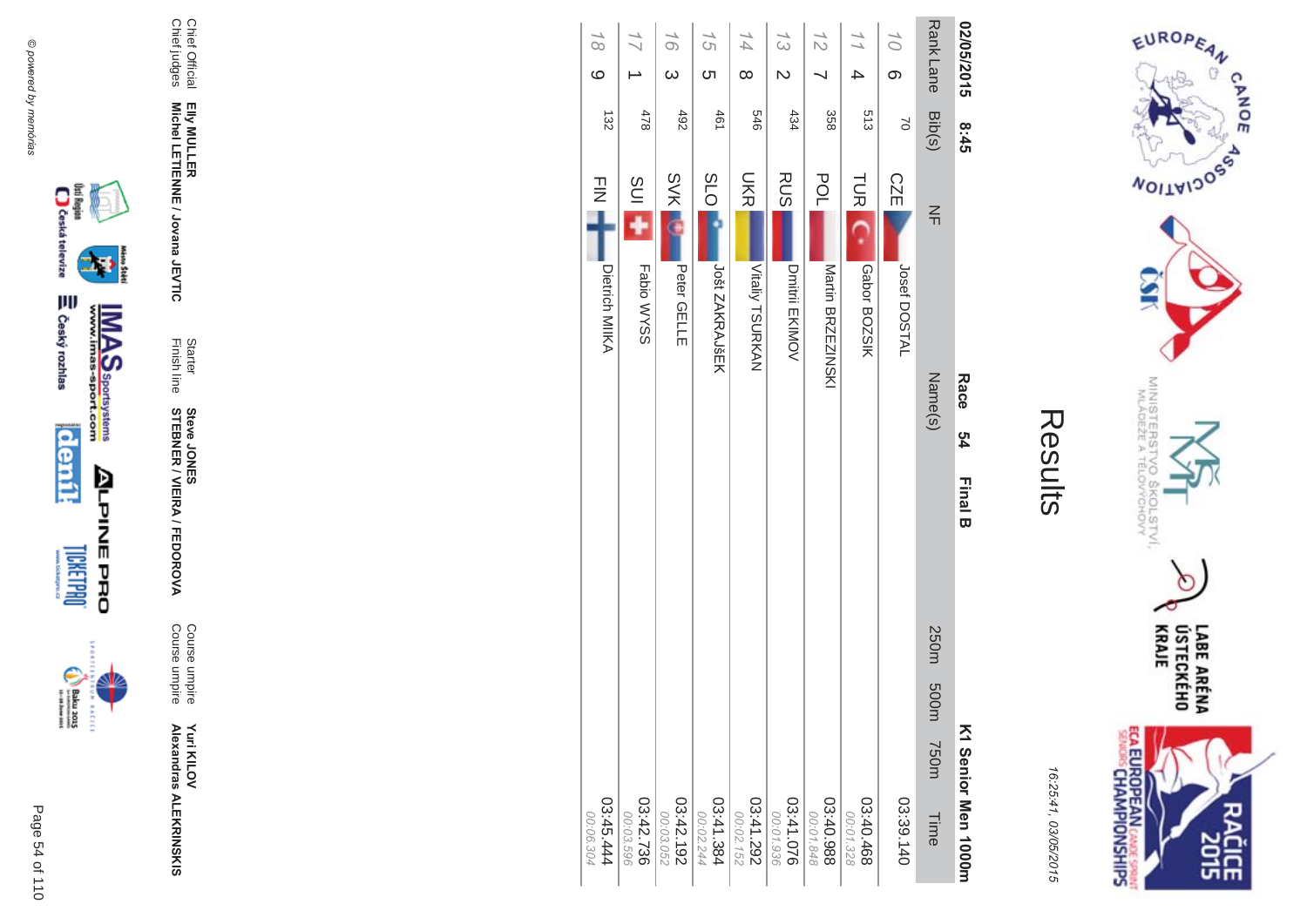



| 02/05/2015       | 90:6            | Race<br>ຕ<br>ຕ<br>Final A          | ⋝                                                                                       | 1 Senior Women 1000m    |
|------------------|-----------------|------------------------------------|-----------------------------------------------------------------------------------------|-------------------------|
| <b>Rank Lane</b> | Bib(s)          | $\frac{2}{1}$<br>Name(s)           | 250m<br>m005<br><b>750m</b>                                                             | Time                    |
| <b>C</b> h       | 198             | <b>GER</b><br>Franziska WEBER      | 00:56.81<br>01:57.39<br>03:00.67                                                        | 04:02.777               |
| N<br>တ           | 390             | ROU<br><b>Caminescu FLORENTINA</b> | 00:58.81<br>(5)<br>02:00.42<br>2<br>03:01.72<br>$\binom{2}{3}$                          | 04:03.601<br>00:00.824  |
| 4                | <b>286</b>      | コム<br><b>Irene BURGO</b>           | 01:00.01<br>$\binom{8}{ }$<br>02:04.13<br>03:05.16<br>$\mathcal{G}$                     | 04:05.645<br>00:02.868  |
| ω                | $\overline{35}$ | <b>GBR</b><br>Rebeka SIMON         | 00:59.84<br>$\odot$<br>02:03.00<br>ତି<br>03:05.49<br>$\odot$                            | 04:06.773<br>00:03.996  |
| Cη<br>$\infty$   | S2              | <b>CZE</b><br>Anna KOZISKOVA       | 00:59.15<br>$\left( \begin{matrix} 4 \end{matrix} \right)$<br>02:03.29<br>ි<br>03:05.66 | 04:07.625<br>848.94.848 |
| თ                | 330             | NORI<br>Mira LARSEN                | 00:59.33<br>$\overline{G}$<br>02:01.33<br>G,<br>03:03.97<br>$\odot$                     | 162.702<br>00:05.020    |
| $\overline{C}$   | $\frac{1}{4}$   | <b>BLR</b><br>Darya BAICHEUSKAYA   | 00:58.89<br>$\omega$<br>02:00.50<br>$\widehat{\omega}$<br>03:04.90<br>$(\mathcal{A})$   | 04:09.385<br>00:06.608  |
| $\infty$<br>ဖ    | 233             | HU<br>N<br>Ramóna FARKASDI         | 00:59.92<br>02:04.55<br>$\widehat{\infty}$<br>03:08.38<br>$\circledcirc$                | 04:13.589<br>00:10.812  |
| 0                | 458             | <b>PO</b><br>Anja OSTERMAN         | 01:01.04<br>(6)<br>02:06.53<br>$\widehat{\circ}$<br>03:14.88<br>$\odot$                 | 04:15.825<br>00:13.048  |

@ powered by memórias





Course umpire<br>Course umpire

Marketa ZEMONOVA<br>Istvan HUSZAR

**Veneta TODOROVA<br>STEBNER / VIEIRA / FEDOROVA** 

Starter<br>Finish line

Elly MULLER<br>Michel LETIENNE / Jovana JEVTIC

Chief Official<br>Chief judges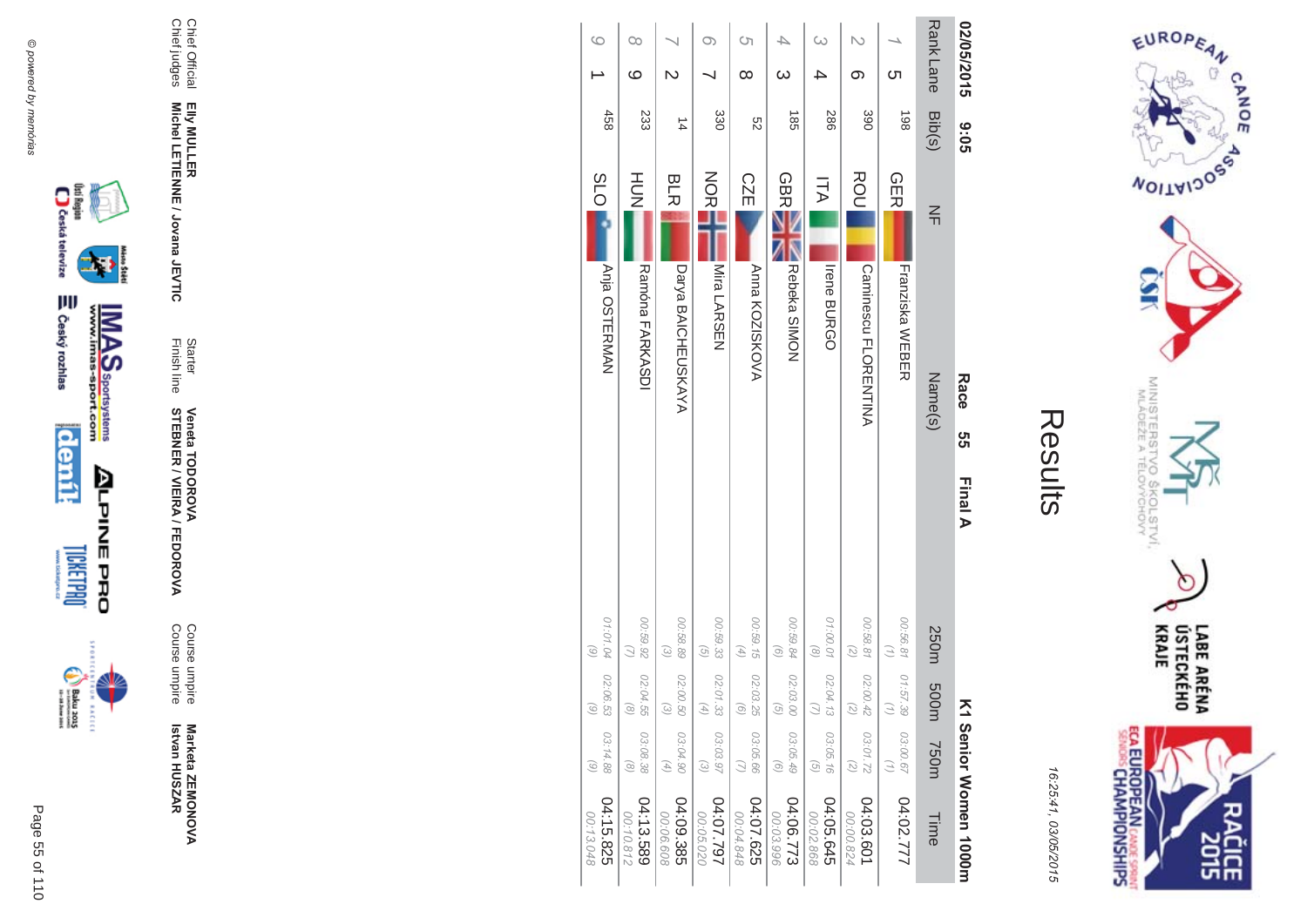



| 02/05/2015      |          | 3:12             |                 | Race                  | <u>თ</u> | Final A |                                          |                                |                                                            | C1 Senior Men 1000m    |
|-----------------|----------|------------------|-----------------|-----------------------|----------|---------|------------------------------------------|--------------------------------|------------------------------------------------------------|------------------------|
| <b>RankLane</b> |          | Bib(s)           | $\leq$          | Name(s)               |          |         | 250m                                     | m005                           | <b>750m</b>                                                | Time                   |
|                 | <u>ဟ</u> | $\overline{211}$ | <b>GER</b>      | Sebastian<br>BRENDEL  |          |         | 00:56.53                                 | 01:52.78                       | 02:56.71                                                   | 03:55.296              |
|                 |          | 372              | <b>POL</b>      | Tomasz KACZOR         |          |         | 00:57.51<br>$\omega$                     | 01:59.70<br>୕ୖ୦                | 02:57.72<br>$\left( \begin{matrix} 4 \end{matrix} \right)$ | 03:56.376<br>00:01.080 |
| ω               | တ        | 541              | <b>UKR</b>      | Pavlo ALTUKHOV        |          |         | 00:58.52<br>$\left( 9\right)$            | 02:00.02<br>$\circ$            | 02:57.22<br>$\binom{2}{2}$                                 | 03:56.460<br>00:01.164 |
|                 |          | $\overline{7}$   | <b>CZE</b>      | Martin FUKSA          |          |         | 00:57.59<br>$\left( \frac{4}{4} \right)$ | 01:55.80<br>$\widehat{\kappa}$ | 02:57.89<br>$\left( \frac{1}{2} \right)$                   | 03:56.628<br>00:01.332 |
| Ċη              | $\infty$ | 452              | <b>RUS</b>      | Viktor MELANTYEV      |          |         | 00:58.43<br>$\left( \frac{1}{2} \right)$ | 01:57.97                       | 02:58.48<br>$\odot$                                        | 03:59.388<br>00:04.092 |
| O)              | N        | 37               | <b>BLR</b>      | Maksim PIATROU        |          |         | 00:59.67<br>$\circ$                      | 02:00.28                       | 03:00.58<br>$\omega$                                       | 04:00.288<br>00:04.992 |
|                 |          | $\frac{108}{2}$  | ESP             | <b>André OLIVEIRA</b> |          |         | 00:59.41<br>$\circledcirc$               | 02:01.35<br>$\widehat{\infty}$ | 03:01.97<br>$\circledcirc$                                 | 04:05.136<br>00:09.840 |
| ೦೦              | ဖ        | 309              | コマ              | Sergiu CRACIUN        |          |         | 00:58.96<br>$\mathcal{Q}$                | 02:02.20<br>ි                  | 03:04.24<br>$\circ$                                        | 04:06.852<br>00:11.556 |
| $\circ$         | $\infty$ | 325              | <b>NDA</b><br>¢ | Oleg TARNOVSCHI       |          |         | 00:57.11<br>$(\gtrsim)$                  | 01:57.88<br>$\widehat{\omega}$ | 02:57.40<br>$\omega$                                       | 216'60:70<br>00:14.616 |







Marian SARBU<br>Dimitar IVANOV

Course umpire<br>Course umpire

**Steve JONER / VIEIRA / FEDOROVA** 

Elly MULLER<br>Michel LETIENNE / Jovana JEVTIC

Starter<br>Finish line

Chief Official<br>Chief judges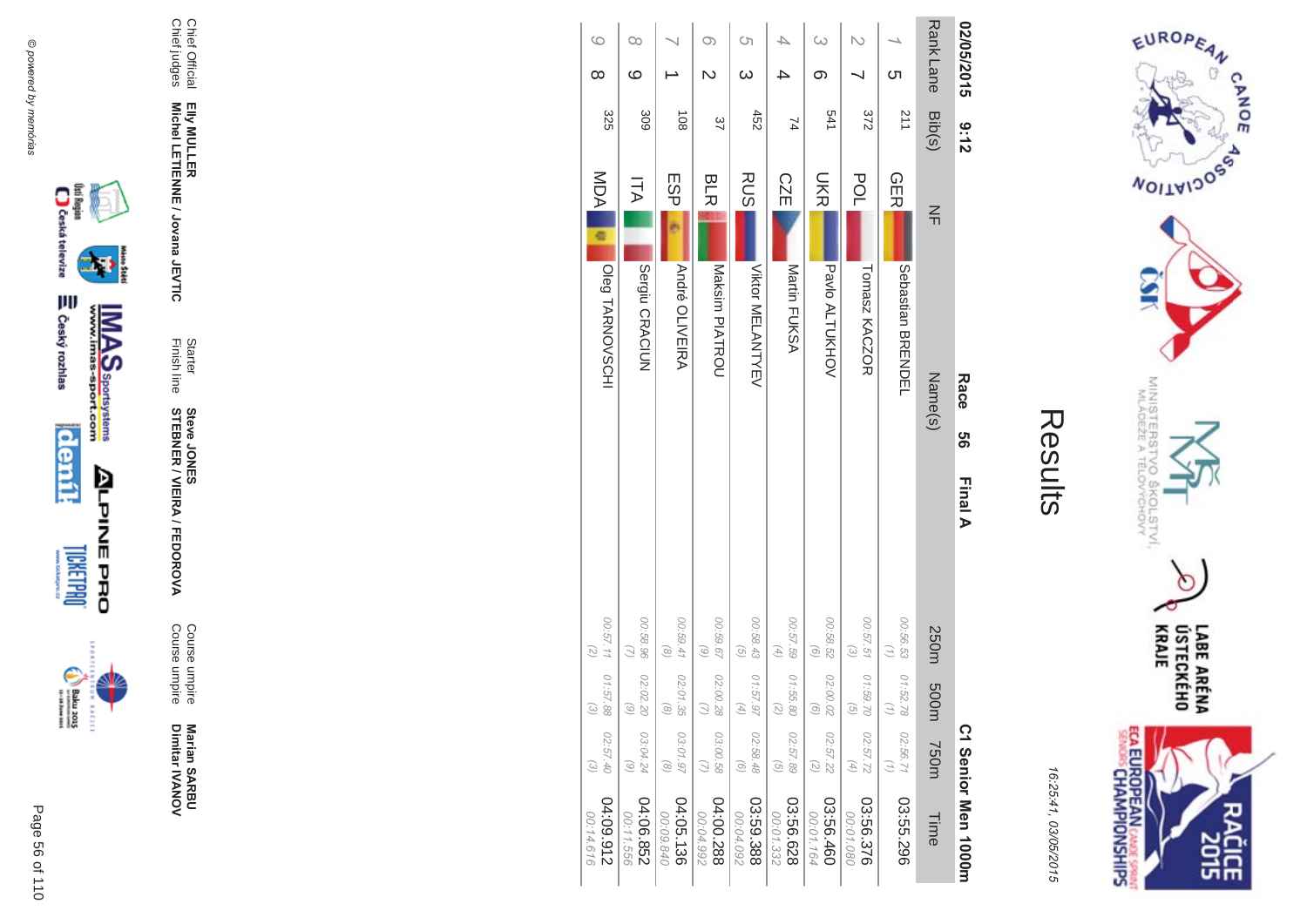

**EXCLC** 



Elly MULLER<br>Michel LETIENNE / Jovana JEVTIC

Chief Official<br>Chief judges

**Yuri KILOV<br>Alexandras ALEKRINSKIS** 

Course umpire<br>Course umpire

Starter<br>Finish line **Steve JONER / VIEIRA / FEDOROVA** 



EUROPEAN

**WOILWIDOSS** 

MINISTERS<br>MINISTERS

c  $\sigma_{\sigma}$ 

COLSTVI.<br><sup>CCHOVY</sup>

LABE ARÉNA<br>ÚSTECKÉHO<br>KRAJE

**SHR** 

CANOE

Results

16:25:41, 03/05/2015

| 02/05/2015       | 92:6             |            |                      | Race    | 9ገ<br>27 | Final A  |                                        |                                                                         |                                                            | K1 Senior Nen 1000H     |
|------------------|------------------|------------|----------------------|---------|----------|----------|----------------------------------------|-------------------------------------------------------------------------|------------------------------------------------------------|-------------------------|
| <b>Rank Lane</b> | Bib(s)           | $\leq$     |                      | Name(s) |          |          | 250m                                   | m005                                                                    | 750m                                                       | Time                    |
| တ                | 204              | <b>GER</b> | IMax HOFF            |         |          | 00:51.48 | $(4)$                                  | 01:44.01<br>$\left(\begin{matrix} 7 \\ 0 \end{matrix}\right)$           | 02:38.64<br>$\binom{n}{2}$                                 | 03:33.416               |
|                  | 82               | DE<br>N    | Rene POULSEN         |         |          | 00:50.57 | $\binom{7}{2}$                         | 01:42.49<br>$\left( \frac{1}{2} \right)$                                | 02:39.98<br>$\begin{pmatrix} 2 \end{pmatrix}$              | 03:35.080<br>00:01.664  |
| ω                | 384              | <b>POR</b> | Fernando PIMENTA     |         |          | 00:51.56 | $\overline{G}$                         | 01:45.33<br>$\begin{pmatrix} 2 \end{pmatrix}$                           | 02:40.45<br>$\odot$                                        | 03:35.616<br>00:02.200  |
| $\omega$         | $\overline{150}$ | FRA        | <b>Cyrille CARRE</b> |         |          | 00:51.39 | $\odot$                                | 01:46.86<br>$\begin{array}{c} \textcircled{\scriptsize{1}} \end{array}$ | 02:42.91<br>$\begin{array}{c} \textcircled{1} \end{array}$ | 03:36.612<br>00:03.196  |
| ת                | 23               | <b>BLR</b> | <b>Aleh YURENIA</b>  |         |          |          | 00:53.21   01:50.05<br>$\circledcirc$  | $\bigcirc$                                                              | 02:43.87<br>$\odot$                                        | 03:36.612<br>00:03.196  |
| O)               | 467              | SRB.       | Dejan PAJIC          |         |          | 00:52.24 | $\odot$                                | 01:49.58<br>$\begin{pmatrix} 0 \end{pmatrix}$                           | 02:57.31<br>$\odot$                                        | 03:39.200<br>00:05.784  |
| ဖ                | 967              | Ξ          | Giulio DRESSINO      |         |          | 00:50.98 | $\binom{2}{2}$                         | 01:46.54<br>$\left( 4\right)$                                           | 02:42.83<br>$\left( \frac{4}{\sqrt{2}} \right)$            | 03:39.664<br>00:06.248  |
| $\infty$         | $\frac{1}{3}$    | ESP        | Francisco CUBELOS    |         |          | 00:52.63 |                                        | 01:50.97<br>$\circledcirc$                                              | 02:44.33                                                   | 03:40.056<br>00:06.640  |
| ဖ<br>$\infty$    | 402              | ROU        | Constantin MIRONESCO |         |          | 00:53.60 | $\begin{pmatrix} 0 \\ 0 \end{pmatrix}$ | 01:51.57<br>$\odot$                                                     | 02:47.76<br>$\odot$                                        | 161.44.164<br>00:10.748 |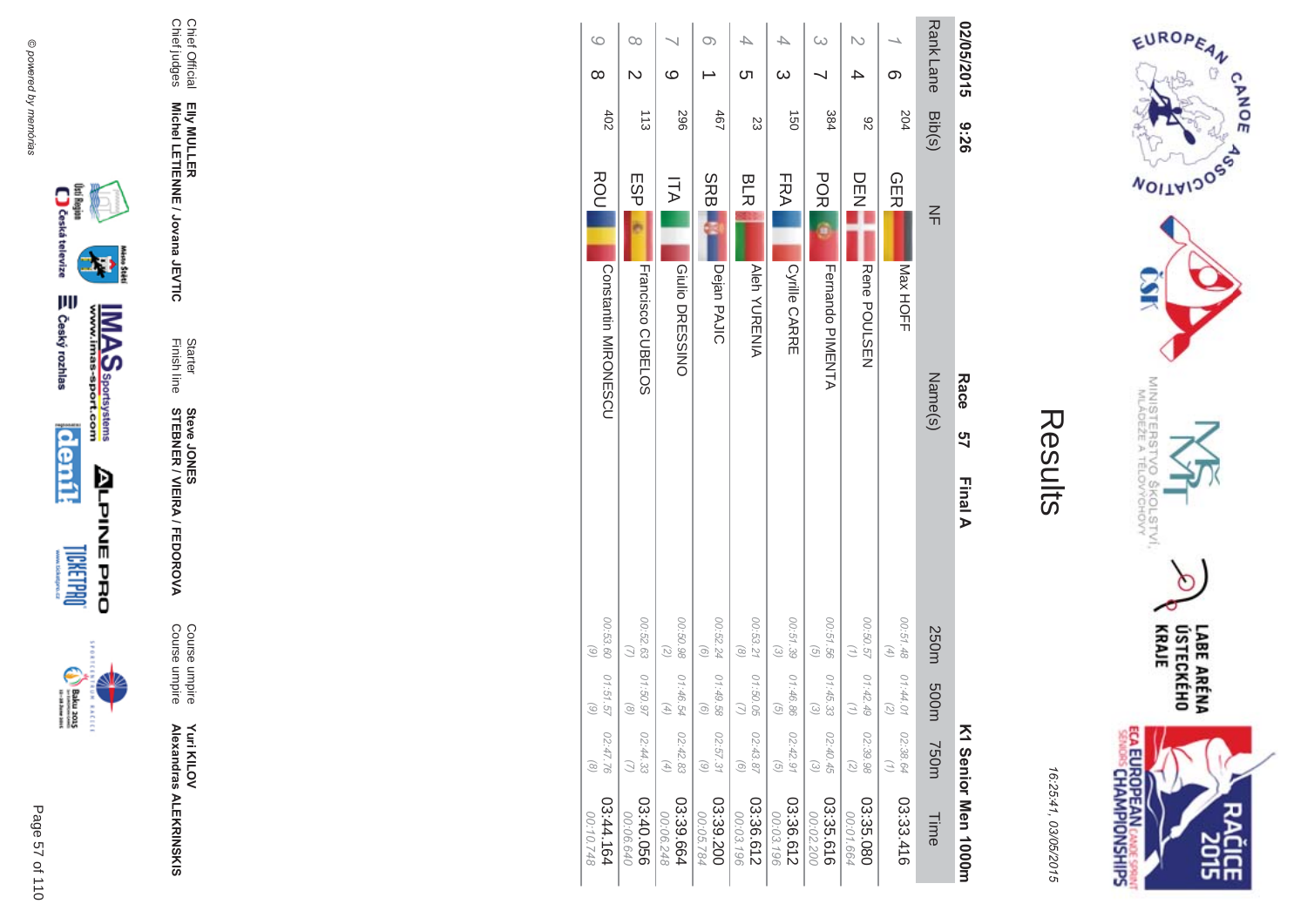



| 02/05/2015       | 0:40                        | Race<br><u>თ</u><br>Final A                                               | K2 Serior Momen 1000m                                                                               |                        |
|------------------|-----------------------------|---------------------------------------------------------------------------|-----------------------------------------------------------------------------------------------------|------------------------|
| <b>Rank Lane</b> | Bib(s)                      | $\frac{2}{11}$<br>Name(s)                                                 | 250m<br>m00d<br><b>750m</b>                                                                         | Time                   |
| Cл               | 392<br>389                  | ROU<br>Borha<br><b>Elena MERONIAC</b><br>PETRONELA                        | 00:52.17<br>01:48.24<br>Ξ<br>02:46.19                                                               | 03:42.220              |
| ග                | 343<br>338                  | POL<br>Beata MIKOLAJCZYK<br>Karolina NAJA                                 | 00:53.42<br>$\omega$<br>01:50.20<br>$\widehat{\omega}$                                              | 02:42.740<br>00:00.520 |
|                  | 463<br>464                  | <b>SRB</b><br>Milica STAROVIC<br>Dalma RUZICIC                            | 00:52.61<br>$\binom{2}{2}$<br>01:49.40<br>2<br>02:46.86<br>$\binom{2}{2}$                           | 03:43.340<br>00:01.120 |
| 4<br>ယ           | b <sub>2</sub><br>$\vec{0}$ | BLR<br><b>SIDENTANNAN</b><br>Nadzeya LIAPESHKA                            | 00:53.86<br>$\left( \begin{matrix} 4 \end{matrix} \right)$<br>01:51.32<br>F)<br>02:49.02<br>$\odot$ | 03:46.516<br>00:04.296 |
| Ċη               | 412<br>427                  | RUS<br><b>YURINUS SALAKHOVA</b><br><b>AVOVA<br/>ANDERIKE<br/>CHERYOVA</b> | 00:54.03<br>$\overline{G}$<br>01:52.40<br>ତି<br>02:51.12<br>$(4)$                                   | 268'63:40<br>00:07.672 |
| O)<br>N          | 220<br>225                  | HOH<br><b>Alíz SARUDI</b><br><b>Eixa MEDVECZXY</b>                        | 00:55.52<br>$\circledcirc$<br>01:53.62<br>ଚ<br>02:55.30<br>$\widehat{G}$                            | 03:52.372<br>00:10.152 |
| ∞                | $\overrightarrow{00}$<br>ၛၟ | ESP<br>Eva BARRIOS<br>Maria CORBERA                                       | 00:54.23<br>$\odot$<br>01:54.45<br>02:56.37<br>$\odot$                                              | 03:55.668<br>00:13.448 |
| ೦೦               | 283<br>285                  | コム<br>Agata FANTINI<br>Federica NOLE                                      | 00:54.52<br>01:56.03<br>$\widehat{\infty}$<br>02:57.95                                              | 03:59.212<br>00:16.992 |
| 6<br>ဖ           | 57<br>99                    | <b>CZE</b><br>Lucie KRPATOVA<br>Lenka HROCHOVÁ                            | 00:59.23<br>$\begin{pmatrix} 6 \end{pmatrix}$<br>02:01.08<br>$\odot$<br>03:02.52<br>$\circledcirc$  | 04:03.976<br>00:21.756 |



₩

**MAS**<br>Walla Sportsystems

**ALPINE PRO** 



Marketa ZEMONOVA<br>Istvan HUSZAR

Course umpire<br>Course umpire

Starter<br>Finish line **Steve JONER / VIEIRA / FEDOROVA** 

Elly MULLER<br>Michel LETIENNE / Jovana JEVTIC

Chief Official<br>Chief judges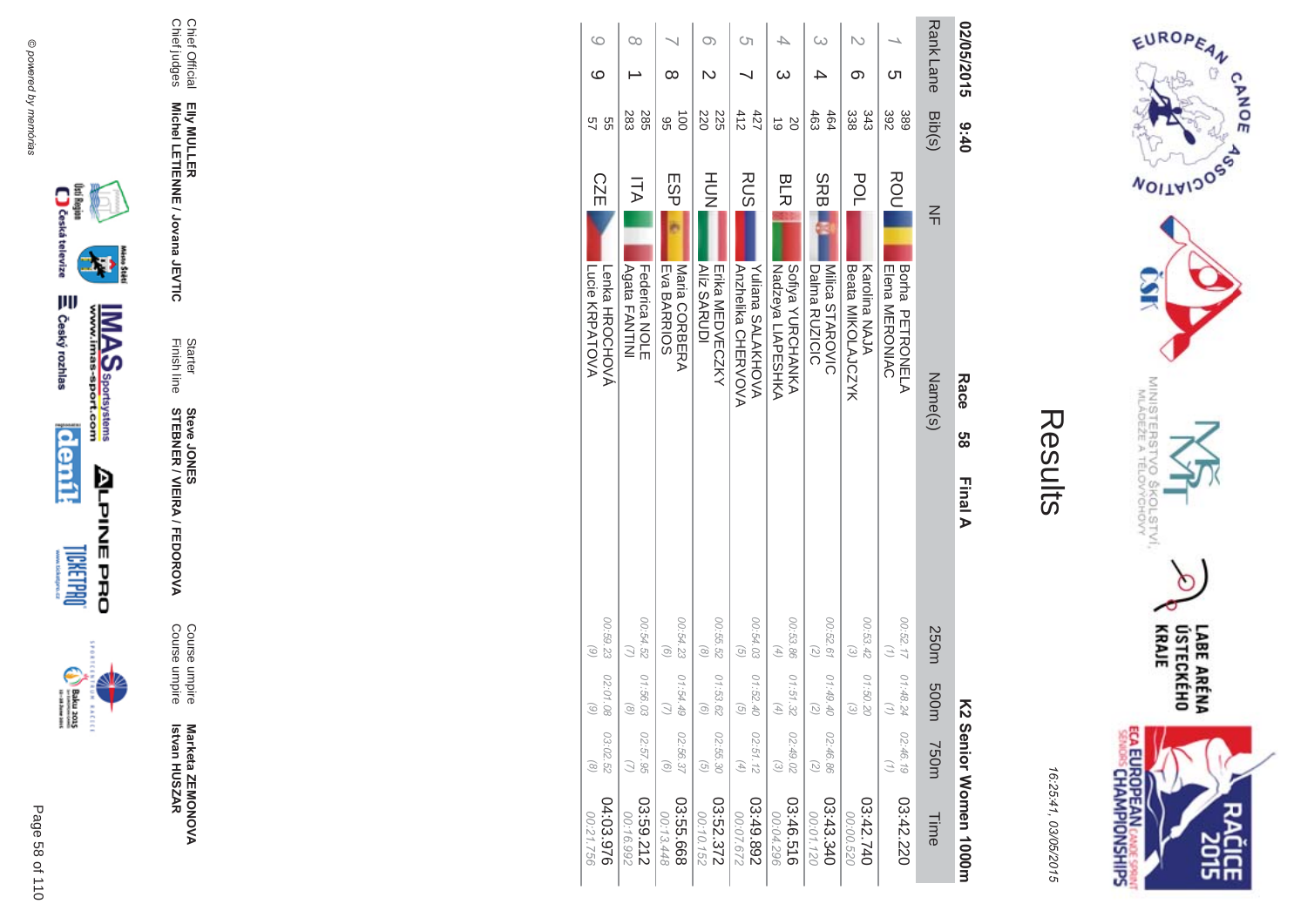



16:25:41 03/05/201  $\overline{(\overline{n})}$ 

| ĺ.<br>Ι. |
|----------|
|          |
|          |
|          |

| C٦<br>O)<br>∞<br>376<br>378<br>339<br>346<br>$\frac{8}{2}$<br>$\frac{375}{377}$ POR<br>341 POL<br>82<br>83<br>83<br>DEN<br>Frama JQROFNSFN / Henriette HANSFN<br>Joana VASCONCELOS / Beatriz GOMES<br><b>Trancisca LAIA / Helena RODRIGUES</b> | ω<br>$\mathcal{L}$<br>ω<br>ת<br>ග<br>411<br>413<br>525<br>524<br>ದ<br>$\frac{1}{425}$ RUS<br>426<br>521 UKR<br>$\frac{21}{18}$ BLR                                                                                                                  | <b>Rank Lane</b><br>02/05/2015<br>Bib(s)<br>ပ္ပ်က္<br>ဟ<br>$\leq$ |
|------------------------------------------------------------------------------------------------------------------------------------------------------------------------------------------------------------------------------------------------|-----------------------------------------------------------------------------------------------------------------------------------------------------------------------------------------------------------------------------------------------------|-------------------------------------------------------------------|
| Edyta DZIENISZEWSKA / Ewelina WOJNAROWSKA<br>Natta NALCZZKIEWICZ / Joanna BRUSKA                                                                                                                                                               | Kira SHEPANOVA / Svetlana CHERNIGOVSKAYA<br>Matharyta MAKHMEVA / Volha KHUDZENKA<br><b>Natila KICHASOVA / Anastasiia HODOROVA</b><br>Alexandra GRISHINA / Maryna LITVINCHUK<br><b>EIGNA VANINA / Vera SOBETOVA</b><br>Mariya POVKH / Inna HRYSHCHUN | Name(s)<br>Race<br>ვ<br>ს<br>Final A                              |
| 00:48.14<br>00:48.93<br>01:39.160<br>01:38.224<br>00:02.640                                                                                                                                                                                    | 00:47.65<br>00:46.05<br>00:47.08<br>$\binom{7}{1}$<br>$\binom{2}{2}$<br>$\left( \begin{matrix} 4 \end{matrix} \right)$<br>01:35.584<br>01:37.804<br>01:37.180<br>00:01.596<br>00:02.220                                                             | K4 Senior Momen 300H<br>250m<br>Time                              |







**Marian SAR Marian SARBU**<br>Dimitar IVANOV Dimitar **IVANOV** 

**MA** Course umpire<br>Course umpire Course umpire Course umpire

Finish line Starter **STEBNER \$ -**A/FEDOR **Oscar SOAR** 55

**EIIy MULLER** Elly MULLER<br>Michel LETIENNE / Jovana JEVTIC **Michel LETIENNE / Jovana JEVTIC** 

Chief Official<br>Chief judges Chief judges Chief Official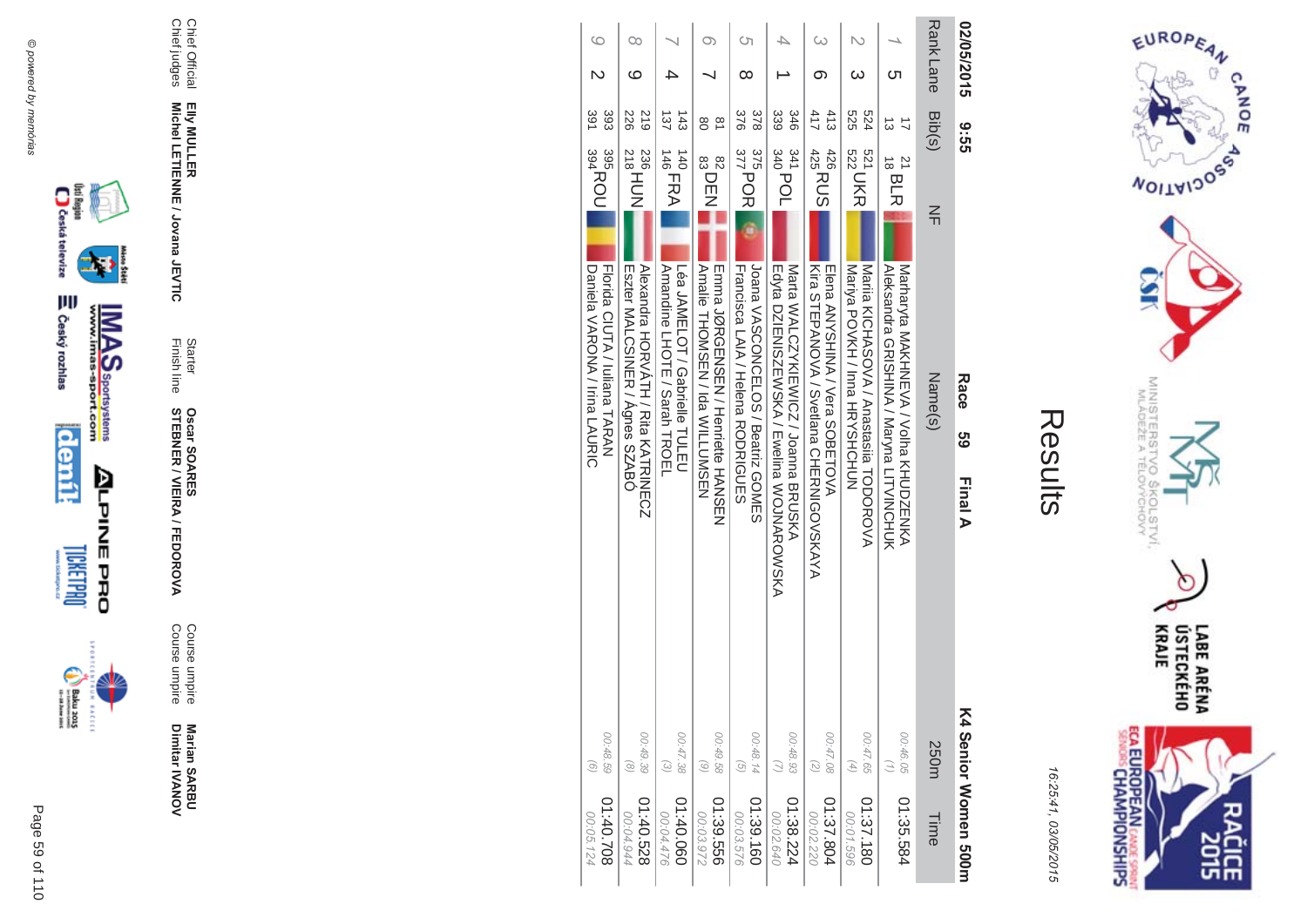$\begin{picture}(20,5) \put(0,0) {\put(0,0){\line(1,0){15}} \put(0,0){\line(1,0){15}} \put(0,0){\line(1,0){15}} \put(0,0){\line(1,0){15}} \put(0,0){\line(1,0){15}} \put(0,0){\line(1,0){15}} \put(0,0){\line(1,0){15}} \put(0,0){\line(1,0){15}} \put(0,0){\line(1,0){15}} \put(0,0){\line(1,0){15}} \put(0,0){\line(1,0){15}} \put(0,0){\line(1,0){15$ **EXCLC** 







Course umpire<br>Course umpire

Starter<br>Finish line **Steve JONER / VIEIRA / FEDOROVA** 

Chief Official<br>Chief judges Elly MULLER<br>Michel LETIENNE / Jovana JEVTIC



Results

EUROPEAN

**WOILWIDOSS** 

MINISTERS<br>MINISTERS

°C

 $\overline{Q}_{\mathcal{Q}}$ 

COLSTVI.<br><sup>CCHOVY</sup>

**ECA EUROPEAN CANE SPRING** 

 $\circ$ 

LABE ARÉNA<br>ÚSTECKÉHO<br>KRAJE

**SHR** 

CANOE

| 02/05/2015          | 10:01                |                  | Race<br>Race                               | <b>Final A</b>             | C2 Senior Women 500m   |
|---------------------|----------------------|------------------|--------------------------------------------|----------------------------|------------------------|
| <b>RankLane</b>     | <b>Bib(s)</b>        | $\leq$           | Name(s)                                    | 250m                       | Time                   |
|                     | ಕ<br>ີຕ              | <b>BLR</b>       | Kamila BOBR<br>Daryna KANTNIUCHENKA        | 00:58.93                   | 02:01.528              |
| ဟ                   | 232<br>237           | HUH<br>N         | Zsanett LAKATOS<br>Kincsö TAKÁCS           | 00:59.89<br>$\binom{2}{2}$ | 02:03.412<br>00:01.884 |
| $\omega$            | 423<br>416           | <b>RUS</b>       | Olesya NIKIFOROVA<br><b>Irina ANDREEVA</b> | 01:01.36<br>$\odot$        | 02:07.252<br>00:05.724 |
|                     | 397<br>398           | ROU              | Nalentina POSTARO<br>Paula POSTARU         | 01:04.51<br>$(4)$          | 02:12.280<br>00:10.752 |
| $\circ$<br>$\omega$ | $\overline{5}$<br>86 | ESP <sub>I</sub> | Jenifer CASAL<br>Raquel RODRÍGUEZ          | 01:10.47<br>$\widehat{G}$  | 02:23.496<br>00:21.968 |

**COLOR**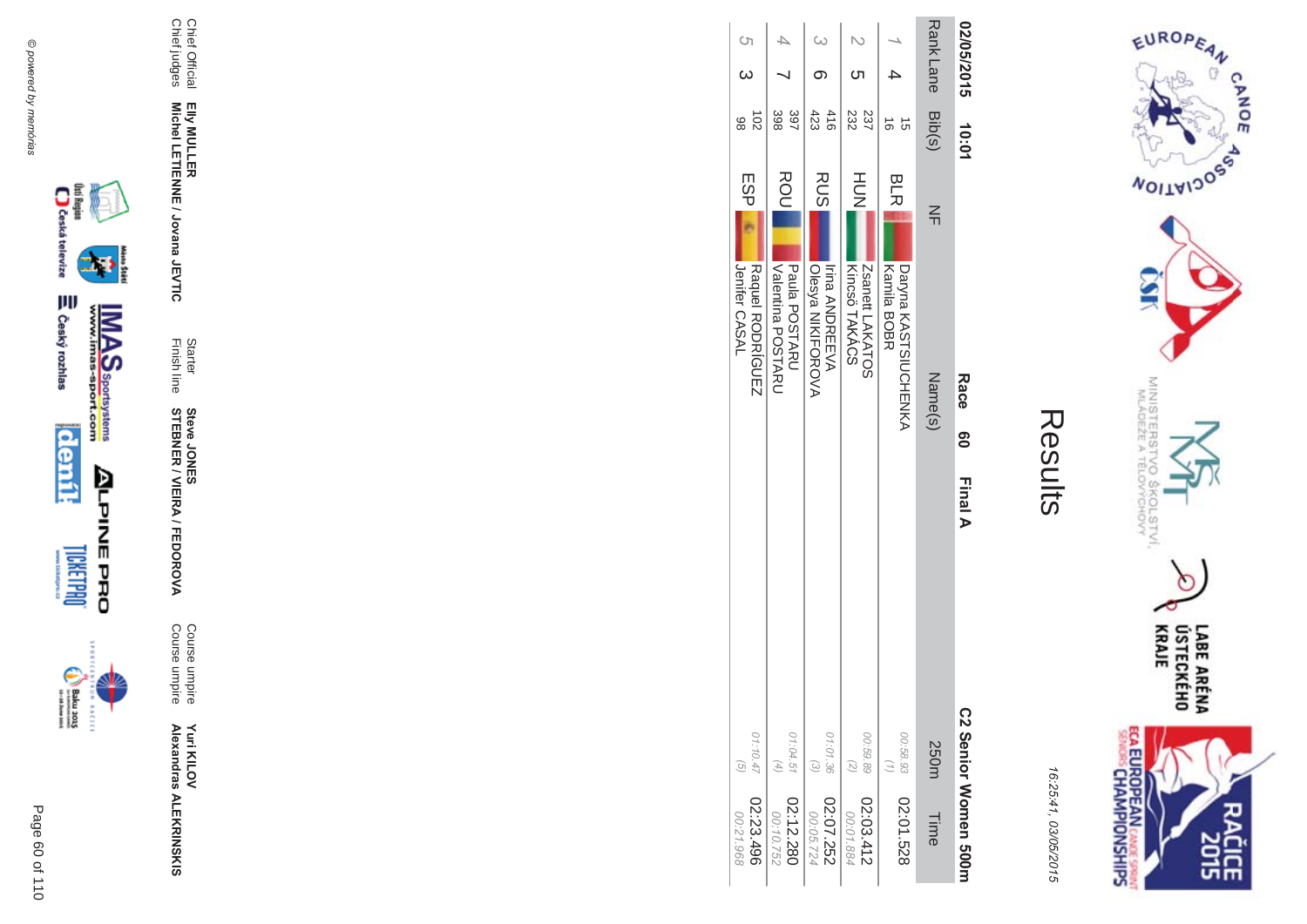



16:25:41 03/05/201  $\overline{(\overline{n})}$ 

| Ĭ.<br>Ι. |
|----------|
|          |
|          |
| k,       |
|          |
|          |

| 02/05/2015      | 10:14                  |                                                                  | Race    | <u>က</u> | Final A |                                  |                                |                                                            | C2 Senior Men 1000m    |
|-----------------|------------------------|------------------------------------------------------------------|---------|----------|---------|----------------------------------|--------------------------------|------------------------------------------------------------|------------------------|
| <b>RankLane</b> | Bib(s)                 | $\leq$                                                           | Name(s) |          |         | 250m                             | m003                           | 750m                                                       | Time                   |
|                 | 532<br>544             | <b>SHS</b><br><b>Taras MISHCHUK</b><br>Dmytro IANCHUK            |         |          |         | 00:52.54                         | 01:46.69                       | 02:41.05                                                   | 03:36.572              |
| თ               | 436<br>430             | <b>RUS</b><br><b>Alexey KOROVASHKOV</b><br><b>IIya PERVUKHIN</b> |         |          |         | 00:53.15<br>$\widetilde{\omega}$ | 01:49.19<br>$\widehat{\omega}$ | 02:44.10<br>$\left( \begin{matrix} 4 \end{matrix} \right)$ | 03:38.552<br>00:01.980 |
| ω<br>ω          | 217<br>210             | <b>GER</b><br>Yul OELTZE<br><b>Ronald VERCH</b>                  |         |          |         | 00:54.24<br>$\circ$              | 01:50.2<br>G)                  | 02:43.93<br>$\widehat{\omega}$                             | 03:38.632<br>00:02.060 |
| 4               | 69<br>64               | <b>CZE</b><br>Jaroslav RADON<br><b>Filip DVORAK</b>              |         |          |         | 00:53.68<br>$\odot$              | 01:47.89                       | 02:43.37<br>$\binom{2}{2}$                                 | 03:39.184<br>00:02.612 |
| Cη              | 355<br>371             | POL<br>Marcin GRZYBOWSKI<br><b>Piotr KULETA</b>                  |         |          |         | 00:55.26<br>$\odot$              | 01:52.86                       | 02:44.91<br>$\widehat{G}$                                  | 03:40.648<br>00:04.076 |
| O)<br>∞         | $\frac{162}{2}$<br>147 | FRA<br>Nathieu BEOGZET<br><b>Adrien BART</b>                     |         |          |         | 00:53.24<br>E)                   | 01:51.14                       | 02:44.99<br>$\odot$                                        | 02:40.840<br>00:04.268 |
| ဖ               | 246<br>264             | HU<br>N<br><b>Pál SARUDI</b><br>Christopher FORGO                |         |          |         | 00:53.60<br>$\widehat{g}$        | 01:53.56<br>ି                  | 02:46.60<br>6)                                             | 03:42.580<br>00:06.008 |
| $\infty$        | 297<br>293             | ITA<br>Luca INCOLLINGO<br>Daniele SANTINI                        |         |          |         | 00:52.90<br>2                    | 01:49.63                       | 02:45.27                                                   | 03:45.460<br>00:08.888 |
| G<br>ဟ          | 410<br>40 <sub>7</sub> | <b>ROU</b><br>Victor MIHALACHI<br><b>Livin DUMITRESCU</b>        |         |          |         | 00:53.94                         | 01:51.8                        | 02:46.01<br>$\odot$                                        | 42.48.424<br>00:11.852 |



₩

**MAS**<br>Walla Sportsystems

**ALPINE PRO** 





Marketa ZEMONOVA  **Betvan HUSZAR** Marketa ZEMONOVA<br>Istvan HUSZAR

**MA** Course umpire<br>Course umpire Course umpireCourse umpire

Finish line Starter **STEBNER \$ -**A/FEDOR **Oscar SOAR** 55

**EIIy MULLER** Elly MULLER<br>Michel LETIENNE / Jovana JEVTIC **Michel LETIENNE / Jovana JEVTIC** 

Chief Official<br>Chief judges Chief judges Chief Official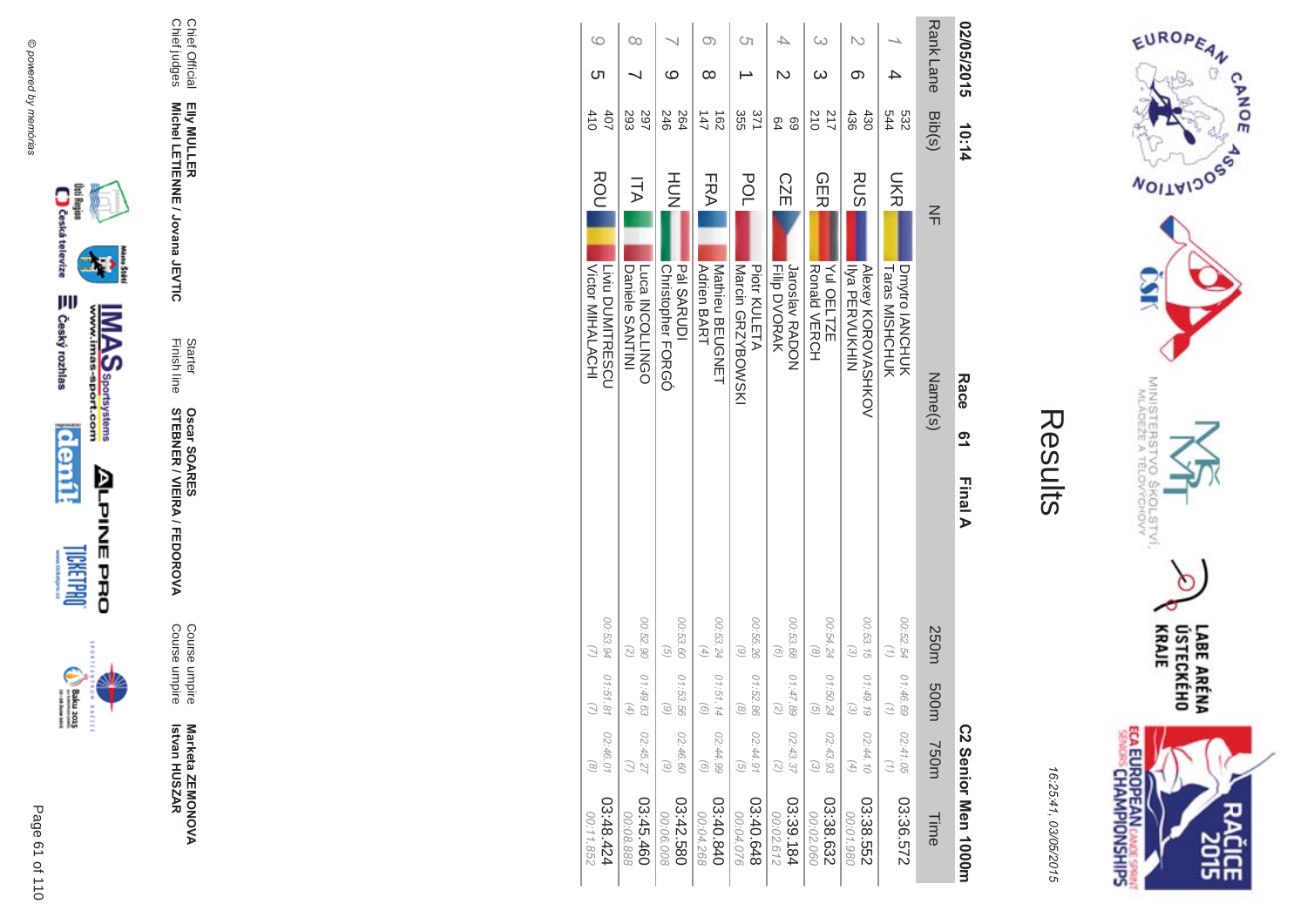



| 02/05/2015      |           | 10:30                 | Race<br>က္လ                                           | Final A                                  |                                |                                                            | K2 Senior Men 1000H    |
|-----------------|-----------|-----------------------|-------------------------------------------------------|------------------------------------------|--------------------------------|------------------------------------------------------------|------------------------|
| <b>RankLane</b> |           | Bib(s)                | $\leq$<br>Name(s)                                     | 250m                                     | m005                           | <b>750m</b>                                                | Time                   |
|                 | <b>ပာ</b> | 203<br>205            | <b>GER</b><br><b>Nax RENDSCHNIDH</b><br>Marcus GROSS  | 00:47.21<br>$\overline{z}$               | 01:39.46                       | 02:29.05                                                   | 03:19.056              |
|                 |           | 41<br>$\ddot{\rm 6}$  | BLR<br>Raman PIALRUSHENKA<br><b>Vitaliy BIALKO</b>    | 00:48.36<br>$\binom{8}{ }$               | 01.41.1                        | 02:29.87<br>$\left( \begin{matrix} 4 \end{matrix} \right)$ | 03:19.884<br>00:00.828 |
| ω               | ω         | 88<br>සි              | <b>CZE</b><br>Jan STERBA<br>Daniel HAVEL              | 00:48.19                                 | 01:40.29<br>G                  | 02:30.57<br>$\mathcal{S}$                                  | 03:19.976<br>00:00.920 |
|                 |           | 91<br>82              | DEE<br><b>Nils BOE</b><br>Rene POULSEN                | 00:47.59<br>$\widehat{G}$                | 01:42.57<br>$\widehat{\alpha}$ | 02:30.13                                                   | 03:20.012<br>00:00.956 |
| Ōп              |           | 386<br>383            | <b>POR</b><br><b>João RIBEIRO</b><br>Emanuel SILVA    | 00:47.04                                 | 01:37.83                       | 02:29.67<br>$\widehat{\omega}$                             | 03:20.672<br>00:01.616 |
| O)              | ග         | 439<br>444            | <b>RUS</b><br>Kirill LUCHKIN<br>Oleg ZHESTKOV         | 00:48.02<br>$\odot$                      | 01:38.90<br>$\widehat{\sim}$   | 02:29.41<br>$\overline{z}$                                 | 03:21.516<br>00:02.460 |
|                 | ∞         | 321<br>314            | <b>LTU</b><br>Andrej OLIJNIK<br>Ricardas NEKRIOSIUS   | 02.47.30<br>$\mathcal{E}$                | 01:50.2<br>ି                   | 02:30.04<br>$\odot$                                        | 03:21.604<br>00:02.548 |
| ೦೦              |           | $\overline{50}$<br>ニニ | ESP<br>Marcus WALZ<br>Diego COSGAYA                   | 00:47.50<br>$\left( \frac{4}{4} \right)$ | 01:40.03<br>G,                 | 02:29.96<br>$\overline{G}$                                 | 03:22.332<br>00:03.276 |
| G               | ဖ         | 474<br>476            | <b>SRBI</b><br>Simo BOLTIC<br><b>VIBRIT TOROBAROV</b> | 00:48.48<br>$\odot$                      | 01:41.68<br>Ω                  | 02:32.42<br>6)                                             | 03:23.064<br>00:04.008 |





Marian SARBU<br>Dimitar IVANOV

Course umpire<br>Course umpire

Starter<br>Finish line **Oscar SOARES<br>STEBNER / VIEIRA / FEDOROVA** 

Elly MULLER<br>Michel LETIENNE / Jovana JEVTIC

Chief Official<br>Chief judges

₩

**MAS**<br>Walla Sportsystems

Page 62 of 110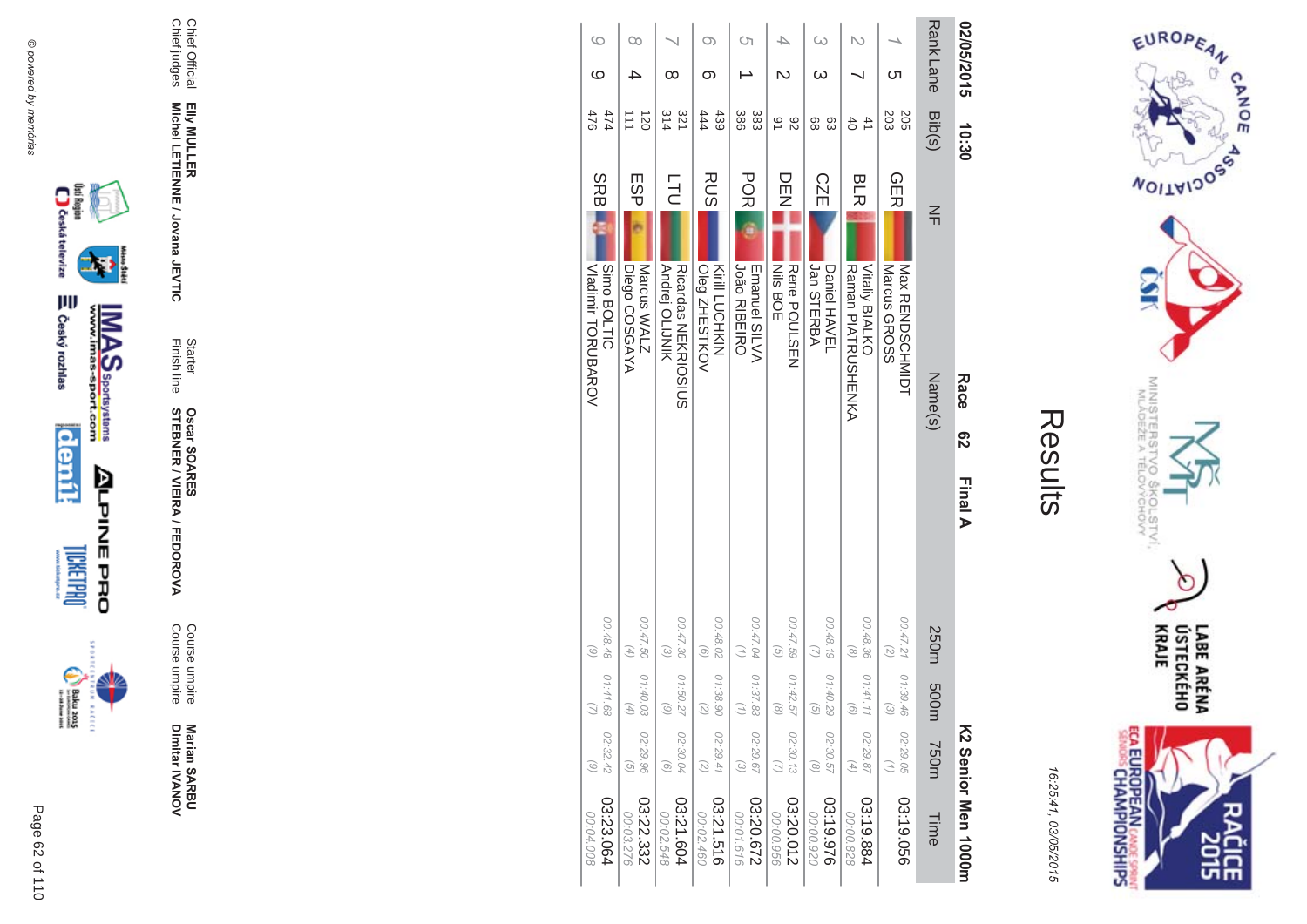



| 02/05/2015 | 10:45                                  | Race<br>Race<br>Final A                                                            |                                                |                    |                            | C4 Senior Men 1000m    |
|------------|----------------------------------------|------------------------------------------------------------------------------------|------------------------------------------------|--------------------|----------------------------|------------------------|
| Rank Lane  | Bib(s)                                 | $\leq$<br>Name(s)                                                                  | 250m                                           | n005               | <b>750m</b>                | <b>Time</b>            |
|            | 447<br>440<br>452<br>455<br>455<br>455 | Kirill SHAMSHURIN / Viktor MELANTYEV<br>Rasul ISHMUKHAMEDOV / Vladislav CHEBOTAR   | 00:48.21 01:38.52                              |                    | 02:31.25<br>(7)            | 03:23.460              |
|            | 401<br>406<br>404<br>409<br>409<br>409 | <b>Condrat PETRE/Stetan STRAT</b><br>Leonid CARP / losif CHIRILY                   | 00:49.36 01:42.53<br>$\overline{a}$            |                    | 02:32.58<br>$\overline{z}$ | 24.792<br>00:01.332    |
|            | 534<br>531<br>532 UKR                  | Denys KOVALENKO / Druytro IANCHUK<br>Ellyr AKHADOV / Eduard SHENETYLO              | 748.47<br>$\overline{C}$                       | 01:40.34           | 02:32.84                   | 03:25.412<br>00:01.952 |
|            | සි<br>79<br>76<br>76<br>76             | Dan DRAHOKOUPIL / Radek MISKOVSKY<br>Toma's JANDA / Voitech RUSO                   | 00:49.81 01:44.15<br>G                         | $\widehat{\sigma}$ | 02:34.80<br>$\widehat{G}$  | 03:26.460<br>00.03.000 |
|            | <b>256</b><br>271<br>250<br>240<br>240 | Viktor VIOLA / David KORISANSZKY<br>Kristor SNABO / Andras BODONYI                 | 00:50.59   01:41.62<br>G                       |                    | 02:35.26                   | 03:28.288<br>00:04.828 |
|            | 30<br>26 BLR                           | Dzmitry VAITSISHKIN / Aliaksandr VAUCHETSKI<br>Uzmitry RABCHANKA / Dzianis HARAZHA | 00:48.64 01:40.84<br>$\widetilde{\mathcal{C}}$ | $\widehat{\omega}$ | 02:33.97                   | 03:32.860<br>00:09.400 |





Page 63 of 110





Ø

Starter<br>Finish line **Veneta TODOROVA<br>STEBNER / VIEIRA / FEDOROVA** 

Course umpire<br>Course umpire

**Yuri KILOV<br>Alexandras ALEKRINSKIS** 

Elly MULLER<br>Michel LETIENNE / Jovana JEVTIC

Chief Official<br>Chief judges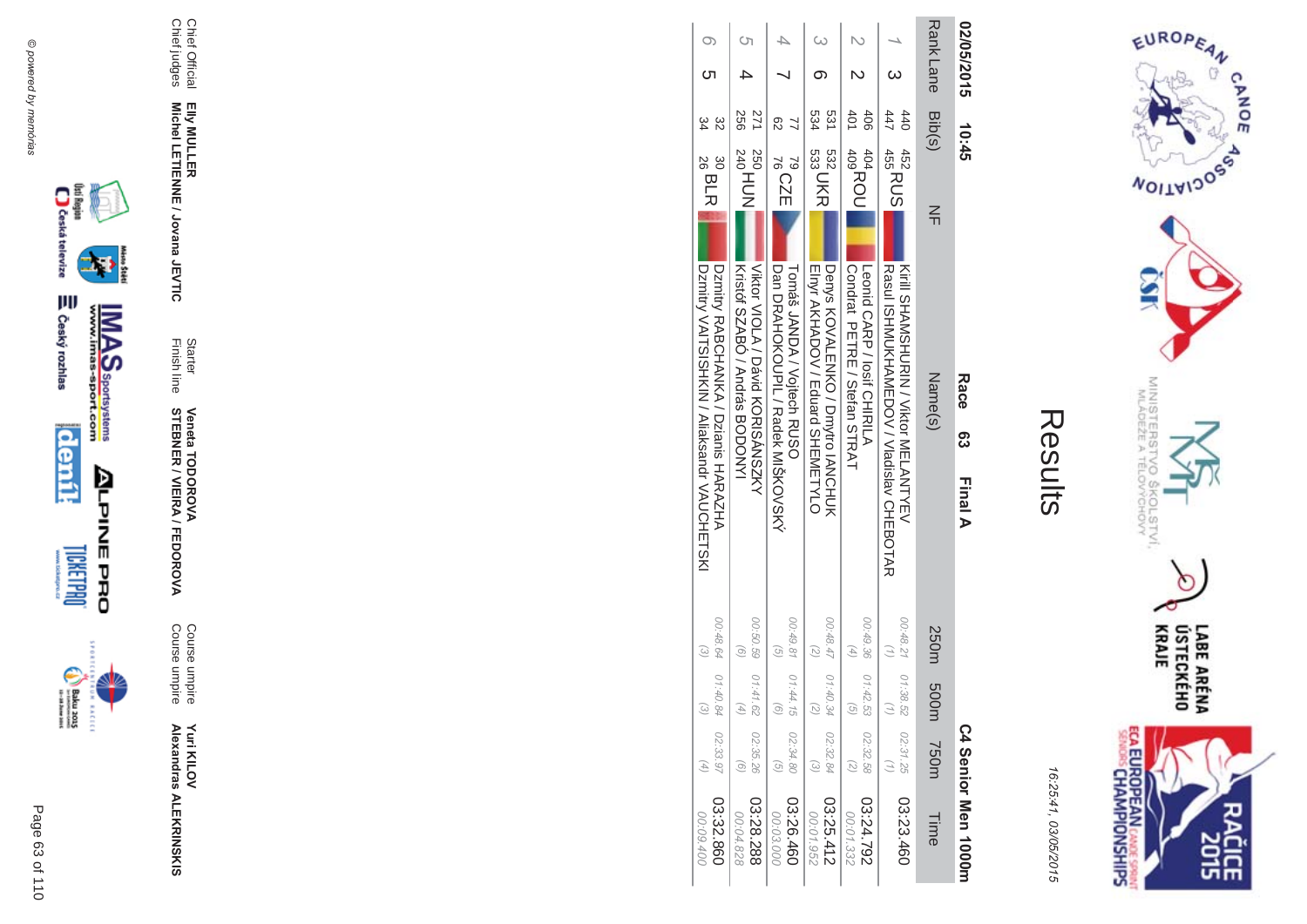



|                         |                          | Ċη<br>$\infty$                          | $\omega$                        |                        |                        |                               | Rank Lane Bib(s)  | 02/05/2015                     |
|-------------------------|--------------------------|-----------------------------------------|---------------------------------|------------------------|------------------------|-------------------------------|-------------------|--------------------------------|
| 327                     | 284                      | 69                                      | $\vec{0}$                       | 224                    | 498                    |                               |                   | 13.05                          |
| NED<br>Eef HAAZE        | ITA<br>Cristina PETRACCA | <b>CZE</b><br><b>Nichaela FASNEROVY</b> | <b>BLR</b><br>Nadzeya LIAPESHKA | HU<br>N<br>Dóra LUCZ   | SWE<br>Linnea STENSILS | AZE<br>Inna OSIPENKO-RADOMSKA | $\leq$<br>Name(s) | Race                           |
|                         |                          |                                         |                                 |                        |                        |                               |                   | <b>64</b><br>Heat <sub>1</sub> |
| 252'47.252<br>00:05.296 | 00:45.236<br>00:03.280   | 00:44.304<br>00:02.348                  | 00:43.672<br>00:01.716          | 00:43.512<br>00:01.556 | 00:42.756<br>00:00.800 | 956'17:00                     | Time              | K1 Senior Momen 200m           |





Page 64 of 110

Dimitar IVANOV<br>Marketa ZEMONOVA

Course umpire<br>Course umpire

Starter<br>Finish line **Veneta TODOROVA<br>STEBNER / VIEIRA / FEDOROVA** 

Elly MULLER<br>Michel LETIENNE / Jovana JEVTIC

Chief Official<br>Chief judges

₩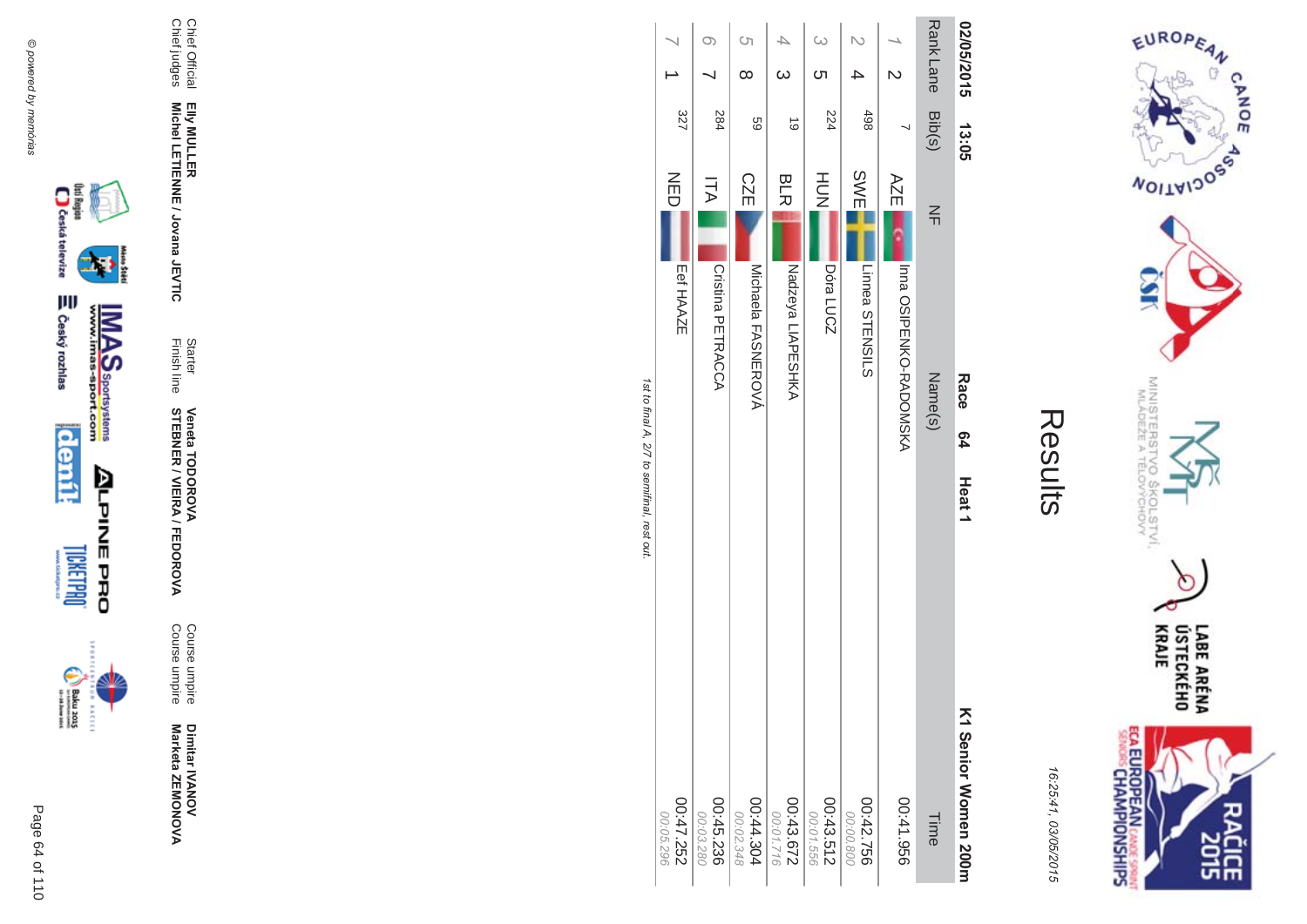



16:25:41 03/05/201  $\overline{(\overline{n})}$ 

| ŗ |
|---|
|   |
|   |
|   |
|   |

|                                             |                        |                             | S)                                      |                             | $\omega$               |                                    |                            |                   |                                     |
|---------------------------------------------|------------------------|-----------------------------|-----------------------------------------|-----------------------------|------------------------|------------------------------------|----------------------------|-------------------|-------------------------------------|
|                                             | $\infty$               |                             | $\omega$                                |                             |                        | ဟ                                  |                            |                   | 02/05/2015                          |
|                                             | 310                    | 480                         | 528                                     | 809                         | 458                    | 422                                | 346                        | Rank Lane Bib(s)  | 13:10                               |
| 1st to final A, 2/7 to semifinal, rest out. | LAT<br>Madara ALDINA   | <b>SVK</b><br>Ivana KMETOVÁ | <b>UKR</b><br><b>SALLANT HANNA HAND</b> | <b>TUR</b><br>Sára SEPRENYI | SOQ<br>Anja OSTERMAN   | <b>RUS</b><br>NAYAYATIa PODOLSKAYA | POL<br>Marta WALCZYKIEWICZ | $\leq$<br>Name(s) | Race<br>თ<br>თ<br>Heat <sub>2</sub> |
|                                             | 00:45.004<br>00:04.528 | 00:44.176<br>00:03.700      | 00:43.716<br>00:03.240                  | 00:43.296<br>00:02.820      | 00:43.136<br>00:02.660 | 41.924<br>00:01.448                | 00:40.476                  | Time              | K1 Senior Women 200m                |







**Yuri KILOV Betvan HUSZAR** Yuri KILOV<br>Istvan HUSZAR

Course umpire<br>Course umpire Course umpireCourse umpire

A/FEDOR **MA** 

Finish line **STEBNER \$ -Veneta TODOR \*\$'**

**Starter** 

Elly MULLER<br>Michel LETIENNE / Jovana JEVTIC **Michel LETIENNE / Jovana JEVTIC** 

Chief Official<br>Chief judges Chief judges Chief Official **EIIy MULLER**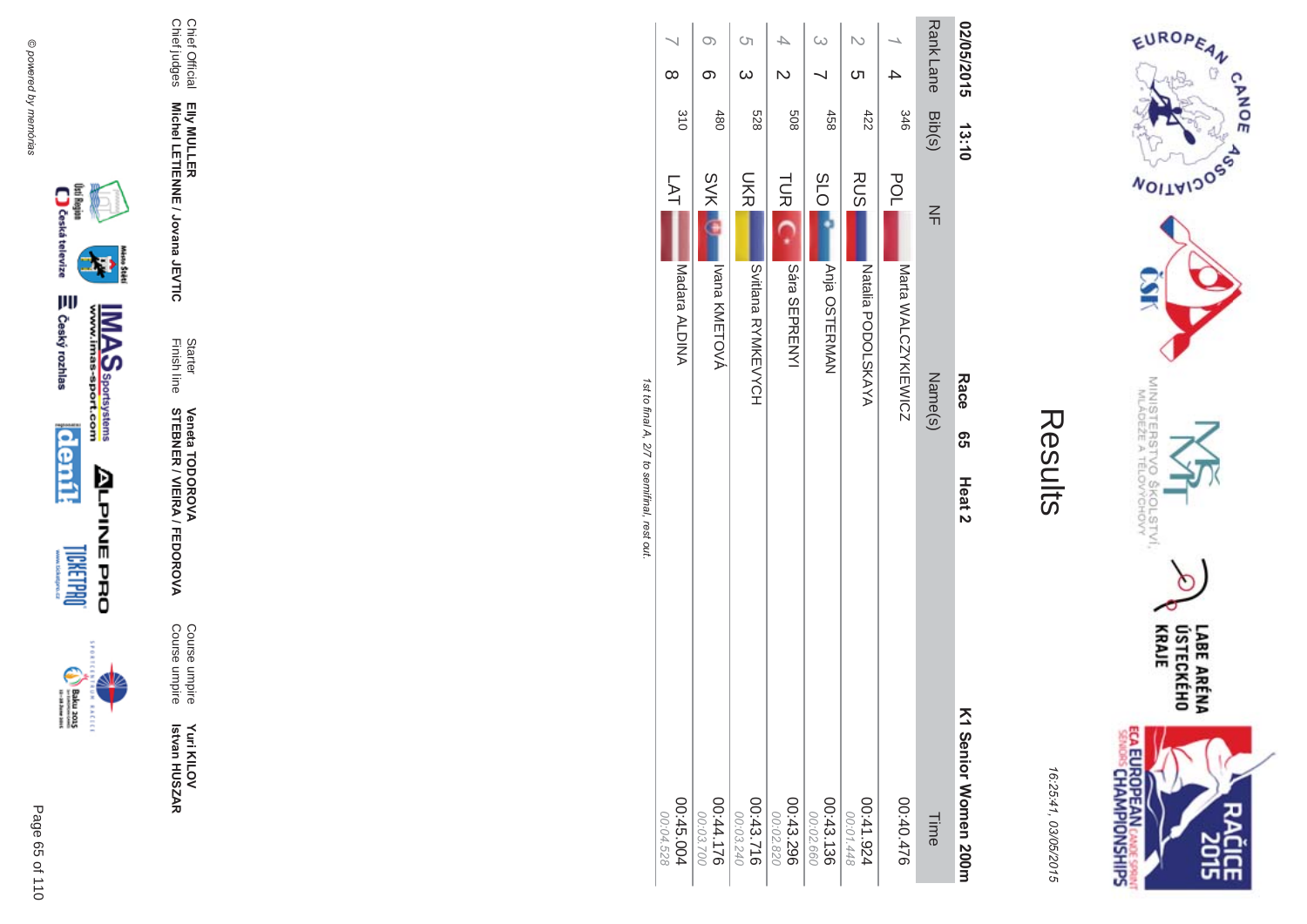



16:25:41 03/05/201  $\overline{(\overline{n})}$ 

| ŗ<br>L |
|--------|
|        |
|        |
|        |
|        |

|                                             |                        |                        | <b>(</b> ၂             |                        | $\omega$               |                        |              | <b>RankLane</b> |                      |
|---------------------------------------------|------------------------|------------------------|------------------------|------------------------|------------------------|------------------------|--------------|-----------------|----------------------|
|                                             | $\infty$               |                        |                        | <b>ဟ</b>               |                        |                        |              |                 |                      |
|                                             | 322                    | 273                    | $\frac{182}{2}$        | 380                    | 104                    | $\frac{145}{1}$        | 465          | Bib(s)          | 02/05/2014 13:15     |
|                                             | MDA                    | 준                      | <b>GBR</b>             | <b>POR</b>             | ESP                    | FRA                    | <b>SRBI</b>  | $\leq$          |                      |
|                                             | Zoia MANAEVA           | Jenny EGAN             | Emily LEWIS            | Teresa PORTELA         | Teresa PORTELA         | Sarah GUYOT            | NEW MOLDOVAN | Name(s)         | Race<br>თ<br>თ       |
| 1st to final A, 2/7 to semifinal, rest out. |                        |                        |                        |                        |                        |                        |              |                 | Heat <sub>3</sub>    |
|                                             | 894.44.00<br>00:04.232 | 00:43.384<br>00:03.148 | 00:42.032<br>00:01.796 | 00:40.716<br>00:00.480 | 00:40.700<br>00:00.464 | 00:40.576<br>00:00.340 | 00:40.236    | Time            | K1 Senior Momen 200m |







 $\begin{picture}(20,5) \put(0,0) {\put(0,0){\line(1,0){15}} \put(0,0){\line(1,0){15}} \put(0,0){\line(1,0){15}} \put(0,0){\line(1,0){15}} \put(0,0){\line(1,0){15}} \put(0,0){\line(1,0){15}} \put(0,0){\line(1,0){15}} \put(0,0){\line(1,0){15}} \put(0,0){\line(1,0){15}} \put(0,0){\line(1,0){15}} \put(0,0){\line(1,0){15}} \put(0,0){\line(1,0){15$ **EXCLC** 

A/FEDOR **MA** Course umpire<br>Course umpire Course umpire Course umpire

**Alexandras ALEKR Alexandras ALEKRINSKIS**<br>Javier TOLEDO

Javier TOLEDO

Finish line Starter **STEBNER \$ -Veneta TODOR \*\$'**

Chief Official<br>Chief judges Chief judges

Chief Official

**EIIy MULLER** 

Elly MULLER<br>Michel LETIENNE / Jovana JEVTIC **Michel LETIENNE / Jovana JEVTIC** 

Page  $\overline{a}$ 0f 110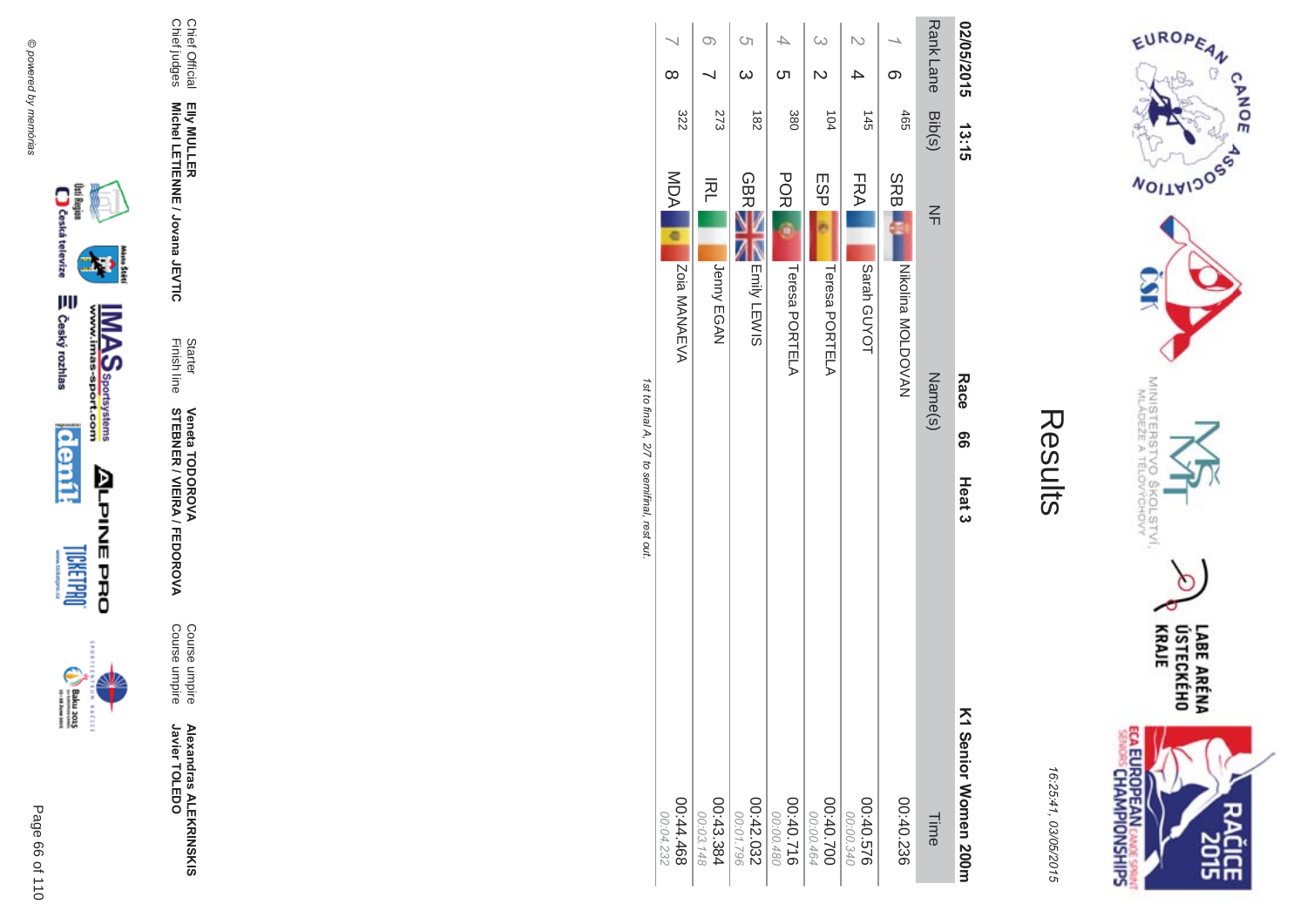



| Ĩ. |
|----|
|    |
|    |
|    |
|    |

|                                             |                                  |                                | <b>(</b> ၂             |                        |                               |                                     |                            |                   | 02/05/2015                            |
|---------------------------------------------|----------------------------------|--------------------------------|------------------------|------------------------|-------------------------------|-------------------------------------|----------------------------|-------------------|---------------------------------------|
|                                             | $\infty$                         |                                |                        |                        |                               |                                     | $\omega$                   |                   |                                       |
|                                             | 514                              | 238                            | $\vec{c}$              | 553                    | 305                           | 431                                 | $\overline{7}$             | Rank Lane Bib(s)  | 13:20                                 |
| 1st to final A, 2/7 to semifinal, rest out. | TUR <sub>IC</sub><br>Kerim TENHA | HUH<br>N<br><b>Adám FEKETE</b> | AZE<br>Mykyta SABLIN   | POL<br>Wiktor GLAZUNOW | <b>ITA</b><br>Nicolae CRACIUN | <b>RUS</b><br><b>Andrey KRAITOR</b> | <b>CZE</b><br>Martin FUKSA | $\leq$<br>Name(s) | Race<br><u>ე</u><br>Heat <sub>1</sub> |
|                                             | 00:46.904<br>00:08.224           | 00:42.064<br>00:03.384         | 00:41.288<br>00:02.608 | 00:40.632<br>00:01.952 | 00:40.152<br>00:01.472        | 00:38.80C<br>00:00.120              | 00:38.680                  | Time              | C1 Senior Men 200m                    |

Chief Official<br>Chief judges

Elly MULLER<br>Michel LETIENNE / Jovana JEVTIC

Starter<br>Finish line

**Steve JONER / VIEIRA / FEDOROVA** 

Course umpire<br>Course umpire

Dimitar IVANOV<br>Marketa ZEMONOVA



Page 67 of 110





₩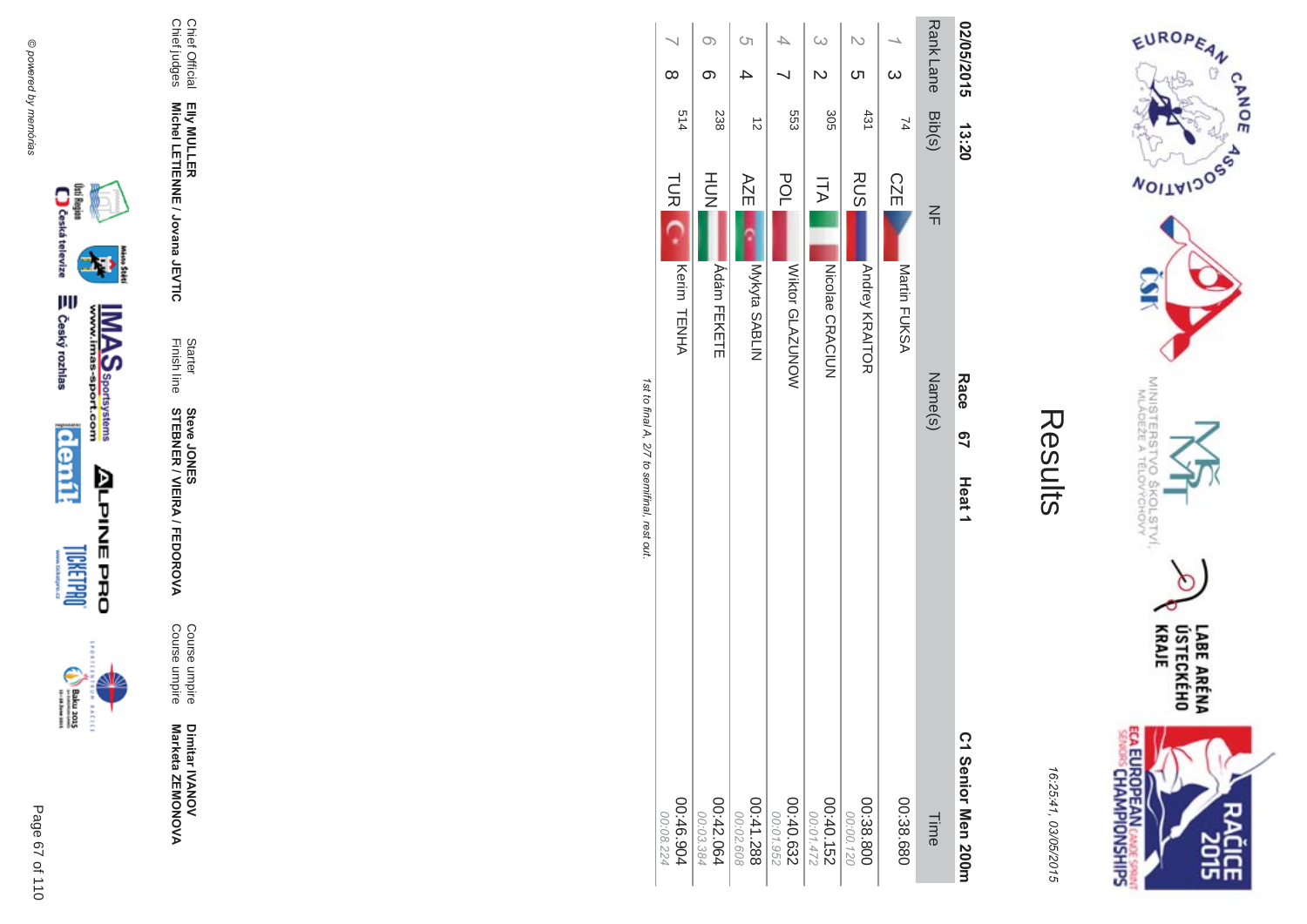



|                                             |                             |                        | Ċη                     |                        |                        |                        |                  |                  | 02/05/2015         |
|---------------------------------------------|-----------------------------|------------------------|------------------------|------------------------|------------------------|------------------------|------------------|------------------|--------------------|
|                                             |                             |                        | $\infty$               |                        | တ                      | ŌТ                     | $\omega$         |                  |                    |
|                                             | $\frac{1}{8}$               | 537                    | 326                    | $\overline{2}$         | 59                     | $\overline{101}$       | 319              | Rank Lane Bib(s) | 13:25              |
|                                             | <b>GBRE</b>                 | <b>NKI</b>             | MOA                    | FRA                    | <b>BLR</b>             | ESP <sub>I</sub>       | <b>LTU</b>       | $\leq$           |                    |
|                                             | <b>NOTISTOPIATO CALVERY</b> | Iurii CHEBAN           | Serghei TARNOVSCHI     | Thomas SIMART          | Artsem KOZYR           | <b>AIONO BENAVIDES</b> | Pevgenij SHOKLIN | Name(s)          | <b>Race</b>        |
| 1st to final A, 2/7 to semifinal, rest out. |                             |                        |                        |                        |                        |                        |                  |                  | 8                  |
|                                             |                             |                        |                        |                        |                        |                        |                  |                  | Heat <sub>2</sub>  |
|                                             | 884.040.98<br>00:02.108     | 00:40.408<br>00:02.028 | 00:39.728<br>00:01.348 | 00:38.660<br>00:00.280 | 00:38.488<br>00:00.108 | 00:38.464<br>00:00.084 | 08:38.380        | Time             | C1 Senior Men 200m |









Yuri KILOV<br>Istvan HUSZAR

Course umpire<br>Course umpire

Starter<br>Finish line **Steve JONER / VIEIRA / FEDOROVA** 

Elly MULLER<br>Michel LETIENNE / Jovana JEVTIC

Chief Official<br>Chief judges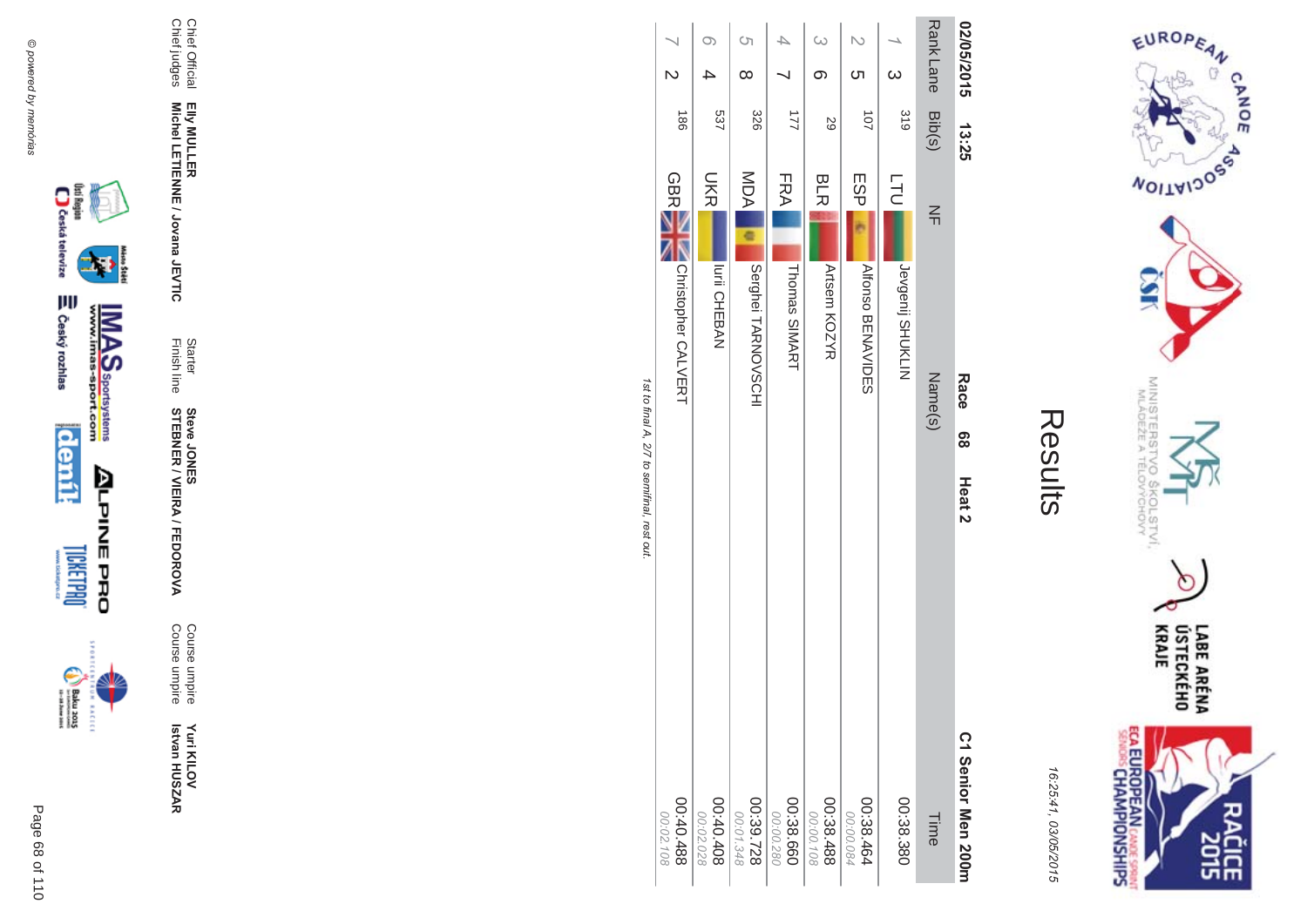$\begin{picture}(20,5) \put(0,0) {\put(0,0){\line(1,0){15}} \put(0,0){\line(1,0){15}} \put(0,0){\line(1,0){15}} \put(0,0){\line(1,0){15}} \put(0,0){\line(1,0){15}} \put(0,0){\line(1,0){15}} \put(0,0){\line(1,0){15}} \put(0,0){\line(1,0){15}} \put(0,0){\line(1,0){15}} \put(0,0){\line(1,0){15}} \put(0,0){\line(1,0){15}} \put(0,0){\line(1,0){15$ **EXCLC** 





Chief Official<br>Chief judges

**Alexandras ALEKRINSKIS**<br>Javier TOLEDO

Course umpire<br>Course umpire

Starter<br>Finish line **Steve JONER / VIEIRA / FEDOROVA** 

Elly MULLER<br>Michel LETIENNE / Jovana JEVTIC

|         |   | 02/05/2014 13:30 | Race                               | <u>၉၅</u><br>Heat 3 | C1 Senior Men 200m     |
|---------|---|------------------|------------------------------------|---------------------|------------------------|
|         |   | Rank Lane Bib(s) | $\leq$<br>Name(s)                  |                     | Time                   |
|         | ဟ | 385              | <b>POR</b><br>Helder SILVA         |                     | 00:39.236              |
|         |   | 194              | <b>OEO</b><br><b>ANDIRADIRADZE</b> |                     | 00:39.708<br>00:00.472 |
|         |   | 213              | <b>GER</b><br>Stetan KIRAJ         |                     | 00:39.836<br>00:00.600 |
|         |   | 313              | LAT<br>Mikelis<br>EZMALIS          |                     | 00:41.236<br>00:02.000 |
| G       |   | 486              | <b>SVK</b><br>Lubomir HAGARA       |                     | 00:42.300<br>00:03.064 |
| $\circ$ |   | 274              | 丙二<br>Andrzej JEZIERSKI            |                     | 00:43.220<br>786 EU 00 |

EUROPEAN

**WOILWIDOSS** 

MINISTERS<br>MINISTERS

c

 $5_{q}$ 

COLSTVI.<br><sup>CCHOVY</sup>

**ECA EUROPEAN CANE SPRING** 

 $\circ$ 

LABE ARÉNA<br>ÚSTECKÉHO<br>KRAJE

**SICE** 

Results

16:25:41, 03/05/2015

CANOE

1st to final A, 2/7 to semifinal, rest out.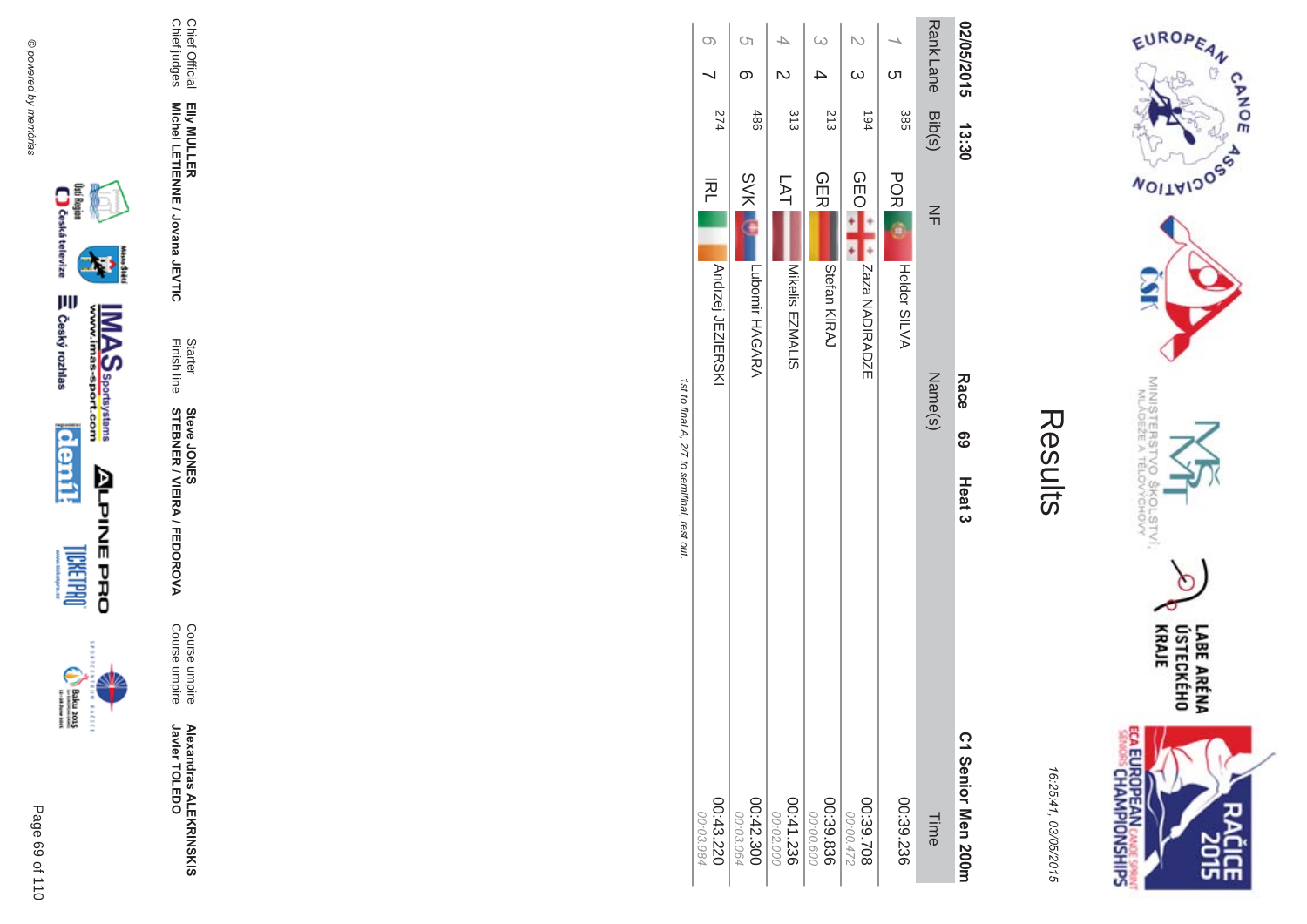













Chief Official<br>Chief judges Elly MULLER<br>Michel LETIENNE / Jovana JEVTIC

Starter<br>Finish line

**Steve JONER / VIEIRA / FEDOROVA** 

Course umpire<br>Course umpire

Dimitar IVANOV<br>Marketa ZEMONOVA

16:25:41, 03/05/2015

ECA EUROPEAN CANDES SPRING

| ί<br>۴ |
|--------|
|        |
|        |
|        |

EUROPEAN

**WOILWIDOSS** 

MINISTERS<br>MINISTERS

 $\bullet$ 

**DOVY** 

KOLSTVÍ,<br>ÝCHOVY

LABE ARÉNA<br>ÚSTECKÉHO<br>KRAJE

ĉ ዸቘ

CANOE

| 27.87.872<br>00:03.124 |                             | Borislav LAZIC      | TUR <sub>IC</sub> | 019    | $\infty$   | $\infty$ |
|------------------------|-----------------------------|---------------------|-------------------|--------|------------|----------|
| 00:02.636              |                             |                     |                   |        |            |          |
| 00:37.384              |                             | Martin BEFRING      | NOR<br>NO         | 335    |            |          |
| 00:01.944              |                             |                     |                   |        |            |          |
| 00:36.692              |                             | Niels<br>KROUV/EL   | NED               | 329    |            | O)       |
| 00:01.424              |                             |                     |                   |        |            | S)       |
| 00:36.172              |                             | Edoardo CHIERINI    | ΞA                | 294    |            |          |
| 00:01.376              |                             |                     |                   |        |            |          |
| 00:36.124              |                             | <b>Dávid HÉRICS</b> | HOH               | 249    |            |          |
| 00:01.016              |                             |                     |                   |        | $\omega$   | $\omega$ |
| 00:35.764              |                             | Filip SVAB          | CZE               | 99     |            |          |
| 00:00.064              |                             |                     |                   |        |            |          |
| 00:34.812              |                             | Ignas NAVAKAUSKAS   | <b>LTU</b>        | 318    | တ          |          |
|                        |                             |                     |                   |        | ທ          |          |
| 847.748                |                             |                     | SRB.              | 470    |            |          |
|                        |                             |                     |                   |        |            |          |
| Time                   |                             | Name(s)             | $\leq$            | Bib(s) | Rank Lane  |          |
| K1 Senior Men 200m     | $\geq$<br>Heat <sub>1</sub> | Race                |                   | 13:35  | 02/05/2015 |          |

ו פו ווח ווי ופו J,  $\overline{\mathcal{L}}$  $\overline{c}$  $11128$ īa,  $1C<sub>21</sub>$ ρη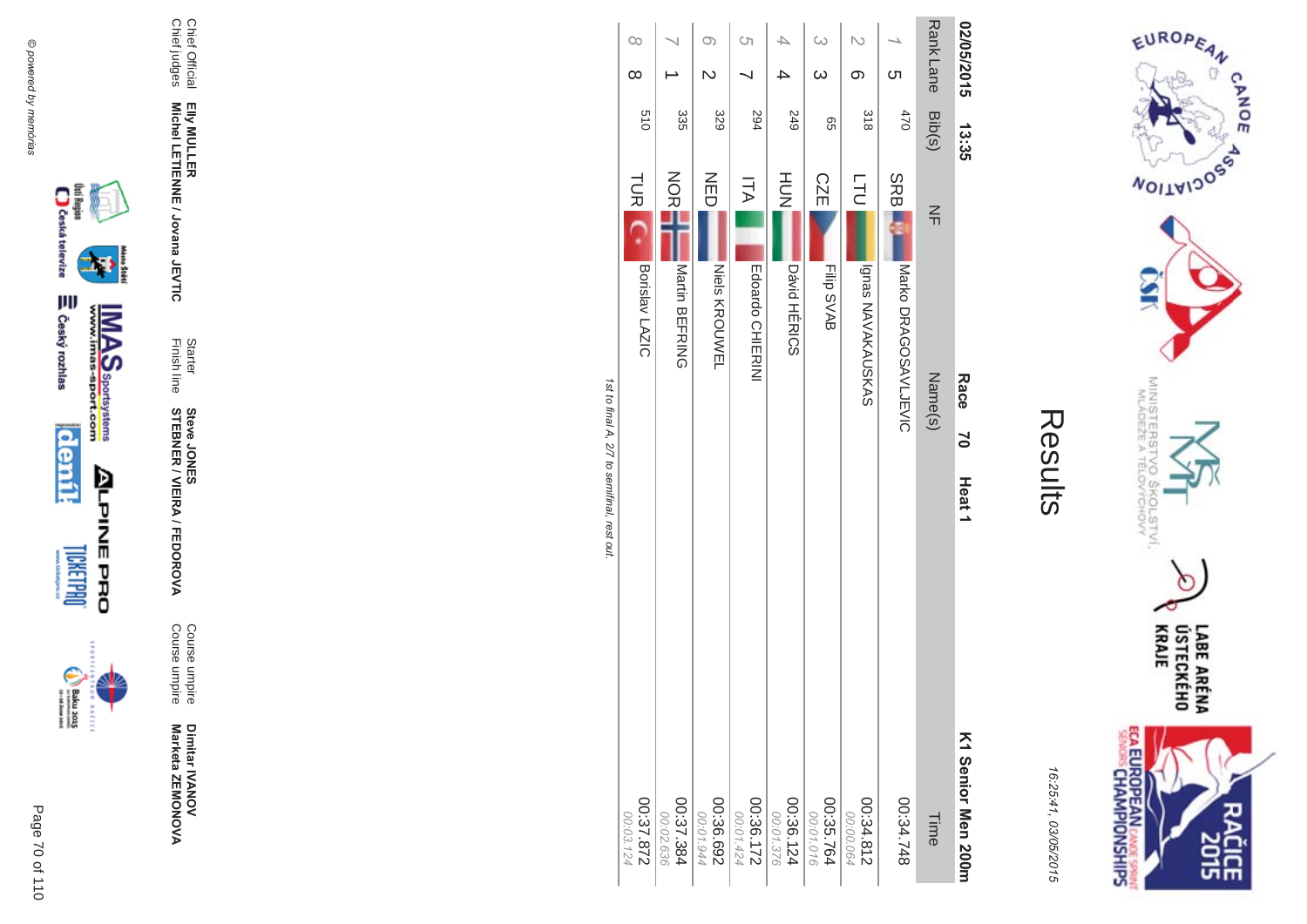









Elly MULLER<br>Michel LETIENNE / Jovana JEVTIC **Michel LETIENNE / Jovana JEVTIC** 

Chief Official<br>Chief judges Chief judges

**Yuri KILOV Betvan HUSZAR** Yuri KILOV<br>Istvan HUSZAR

**MA** Course umpire<br>Course umpire Course umpireCourse umpire

**STEBNER \$ -**A/FEDOR **Steve JONES** 

Finish line Starter

**EIIy MULLER** 

Chief Official

|                                             | $\infty$                        |                                 | O)                     | S                             |                         | $\omega$                  |                            |                          |                  | 02/05/2015                                  |
|---------------------------------------------|---------------------------------|---------------------------------|------------------------|-------------------------------|-------------------------|---------------------------|----------------------------|--------------------------|------------------|---------------------------------------------|
|                                             | $\infty$                        |                                 |                        | <b>C</b> h                    |                         | $\omega$                  | ග                          |                          |                  |                                             |
|                                             | 49                              | 323                             | 280                    | 681                           | ဖ                       | 175                       | $\frac{311}{2}$            | 209                      | Rank Lane Bib(s) | 13:40                                       |
|                                             | CYP<br><b>Andreas DIAMANTIS</b> | MDA<br><b>Gheorghe SADOVNIC</b> | 적<br>Tom BRENNAN       | <b>GBR</b><br>Kristian REEVES | AZE<br>Mirnazim JAVADOV | FRA<br>Sébastien<br>JOUVE | LAT<br>Aleksejs RUMJANCEVS | SWE<br>Petter<br>MENNING | $\leq$           |                                             |
| 1st to final A, 2/7 to semifinal, rest out. |                                 |                                 |                        |                               |                         |                           |                            |                          | Name(s)          | Race<br>$\overline{7}$<br>Heat <sub>2</sub> |
|                                             | 00:38.744<br>00:03.428          | 00:37.960<br>00:02.644          | 00:37.596<br>00:02.280 | 267.36.792<br>00:01.476       | 00:36.504<br>00:01.188  | 00:35.700<br>00:00.384    | 00:35.472<br>00:00.156     | 00:35.316                | Time             | K1 Senior Men 200m                          |

Results

EUROPEAN

**MOITAIDOS** 

MINISTERS<br>MINISTERS

erov<br>S

COLSTVI.<br><sup>CCHOVY</sup>

 $\circ$ 

LABE ARÉNA<br>ÚSTECKÉHO<br>KRAJE

**SHS** 

CANOE

16:25:41

**ECA EUROPEAN CANE SPRING** 

03/05/201

 $\overline{(\overline{n})}$ 

st to final A, 2/7 to semifinal, rest out.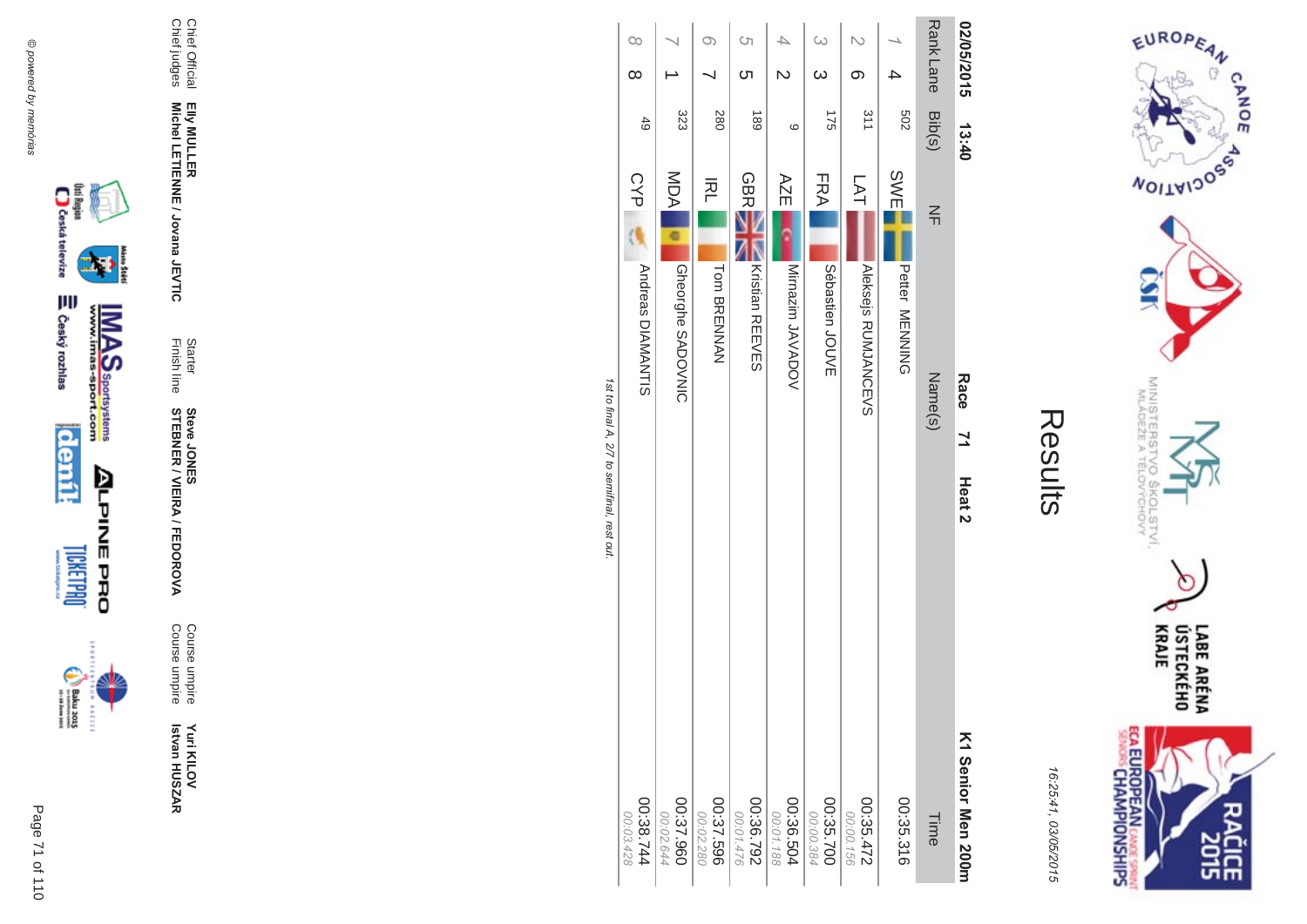









**Michel LETIENNE / Jovana JEVTIC** 

**Alexandras ALEKR Alexandras ALEKRINSKIS**<br>Javier TOLEDO Javier TOLEDO

**MA** Course umpire<br>Course umpire Course umpire Course umpire

Finish line Starter **STEBNER \$ -**A/FEDOR **Steve JONES** 

Elly MULLER<br>Michel LETIENNE / Jovana JEVTIC

Chief Official<br>Chief judges Chief judges Chief Official **EIIy MULLER** 

| 02/05/2015       |                         | 13:45           |                                  | Race<br>72                          | Heat <sub>3</sub> | K1 Senior Men 200m     |
|------------------|-------------------------|-----------------|----------------------------------|-------------------------------------|-------------------|------------------------|
| Rank Lane Bib(s) |                         |                 | $\leq$                           | Name(s)                             |                   | Time                   |
|                  | ຕ                       | 457             | <b>RUS</b><br>Yury POSTRYGAY     |                                     |                   | 00:35.644              |
|                  |                         | 124             | ESPI<br>Saul CRAVIOTTO           |                                     |                   | 00:35.780<br>00:00.136 |
|                  | $\omega$                | 351             | POL<br>Denis AMBROZIAK           |                                     |                   | 00:35.844<br>00:00.200 |
|                  | တ                       | 491             | <b>SVK</b><br>Miroslav ZATKO     |                                     |                   | 00:36.284<br>00:00.640 |
| S)               |                         | 536             | <b>DKR</b><br><b>Jgor TRUNOV</b> |                                     |                   | 00:36.548<br>00:00.904 |
| $\circ$          | $\overline{\mathsf{C}}$ | $\overline{5}$  | <b>OEO</b><br>Badri KAVELASHVILI |                                     |                   | 27.072<br>00:01.428    |
|                  |                         | $\frac{130}{2}$ | $\frac{1}{2}$<br>Niklas VETTANEN |                                     |                   | 00:37.528<br>00:01.884 |
| $\infty$         | $\infty$                | 127             | EST<br>Kaspar SULA               |                                     |                   | 00:38.140<br>00:02.496 |
|                  |                         |                 |                                  | fath final D.77 thamifinal reat out |                   |                        |

Results

EUROPEAN

**MOITAIDOS** 

MINISTERS<br>MINISTERS

c

 $rac{50}{60}$ 

COLSTVI.<br><sup>CCHOVY</sup>

LABE ARÉNA<br>ÚSTECKÉHO<br>KRAJE

ĉ ዸቘ

CANOE

 $\sigma$ 

16:25:41

**ECA EUROPEAN** CANDE SPRINT

03/05/201

 $\overline{(\overline{n})}$ 

n 191 st to final A, 2/7 to semifinal, rest out. Š  $\overline{\mathcal{L}}$  $\overline{c}$ ç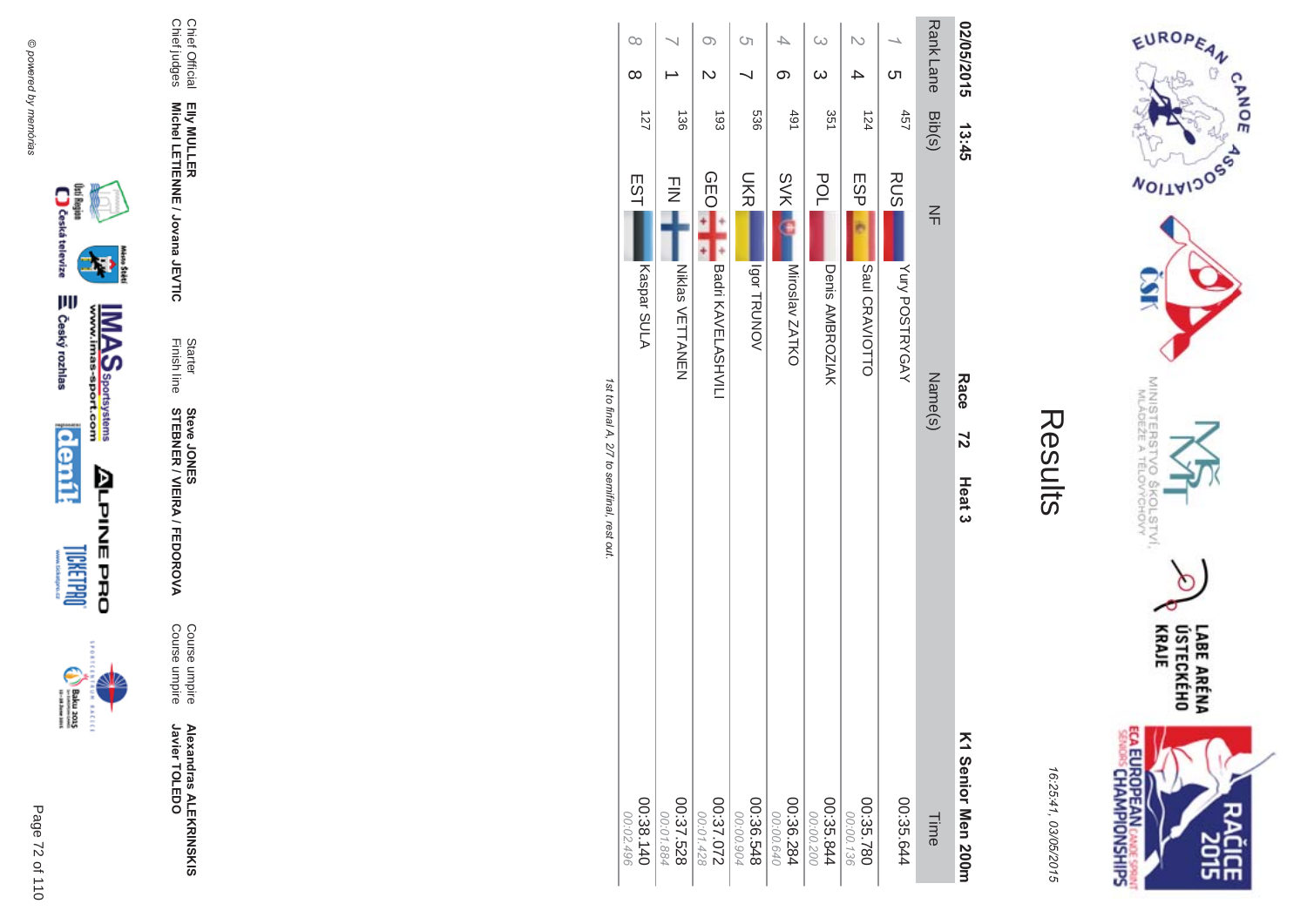

ECA EUROPEAN CANDES SPRING ĉ 유난

16:25:41, 03/05/2015

|                                                            | $\infty$                                            |                                                 | O)                                                 | Ċη                                             |                                    | $\infty$                                |                                           |                                                       | Rank Lane | 02/05/2015                                 |
|------------------------------------------------------------|-----------------------------------------------------|-------------------------------------------------|----------------------------------------------------|------------------------------------------------|------------------------------------|-----------------------------------------|-------------------------------------------|-------------------------------------------------------|-----------|--------------------------------------------|
|                                                            |                                                     | ∞                                               |                                                    |                                                |                                    |                                         | ග                                         | cл                                                    |           |                                            |
|                                                            | 909<br>504                                          | 54<br>80                                        | 395<br>394                                         | $\frac{\infty}{2}$<br>82                       | 521<br>525                         | 413<br>411                              | 343<br>338                                | $\overrightarrow{a}$<br>$\vec{8}$                     | Bib(s)    | 13:50                                      |
|                                                            | TUR <sup>I</sup><br>Ines ESTEVES<br>Elizabeth BATES | <b>CZE</b><br>Jana SEBESTOVA<br>MOVISENT MINOVA | ROU<br><b>Irina LAURIC</b><br><b>Iuliana TARAN</b> | DEN<br>Henriette HANSEN<br><b>EINDINGENSEN</b> | UKR.<br>ANDODDROVA<br>Mariya POVKH | RUS<br>Kira STEPANOVA<br>Elena ANYSHINA | pOL<br>Beata MIKOLAJCZYK<br>Karolina NAJA | <b>BLR</b><br>Naryna LITVINCHUK<br>Narraryta NAKHNEVA | $\leq$    |                                            |
| 1/3 direct to final, 4/7 + next BT to semifinal, rest out. |                                                     |                                                 |                                                    |                                                |                                    |                                         |                                           |                                                       | Name(s)   | Race<br>ະ                                  |
|                                                            |                                                     |                                                 |                                                    |                                                |                                    |                                         |                                           |                                                       |           | Heat <sub>1</sub><br>K2 Senior Women 200rr |
|                                                            | 087.141.780<br>00:04.860                            | 00:41.496<br>00:04.576                          | 00:40.344<br>00:03.424                             | 00:39.256<br>00:02.336                         | 00:39.168<br>00:02.248             | 00:38.888<br>00:01.968                  | 00:38.360<br>00:01.440                    | 00:36.920                                             | Time      |                                            |







Dimitar IVANOV<br>Marketa ZEMONOVA

Course umpire<br>Course umpire

**STEBNER / VIEIRA / FEDOROVA**<br>STEBNER / VIEIRA / FEDOROVA

Starter<br>Finish line

Elly MULLER<br>Michel LETIENNE / Jovana JEVTIC

Chief Official<br>Chief judges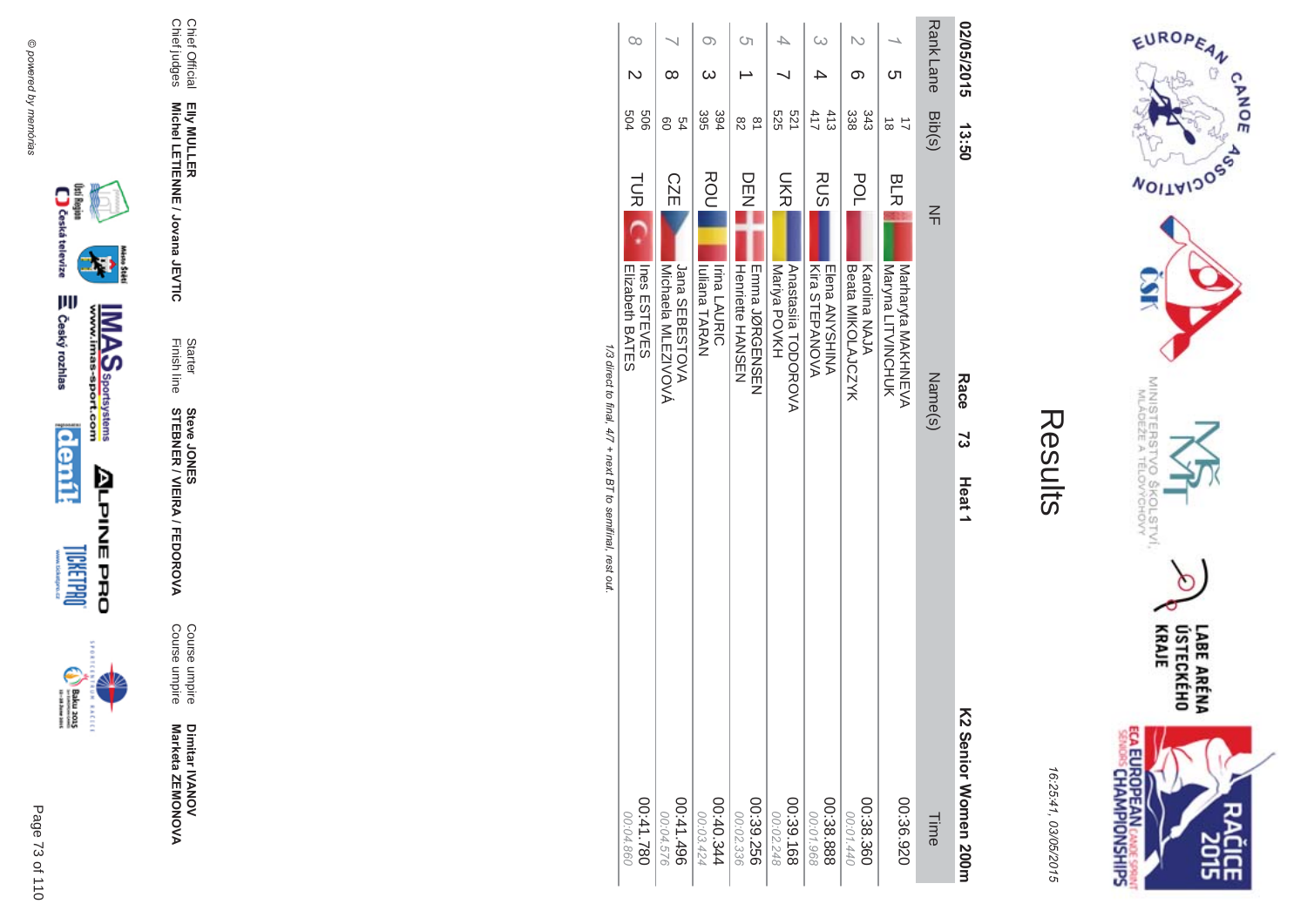



|                                                            |                                                |                                               |                                           |                                          |                                                      | ග                                            |                                                                    | <b>RankLane</b> | 02/05/2015                                |
|------------------------------------------------------------|------------------------------------------------|-----------------------------------------------|-------------------------------------------|------------------------------------------|------------------------------------------------------|----------------------------------------------|--------------------------------------------------------------------|-----------------|-------------------------------------------|
|                                                            | 66<br>94                                       | 234<br>222                                    | 288<br>287                                | 480<br>481                               | 679<br>848                                           | 379<br>376                                   | 466<br>465                                                         | Bib(s)          | 2.55                                      |
| 1/3 direct to final, 4/7 + next BT to semifinal, rest out. | ESP<br>Begoña LAZKANO<br><b>Laura PEDRCELO</b> | HOH<br><b>Anita HAGYMASI</b><br>Réka HAGYMASI | ITA<br>Sofia CAMPANA<br><b>NOTIBINARY</b> | <b>SVK</b><br>MoHCOHOVA<br>Ivana KMETOVÁ | <b>AUT</b><br>Anna LEHACI<br><b>Viktoria SCHWARZ</b> | DOK<br>DO<br>Maria CABRITA<br>Francisca LAIA | <b>SRBI</b><br><b>Olivera MOLDOVAN</b><br><b>Nikolina NOLDOVAN</b> | 즊<br>Name(s)    | Race<br>74                                |
|                                                            | 00:41.700<br>00:03.596                         | 267'0'30<br>00:02.388                         | 00:39.760<br>00:01.656                    | 00:39.356<br>00:01.252                   | 00:39.348<br>00:01.244                               | 00:38.936<br>00:00.832                       | 00:38.104                                                          | Time            | Heat <sub>2</sub><br>K2 Senior Momen 200n |







Page 74 of 110

Yuri KILOV<br>Istvan HUSZAR

Starter<br>Finish line

Elly MULLER<br>Michel LETIENNE / Jovana JEVTIC

Chief Official<br>Chief judges

**Steve JONER / VIEIRA / FEDOROVA** 

Course umpire<br>Course umpire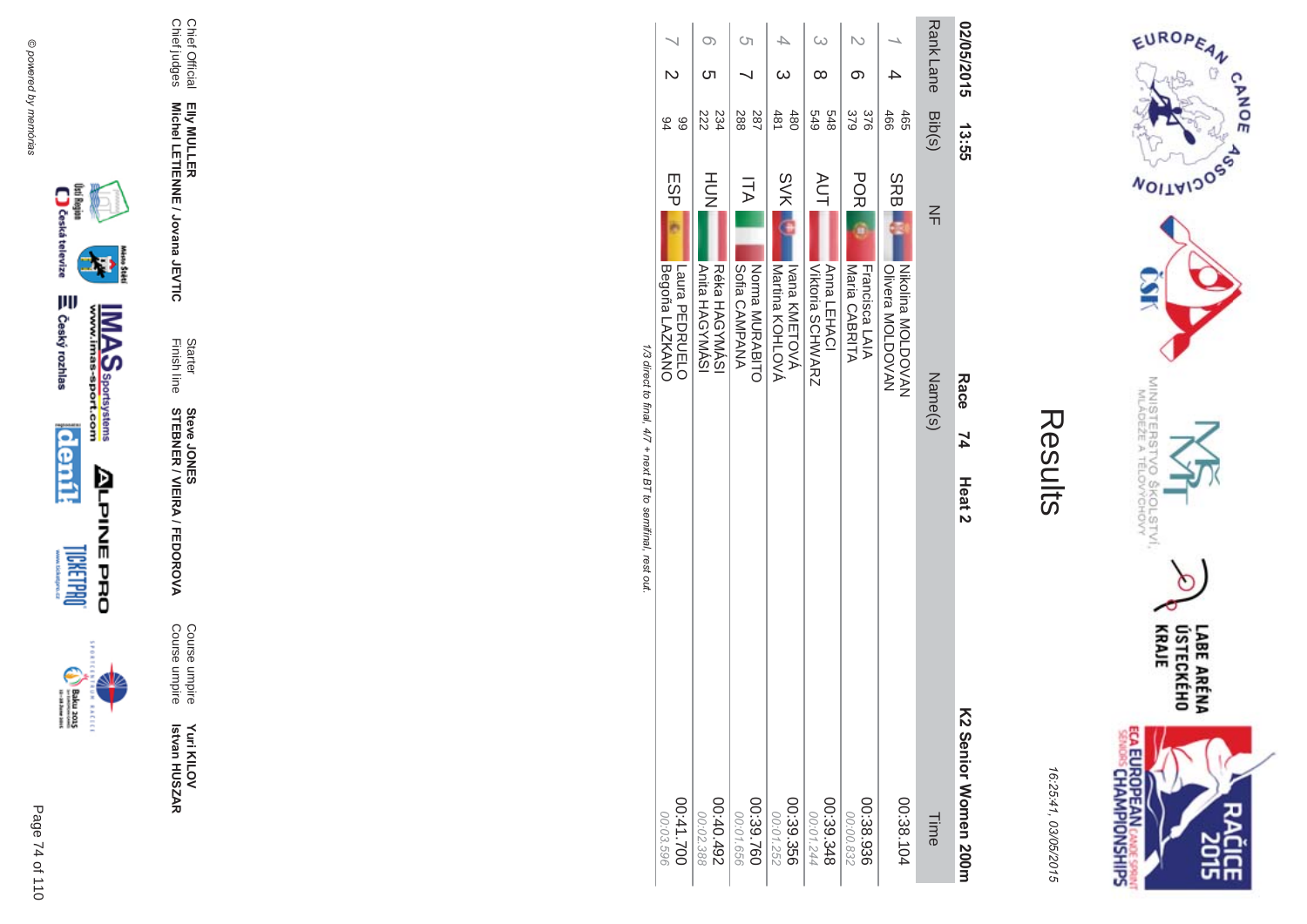



| $\mathbb{L}$ |
|--------------|
|              |
|              |
|              |
|              |

| 1/3 direct to final, 4/7 + next BT to semifinal, rest out.<br>41.784<br>00:04.108<br>00:04.092 | Mikola MATVICHUK<br>Adnan ALIEV                   | <b>TURI</b> | 919<br>609                 | $\infty$   | $\circ$          |
|------------------------------------------------------------------------------------------------|---------------------------------------------------|-------------|----------------------------|------------|------------------|
|                                                                                                | Viktor VIOLA<br><b>Adám FEKETE</b>                | HUH<br>N    | 271<br>238                 |            | Ċη               |
|                                                                                                | <b>Adrián SIEIRO</b><br>Jacobo LORES              | ESP         | $\frac{1}{5}$<br>$\vec{5}$ |            |                  |
|                                                                                                | <b>Nuno SILVA</b><br><b>Bruno AFONSO</b>          | <b>POR</b>  | 381<br>388                 |            |                  |
|                                                                                                | <b>Aliaksandr VAUCHETSKI</b><br>Dzmitry RABCHANKA | <b>BLR</b>  | 82<br>92                   |            |                  |
|                                                                                                | <b>Alexey KOROVASHKOV</b><br><b>IVTHS nsvl</b>    | RUS         | 438<br>430                 |            |                  |
|                                                                                                | Name(s)                                           | $\leq$      | Bib(s)                     |            | <b>Rank Lane</b> |
| Heat <sub>1</sub><br>C2 Senior Men 200m                                                        | Race<br>75                                        |             | 14:00                      | 02/05/2015 |                  |



Page 75 of 110









Elly MULLER<br>Michel LETIENNE / Jovana JEVTIC

Starter<br>Finish line

**Oscar SOARES<br>STEBNER / VIEIRA / FEDOROVA** 

Course umpire<br>Course umpire

**Alexandras ALEKRINSKIS**<br>Javier TOLEDO

Chief Official<br>Chief judges

@ powered by memórias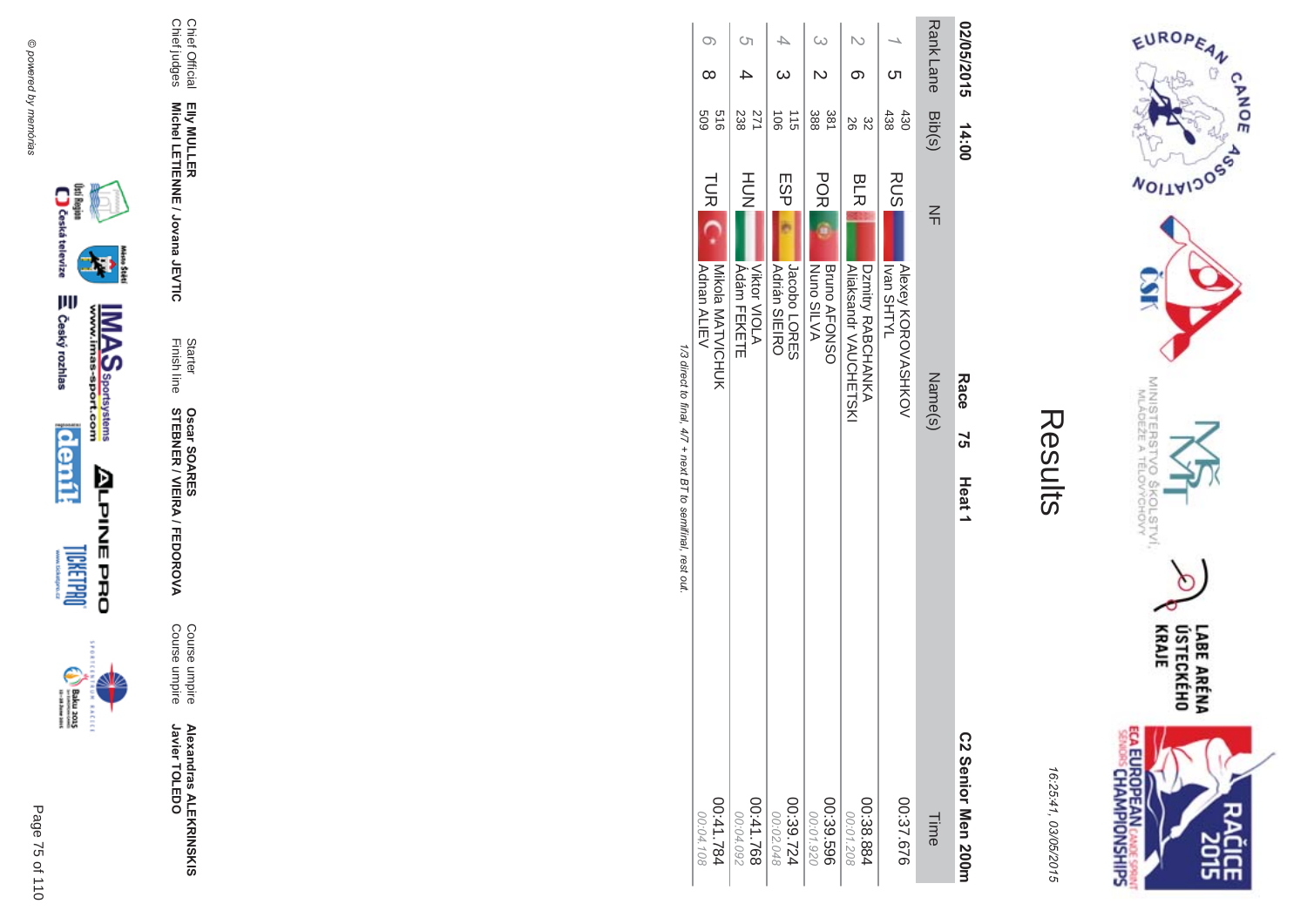Chief Official

Chief judges

Chief Official<br>Chief judges

**EIIy MULLER** 

Elly MULLER<br>Michel LETIENNE / Jovana JEVTIC

Finish line Starter

**STEBNER** 

**Oscar SOAR** 

55

**\$ -**

A/FEDOR

**MA** 

Course umpire

Course umpire

Course umpire<br>Course umpire

Dimitar **IVANOV** 

Marketa ZEMONOVA

Dimitar IVANOV<br>Marketa ZEMONOVA

**Michel LETIENNE / Jovana JEVTIC** 



istore



**02/05/2015** 

Rank Lane

 $\overline{\phantom{0}}$ 

4 

 $\frac{6}{9}$ 

 $\frac{4}{3}$ 

ى<br>2

 $\overline{\phantom{a}}$ 

LABE ARÉNA<br>ÚSTECKÉHO<br>KRAJE ECA EUROPEAN CANCE SPRINT 앞면

EUROPEAN

**MOITAIDOS** 

MINISTERS'<br>MLÁDEŽE A

CHOW<br>CHOW

 $\sigma$ 

CANOE

16:25:41 03/05/201  $\overline{(\overline{n})}$ 

Results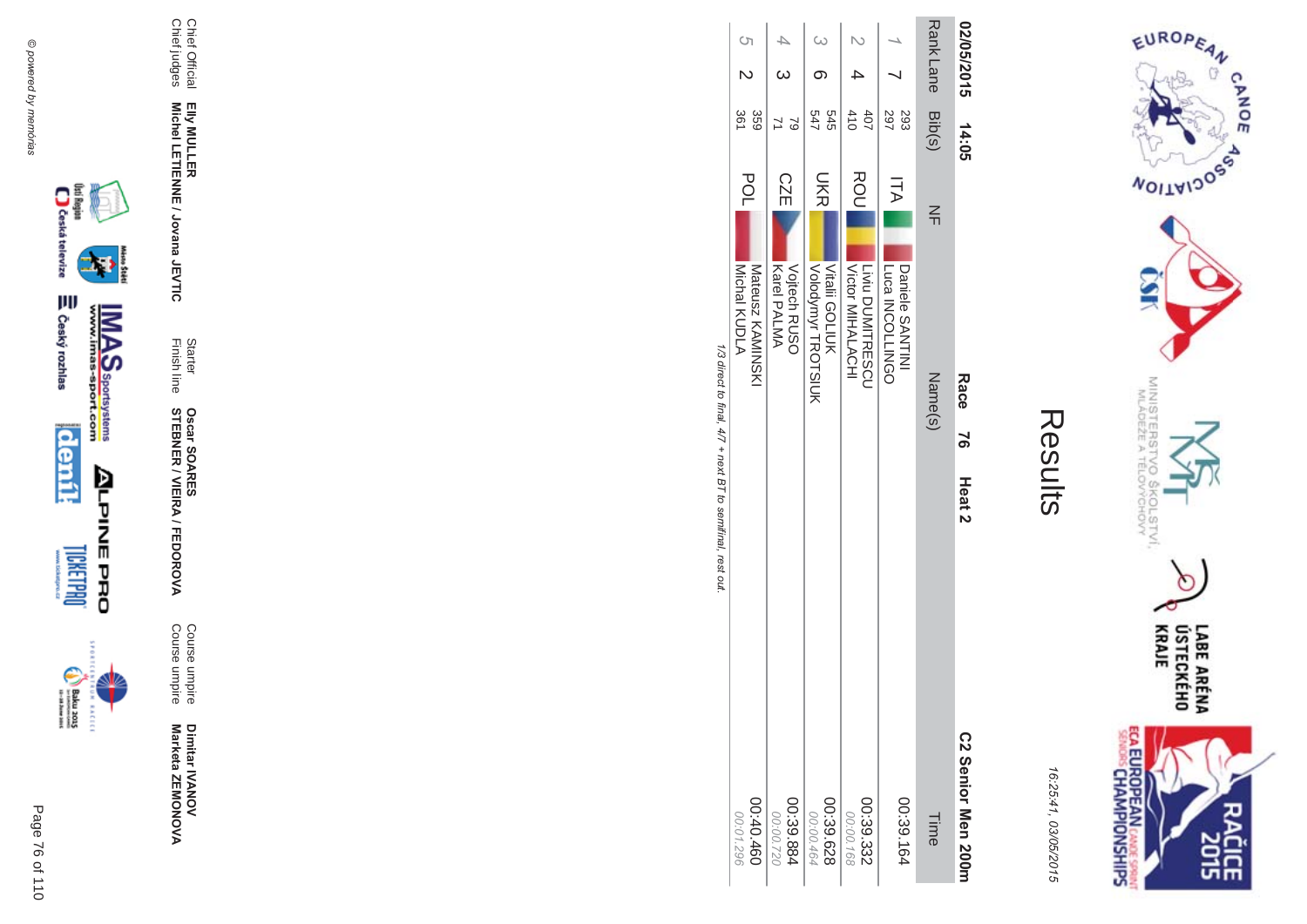







Elly MULLER<br>Michel LETIENNE / Jovana JEVTIC

Chief Official<br>Chief judges

Starter<br>Finish line

**Oscar SOARES<br>STEBNER / VIEIRA / FEDOROVA** 

Course umpire<br>Course umpire

Yuri KILOV<br>Istvan HUSZAR



Rank Lane 02/05/2015

Bib(s)

 $rac{1}{2}$ 

 $14:10$ 

EUROPEAN

**WOILWIDOSS** 

MINISTERS<br>MINISTERS

 $Q_{\mathcal{Q}'}$ 

COLSTVI.<br><sup>CCHOVY</sup>

৩

LABE ARÉNA<br>ÚSTECKÉHO<br>KRAJE

**SHS** 

CANOE

 $\sigma$ 

| ٧<br>١.<br>,<br>Ĺ<br>۸ |  |
|------------------------|--|
| Ξ<br>,<br>c<br>ς<br>ť  |  |

**ECA EUROPEAN CANE SPRING** 

| <b>Igor TRUNOV</b>      |                                       |                                      | Radek SLOUF            | Matteo FLORIO<br>Manfredi RIZZA | Dawid PUTTO            | Cristian TORO          | <b>Ronald RAUHE</b> |         |                    |
|-------------------------|---------------------------------------|--------------------------------------|------------------------|---------------------------------|------------------------|------------------------|---------------------|---------|--------------------|
| <b>Ievan KARABUTA</b>   | Cagribey YILDIRIM<br>Mustata GULBAHAR | Mikita BORYKAU<br>DZmitry TRATSIAKOU | Lukáš KUSOVSKÝ         |                                 | <b>Pawel KACNNAREK</b> | Carlos AREVALO         | Tom LIEBSCHER       |         |                    |
|                         |                                       |                                      |                        |                                 |                        |                        |                     | Name(s) | Race               |
|                         |                                       |                                      |                        |                                 |                        |                        |                     |         | 77                 |
|                         |                                       |                                      |                        |                                 |                        |                        |                     |         | Heat 1             |
|                         |                                       |                                      |                        |                                 |                        |                        |                     |         |                    |
|                         |                                       |                                      |                        |                                 |                        |                        |                     |         |                    |
|                         |                                       |                                      |                        |                                 |                        |                        |                     |         |                    |
|                         |                                       |                                      |                        |                                 |                        |                        |                     |         |                    |
|                         |                                       |                                      |                        |                                 |                        |                        |                     |         | K2 Senior Men 200m |
| 429.54.624<br>00:02.476 | 00:34.224<br>00:02.076                | 00:34.092<br>00:01.944               | 00:34.064<br>00:01.916 | 00:33.116<br>00:00.968          | 00:32.916<br>00:00.768 | 00:32.548<br>00:00.400 | 00:32.148           | Time    |                    |
|                         |                                       |                                      |                        |                                 |                        |                        |                     |         |                    |

1/3 direct to final, 4/7 + next BT to semifinal, rest out

 $\infty$ 

 $\omega$ 

536<br>536

**DKR** 

 $\circ$ 

 $\circ$ 

ಜ ಜ

**BLR** 

 $\overline{\phantom{0}}$ 

 $\rightarrow$ 

511<br>517

こ<br>反

 $\circ$ 

 $\infty$ 

 $|22$ 

**CZE** 

 $\overline{\mathcal{A}}$ 

 $\mathbb N$ 

2999

 $\overline{\Pi}A$ 

 $\omega$ 

 $\overline{\phantom{0}}$ 

366<br>350

POL

 $\mathbb N$ 

 $\rightarrow$ 

 $\frac{1}{6}$   $\frac{1}{6}$ 

ESP

 $\overline{\phantom{a}}$ 

ຕ

 $\begin{array}{c} 208 \\ 216 \end{array}$ 

**GER**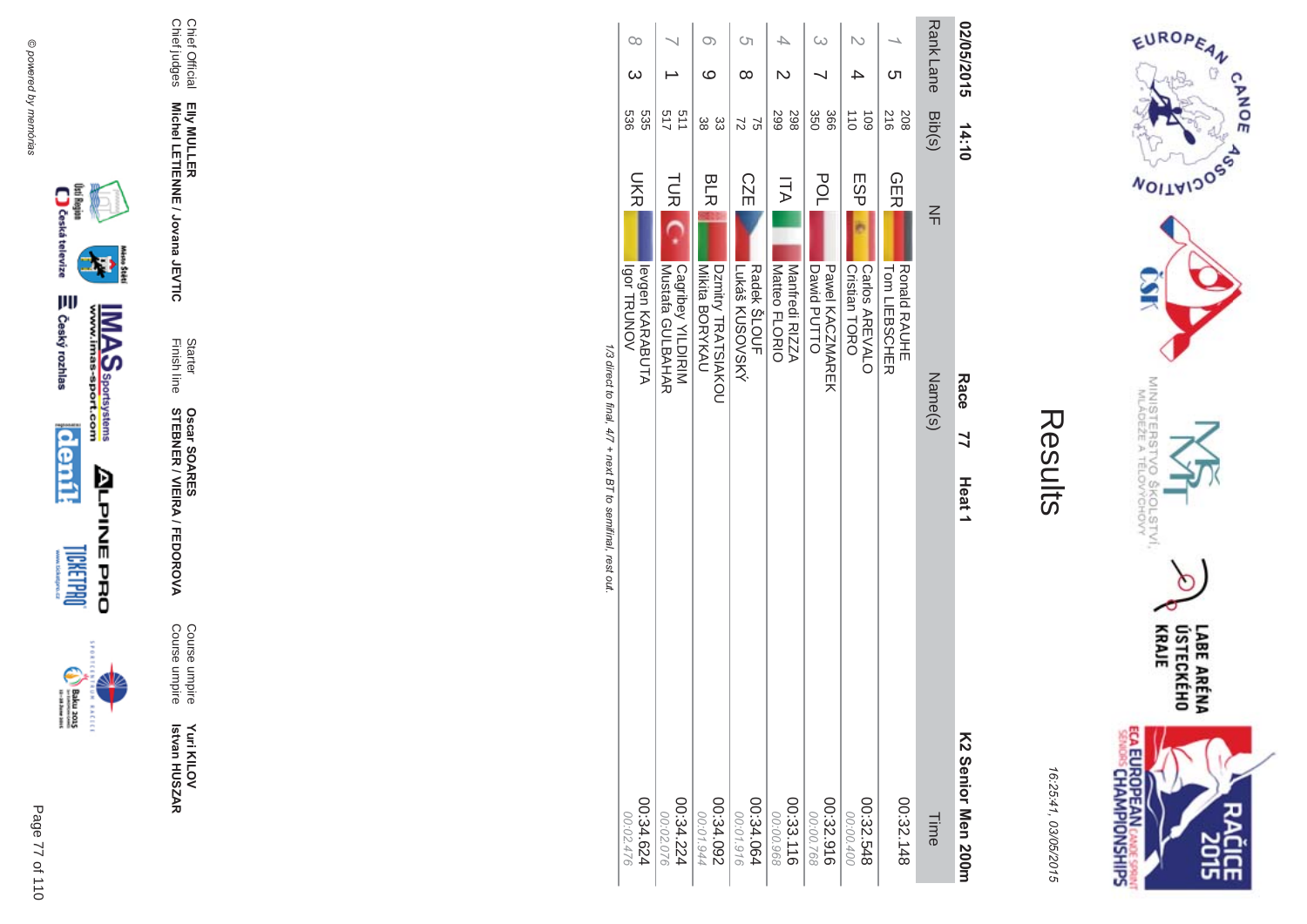



|                                                            | $\infty$                                        |                                          | $\infty$                                         | C٦                                   | ₽                                                  |                                                            |                                                     |                                           |                   |                                        |
|------------------------------------------------------------|-------------------------------------------------|------------------------------------------|--------------------------------------------------|--------------------------------------|----------------------------------------------------|------------------------------------------------------------|-----------------------------------------------------|-------------------------------------------|-------------------|----------------------------------------|
|                                                            | ∞                                               |                                          |                                                  | ග                                    |                                                    |                                                            | Cл                                                  |                                           | Rank Lane         | 02/05/2015                             |
|                                                            | 278<br>279                                      | $\frac{131}{2}$<br>$\frac{1}{33}$        | 485<br>488                                       | 242<br>258                           | <b>SOS</b><br>501                                  | 315<br>$\frac{8}{9}$                                       | 429<br>457                                          | 471<br>473                                | Bib(s)            | 14:15                                  |
| 1/3 direct to final, 4/7 + next B T to semifinal, rest out | 적<br>SIXIS<br>SING<br>SONOLORE<br>Peter<br>EGAN | コミ<br>Eero SELIVAARA<br>Anti LACRIKAINEN | <b>SVK</b><br>Martin JANKOVEC<br>Lubomir<br>BENO | HOH<br>Balázs BIRKÁS<br>Márk BALASKA | SWE<br><b>Christian SVANQVIST</b><br>Erik SVENSSON | <b>TLD</b><br>Aurimas LANKAS<br><b>Edvines RAMANANGSAS</b> | <b>RUS</b><br>Yury POSTRYGAY<br>Alexander DYACHENKO | SRBI<br>Nebojsa GRUJIC<br>Marko NOVAKOVIC | $\leq$<br>Name(s) | Race<br>$\approx$<br>Heat <sub>2</sub> |
|                                                            | 808.4.808<br>00:03.132                          | 262.34.292<br>00:02.616                  | 00:33.640<br>00:01.964                           | 00:33.632<br>00:01.956               | 00:32.824<br>00:01.148                             | 00:32.088<br>00:00.412                                     | 00:32.084<br>00:00.408                              | 00:31.676                                 | Time              | K2 Senior Men 2001                     |





























Elly MULLER<br>Michel LETIENNE / Jovana JEVTIC

Chief Official<br>Chief judges

Starter<br>Finish line **Oscar SOARES<br>STEBNER / VIEIRA / FEDOROVA** 

Course umpire<br>Course umpire

**Alexandras ALEKRINSKIS**<br>Javier TOLEDO

Page 78 of 110

**BACECE**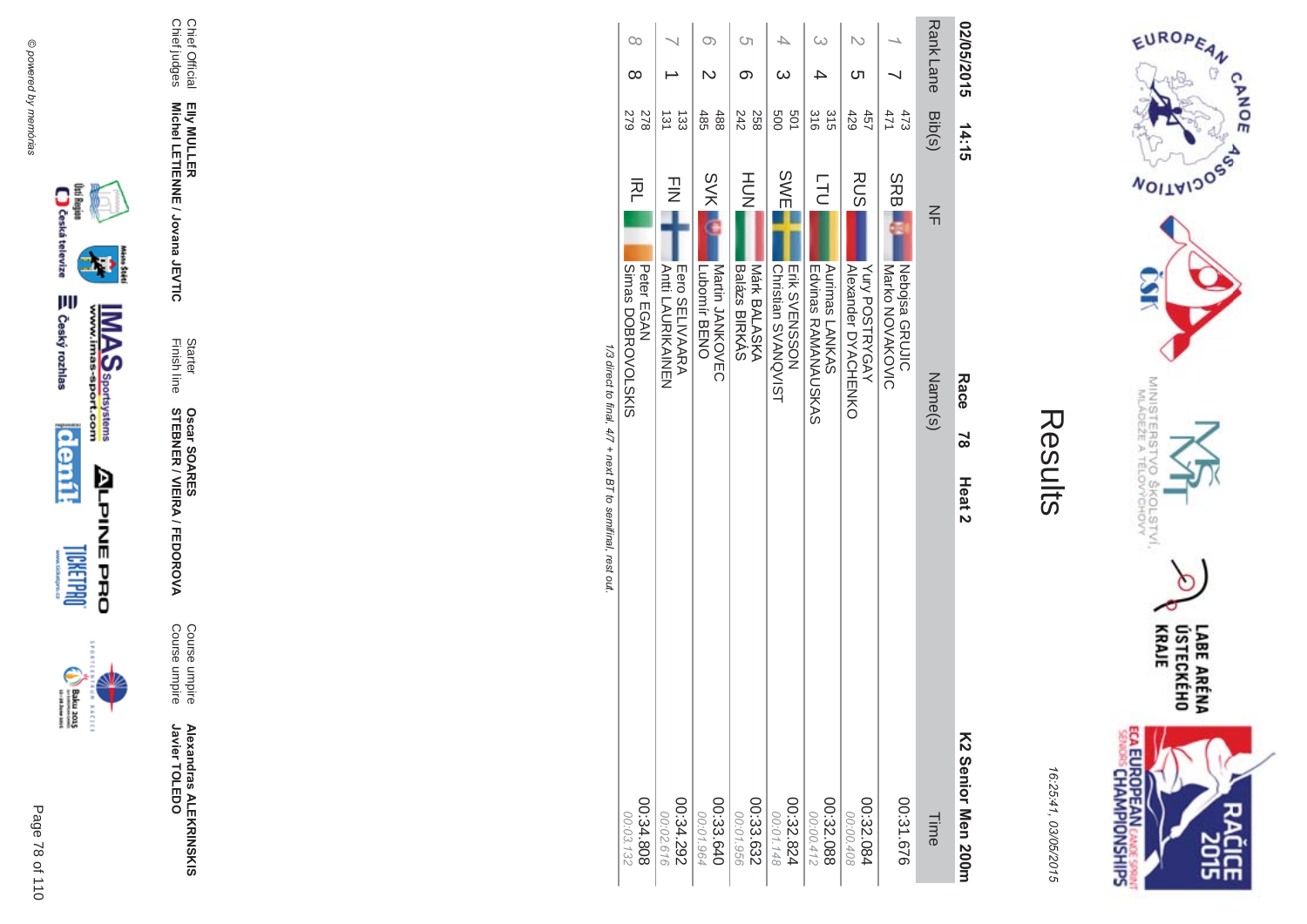

incon



**Veneta TODOROVA<br>STEBNER / VIEIRA / FEDOROVA** 

Starter<br>Finish line

Chief Official<br>Chief judges Elly MULLER<br>Michel LETIENNE / Jovana JEVTIC

| ŗ.<br>L |
|---------|
|         |
|         |
|         |
|         |
|         |

--

EUROPEAN

**WOILWIDOSS** 

MINISTERS<br>MINISTERS

'd

 $\sigma_{\varphi}$ 

**COLSTVI.**<br>YCHOVY

 $\cap$ 

LABE ARÉNA<br>ÚSTECKÉHO<br>KRAJE

**SH** 

CANOE

| ١      |
|--------|
| ŧ      |
|        |
| ۱      |
| ï      |
| í      |
|        |
| c<br>, |
| ç      |
|        |
| ļ      |
|        |
| I      |
|        |
| c      |
|        |

**ECA EUROPEAN CANDE SPRINT**<br>SENGIS CHAMPIONSHIPS

| $\circ$                | $\infty$               |                        | $\infty$               | Ċη                     |                        | $\infty$               | $\overline{\mathsf{C}}$ |             |                  | 02/05/2015             |
|------------------------|------------------------|------------------------|------------------------|------------------------|------------------------|------------------------|-------------------------|-------------|------------------|------------------------|
|                        | $\circ$                | N                      |                        |                        | တ                      | ∞                      | $\infty$                | Cл          |                  |                        |
| 322                    | 284                    | 69                     | 809                    | 458                    | 224                    | 480                    | 380                     | 145         | Rank Lane Bib(s) | 14:45                  |
| MDA                    | ΠA                     | <b>CZE</b>             | <b>TUR</b>             | <b>SLO</b>             | HUH<br>N               | <b>SVK</b>             | <b>POR</b>              | FRA         | $\leq$           |                        |
| Zoia MANAEVA           | Cristina PETRACCA      | Michaela FASNEROVÁ     | Sára SEPRENYI          | Anja OSTERMAN          | Dóra LUCZ              | Ivana KMETOVÁ          | Teresa PORTELA          | Sarah GUYOT |                  |                        |
|                        |                        |                        |                        |                        |                        |                        |                         |             | Name(s)          | Race<br>$\overline{5}$ |
|                        |                        |                        |                        |                        |                        |                        |                         |             |                  | Semifinal 1            |
| 00:46.808<br>00:04.980 | 00:46.156<br>00:04.328 | 00:45.928<br>00:04.100 | 00:44.824<br>00:02.996 | 00:44.576<br>00:02.748 | 00:44.076<br>00:02.248 | 00:43.664<br>00:01.836 | 00:43.568<br>00:01.740  | 828.142.00  | Time             | K1 Nenior Momen 2001   |

1/3 to final A, 4/7 + next BT to final B, rest out.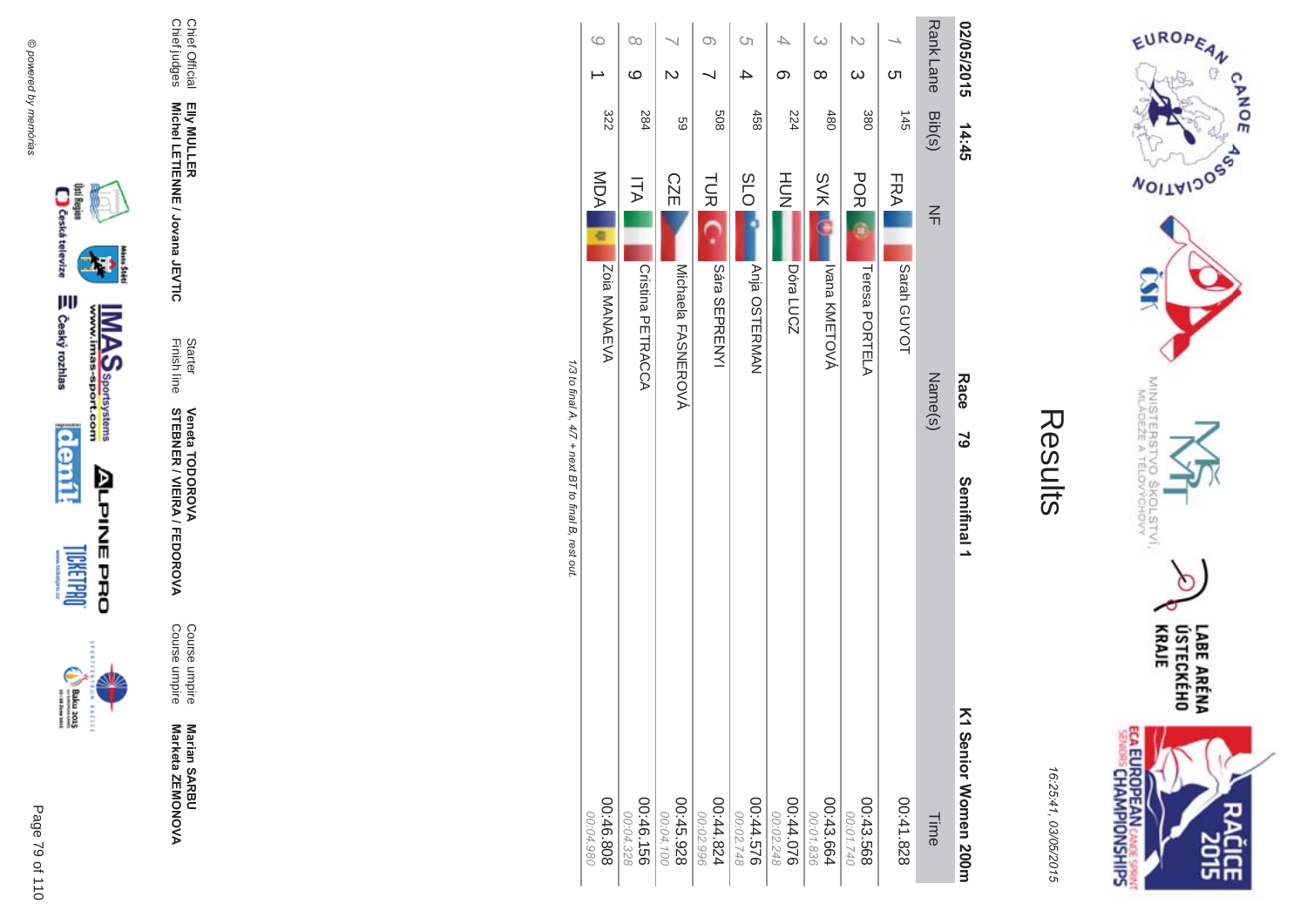



**MA** Course umpire<br>Course umpire Course umpireCourse umpire

Finish line Starter **STEBNER \$ -**A/FEDOR **Veneta TODOR \*\$'**

Chief Official<br>Chief judges Chief judges Chief Official Elly MULLER<br>Michel LETIENNE / Jovana JEVTIC **Michel LETIENNE / Jovana JEVTIC EIIy MULLER** 

| <b>Rank Lane</b><br>02/05/2015<br>$\omega$ | <b>C</b> h<br>တ | Bib(s)<br>422<br>498<br>104<br>14:50 | SWE<br><b>RUS</b><br>ESP<br>$\leq$ |                                      |
|--------------------------------------------|-----------------|--------------------------------------|------------------------------------|--------------------------------------|
|                                            |                 |                                      |                                    | Natalia PODOLSKAYA<br>Teresa PORTELA |
|                                            |                 |                                      |                                    | Linnea STENSILS                      |
|                                            |                 | $\frac{182}{2}$                      | <b>GBR</b>                         | Emily LEWIS                          |
| Ċη                                         |                 | 528                                  | <b>SHS</b>                         | <b>SALIBRA RANAKEVACH</b>            |
| O)                                         | $\omega$        | 6                                    | <b>BLR</b>                         | Nadzeya LIAPESHKA                    |
|                                            | $\infty$        | 273                                  | 주                                  | Jenny EGAN                           |
| $\infty$                                   | $\circ$         | 327                                  | NED                                | Eef HAAZE                            |
| 6                                          |                 | 310                                  | LAT                                | Madara ALDINA                        |

1/3 to final A, 4/7 + next BT to final B, rest out. /3 to final A,  $4/7$  + next BT to final B, rest out.

> LABE ARÉNA<br>ÚSTECKÉHO<br>KRAJE **ECA EUROPEAN** CANDE SPRINT ĉ ᅄ

EUROPEAN

**MOITAIDOS** 

MINISTERS<br>MINISTERS

c

 $rac{5}{9}$ 

COLSTVI.<br><sup>CCHOVY</sup>

CANOE

 $\sigma$ 

16:25:41 03/05/201  $\overline{(\overline{n})}$ 

Results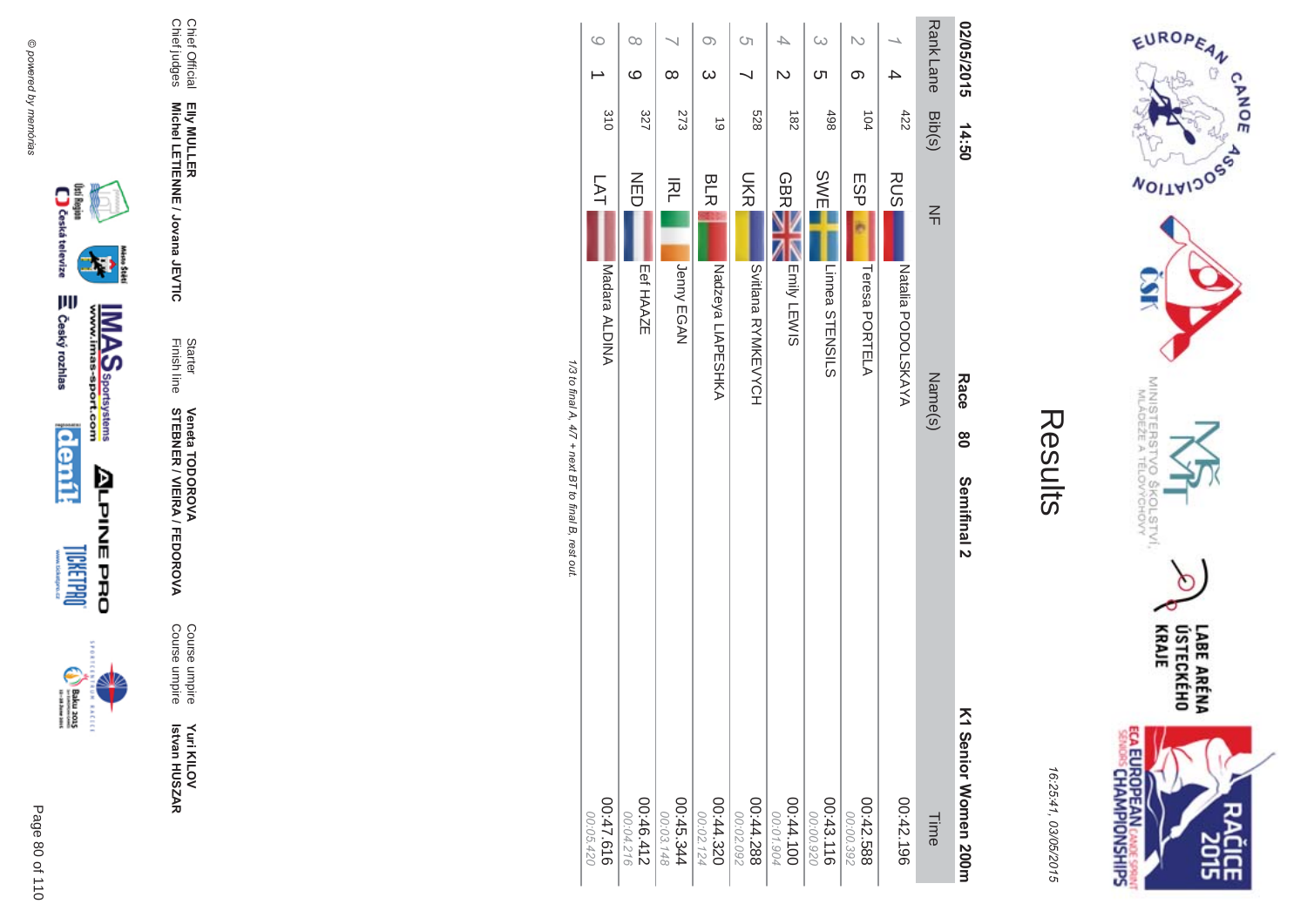

incon



**Alexandras ALEKR** 

**MA** Course umpire<br>Course umpire Course umpire Course umpire

Finish line Starter **STEBNER \$ -**A/FEDOR **Steve JONES** 

Chief Official<br>Chief judges Chief judges Chief Official Elly MULLER<br>Michel LETIENNE / Jovana JEVTIC **Michel LETIENNE / Jovana JEVTIC EIIy MULLER** 

| 02/05/2015       |          | 14:55           |            | Race<br>$\frac{1}{8}$    | Semifinal 1<br>K1 Senior Men 200m |
|------------------|----------|-----------------|------------|--------------------------|-----------------------------------|
| Rank Lane Bib(s) |          |                 | $\leq$     | Name(s)                  |                                   |
|                  | <u>ဟ</u> | 318             | <b>LTU</b> | Ignas NAVAKAUSKAS        |                                   |
|                  |          | 175             | FRA        | Sébastien<br>JOUVE       |                                   |
| G                | တ        | 351             | POL        | Denis AMBROZIAK          |                                   |
|                  | $\omega$ | 491             | <b>SVK</b> | Miroslav ZATKO           |                                   |
| Cη               |          | 249             | HUT<br>N   | <b>Dávid HÉRICS</b>      |                                   |
| $\circ$          | Z        | 68 <sub>1</sub> | <b>GBR</b> | Kristian REEVES          |                                   |
|                  |          | 329             | NED        | Niels KROUWEL            |                                   |
| $\infty$         | ∞        | $\frac{1}{3}$   | <b>QEO</b> | Badri KAVELASHVILI       |                                   |
| $\circ$          | ဖ        | 323             | MDA<br>¢   | <b>Gheorghe SADOVNIC</b> |                                   |

1/3 to final A, 4/7 + next BT to final B, rest out. /3 to final A,  $4/7$  + next BT to final B, rest out.



EUROPEAN

**MOITAIDOS** 

MINISTERS<br>MINISTERS

c

 $rac{5}{2}$ 

(OLSTVI,<br><sup>(</sup>CHOVY

 $\sigma$ 

CANOE

16:25:41 03/05/201  $\overline{(\overline{n})}$ 

Results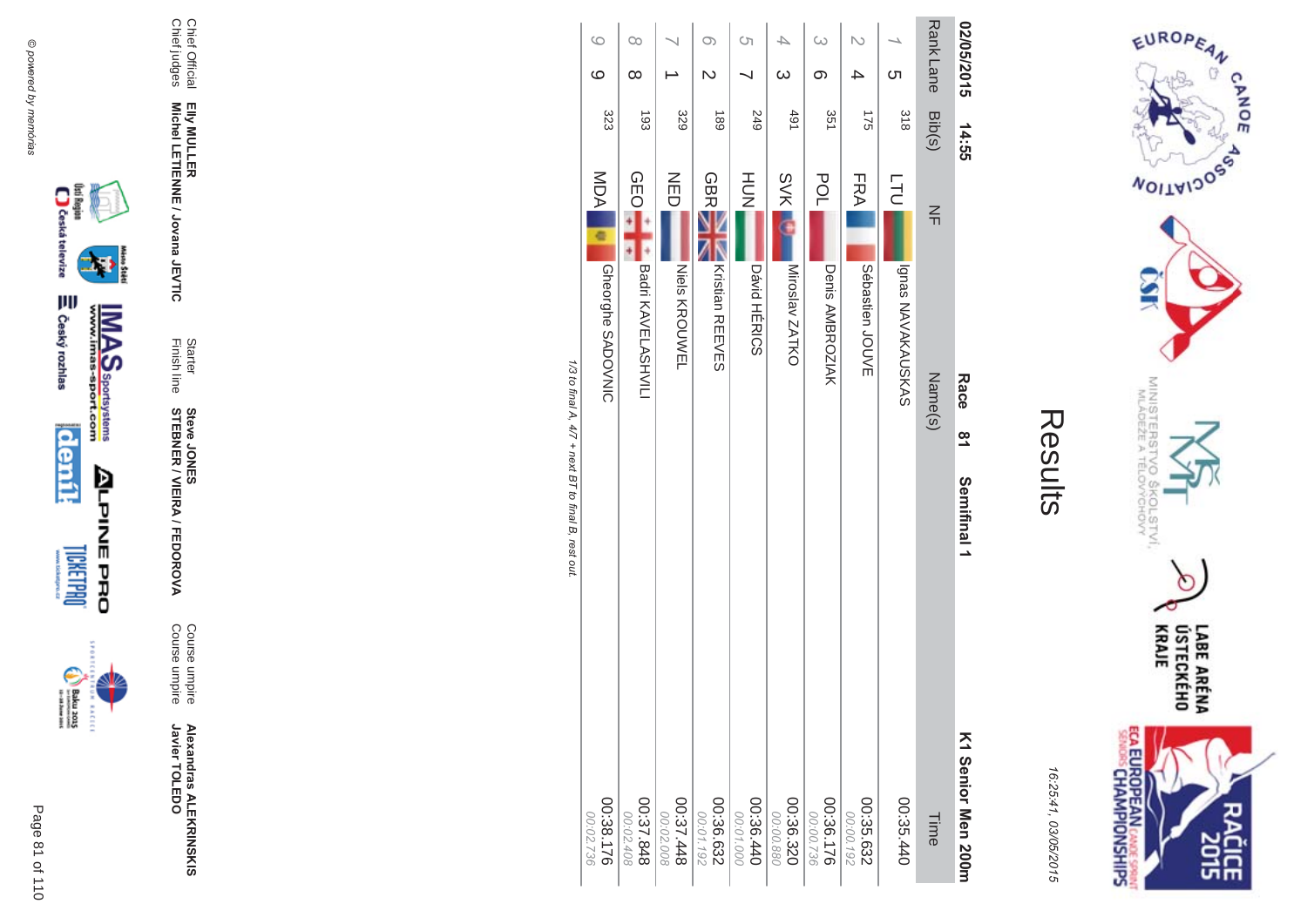

**BACECE** 

**Marian SARBU<br>Marketa ZEMONOVA** Marketa ZEMONOVA

Course umpire<br>Course umpire Course umpire Course umpire **Marian SAR** 

**MA** 

Finish line Starter **STEBNER \$ -**A/FEDOR **Steve JONES** 

Chief Official<br>Chief judges Chief judges Chief Official Elly MULLER<br>Michel LETIENNE / Jovana JEVTIC **Michel LETIENNE / Jovana JEVTIC EIIy MULLER** 

| ŗ<br>L |
|--------|
|        |
|        |
|        |
|        |

EUROPEAN

**MOITAIDOS** 

MINISTERS<br>MINISTERS

'd

 $rac{5}{2}$ 

**COLSTVI,**<br>ÝCHOVY

ECA EUROPEAN CANDES SPRING

Ò

LABE ARÉNA<br>ÚSTECKÉHO<br>KRAJE

**SH** 

CANOE

16:25:41 03/05/201  $\overline{(\overline{n})}$ 

| $\mathsf{D}$   | $\infty$               | $\infty$             | $\infty$<br>$\circ$    | S)<br>$\infty$   |                        | $\infty$<br>တ          | N                      | <b>C</b> h          | Rank Lane Bib(s) | 02/05/2015         |
|----------------|------------------------|----------------------|------------------------|------------------|------------------------|------------------------|------------------------|---------------------|------------------|--------------------|
| 989            | 335                    | 280                  | 136                    | ဖ                | 594                    | 99                     | 124                    | 311                 |                  | 15:00              |
| <b>UKR</b>     | NOR                    | 주                    | $\frac{1}{2}$          | AZE              | ITA                    | <b>CZE</b>             | ESP                    | 了<br>白              | $\leq$           |                    |
| <b>VONUBLE</b> | Martin BEFRING         | <b>Tom BRENNAN</b>   | <b>Niklas VETTANEN</b> | Mirnazim JAVADOV | Edoardo CHIERINI       | Filip SVAB             | Saul CRAVIOTTO         | Aleksejs RUMJANCEVS |                  | Race               |
|                |                        |                      |                        |                  |                        |                        |                        |                     | Name(s)          | 82                 |
|                |                        |                      |                        |                  |                        |                        |                        |                     |                  | Semifinal 2        |
|                |                        |                      |                        |                  |                        |                        |                        |                     |                  |                    |
| <b>DNS</b>     | 00:38.612<br>00:02.540 | 252.852<br>00:01.780 | 00:37.832<br>00:01.760 | 00:37.220        | 00:36.888<br>00:00.816 | 00:36.728<br>00:00.656 | 00:36.392<br>00:00.320 | 00:36.072           | Time             | K1 Senior Men 200m |

1/3 to final A, 4/7 + next BT to final B, rest out. /3 to final A,  $4/7$  + next BT to final B, rest out.

డ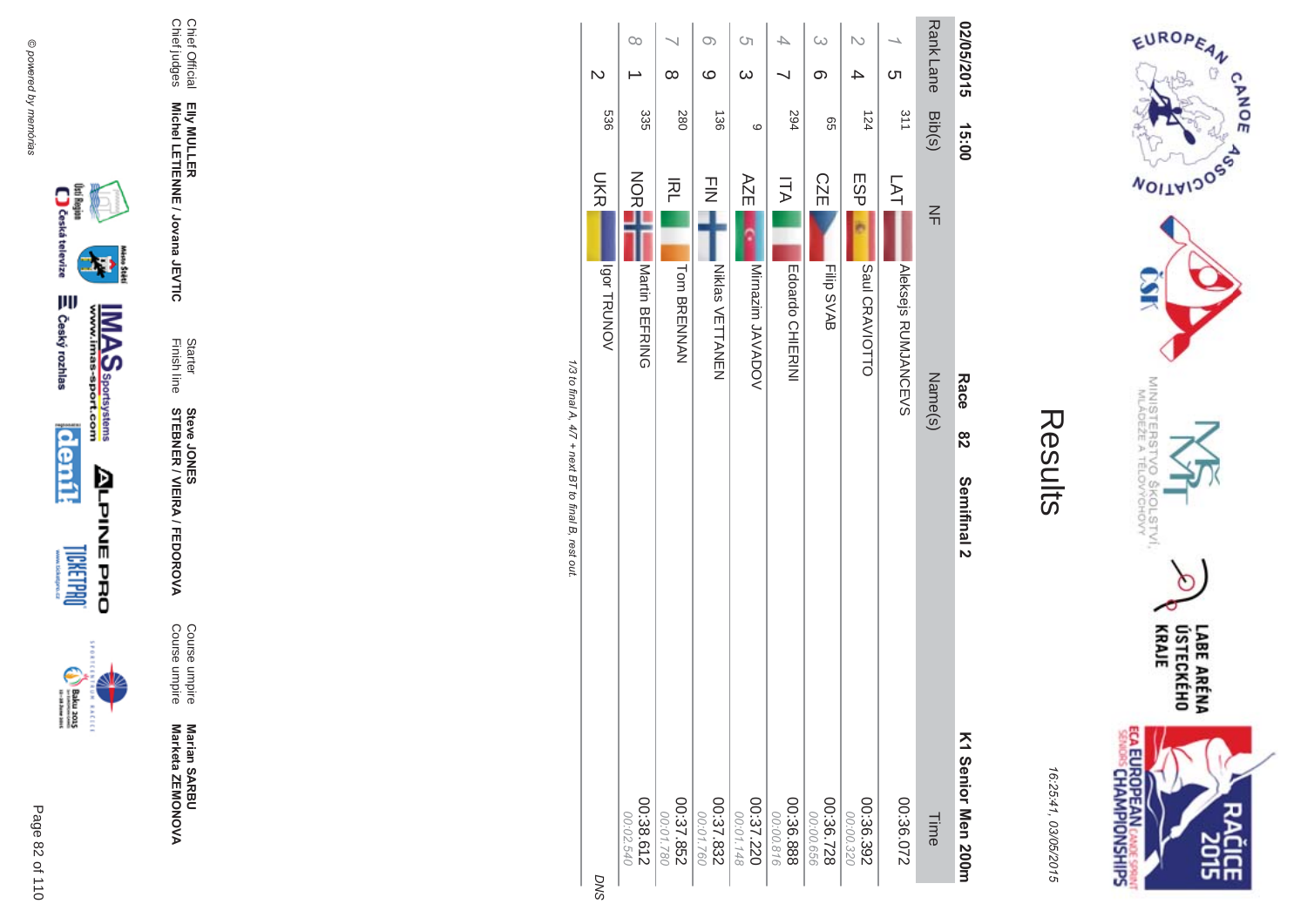

Course umpire<br>Course umpire Yuri KILOV<br>Istvan HUSZAR

Starter<br>Finish line **Steve JONER / VIEIRA / FEDOROVA** 

Chief Official<br>Chief judges Elly MULLER<br>Michel LETIENNE / Jovana JEVTIC

| ŗ. |
|----|
|    |
|    |
|    |
|    |
|    |

EUROPEAN

**NOILWIDOS** 

MINISTERS<br>MINISTERS

'd  $\sigma_{\rm w}$ 

**COLSTVI,**<br>ÝCHOVY

 $\circ$ 

LABE ARÉNA<br>ÚSTECKÉHO<br>KRAJE

**SHR** 

**CANOE** 

| ١<br>٠<br>,<br>i<br>r<br>í           |
|--------------------------------------|
| c<br>,<br>ι<br>t<br>I<br>C<br>ŕ<br>I |

**ECA EUROPEAN CANDE SPRINT**<br>SENGIS CHAMPIONSHIPS

|                          |            |                                   | Race    |                               |
|--------------------------|------------|-----------------------------------|---------|-------------------------------|
| <b>Rank Lane</b>         | Bib(s)     | $\leq$                            | Name(s) | Time                          |
| <u>(</u>                 | 431        | <b>RUS</b><br>Andrey KRAITOR      |         | 00:40.676                     |
|                          | 59         | <b>BLR</b><br>Artsem KOZYR        |         | 00:40.728<br>00:00.052        |
| $\overline{\omega}$<br>တ | 213        | <b>GER</b><br>Stefan KIRAJ        |         | 00:41.224<br>00:00.548        |
| ₽<br>N                   | 328        | MDA<br>Serghei TARNOVSCHI         |         | 00:42.388<br>00:01.712        |
| Ćη                       | 553        | <b>POL</b><br>Wiktor GLAZUNOW     |         | $\frac{00:42.884}{00:02.208}$ |
| $\infty$<br>$\circ$      | <b>186</b> | <b>GBR</b><br>Christopher CALVERT |         | $00:43.036$<br>980.23.036     |
|                          | 238        | HUH<br>N<br><b>Ádám FEKETE</b>    |         | 00:45.196<br>00:04.520        |
| $\infty$<br>$\infty$     | 313        | LAT<br>Mikelis<br>EZMALIS         |         | 01:01.036<br>00:20.360        |
| $\infty$                 | 274        | 적<br>Andrzej JEZIERSKI            |         | O                             |

1/3 to final A, 4/7 + next BT to final B, rest out.

ŠŅ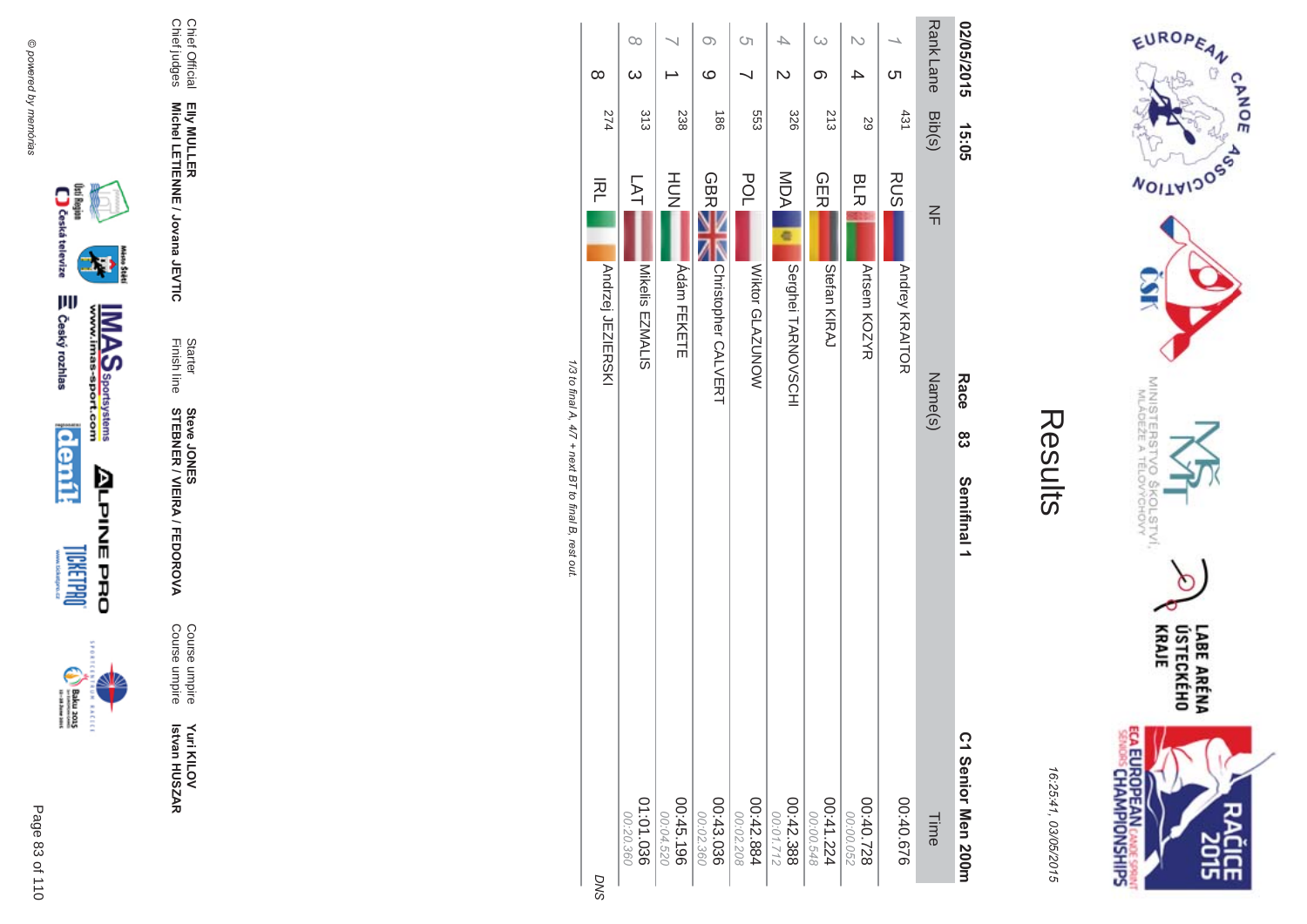











Chief Official<br>Chief judges

**Alexandras ALEKRINSKIS**<br>Javier TOLEDO

Course umpire<br>Course umpire

Starter<br>Finish line **Steve JONER / VIEIRA / FEDOROVA** 

Elly MULLER<br>Michel LETIENNE / Jovana JEVTIC

|                                                               | $\infty$               |                          | O)<br>N                | S)<br>$\infty$         | ∞                      | $\omega$<br>$\infty$   |                        | cл                       | Rank Lane     | 02/05/2015         |
|---------------------------------------------------------------|------------------------|--------------------------|------------------------|------------------------|------------------------|------------------------|------------------------|--------------------------|---------------|--------------------|
|                                                               | 514                    |                          | 486                    | 305                    | 537                    | $\overline{2}$         | 194                    | 101                      |               |                    |
|                                                               |                        | $\vec{v}$                |                        |                        |                        |                        |                        |                          | Bib(s)        | 15:10              |
|                                                               | TUR <sub>IC</sub>      | AZE                      | <b>SVK</b>             | ITA                    | <b>UKR</b>             | <b>FRA</b>             | <b>QEO</b>             | ESP                      | $\frac{2}{1}$ |                    |
|                                                               | Kerim TENHA            | Nykyta SABLIN            | Lubomir HAGARA         | NICOlae CRACIUN        | <b>Iurii CHEBAN</b>    | Thomas SIMART          | Zaza NADIRADZE         | <b>AIRDISO BENAVIDES</b> |               |                    |
|                                                               |                        |                          |                        |                        |                        |                        |                        |                          | Name(s)       | Race               |
|                                                               |                        |                          |                        |                        |                        |                        |                        |                          |               | 84                 |
| 1/3 to final $A$ , $4/7 +$ next $BT$ to final $B$ , rest out: |                        |                          |                        |                        |                        |                        |                        |                          |               | Semifinal 2        |
|                                                               | 00:47.460<br>00:07.696 | 086'542.980<br>00:03.216 | 00:42.516<br>00:02.752 | 00:41.196<br>00:01.432 | 00:40.740<br>00:00.976 | 00:40.676<br>00:00.912 | 00:40.596<br>00:00.832 | 00:39.764                | Time          | C1 Senior Men 200m |

EUROPEAN

**WOILWIDOSS** 

MINISTERS<br>MINISTERS

erov<br>S

COLSTVI.<br><sup>CCHOVY</sup>

**ECA EUROPEAN** CANDE SPRINT

LABE ARÉNA<br>ÚSTECKÉHO<br>KRAJE

ዸቘ

Results

16:25:41, 03/05/2015

 $\sigma$ 

CANOE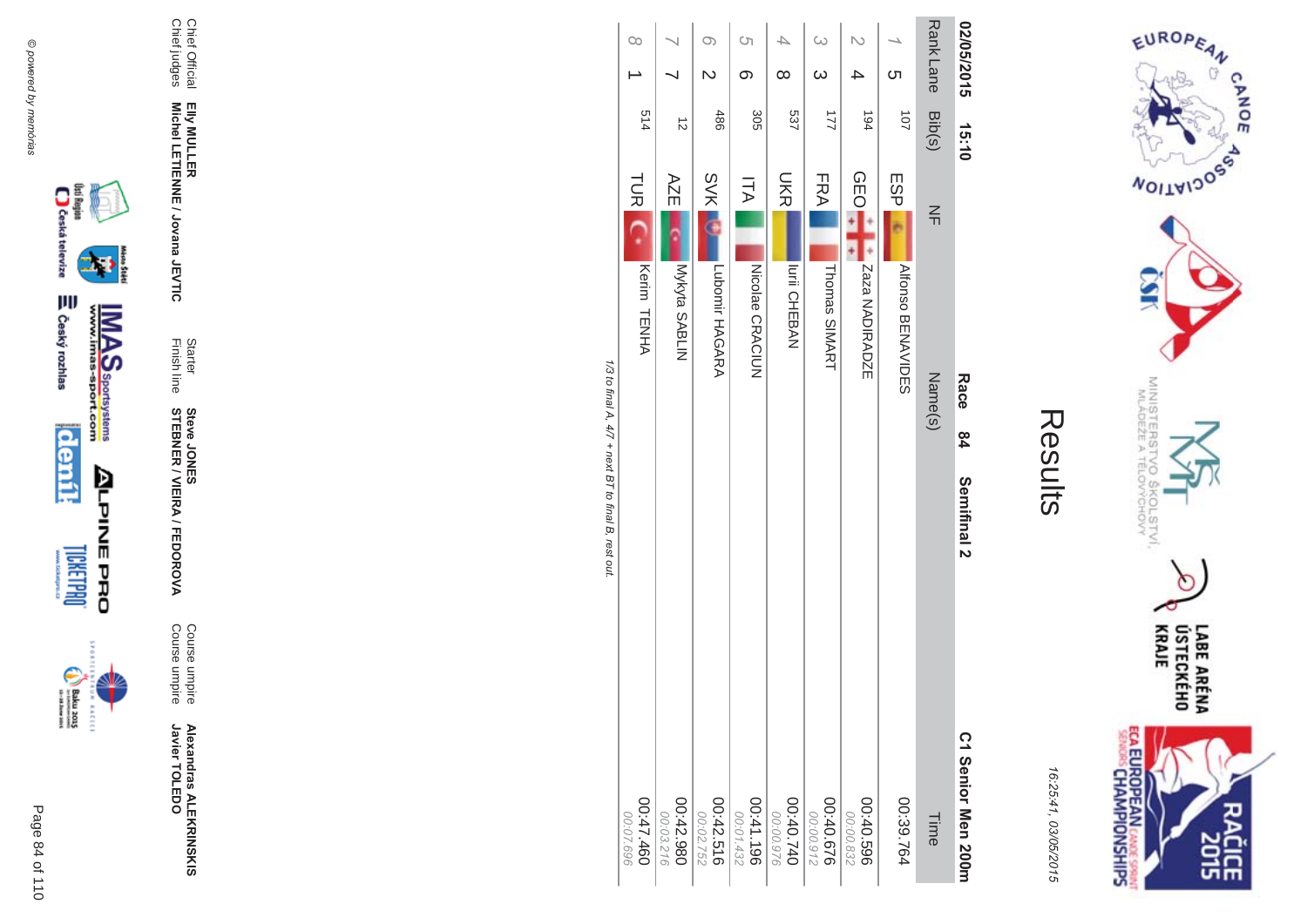

**BACECE** 



Marian SARBU<br>Marketa ZEMONOVA

Course umpire<br>Course umpire

Starter<br>Finish line **Steve JONER / VIEIRA / FEDOROVA** 

Chief Official<br>Chief judges Elly MULLER<br>Michel LETIENNE / Jovana JEVTIC

| Ĩ.<br>L |
|---------|
|         |
|         |
|         |
| l       |
|         |

 $\sim$ 

EUROPEAN

**WOILWIDOSS** 

MINISTERS<br>MINISTERS

'd

 $\sigma_{\rm w}$ 

**COLSTVI,**<br>ÝCHOVY

 $\cap$ 

LABE ARÉNA<br>ÚSTECKÉHO<br>KRAJE

**SH** 

**CANOE** 

| נ<br>٠ |
|--------|
| ١      |
|        |
|        |
|        |
|        |
|        |
|        |
| ļ      |
| ı,     |
|        |
| c      |
|        |

**ECA EUROPEAN CANDE SPRINT**<br>SENGIS CHAMPIONSHIPS

|                         | $\circ$<br>$\infty$    | $\infty$<br>ဖ                                    |                              | $\infty$                                    | S)                                                 | 4<br>ග                      | $\infty$                                       | N<br>Cл                                        | 4                          | Rank Lane | 02/05/2015           |
|-------------------------|------------------------|--------------------------------------------------|------------------------------|---------------------------------------------|----------------------------------------------------|-----------------------------|------------------------------------------------|------------------------------------------------|----------------------------|-----------|----------------------|
|                         | 66<br>84               | 909<br>504                                       | 54<br>80                     | 395<br>394                                  | 234<br>222                                         | 288<br>287                  | $\overline{8}$<br>82                           | 481<br>480                                     | 521<br>525                 | Bib(s)    | 15:15                |
|                         | ESP<br>Begoña LAZKANO  | <b>TUR</b><br>Ines<br>ESTEVES<br>Elizabeth BATES | <b>CZE</b><br>Jana SEBESTOVA | ROU<br>Iuliana TARAN<br><b>Irina LAURIC</b> | HUT<br>N<br><b>Anita HAGYMASI</b><br>Réka HAGYMÁSI | <b>ITA</b><br>Sofia CAMPANA | ロロコ                                            | <b>SVK</b><br>Martina KOHLOVA<br>Ivana KMETOVA | <b>UKR</b><br>Mariya POVKH | $\leq$    |                      |
| 1/3 to final, rest out. | Laura PEDRO            |                                                  | Michaela MLEZIVOVÁ           |                                             |                                                    | Norma MURABITO              | <b>Henriette HANSEN</b><br><b>EINDINGENSEN</b> |                                                | Anastasiia TODOROVA        | Name(s)   | Race<br>တ<br>ဟ       |
|                         |                        |                                                  |                              |                                             |                                                    |                             |                                                |                                                |                            |           | Semifinal 1          |
|                         | 00:41.512<br>228'02.00 | 00:41.284<br>00:02.644                           | 926'07:00<br>00:02.336       | 00:39.584<br>00:00.944                      | 00:39.484<br>00:00.844                             | 00:39.024<br>00:00.38       | 00:38.740<br>00:00.100                         | 00:38.660<br>00:00.020                         | 00:38.640                  | Time      | K2 Senior Momen 200m |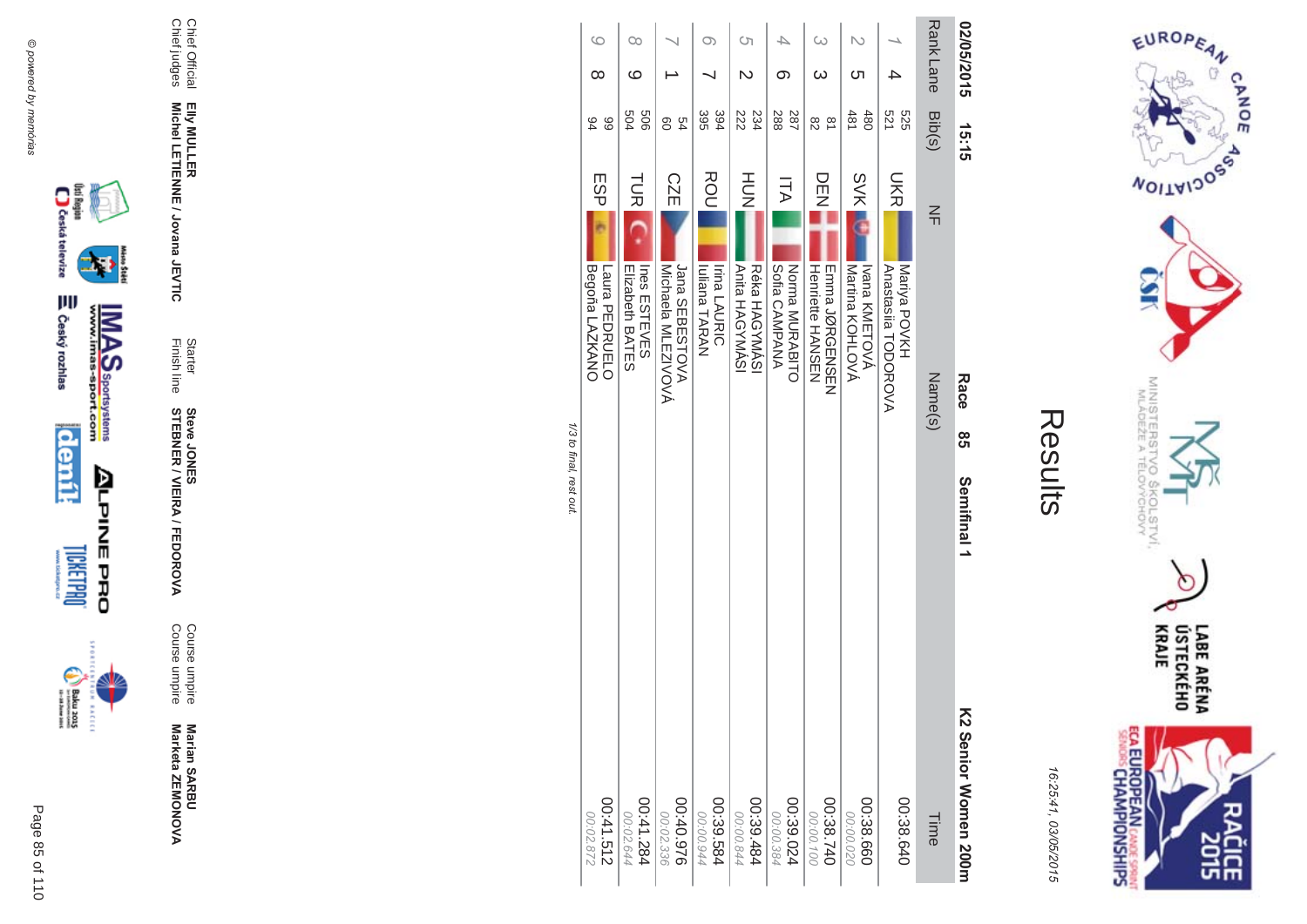

istore



98 Semifinal 1

LABE ARÉNA<br>ÚSTECKÉHO<br>KRAJE ECA EUROPEAN CANCE SPRINT ዸቘ

EUROPEAN

**NOILWIDOSS** 

MINISTERS<br>MLÁDEŽE A

CHOW<br>CHOW

 $\sigma$ 

**CANOE** 

16:25:41, 03/05/2015

Results

Starter<br>Finish line **Oscar SOARES<br>STEBNER / VIEIRA / FEDOROVA** Course umpire<br>Course umpire

Yuri KILOV<br>Istvan HUSZAR

Chief Official<br>Chief judges Elly MULLER<br>Michel LETIENNE / Jovana JEVTIC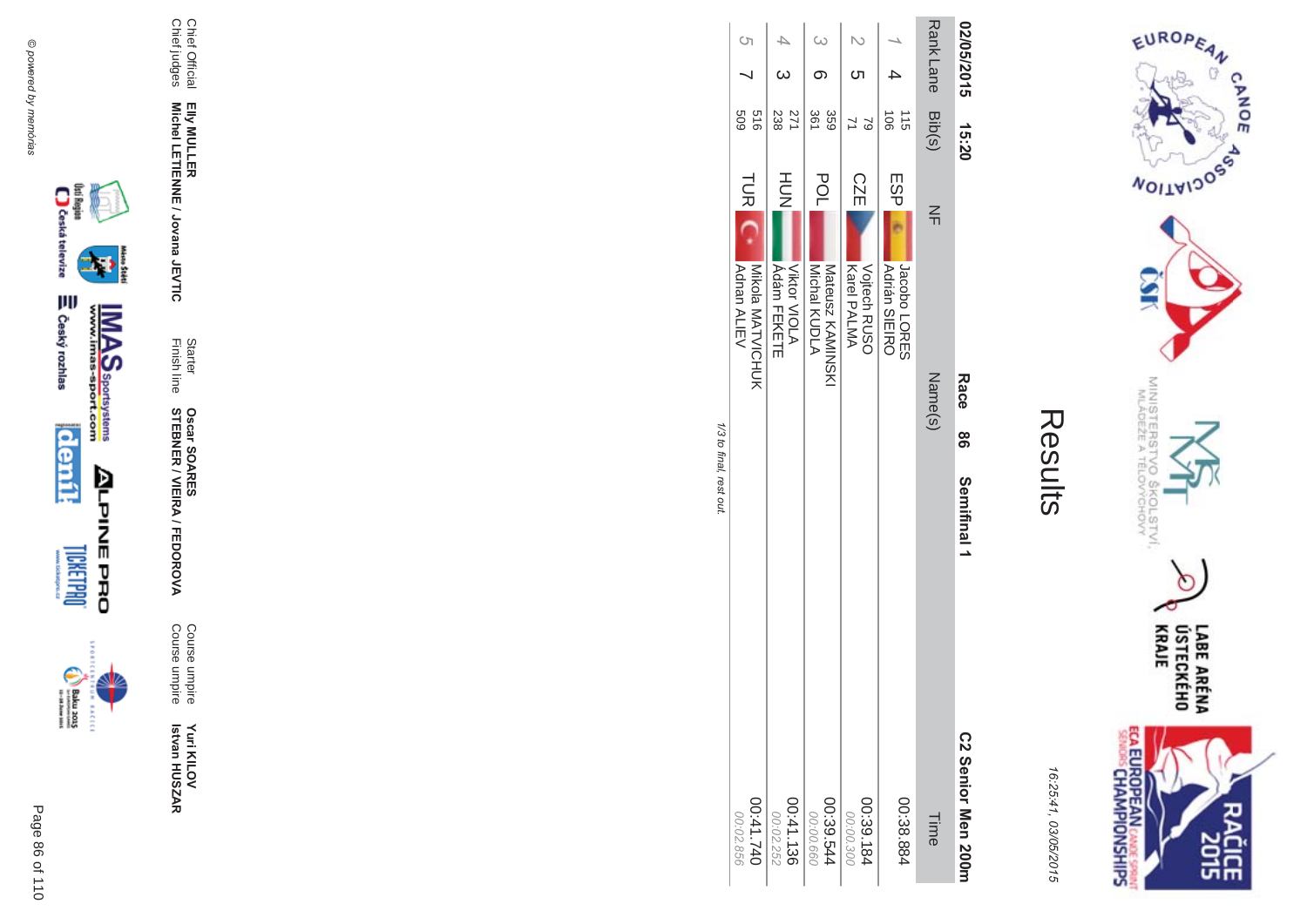









Chief Official<br>Chief judges Elly MULLER<br>Michel LETIENNE / Jovana JEVTIC

**Alexandras ALEKRINSKIS**<br>Javier TOLEDO

Course umpire<br>Course umpire

Starter<br>Finish line **Oscar SOARES<br>STEBNER / VIEIRA / FEDOROVA** 

|                         |                                       | 00                                   |                                     | Oා                                    | Cη                              | 4                             | ω                             | N                                    |                                 | Rank Lane      | 02/05/2015         |
|-------------------------|---------------------------------------|--------------------------------------|-------------------------------------|---------------------------------------|---------------------------------|-------------------------------|-------------------------------|--------------------------------------|---------------------------------|----------------|--------------------|
|                         | ပ                                     |                                      |                                     | ∞                                     |                                 | ග                             | ω                             | 4                                    | <u>(</u>                        |                |                    |
|                         | 535<br>989                            | 33<br>အိ                             | $\frac{131}{12}$<br>$\overline{33}$ | 511<br>517                            | 485<br>488                      | 72<br>$\mathfrak{D}$          | 242<br>258                    | 009<br>501                           | 298<br><b>299</b>               | Bib(s)         | 15:25              |
|                         | <b>UKR</b>                            | <b>BLR</b>                           | $\frac{1}{2}$                       | <b>TUR</b>                            | <b>SVK</b>                      | <b>CZE</b>                    | HU<br>N                       | <b>SWE</b>                           | ITA                             | $\frac{2}{11}$ |                    |
|                         | levgen KARABUTA<br><b>Igor TRUNOV</b> | Mikita BORYKAU<br>Dzmitry TRATSIAKOU | Eero SELIVAARA<br>Anti LACRIKAINEN  | Cagribey YILDIRIM<br>Mustata GULBAHAR | Nartin JANKOVEC<br>Lubomir BENO | Lukáš KUSOVSKÝ<br>Radek SLOUF | Márk BALASKA<br>Balázs BIRKÁS | Erik SVENSSON<br>Christian SVANQVIST | Manfredi RIZZA<br>Matteo FLORIO | Name(s)        | Race               |
| 1/3 to final, rest out. |                                       |                                      |                                     |                                       |                                 |                               |                               |                                      |                                 |                | $\frac{8}{1}$      |
|                         |                                       |                                      |                                     |                                       |                                 |                               |                               |                                      |                                 |                | Semifinal 1        |
|                         | 00:32.888<br>00:00.712<br><b>DSO</b>  | 00:33.968<br>2621792                 | 00:33.824<br>00:01.648              | 00:33.576<br>00:01.400                | 00:33.044<br>00:00.868          | 00:33.040<br>00:00.864        | 00:33.008<br>00:00.832        | 00:32.476<br>00:00.300               | 00:32.176                       | Time           | K2 Senior Men 2001 |

**Contract Contract** 



EUROPEAN

**NOILWIDOS** 

MINISTERS<br>MINISTERS

°C

 $5<sub>q</sub>$ 

COLSTVI.<br><sup>CCHOVY</sup>

 $\circ$ 

**CANOE** 

16:25:41, 03/05/2015

Results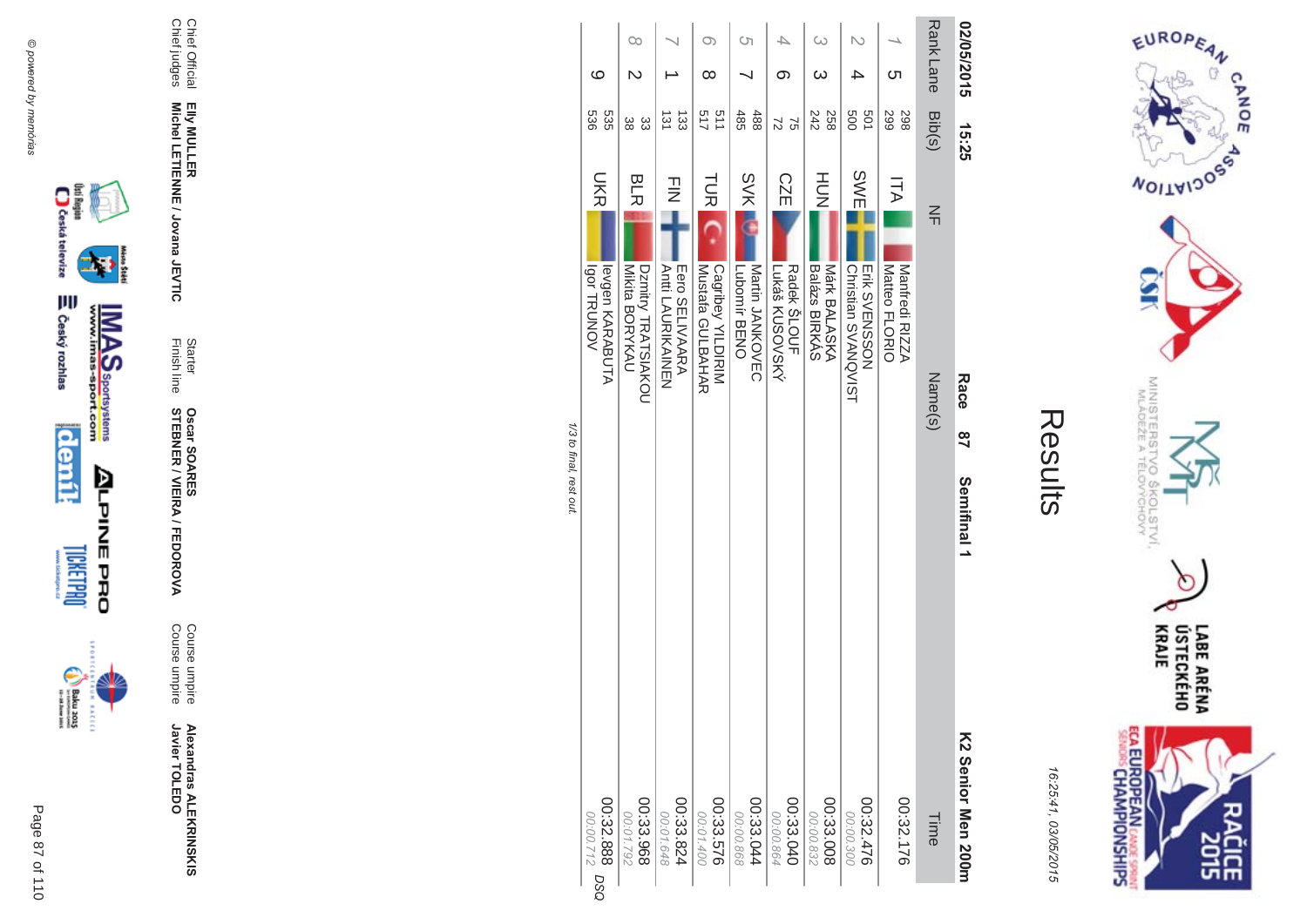



| ŗ. |
|----|
|    |
|    |
|    |
|    |

| 03/05/2015      |                         | 8:40             |            | Race                        | 88 | <b>Final B</b> | K1 Senior Women 500m   |
|-----------------|-------------------------|------------------|------------|-----------------------------|----|----------------|------------------------|
| <b>RankLane</b> |                         | Bib(s)           | $\leq$     | Name(s)                     |    |                | 250m<br>Time           |
| 10 <sup>1</sup> | 4                       | $\frac{185}{25}$ | <b>GBR</b> | Rebeka SIMON                |    |                | 01:57.000              |
|                 |                         | 96               | ESP        | Isabel CONTRERAS            |    |                | 4:57.724<br>00:00.724  |
| 12              | $\omega$                | 330              | <b>NOR</b> | Mira LARSEN                 |    |                | 01:58.760<br>00:01.760 |
| 13              | ຕ                       | 415              | <b>RUS</b> | Elena TEREKHOVA             |    |                | 01:58.928<br>00:01.928 |
| 14              | $\circ$                 | 458              | <b>SLO</b> | Anja OSTERMAN               |    |                | 01:59.976<br>00:02.976 |
| 15              | $\overline{\mathsf{C}}$ | 273              | 적          | Jenny EGAN                  |    |                | 02:00.376<br>00:03.376 |
| 16              | တ                       | 390              | ROU        | <b>Caminesco FLORENTINA</b> |    |                | 02:00.640<br>00:03.640 |
|                 | $\infty$                | 84               | DENZ       | <b>Naja ROSENKRANDS</b>     |    |                | 02:01.248<br>00:04.248 |
| $\frac{1}{8}$   |                         | 88               | <b>CZE</b> | Lucie MATOUŠKOVÁ            |    |                | 02:01.468<br>00:04.468 |













₩

Elly MULLER<br>Michel LETIENNE / Jovana JEVTIC

Chief Official<br>Chief judges

Alexandras ALEKRINSKIS<br>Marketa ZEMONOVA

Course umpire<br>Course umpire

**Veneta TODOROVA<br>STEBNER / VIEIRA / FEDOROVA** 

Starter<br>Finish line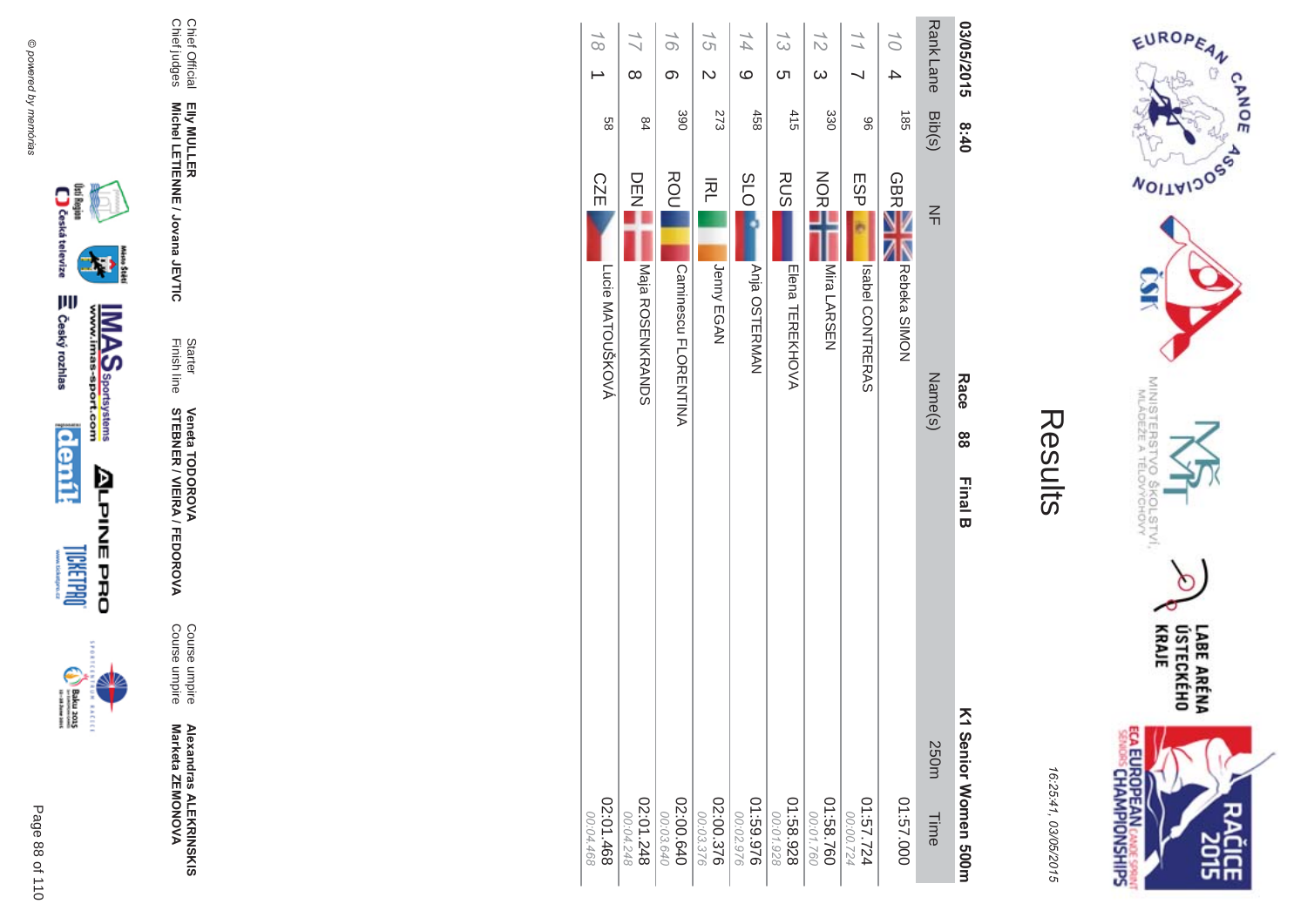



| 03/05/2015                        | 8:46        | Race<br><u>ශ</u><br><b>Final B</b>      |                                                            | K1 Senior Men 500m      |
|-----------------------------------|-------------|-----------------------------------------|------------------------------------------------------------|-------------------------|
| <b>RankLane</b>                   | Bib(s)      | $\leq$<br>Name(s)                       | 250m                                                       | Time                    |
| 10 <sup>1</sup><br>$\overline{C}$ | 402         | ROU<br>Operation MIRONE<br>SCO          | 00:51.22<br>$\odot$                                        | 01:42.924               |
| 4                                 | 434         | <b>RUS</b><br>Dmitril EKIMOV            | 00:50.75<br>$\left( \begin{matrix} 4 \end{matrix} \right)$ | 01:43.256<br>00:00.332  |
| 12<br>Cл                          | $rac{4}{8}$ | CRO<br><b>Antun NOVAKOVIC</b>           | 00:50.11<br>(1)                                            | 01:43.456<br>00:00.532  |
| $\frac{1}{3}$                     | 132         | $\frac{1}{2}$<br>Dietrich MIIKA         | 00:50.58<br>$\odot$                                        | 01:43.704<br>087.00.00  |
| 14<br>$\omega$                    | 513         | <b>TUR</b><br>Gabor BOZSIK              | 77.55.00                                                   | 181.44.184<br>00:01.260 |
| 15<br>တ                           | 368         | <b>POL</b><br><b>Piott SIEMIONOWSKI</b> | 00:50.49<br>$\left(\mathcal{L}\right)$                     | 01:45.188<br>00:02.264  |
| 16<br>$\infty$                    | 49          | <b>CYP</b><br><b>Andreas DIAMANTIS</b>  | 00:51.14<br>$\left( 5\right)$                              | 1:47.004<br>00:04.080   |
| $\frac{7}{1}$<br>ဖ                | 479         | <b>SUI</b><br>Stefan DOMEISEN           | 00:52.57<br>$\circledcirc$                                 | 04:47.140<br>00:04.216  |
| $\frac{1}{8}$                     | $\circ$     | AZE<br>Mirnazim JAVADOV                 | 00:54.16<br>$\odot$                                        | 01:56.292<br>00:13.368  |





 $\begin{picture}(25,20) \put(0,0){\line(1,0){155}} \put(0,0){\line(1,0){155}} \put(0,0){\line(1,0){155}} \put(0,0){\line(1,0){155}} \put(0,0){\line(1,0){155}} \put(0,0){\line(1,0){155}} \put(0,0){\line(1,0){155}} \put(0,0){\line(1,0){155}} \put(0,0){\line(1,0){155}} \put(0,0){\line(1,0){155}} \put(0,0){\line(1,0){155}} \put(0,0){\line(1$ **BACECE** 

Page 89 of 110









Elly MULLER<br>Michel LETIENNE / Jovana JEVTIC

Chief Official<br>Chief judges

Istvan HUSZAR<br>Javier TOLEDO

Course umpire<br>Course umpire

Starter<br>Finish line

**Steve JONER / VIEIRA / FEDOROVA**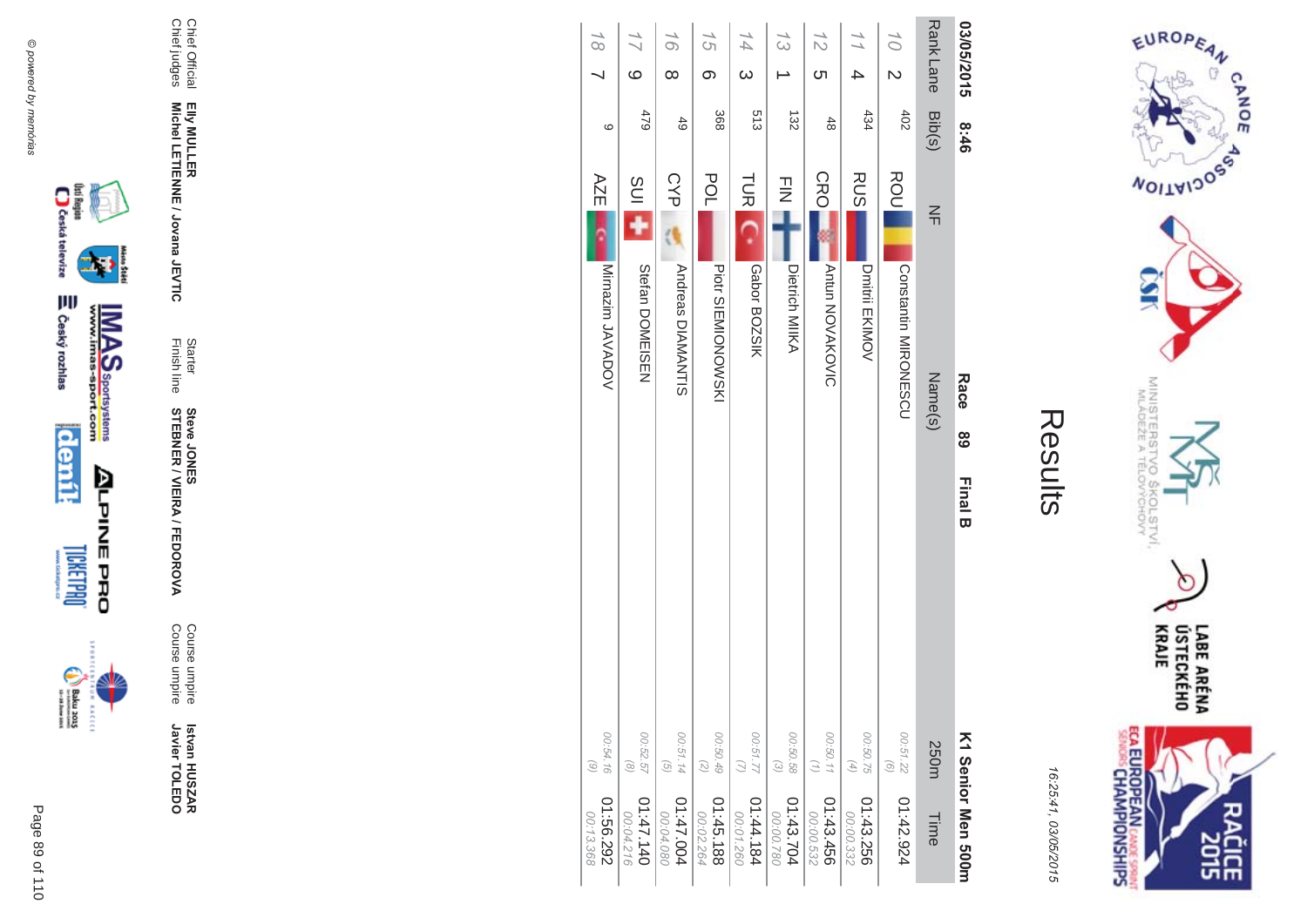



| 03/05/2015<br><b>9:02</b>   | <b>RankLane</b><br>Bib(s) | တ<br>340                    | 4<br>198                               | $\omega$<br>$\omega$<br>$\frac{145}{1}$                                            | 465                    | S)<br><u>(</u><br>$\overline{z}$ | O)<br>ဖ                                                                   | <b>528</b>             | 380                   | $\infty$<br>$\infty$ |
|-----------------------------|---------------------------|-----------------------------|----------------------------------------|------------------------------------------------------------------------------------|------------------------|----------------------------------|---------------------------------------------------------------------------|------------------------|-----------------------|----------------------|
|                             | $\leq$                    | POL                         | <b>GER</b>                             | FRA                                                                                | <b>SRBI</b>            | <b>BLR</b>                       | AZE                                                                       | <b>SKR</b>             | <b>POR</b>            | ITA                  |
| Race<br>ိစ                  | Name(s)                   | <b>Ewellina WOJNAROWSKA</b> | Franziska WEBER                        | Sarah GUYOT                                                                        | Nikolina MOLDOVAN      | Volha KHUDNENKY                  | Inna OSIPENKO-RADONSKA                                                    | <b>SYNKEVYOH</b>       | Teresa PORTELA        | Irene BURGO          |
| Final A                     |                           |                             |                                        |                                                                                    |                        |                                  |                                                                           |                        |                       |                      |
|                             | 250m                      | 00:54.80<br>$\binom{7}{1}$  | 00:55.75<br>$\left(\frac{1}{2}\right)$ | 00:54.89<br>$\begin{array}{c} \begin{array}{c} \mathbb{C} \end{array} \end{array}$ | 00:56.57<br>$\odot$    | 00:55.06<br>$\odot$              | 00:55.23<br>$\left( \begin{smallmatrix} 4 \\ 4 \end{smallmatrix} \right)$ | 00:58.47<br>$\odot$    | 00:57.42<br>$\omega$  | 00:58.19             |
| <b>ヘ1 Senior Momen 500m</b> | Time                      | 01:54.552                   | 896'79:10<br>00:00.416                 | 01:55.392<br>00:00.840                                                             | 01:56.552<br>00:02.000 | 01:56.656<br>00:02.104           | 01:57.512<br>00:02.960                                                    | 266'89:10<br>00:04.440 | 80+69.10<br>00:04.856 | 41:59.544            |



₩

**MAS**<br>Walla Sportsystems



Page 90 of 110

Dimitar IVANOV<br>Yuri KILOV

Course umpire<br>Course umpire

Starter Veneta TODOROVA<br>Finish line STEBNER / VIEIRA / FEDOROVA

Chief Official<br>Chief judges Elly MULLER<br>Michel LETIENNE / Jovana JEVTIC

@ powered by memórias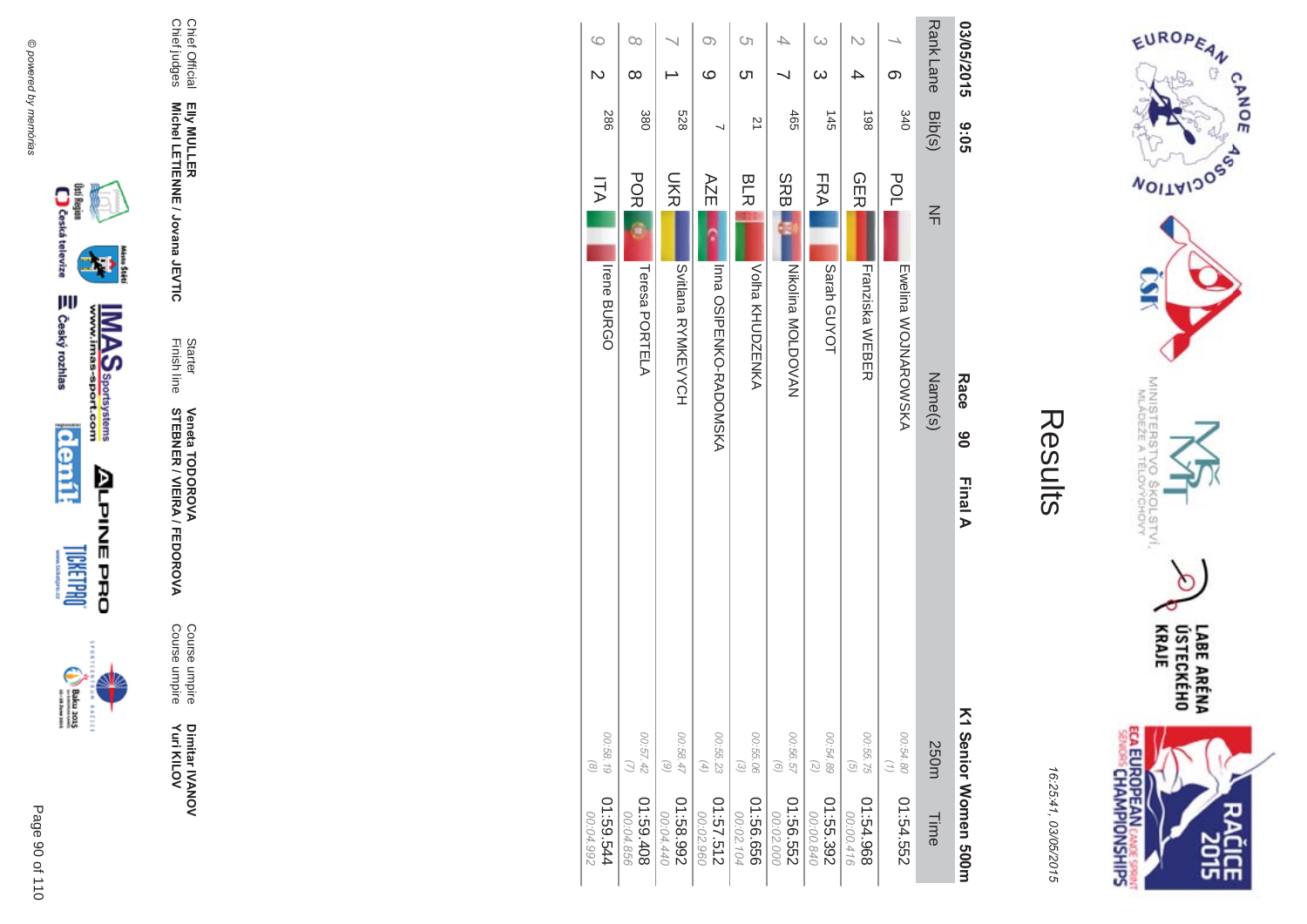



| ĺ.<br>Ι. |
|----------|
|          |
|          |
|          |

| 03/05/2015           | 9:11            | Race<br>91<br>Final A                  |                                                                 | C1 Senior Men 2001      |
|----------------------|-----------------|----------------------------------------|-----------------------------------------------------------------|-------------------------|
| Rank Lane            | Bib(s)          | $\frac{2}{1}$<br>Name(s)               | 250m                                                            | Time                    |
| <u>ဟ</u>             | 74              | CZE<br>Martin FUKSA                    | 00:53.58<br>$\begin{array}{c} \bigcirc \\ \bigcirc \end{array}$ | 01:49.716               |
| $\omega$             | 442             | <b>RUS</b><br>Mikhail PAVLOV           | 00:53.84<br>$\left( 4\right)$                                   | 082.50.580<br>00:00.864 |
| $\infty$             | 541             | <b>UKR</b><br>Pavlo ALTUKHOV           | 00:53.67<br>$\odot$                                             | 842.131.2<br>00:01.532  |
| 4<br>တ               | 328             | MDA<br>e<br>Serghei TARNOVSCHI         | 00:53.03<br>$\left( \frac{1}{2} \right)$                        | 805.151.50<br>00:01.792 |
| Ċη                   | 372             | POL<br>Tomasz KACZOR                   | 00:55.49<br>$\odot$                                             | 01:53.948<br>00:04.232  |
| $\infty$<br>$\infty$ | 317             | ГL<br>С<br>Henrikas ZUSTAUTAS          | 00:55.41<br>$\begin{pmatrix} G \\ G \end{pmatrix}$              | 01:54.684<br>00:04.968  |
|                      | $\frac{211}{2}$ | <b>GER</b><br><b>Sepastian BRENDEL</b> | 00:55.58<br>$\mathcal{Q}$                                       | 020.55.020<br>00:05.304 |
| $\infty$<br>N        | 250             | H <sub>D</sub> H<br>David KORISANSSNAY | 00:56.12<br>$\circledcirc$                                      | 01:55.364<br>00:05.648  |
| $\circ$<br>ဖ         | 305             | <b>ITA</b><br>NICOlae CRACIUN          | 00:57.64<br>$\odot$                                             | 1:55.744<br>00:06.028   |

@ powered by memórias @ powered by memórias



Page

 $\overline{a}$ 91 of 110



**EXCLC** 



Chief Official

Chief Official<br>Chief judges

Chief judges

**EIIy MULLER** 

Elly MULLER<br>Michel LETIENNE / Jovana JEVTIC

Finish line Starter

**STEBNER** 

**Steve JONES** 

**\$ -**

A/FEDOR

**MA** 

Course umpire

Course umpire

Course umpire<br>Course umpire

**Alexandras ALEKR Alexandras ALEKRINSKIS<br>Marketa ZEMONOVA** 

Marketa ZEMONOVA

**Michel LETIENNE / Jovana JEVTIC**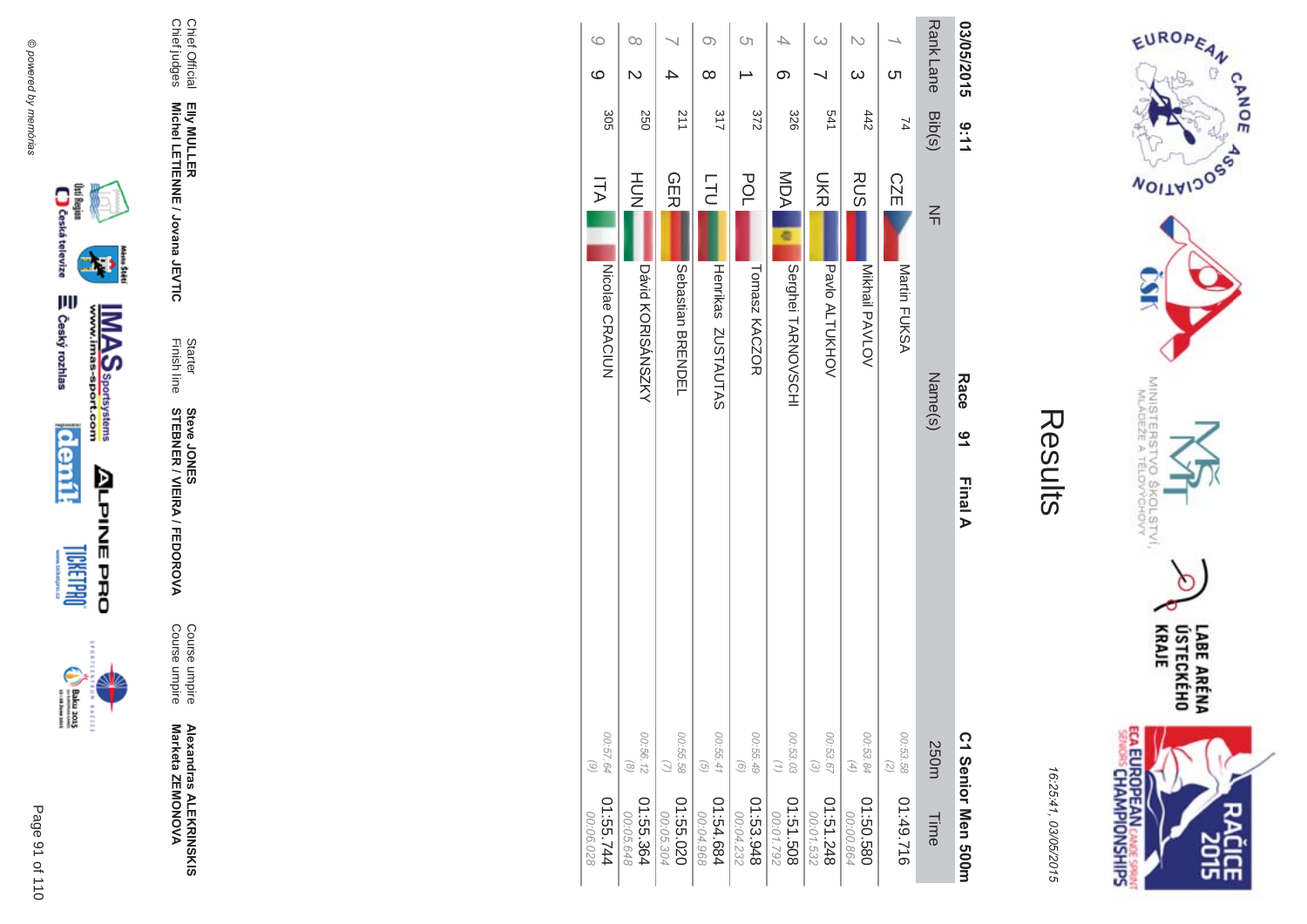



| 9:35            | Race<br>82<br>Final A    |                                          | K1 Senior Men 500m     |
|-----------------|--------------------------|------------------------------------------|------------------------|
| Bib(s)          | $\leq$<br>Name(s)        | 250m                                     | Time                   |
| 82              | DEN<br>Z<br>Rene POULSEN | 00:48.58<br>$\left( \frac{1}{2} \right)$ | 01:41.504              |
| 516             | <b>GER</b>               | 00:49.08                                 | 256.141.952            |
|                 | Tom LIEBSCHER            | $(4)$                                    | 00:00.448              |
| 19 <sub>b</sub> | <b>SRB</b>               | 00:49.84                                 | 01:42.168              |
|                 | Dejan PAJIC              | $\omega$                                 | 00:00.664              |
| $\overline{a}$  | FRA                      | 00:49.27                                 | 01:43.192              |
|                 | <b>Cyrille CARRE</b>     | $\begin{pmatrix} 0 \end{pmatrix}$        | 00:01.688              |
| 99              | <b>CZE</b>               | 00:50.55                                 | 01:43.608              |
|                 | Jakub ŠPICAR             | $\circledcirc$                           | 00:02.104              |
| 123             | ESP                      | 00:48.67                                 | 01:43.728              |
|                 | RODRIGUEZ                | $\tag{5}$                                | 00:02.224              |
| 328             | NED                      | 00:51.55                                 | 01:44.112              |
|                 | <b>Bram BRANDJES</b>     | $\odot$                                  | 00:02.608              |
| 494             | <b>SVK</b>               | 00:48.81                                 | 01:44.468              |
|                 | <b>Tibor LINKA</b>       | $\odot$                                  | 00:02.964              |
| <b>259</b>      | Márk BÁRDFALVI           | 00:49.25<br>G)                           | 01:45.440<br>00:03.936 |
|                 |                          | HUH<br>N                                 |                        |

@ powered by memórias





Course umpire<br>Course umpire Istvan HUSZAR<br>Javier TOLEDO

Starter<br>Finish line **Steve JONER / VIEIRA / FEDOROVA** 

Elly MULLER<br>Michel LETIENNE / Jovana JEVTIC

Chief Official<br>Chief judges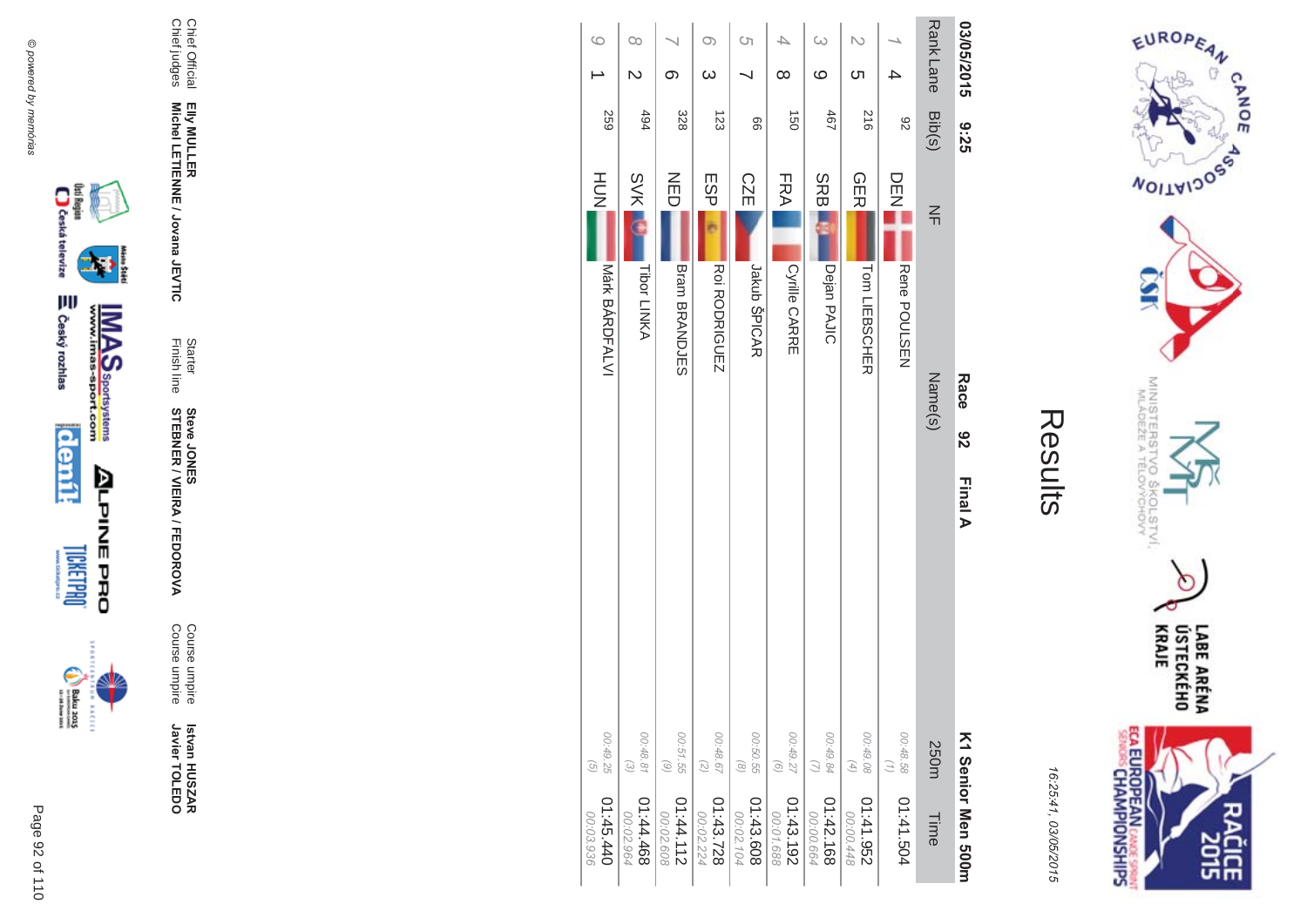



| ŗ.<br>L |
|---------|
|         |
|         |
|         |
|         |
|         |

| 03/05/2015       |                              |                      | Race                                                                                                                                                                  | ပ္ပ | <b>Final A</b>                       |                                                                                                                                                                                                                                                                                                                                                                                                                                                                                                                                                                                                                                    |                  |                                | K4 Senior Men 1000H    |
|------------------|------------------------------|----------------------|-----------------------------------------------------------------------------------------------------------------------------------------------------------------------|-----|--------------------------------------|------------------------------------------------------------------------------------------------------------------------------------------------------------------------------------------------------------------------------------------------------------------------------------------------------------------------------------------------------------------------------------------------------------------------------------------------------------------------------------------------------------------------------------------------------------------------------------------------------------------------------------|------------------|--------------------------------|------------------------|
| <b>Rank Lane</b> |                              | $\leq$               |                                                                                                                                                                       |     |                                      | 250m                                                                                                                                                                                                                                                                                                                                                                                                                                                                                                                                                                                                                               | m003             | 750m                           | Time                   |
| Cл               | සි<br>ವ                      | 70<br>88<br>88<br>88 |                                                                                                                                                                       |     |                                      | 00:42.70<br>$\begin{pmatrix} 4 \end{pmatrix}$                                                                                                                                                                                                                                                                                                                                                                                                                                                                                                                                                                                      | 01:24.70         | 02:11.60                       | 02:57.280              |
|                  | 386<br>384                   |                      |                                                                                                                                                                       |     |                                      | 00:43.30<br>$\overline{G}$                                                                                                                                                                                                                                                                                                                                                                                                                                                                                                                                                                                                         | 01:26.17         | 02:13.03<br>$\widehat{\omega}$ | 02:58.152<br>228'00:00 |
|                  | 122<br>$\frac{1}{9}$         |                      |                                                                                                                                                                       |     |                                      | 00:42.36<br>2                                                                                                                                                                                                                                                                                                                                                                                                                                                                                                                                                                                                                      | 01:25.22         | 02:12.05<br>$\overline{z}$     | 02:58.572<br>00:01.292 |
| ∞                | 365<br>369                   |                      |                                                                                                                                                                       |     |                                      | 00:42.62<br>$\widehat{\omega}$                                                                                                                                                                                                                                                                                                                                                                                                                                                                                                                                                                                                     | 01:28.49<br>୕ୖଡ଼ | 02:13.28<br>(4)                | 03:00.248<br>00:02.968 |
| ω                | 454<br>456                   |                      |                                                                                                                                                                       |     |                                      | 00:44.05<br>$\odot$                                                                                                                                                                                                                                                                                                                                                                                                                                                                                                                                                                                                                | 01:30.15         | 02:14.40<br>$\widehat{G}$      | 03:00.608<br>00:03.328 |
| ග                | 39<br>25                     | 28<br>36<br>36<br>36 |                                                                                                                                                                       |     |                                      | 00:43.82<br>$\odot$                                                                                                                                                                                                                                                                                                                                                                                                                                                                                                                                                                                                                | 01:31.3<br>c     | 02:14.91<br>$\odot$            | 03:01.640<br>00:04.360 |
| ဖ                | 148<br>$\overrightarrow{50}$ | 154                  |                                                                                                                                                                       |     |                                      | 00:42.08                                                                                                                                                                                                                                                                                                                                                                                                                                                                                                                                                                                                                           | 01:28.96         | 02:16.03<br>$\odot$            | 03:01.836<br>00:04.556 |
|                  | 399<br>403                   |                      |                                                                                                                                                                       |     |                                      | 00:43.64                                                                                                                                                                                                                                                                                                                                                                                                                                                                                                                                                                                                                           | 01:31.0          | 02:15.52<br>$\odot$            | 03:02.236<br>00:04.956 |
|                  | 489<br>487                   | 483<br>495<br>495    |                                                                                                                                                                       |     |                                      | 00:43.39<br>$\odot$                                                                                                                                                                                                                                                                                                                                                                                                                                                                                                                                                                                                                | 01:28.10         | 02:15.00                       | 03:02.364<br>00:05.084 |
|                  |                              |                      | Bib(s)<br>9:39<br>$357$ POL<br>367<br>432<br>450<br>450<br>450<br>383<br>382<br>382<br>382<br>400<br>408<br>408<br>408<br>$114$<br>$114$<br>$114$<br>$179$ FRA<br>121 |     | Lukas HREFIL / Jan SHERBA<br>Name(s) | João RIBEIRO / David FERNANDES<br>Denis MISAK / Gabor JAKUBIK<br>Javier HERNANZ / Oscar CARRERA<br>Matej MICHALEK / Viktor DEMIN<br>Daniel BURCIU / Catalin TURCEAG<br>Arnaud HYBOIS / Etienne HUBEKH<br>Pavel MIADZVEDZEN / Andrei H2ARXKOVICH<br>Nadisiav BLIXHOOV / Vasily POGREBAN<br>VIadisIav MANDRAZHIEV / Anton RYAKHOV<br><b>Nilaksandr コマPEのエスA / Ihar BAICHEUSKI</b><br>Pawel FLORCNAK / Mariusz KUJAWSKI<br>Rodrigo GERNADE / Fisigo PENA<br>Fernando PIMENTA / Emanuel SILVA<br>Anton MIHAI / Petrus GA/KRILA<br>Guillaume BURGER / Vincent LECRUBIER<br>Katal MAKOM / Pawel SZAMDKACH<br>Daniel HAVEL / Josef DOSTAL |                  |                                |                        |







Dimitar IVANOV<br>Yuri KILOV **Yuri KILOV** Dimitar **IVANOV** 

**MA** Course umpire<br>Course umpire Course umpire Course umpire

Finish line **STEBNER \$ -**A/FEDOR **Veneta TODOR \*\$'**

**Starter** 

**EIIy MULLER** Elly MULLER<br>Michel LETIENNE / Jovana JEVTIC **Michel LETIENNE / Jovana JEVTIC** 

Chief Official<br>Chief judges Chief judges Chief Official

Page  $\overline{a}$ 93 of 110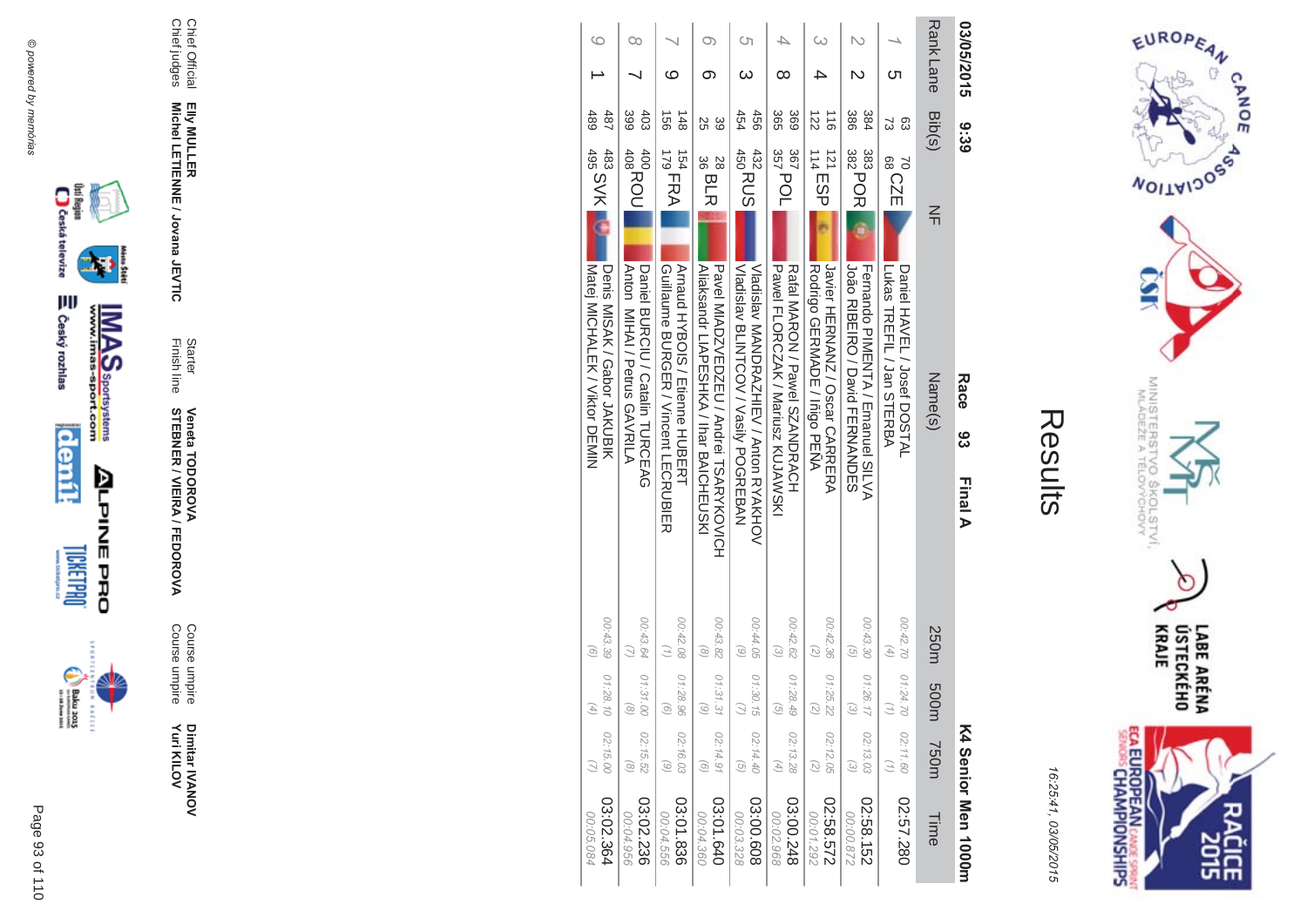



| ί<br>$\mathbb{L}$ |
|-------------------|
|                   |
|                   |
|                   |
|                   |
|                   |

| 03/05/2015      | 5-54                          | Race<br>94                                                      | Final A                                                           | V2 Senior Women 500m     |
|-----------------|-------------------------------|-----------------------------------------------------------------|-------------------------------------------------------------------|--------------------------|
| <b>RankLane</b> | Bib(s)                        | $\leq$<br>Name(s)                                               | 250m                                                              | Time                     |
|                 | အိ<br>343                     | POL<br><b>Beata MIKOLAJCZYK</b><br>Karolina NAJA                | 00:51.65<br>$\left( \frac{4}{\sqrt{2}} \right)$                   | 01:45.524                |
| ω               | 392<br>389                    | ROU<br>Borna PETRONELA<br><b>Elena MERONIAC</b>                 | 00:50.83<br>$\binom{2}{2}$                                        | 01:45.964<br>00:00.440   |
| ω<br>တ          | 463<br>464                    | SRB<br>Milca STAROVIC<br>Dalma RUZICIC                          | 00:52.04<br>$\left( 5\right)$                                     | 01:46.172<br>00:00.648   |
| 4<br>Cл         | ಹ                             | <b>BLR</b><br>Maryna LITVINCHOHO<br>Narharyta NAKHZEVA          | 00:49.15<br>$\left( \frac{1}{2} \right)$                          | 898.94:10<br>00:01.344   |
| Ċη              | 521<br>525                    | <b>SHR</b><br>Mariya POVKH<br>Anastasila TODOROVA               | 00:51.56<br>$\begin{array}{c} \textcircled{\small 2} \end{array}$ | 020.747.020<br>00:01.496 |
| $\infty$        | 413<br>417                    | <b>RUS</b><br>Kira STEPANOVA<br>Elena ANYSHINA                  | 00:52.45<br>$\circledcirc$                                        | 824.8428<br>00:02.904    |
| ∞               | $\frac{\infty}{\infty}$<br>82 | DE<br>N<br>Z<br><b>EINDINGENSENS</b><br><b>Henriette HANSEN</b> | 00:52.30<br>$\overline{u}$                                        | 01:48.580<br>00:03.056   |
| 00<br>N         | 480<br>481                    | <b>SVK</b><br>Ivana KMETOVÁ<br>Martina KOHLOVA                  | 00:52.13<br>$\odot$                                               | 41:48.804<br>00:03.280   |
| 0<br>ဖ          | 848<br>679                    | <b>AUT</b><br>Anna LEHACI<br><b>Viktoria SCHWARZ</b>            | 00:52.92<br>$\odot$                                               | 01:49.604<br>00:04.080   |



(kii Region<br>Caskai televize

₩

Chief Official

Chief Official<br>Chief judges

Chief judges

**EIIy MULLER** 

Elly MULLER<br>Michel LETIENNE / Jovana JEVTIC

Finish line Starter

**STEBNER** 

**Steve JONES** 

**\$ -**

A/FEDOR

**MA** 

Course umpire

Course umpire

Course umpire<br>Course umpire

**Alexandras ALEKR Alexandras ALEKRINSKIS<br>Marketa ZEMONOVA** 

Marketa ZEMONOVA

**Michel LETIENNE / Jovana JEVTIC** 



Page

 $\overline{a}$ 94 of 110



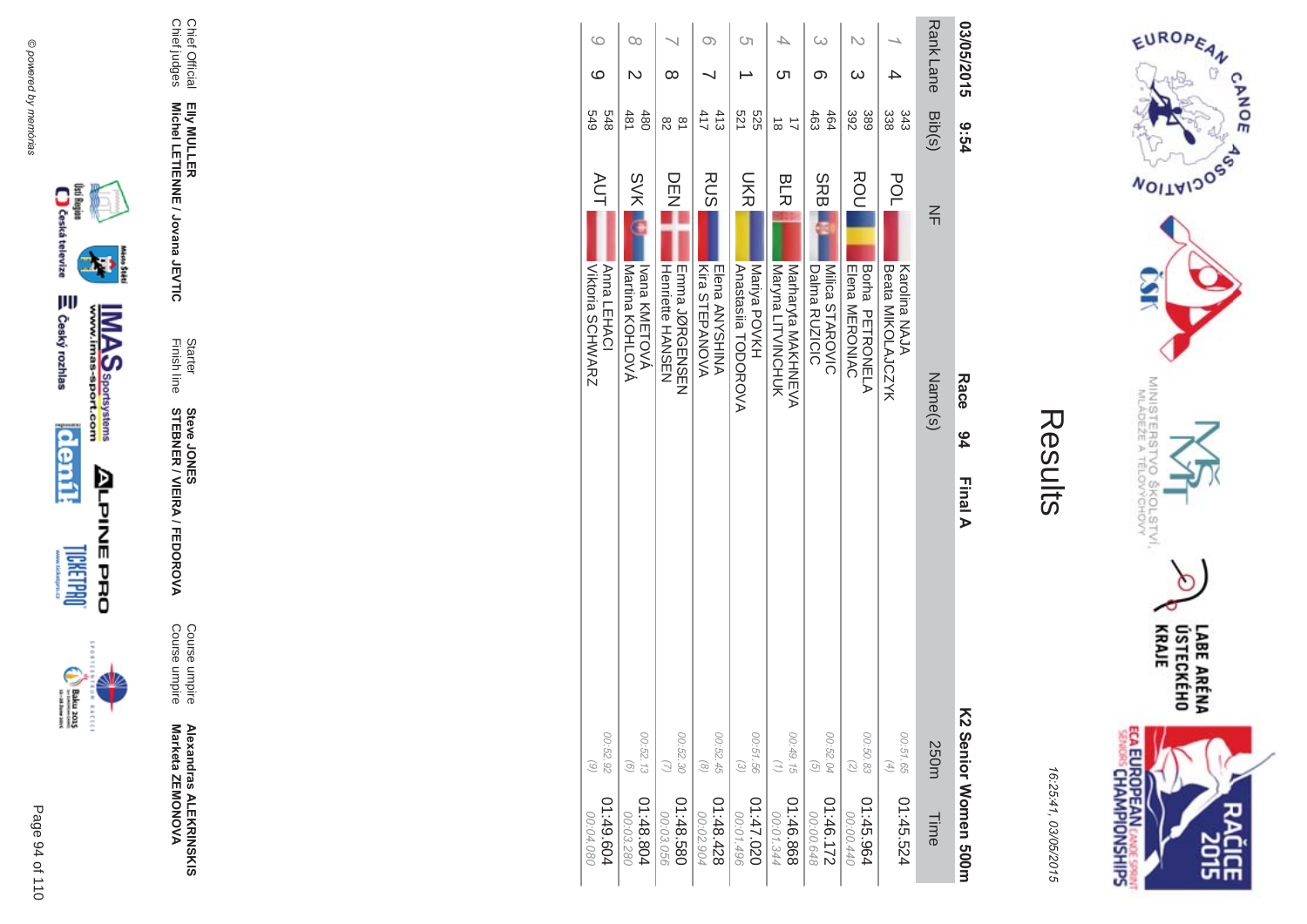



| í |
|---|
|   |
|   |

| 41:57.664<br>00:13.816  | 00:56.03<br>$\odot$                                           |                | <b>András BODONY</b><br>Gábor SZABÓ         | HOH        | 240<br>251             |                 | 0        |
|-------------------------|---------------------------------------------------------------|----------------|---------------------------------------------|------------|------------------------|-----------------|----------|
| 01:50.416<br>00:06.568  | 00:54.14<br>$\circledcirc$                                    |                | Mikola MATVICHUK<br>Adnan ALIEV             | <b>TUR</b> | 919<br>609             | ဖ               | $\infty$ |
| 01:49.456<br>00:05.608  | 00:51.56<br>$\left( \begin{matrix} 4 \end{matrix} \right)$    |                | Oleksiy KUPIN<br>Sergiy BEZUGLIY            | AZE        | ਠੋ                     |                 |          |
| 084.747.10<br>00:03.632 | 00:52.82<br>$\omega$                                          |                | Jaroslav RADON<br><b>Filip DVORAK</b>       | <b>CZE</b> | 69<br>64               | ∞               | $\infty$ |
| 01:47.316<br>00:03.468  | 00:52.65<br>$\begin{pmatrix} 0 \end{pmatrix}$                 |                | Michal KUDLA<br>Mateusz KAMINSKI            | POL        | 361<br>359             | ω               | Cη       |
| 01:46.416<br>00:02.568  | 00:50.59<br>$\left(\begin{matrix} 7 \\ 0 \end{matrix}\right)$ |                | Victor MIHALACHI<br><b>Livid DUMITRESCU</b> | ROU        | 410<br>40 <sub>7</sub> |                 |          |
| 01:46.212<br>00:02.364  | 00:51.30<br>$\odot$                                           |                | Dzianis MAKHLAI<br><b>HIGD SALADOXHA</b>    | <b>BLR</b> | 31<br>ပ္တ              | ග               | $\omega$ |
| 01:45.272<br>00:01.424  | 00:52.00<br>$\left(\frac{1}{2}\right)$                        |                | Dmytro IANCHUK<br><b>Taras MISHCHUK</b>     | <b>NR</b>  | 544<br>532             | N               |          |
| 01:43.848               | 00:49.53<br>$\left(\frac{1}{2}\right)$                        |                | Alexey KOROVASHKOV<br><b>IVTHS nevi</b>     | <b>RUS</b> | 438<br>430             | ת               |          |
| Time                    | 250m                                                          |                | Name(s)                                     | $\leq$     | Bib(s)                 | <b>RankLane</b> |          |
| C2 Serior Men 500H      |                                                               | မ္မ<br>Final A | Race                                        |            | 10:09                  | 03/05/2015      |          |







 **Betvan HUSZAR** Istvan HUSZAR<br>Javier TOLEDO Javier TOLEDO

**MA** Course umpire<br>Course umpire Course umpire Course umpire

Finish line Starter **STEBNER \$ -**A/FEDOR **Oscar SOAR** 55

**EIIy MULLER** Elly MULLER<br>Michel LETIENNE / Jovana JEVTIC **Michel LETIENNE / Jovana JEVTIC** 

Chief Official<br>Chief judges Chief judges Chief Official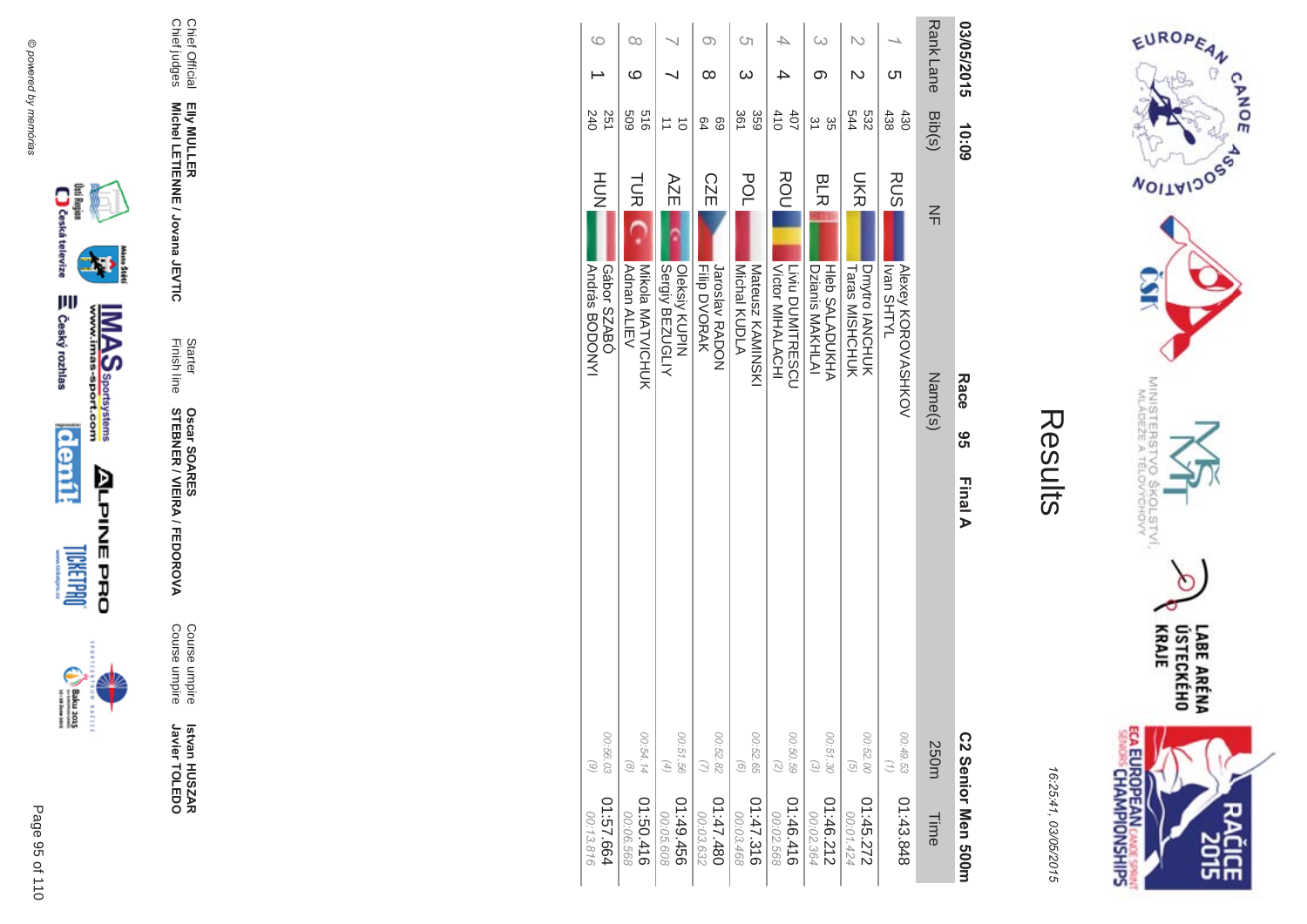



| 03/05/2015      | 10:23                        | Race<br>96                                                 | Final A<br>K2 Serior Men 500m           |                        |
|-----------------|------------------------------|------------------------------------------------------------|-----------------------------------------|------------------------|
| <b>RankLane</b> | Bib(s)                       | $\leq$<br>Name(s)                                          | 250m                                    | Time                   |
| ග               | 203<br><b>205</b>            | <b>GER</b><br>Nax RENDOCHNIUH<br>Marcus GROSS              | 00:44.77<br>$\odot$                     | 01:31.204              |
| N<br>ω          | 482<br>484                   | <b>SVK</b><br>Juraj TARR<br><b>Erik VLCEK</b>              | 00:45.00<br>$(4)$                       | 01:31.668<br>00:00.464 |
| $\infty$        | $\overline{4}$<br>$\ddot{6}$ | <b>BLR</b><br>Raman PIALENCRIFINA<br><b>Vitaliy BIALKO</b> | 00:45.34<br>$\overline{G}$              | 01:32.612<br>00:01.408 |
|                 | 249<br>244                   | HUH<br>N<br>Bence NADAS<br>Dávid HERICS                    | 00:44.51<br>$\left( \mathcal{Z}\right)$ | 01:34.236<br>00:03.032 |
| <b>CT</b><br>ᢗᠮ | 444<br>439                   | <b>RUS</b><br>Kirill LUCHKIN<br>Oleg ZHESTKOV              | 00:45.91                                | 01:34.388<br>00:03.184 |
| Oා              | 469<br>468                   | <b>SRB</b><br><b>Ervin HOLPERT</b><br>Dejan<br>TERZIC      | 00:44.25<br>(1)                         | 01:36.068<br>00:04.864 |
| $\infty$        | 298<br>599                   | ΠA<br>Manfredi RIZZA<br>Matteo FLORIO                      | 00:45.43<br>$\odot$                     | 01:36.668<br>00:05.464 |
| 00<br>ဖ         | 121<br>$\frac{26}{36}$       | EST<br>Kaspar SULA<br><b>Kaarel ALUPERE</b>                | 00:46.29<br>$\circledcirc$              | 01:37.436<br>00:06.232 |
| $\circ$         | 408<br>$403$                 | ROU<br><b>Petrus GAVRILA</b><br>Daniel BURCIU              | 00:47.21<br>$\odot$                     | 01:39.796<br>00:08.592 |



₩

**MAS**<br>Walla Sportsystems



**ALPINEPRO** 

Dimitar IVANOV<br>Yuri KILOV

Course umpire<br>Course umpire

Starter<br>Finish line **Oscar SOARES<br>STEBNER / VIEIRA / FEDOROVA** 

Elly MULLER<br>Michel LETIENNE / Jovana JEVTIC

Chief Official<br>Chief judges

@ powered by memórias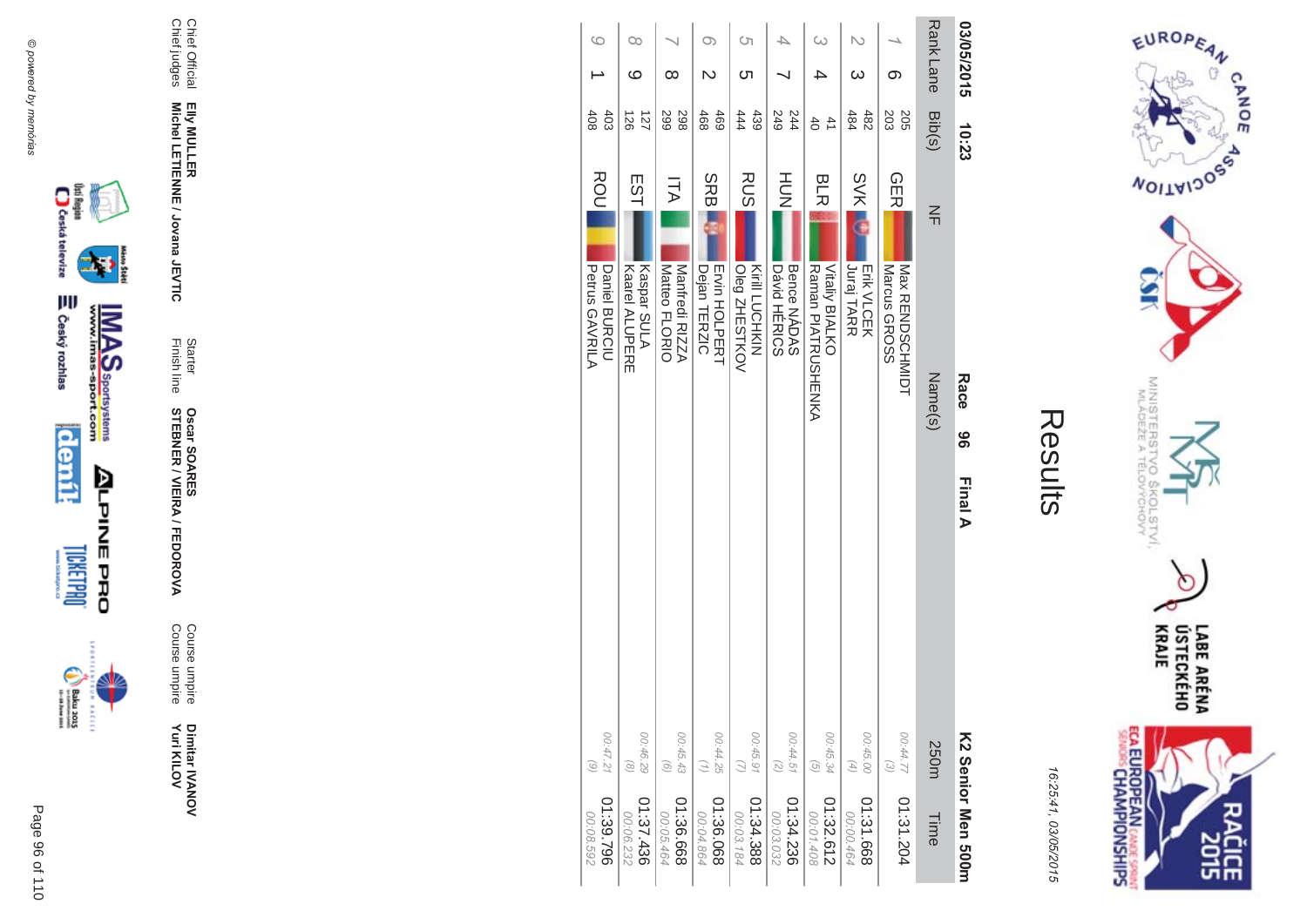

incon



Chief Official<br>Chief judges Elly MULLER<br>Michel LETIENNE / Jovana JEVTIC

**Alexandras ALEKRINSKIS**<br>Javier TOLEDO

Course umpire<br>Course umpire

Starter<br>Finish line **Veneta TODOROVA<br>STEBNER / VIEIRA / FEDOROVA** 

| 03/05/2015                    | 11:34     |                  | Race               | $\frac{2}{5}$<br><b>Final B</b> | K1 Senior Women 200m   |
|-------------------------------|-----------|------------------|--------------------|---------------------------------|------------------------|
| <b>RankLane</b>               | Bib(s)    | $\leq$           | Name(s)            |                                 | Time                   |
| 10<br>$\overline{\mathsf{C}}$ | $\vec{0}$ | <b>BLR</b>       | Nadzeya LIAPESHKA  |                                 | 00:43.196              |
| $\frac{1}{1}$<br>4            | 182       | <b>GBR</b>       | Emily LEWIS        |                                 | 00:43.552<br>00:00.356 |
| 12<br>တ                       | 829       | <b>SKR</b>       | Svitlana RYMKEVYCH |                                 | 00:43.648<br>00:00.452 |
| $\frac{1}{3}$<br>ഗ            | 224       | HU<br>N          | Dóra LUCZ          |                                 | 00:44.320<br>00:01.124 |
| $\overline{4}$<br>$\omega$    | 458       | O <sub>1</sub> S | Anja OSTERMAN      |                                 | 00:44.632<br>00:01.436 |
| 15                            | 69        | <b>CZE</b>       | Michaela FASNEROVÁ |                                 | 00:44.776              |
| 16<br>$\infty$                | 273       | 적                | Jenny EGAN         |                                 | 00:44.896<br>00:01.700 |
|                               | 809       | <b>TUR</b>       | Sára SEPRENYI      |                                 | 026'44'00<br>00:01.724 |
| $\overline{6}$<br>$\circ$     | 284       | ITA              | Cristina PETRACCA  |                                 | 00:45.920<br>00:02.724 |
|                               |           |                  |                    |                                 |                        |



EUROPEAN

**NOILWIDOSS** 

MINISTERS<br>MINISTERS

c  $\sigma_{\rm c}$ 

COLSTVI.<br>CHOVY

 $\sigma$ 

**CANOE** 

 $\pi$  e

16:25:41, 03/05/2015

Results

LABE ARÉNA<br>ÚSTECKÉHO<br>KRAJE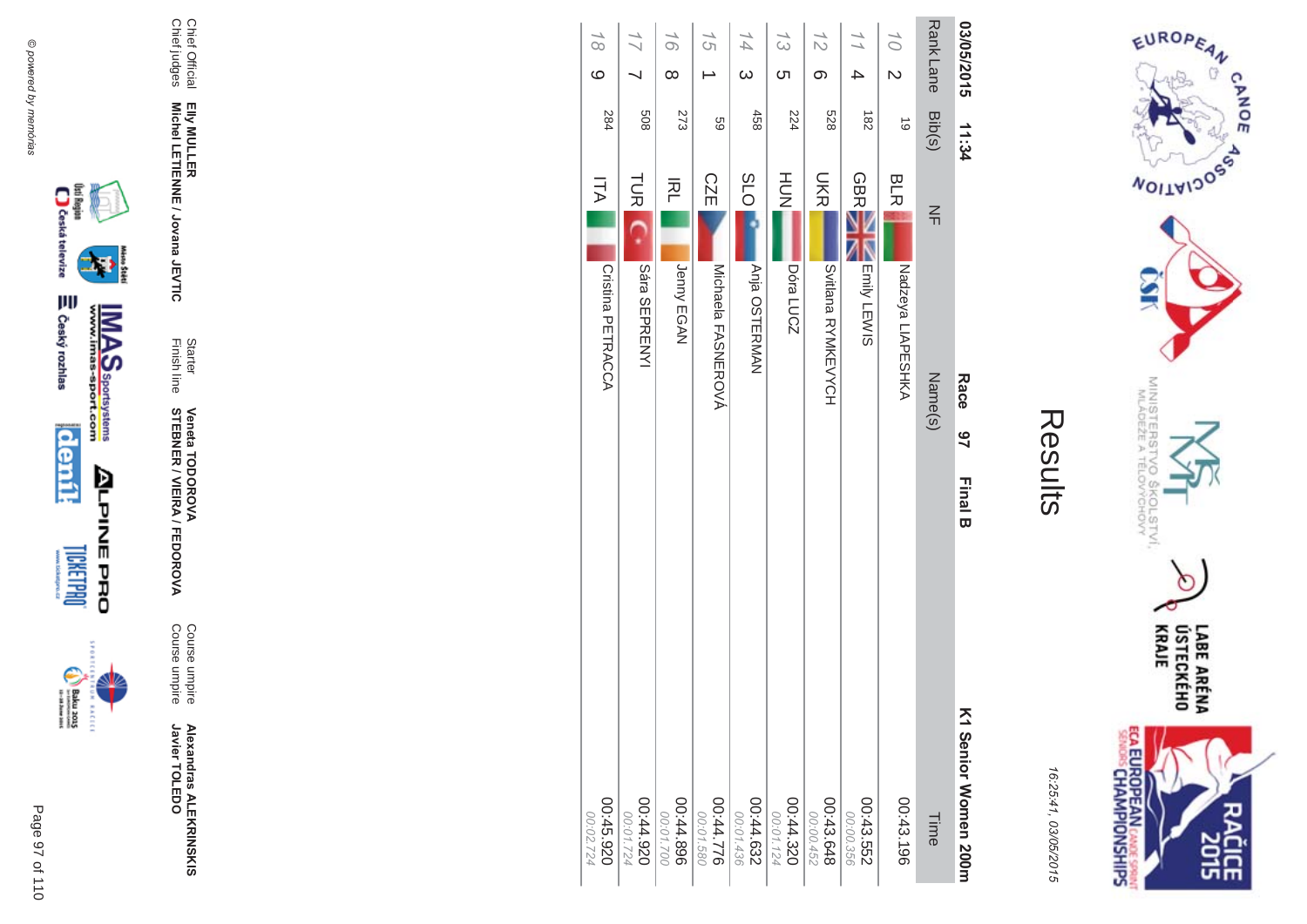

ECA EUROPEAN CANDES SPRING 임

16:25:41, 03/05/2015

| Ĭ. |
|----|
|    |
|    |
|    |
|    |

| 03/05/2015      |                         | 11:40            |            | Race                | 86 | <b>Final B</b> | C1 Senior Men 200m      |
|-----------------|-------------------------|------------------|------------|---------------------|----|----------------|-------------------------|
|                 |                         | Rank Lane Bib(s) | $\leq$     | Name(s)             |    |                | Time                    |
| 10 <sub>1</sub> | ഗ                       | 328              | MDA<br>e   | Serghei TARNOVSCHI  |    |                | 41.41.404               |
| $\frac{1}{1}$   | တ                       | 305              | コム         | NICOlae CRACIUN     |    |                | 268.142.00<br>00:00.488 |
| $\frac{7}{2}$   | 4                       | 537              | <b>UKR</b> | <b>Iurii CHEBAN</b> |    |                | 00:42.224<br>00:00.820  |
| 13              | $\overline{\mathsf{C}}$ | 486              | <b>SVK</b> | Lubomir HAGARA      |    |                | 00:42.852<br>00:01.448  |
| $\overline{44}$ | $\omega$                | 553              | POL        | Wiktor GLAZUNOW     |    |                | 00:42.864<br>00:01.460  |
| 15              |                         | $\frac{180}{2}$  | <b>GBR</b> | Christopher CALVERT |    |                | 00:43.044<br>00:01.640  |
| 16              | $\infty$                | $\vec{v}$        | AZE        | Mykyta SABLIN       |    |                | 080'44'080<br>00:02.676 |
| $\overline{11}$ |                         | 238              | HU<br>N    | <b>Ádám FEKETE</b>  |    |                | 00:44.212<br>00:02.808  |
| $\frac{1}{8}$   | $\circ$                 | 514              | <b>TUR</b> | Kerim TENHA         |    |                | 00:48.856<br>00:07.452  |
|                 |                         |                  |            |                     |    |                |                         |

@ powered by memórias



Page 98 of 110

**ALPINEPRO DREEBINT** 









Chief Official<br>Chief judges

Elly MULLER<br>Michel LETIENNE / Jovana JEVTIC

Starter<br>Finish line

**Steve JONER / VIEIRA / FEDOROVA** 

Course umpire<br>Course umpire

Marketa ZEMONOVA<br>Marian SARBU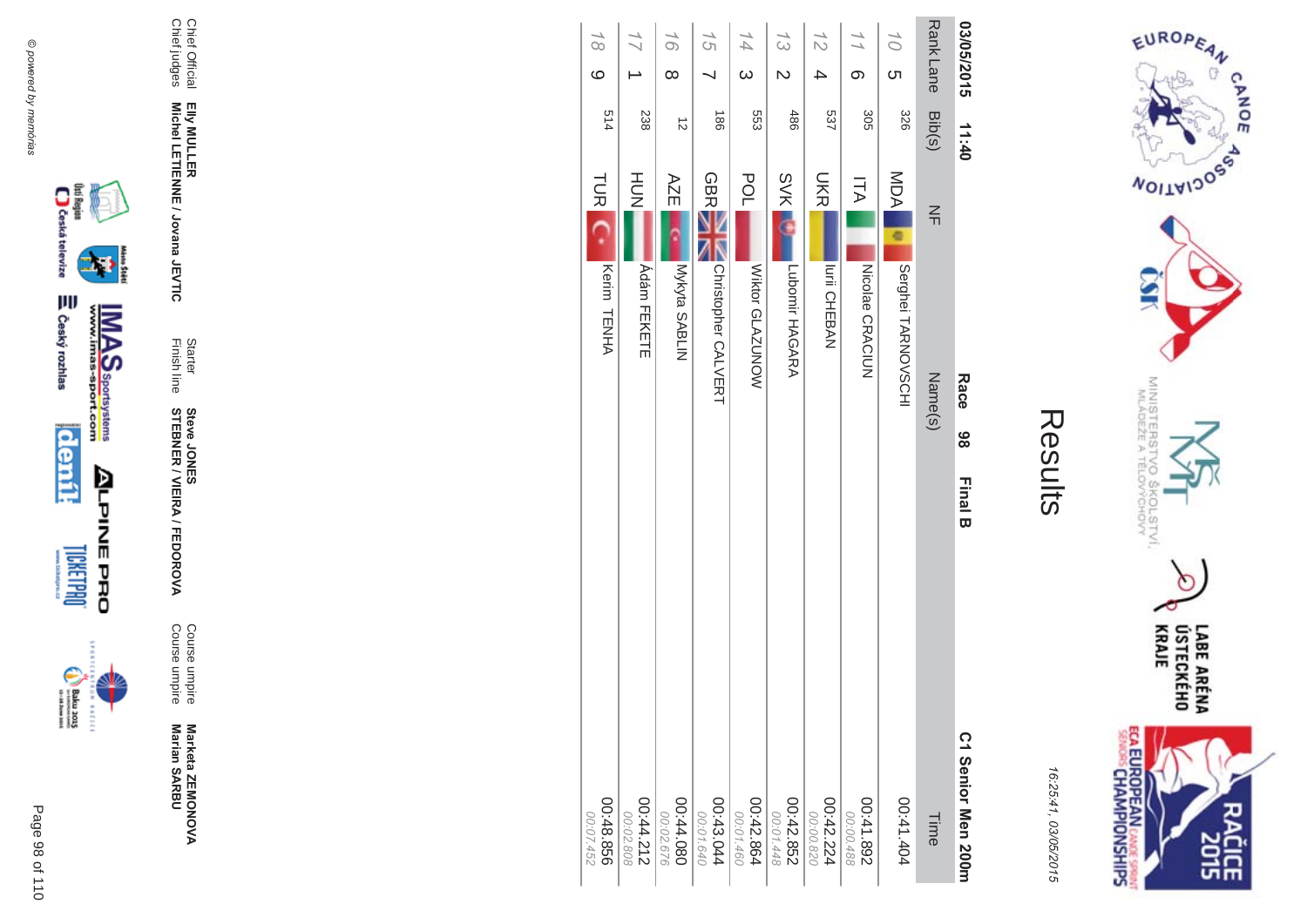





incon



Course umpire<br>Course umpire

Starter<br>Finish line **Steve JONER / VIEIRA / FEDOROVA** 

Chief Official<br>Chief judges Elly MULLER<br>Michel LETIENNE / Jovana JEVTIC

| 03/05/2015       |                | 11:46          | <b>Race</b><br>66                       | <b>Final B</b> | K1 Senior Men 200m     |
|------------------|----------------|----------------|-----------------------------------------|----------------|------------------------|
| <b>Rank Lane</b> |                | Bib(s)         | $\leq$<br>Name(s)                       |                | Time                   |
| 10               | ဟ              | $+91$          | <b>SVK</b><br>Miroslav ZATKO            |                | 00:36.668              |
| $\frac{1}{1}$    | 4              | 294            | Ξ<br>Edoardo CHIERINI                   |                | 00:37.148<br>00:00.480 |
| $\frac{7}{2}$    |                | 681            | <b>GBR</b><br>Kristian REEVES           |                | 00:37.204<br>00:00.536 |
| $\frac{1}{3}$    | $\omega$       | <b>249</b>     | HUH<br>N<br><b>Dávid HÉRICS</b>         |                | 147.744<br>00:01.076   |
| 14               | $\infty$       | 280            | 적<br><b>Tom BRENNAN</b>                 |                | 02:37.820<br>00:01.152 |
| 15               |                | 329            | NED<br>Niels KROUWEL                    |                | 00:38.068<br>00:01.400 |
| 16               | တ              | 6              | AZE<br>Mirnazim JAVADOV                 |                | 00:38.180<br>00:01.512 |
| $\frac{1}{2}$    | $\overline{C}$ | 136            | $\frac{1}{2}$<br><b>Niklas VETTANEN</b> |                | 00:38.236<br>00:01.568 |
| $\overline{18}$  | $\circ$        | $\overline{5}$ | <b>OEO</b><br>Badri KAVELASHVILI        |                | 00:38.364<br>00:01.696 |

COLSTVI.<br><sup>CCHOVY</sup> LABE ARÉNA<br>ÚSTECKÉHO<br>KRAJE

MINISTERS<br>MINISTERS

erov<br>S

EUROPEAN

**WOILWIDOSS** 

CANOE

 $\sigma$ 



16:25:41, 03/05/2015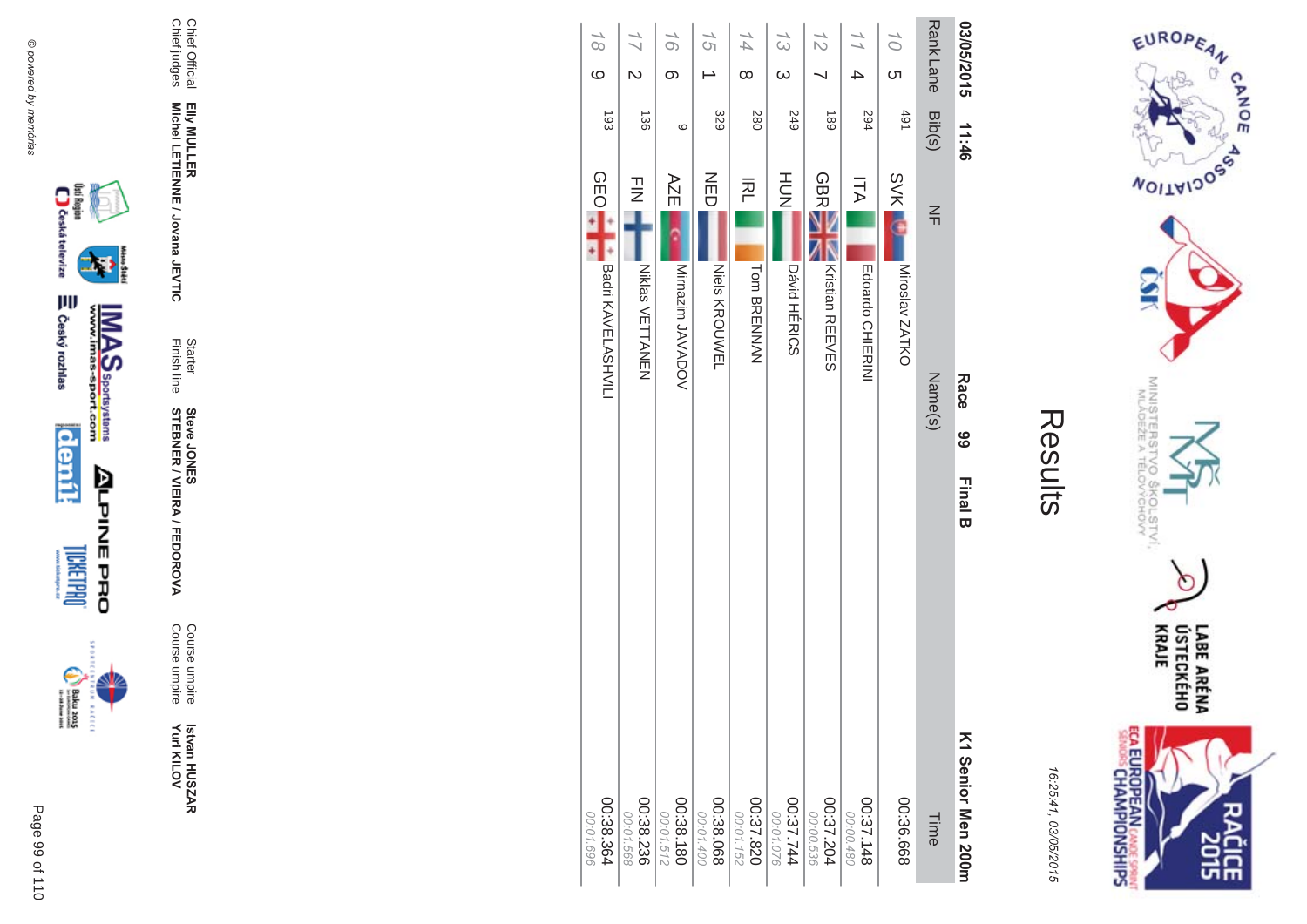



**EXCLC** 

**Alexandras ALEKR Alexandras ALEKRINSKIS**<br>Javier TOLEDO Javier TOLEDO

**MA** Course umpire<br>Course umpire Course umpire Course umpire

Finish line Starter **STEBNER \$ -**A/FEDOR **Veneta TODOR \*\$'**

Chief Official<br>Chief judges Chief judges Chief Official Elly MULLER<br>Michel LETIENNE / Jovana JEVTIC **Michel LETIENNE / Jovana JEVTIC EIIy MULLER** 

| 03/05/2015 |                          | 12:05           |             | Race<br>100            | <b>Final A</b><br>K1 Nenior Nomen 200H |
|------------|--------------------------|-----------------|-------------|------------------------|----------------------------------------|
| Rank Lane  |                          | Bib(s)          | $\leq$      | Name(s)                | Time                                   |
|            |                          | $\frac{145}{1}$ | <b>FRA</b>  | Sarah GUYOT            | 086'0+00                               |
|            |                          | 422             | <b>RUS</b>  | NAYANG DOLSKAYA        | 00:41.340<br>00:00.360                 |
| $\infty$   | ග                        | 465             | <b>SRBI</b> | Nikolipa NOLDOVAN      | 00:41.516<br>00:00.536                 |
|            | 4                        | 346             | POL         | Marta WALCZYKIEWICZ    | 00:41.556<br>00:00.576                 |
| Ċη         | ∞                        | 380             | <b>POR</b>  | Teresa PORTELA         | 966'17.00<br>00:01.016                 |
| O          | N                        | 104             | <b>ESP</b>  | Teresa PORTELA         | 00:42.052<br>00:01.072                 |
|            | ဖ                        | 498             | SWE         | Linnea STENSILS        | 00:42.284<br>00:01.304                 |
| O0         | Cл                       |                 | AZE         | Inna OSIPENKO-RADONSKY | 00:42.332<br>00:01.352                 |
| $\circ$    | $\overline{\phantom{0}}$ | 480             | $\sim$ X/K  | Ivana KMETOVÁ          | 00:43.116                              |

 $\rightarrow$ 

**SVK** 

00:02.1

SVK II International International Conduct of the CONSTANTING CONSTRUCTION CONTACT CONTACT CONTACT CONTACT CONTACT CONTACT CONTACT CONTACT CONTACT CONTACT CONTACT CONTACT CONTACT CONTACT CONTACT CONTACT CONTACT CONTACT CON

 $\circ$ 



16:25:41 03/05/201  $\overline{(\overline{n})}$ 

Results

 $\pi$  o

LABE ARÉNA<br>ÚSTECKÉHO<br>KRAJE **ECA EUROPEAN** CANDE SPRINT

EUROPEAN

**MOITAIDOS** 

MINISTERS<br>MINISTERS

c  $rac{5}{2}$ 

COLSTVI,

 $\circ$ 

CANOE

 $\sigma$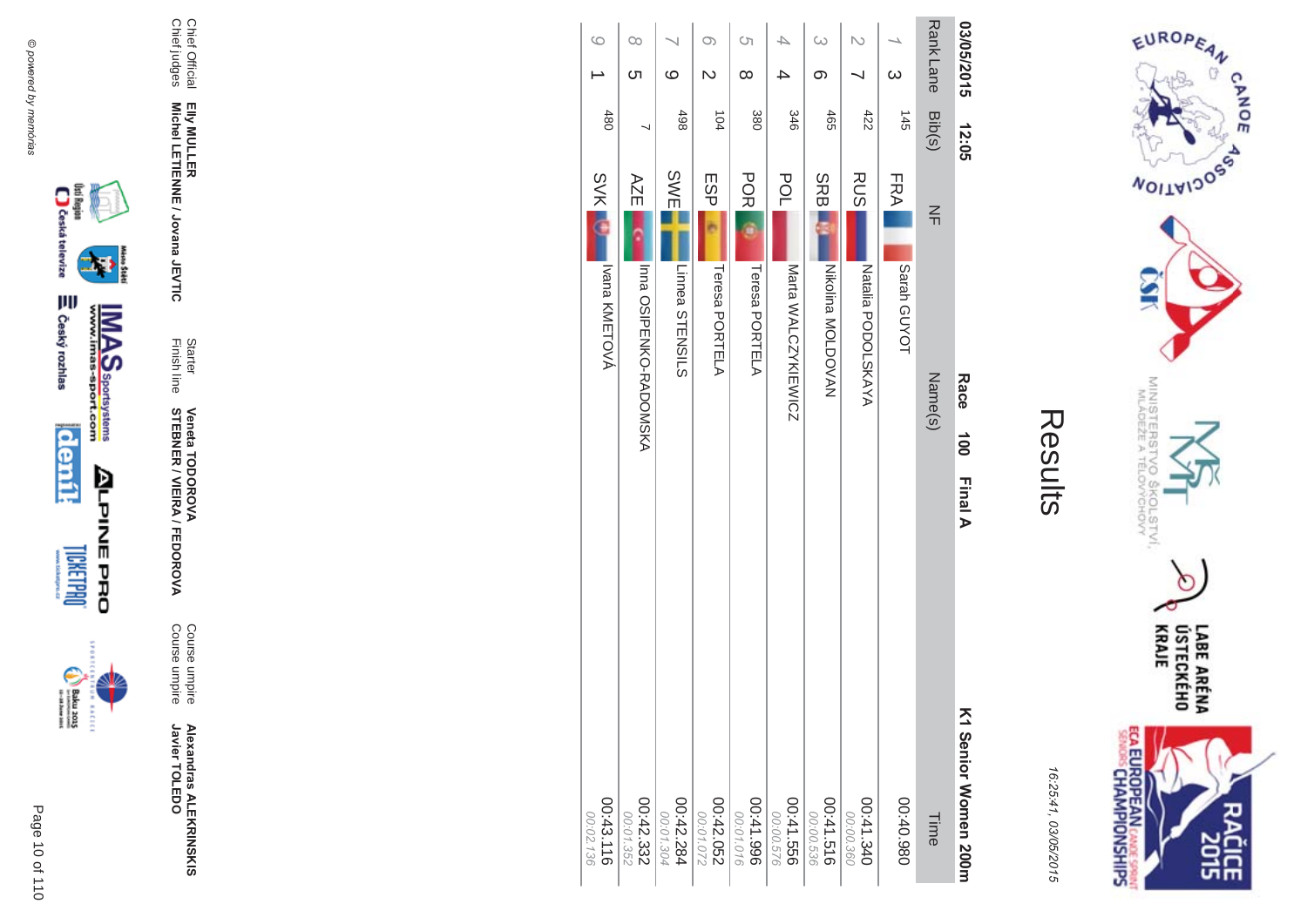

**EXCLC** 



Marketa ZEMONOVA<br>Marian SARBU

Course umpire<br>Course umpire

Starter<br>Finish line **Steve JONER / VIEIRA / FEDOROVA** 

Chief Official<br>Chief judges Elly MULLER<br>Michel LETIENNE / Jovana JEVTIC



EUROPEAN

**WOILWIDOSS** 

MINISTERS<br>MINISTERS

e

 $\overline{Q}_{\mathcal{Q}}$ 

COLSTVI.<br><sup>CCHOVY</sup>

m

LABE ARÉNA<br>ÚSTECKÉHO<br>KRAJE

**SHR** 

CANOE

| t<br>١<br>٠<br>١<br>L<br>۸ |  |
|----------------------------|--|
| r<br>١<br>ļ<br>۱<br>Gп     |  |

**ECA EUROPEAN CANDE SPRINT**<br>SENGIS CHAMPIONSHIPS

| 03/05/2015                         | 12:11          |                                | Race<br>101 Final A      | C1 Senior Men 200m       |
|------------------------------------|----------------|--------------------------------|--------------------------|--------------------------|
| Rank Lane Bib(s)                   |                | $rac{1}{4}$                    | Name(s)                  | Time                     |
| $\infty$                           | 431            | <b>RUS</b><br>Andrey KRAITOR   |                          | 00:40.296                |
| $\overline{C}$<br>$\infty$         | 59             | <b>BLR</b><br>Artsem KOZYR     |                          | 00:40.416<br>00:00.120   |
| $\infty$                           | 101            | ESP <sub>I</sub>               | <b>Alfonso BENAVIDES</b> | $00:40.636$<br>96.00.340 |
| 4<br><u>(</u>                      | 74             | <b>CZE</b><br>Martin FUKSA     |                          | 00:40.656<br>00:00.360   |
| Ċη<br>4                            | 318            | <b>TLD</b><br>Jevgenij SHUKLIN |                          | 00:40.704<br>00:00.408   |
| O)                                 | 213            | <b>GER</b><br>Stefan KIRAJ     |                          | 800.14:00<br>00:00.712   |
| တ                                  | 385            | <b>POR</b><br>Helder SILVA     |                          | $00:41.172$<br>271.172   |
| O0<br>ဖ                            | $\overline{2}$ | FRA<br>Thomas SIMART           |                          | 00:41.200<br>00:00.904   |
| $\circ$<br>$\overline{\mathsf{C}}$ | 194            | <b>GEO-</b><br>Zaza NADIRADZE  |                          | 845.41.548<br>00:01.252  |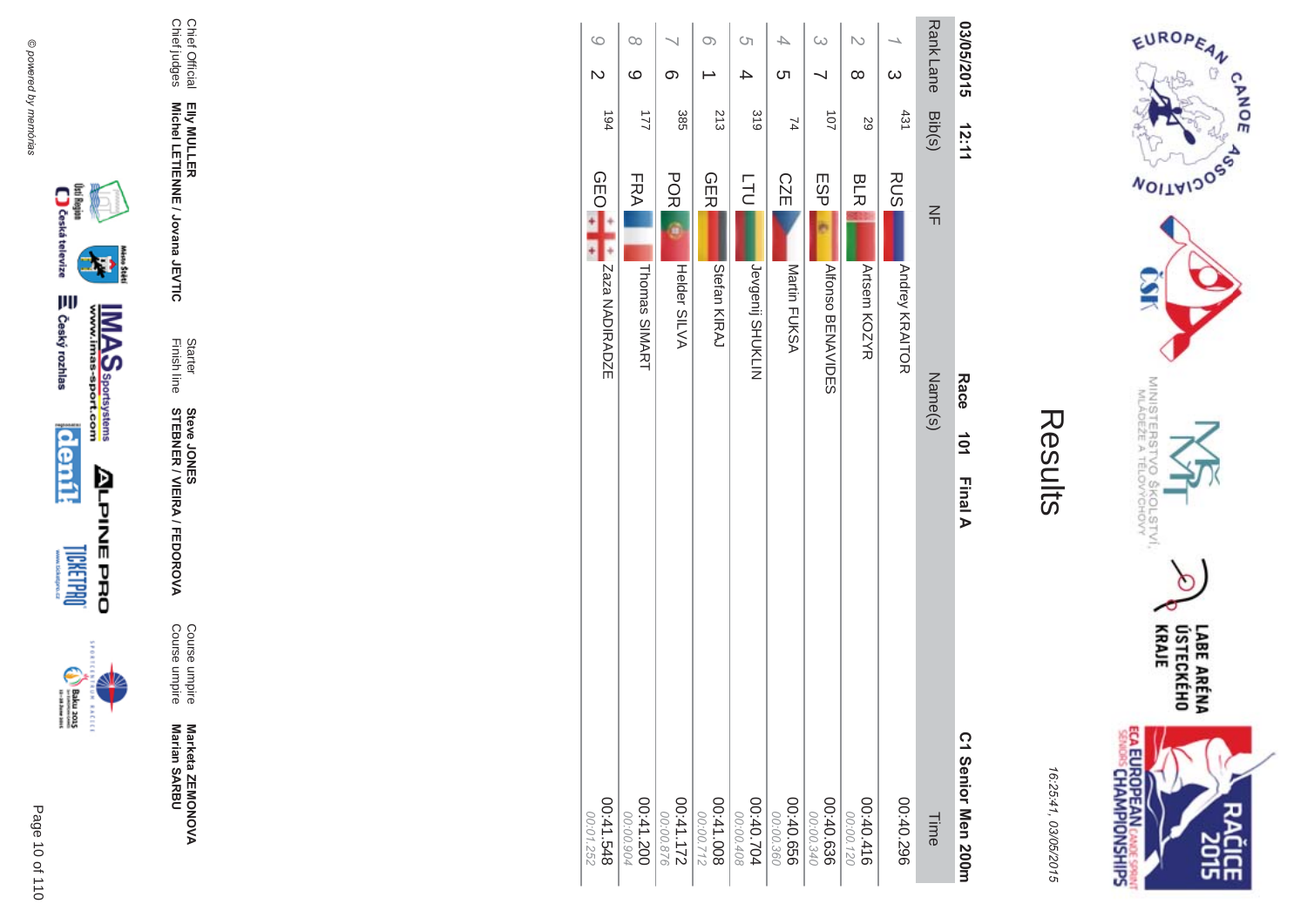

incon



**MA** Course umpire<br>Course umpire Course umpire Course umpire

Finish line Starter **STEBNER \$ -**A/FEDOR **Steve JONES** 

Chief Official<br>Chief judges Chief judges Chief Official Elly MULLER<br>Michel LETIENNE / Jovana JEVTIC **Michel LETIENNE / Jovana JEVTIC EIIy MULLER** 

| 03/05/2015       |                         | 12:24 |             | Race                 | 102<br>Final A | K1 Senior Men 200m     |
|------------------|-------------------------|-------|-------------|----------------------|----------------|------------------------|
| Rank Lane Bib(s) |                         |       | $\leq$      | Name(s)              |                | Time                   |
|                  | <u>ဟ</u>                | 470   | <b>SRBI</b> | Narko DRAGOSAVLJEVIC |                | 802'34.708             |
| N                | 4                       | 209   | <b>SWE</b>  | Petter<br>MENNING    |                | 00:34.836<br>00:00.128 |
| $\omega$         | $\infty$                | 318   | LTU<br>L    | Ignas NAVAKAUSKAS    |                | 00:34.912<br>00:00.204 |
| 4                | $\infty$                | 175   | FRA         | Sébastien<br>JOUVE   |                | 00:35.096<br>00:00.388 |
| <b>(</b> ၂       |                         | 311   | LAT         | Aleksejs RUMJANCEVS  |                | 00:35.128<br>00:00.420 |
| $\circ$          | $\overline{\mathsf{C}}$ | 124   | <b>ESP</b>  | Saul CRAVIOTTO       |                | 00:35.164<br>00:00.456 |
|                  |                         | 351   | POL         | Denis AMBROZIAK      |                | 00:35.544<br>00:00.836 |
| $\infty$         | တ                       | 457   | <b>RUS</b>  | Yury POSTRYGAY       |                | 00:35.772<br>00:01.064 |
| $\circ$          | $\circ$                 | 99    | <b>CZE</b>  | Filip SVAB           |                | 00:35.848<br>00:01.140 |



EUROPEAN

**MOITAIDOS** 

MINISTERS<br>MINISTERS

ľο

 $rac{5}{15}$ 

COLSTVI.<br><sup>CCHOVY</sup>

CANOE

16:25:41 03/05/201  $\overline{(\overline{n})}$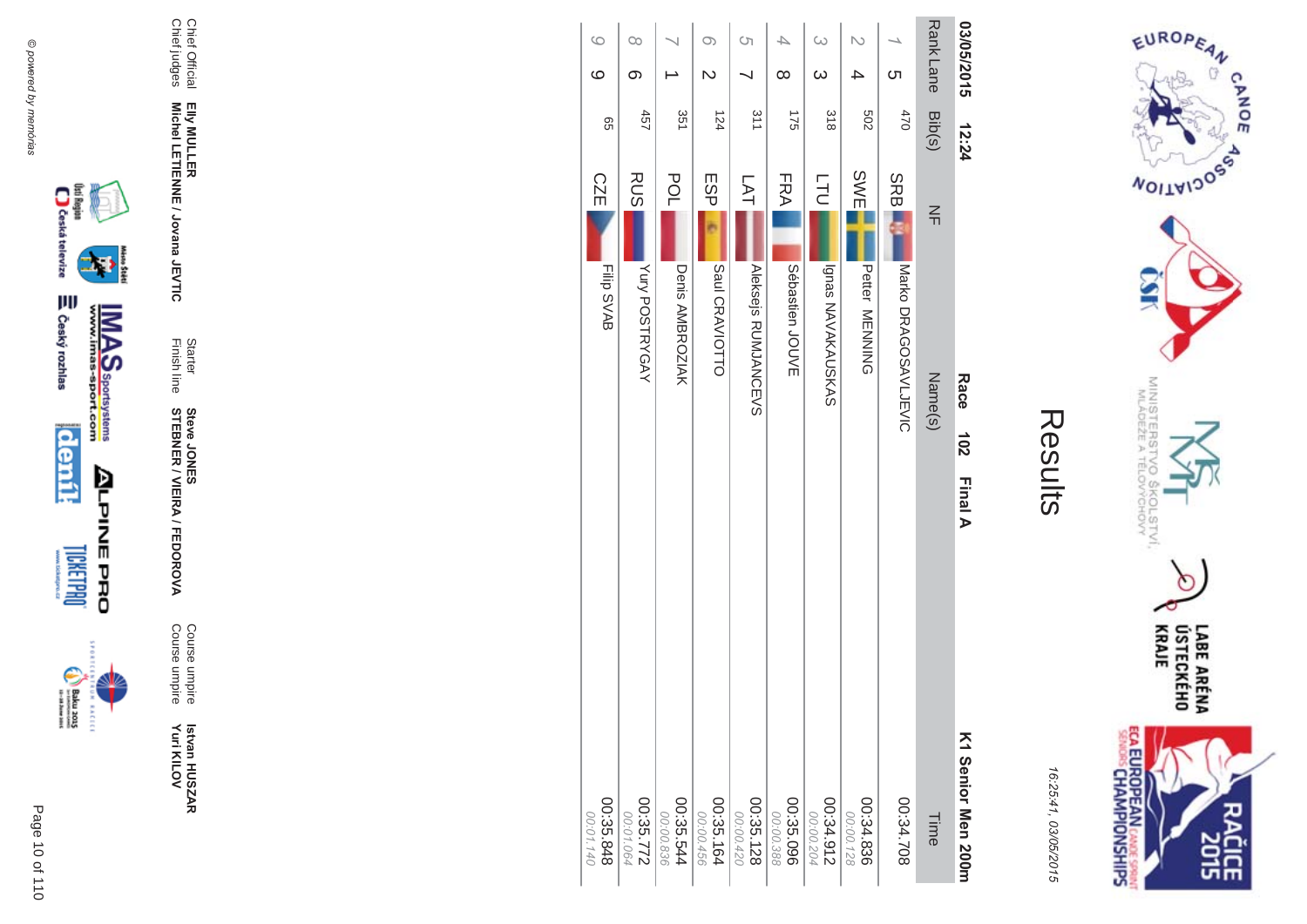



|          |                  | <b>Race</b>                         | C1 Senior Women 200m     |
|----------|------------------|-------------------------------------|--------------------------|
|          | Bib(s)           | $\leq$                              | Time                     |
| Cη       | $\ddot{3}$       | <b>BUL</b><br>Staniliya STAMENOVA   | 962'67:00                |
|          | 237              | HUT<br>N<br>Zsanett LAKATOS         | 0801231.080<br>00:01.284 |
|          | 416              | <b>RUS</b><br><b>Irina ANDREEVA</b> | 00:51.200<br>00:01.404   |
|          | ပ္ပ              | <b>CZE</b><br>Jana JEŽOVÁ           | 00:52.112<br>00:02.316   |
|          | 523              | UKR<br>Liudmyla LUZAN               | 00:52.748<br>00:02.952   |
|          | Z2               | <b>BLR</b><br>Volha KLIMAVA         | 00:54.008<br>00:04.212   |
| $\infty$ | $\overline{101}$ | ESP <br>Patricia COCO               | 00:56.348<br>00:06.552   |
|          | <b>Rank Lane</b> | 03/05/2015 12:37                    | Name(s)<br>$103$ Final A |





**EXCLC** 

Page

 $\overline{a}$ 10 of 110







₩

Chief Official

Chief Official<br>Chief judges

Chief judges

**EIIy MULLER** 

Elly MULLER<br>Michel LETIENNE / Jovana JEVTIC

Finish line Starter

**STEBNER** 

**Veneta TODOR** 

**\*\$'**

Course umpire

Course umpire

Course umpire<br>Course umpire

**Alexandras ALEKR Alexandras ALEKRINSKIS**<br>Javier TOLEDO

Javier TOLEDO

**\$ -**

A/FEDOR

**MA** 

**Michel LETIENNE / Jovana JEVTIC**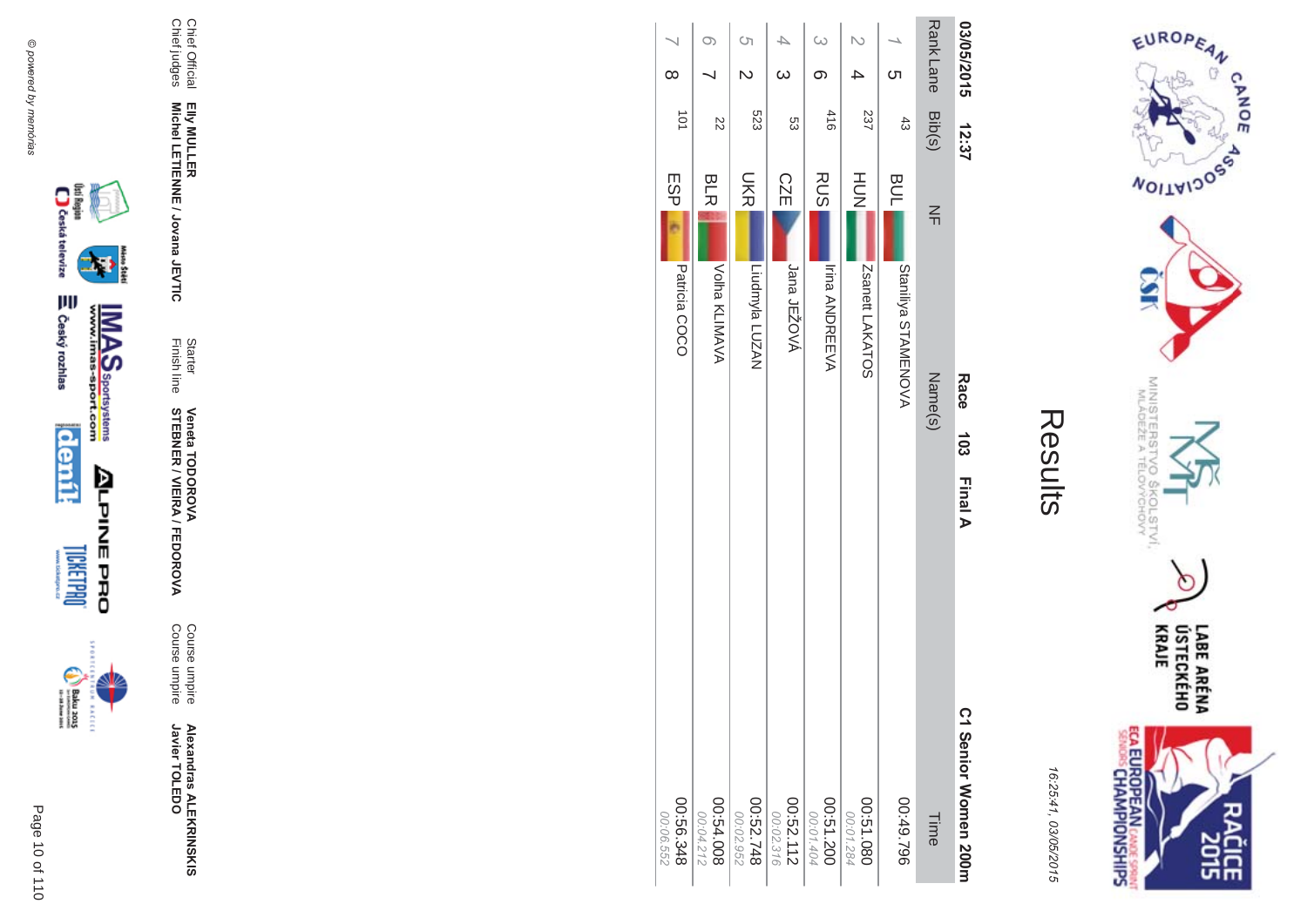

## Results

**College** 

16:25:41, 03/05/2015

| 03/05/2015      | 12:43               |                                                | Race<br>104                                         | <b>Final A</b> | K2 Senior Momen 200m   |
|-----------------|---------------------|------------------------------------------------|-----------------------------------------------------|----------------|------------------------|
| <b>RankLane</b> | Bib(s)              | 즊                                              | Name(s)                                             |                | Time                   |
| Cл              | $\vec{8}$           | BLR                                            | Naryna LITVINGHUK<br><b>Narraryta NAKHNEVA</b>      |                | 00:38.480              |
| ယ               | 338<br>343          | POL<br>Karolina NAJA                           | Beata MIKOLAJCZYK                                   |                | 00:39.192<br>21200:00  |
|                 | 466<br>465          | <b>SRB</b>                                     | <b>Nikolina MOLDOVAN</b><br><b>Olivera MOLDOVAN</b> |                | 00:39.420<br>00:00.940 |
|                 | 481<br>480          | <b>SVK</b>                                     | Martina KOHLOVÁ<br>Ivana KMETOVÁ                    |                | 28.752                 |
| S)<br>∞         | 521<br>525          | UKR<br>Mariya POVKH                            | Anastasila TODOROVA                                 |                | 00:39.800<br>00:01.320 |
| O)              | 848<br>643          | <b>AUT</b><br>Anna LEHACI                      | <b>Viktoria SCHWARZ</b>                             |                | 00:39.828<br>00:01.348 |
| ဖ               | $\frac{1}{2}$<br>82 | DEN<br>N                                       | <b>Henriette HANSEN</b><br>mmma JQRGmNSmN           |                | 00:39.840<br>00:01.360 |
| 00<br>တ         | 379<br>376          | <b>PORI</b><br>Maria CABRITA<br>Francisca LAIA |                                                     |                | 00:39.960<br>00:01.480 |
| $\circ$         | 413<br>417          | <b>RUS</b>                                     | Kira STEPANOVA<br>Elena ANYSHINA                    |                | 220.0400<br>00:01.592  |



D

**MAS**<br>Walla Sportsystems



**ALPINEPRO** 

Marketa ZEMONOVA<br>Marian SARBU

Course umpire<br>Course umpire

Starter<br>Finish line **Steve JONER / VIEIRA / FEDOROVA** 

Elly MULLER<br>Michel LETIENNE / Jovana JEVTIC

Chief Official<br>Chief judges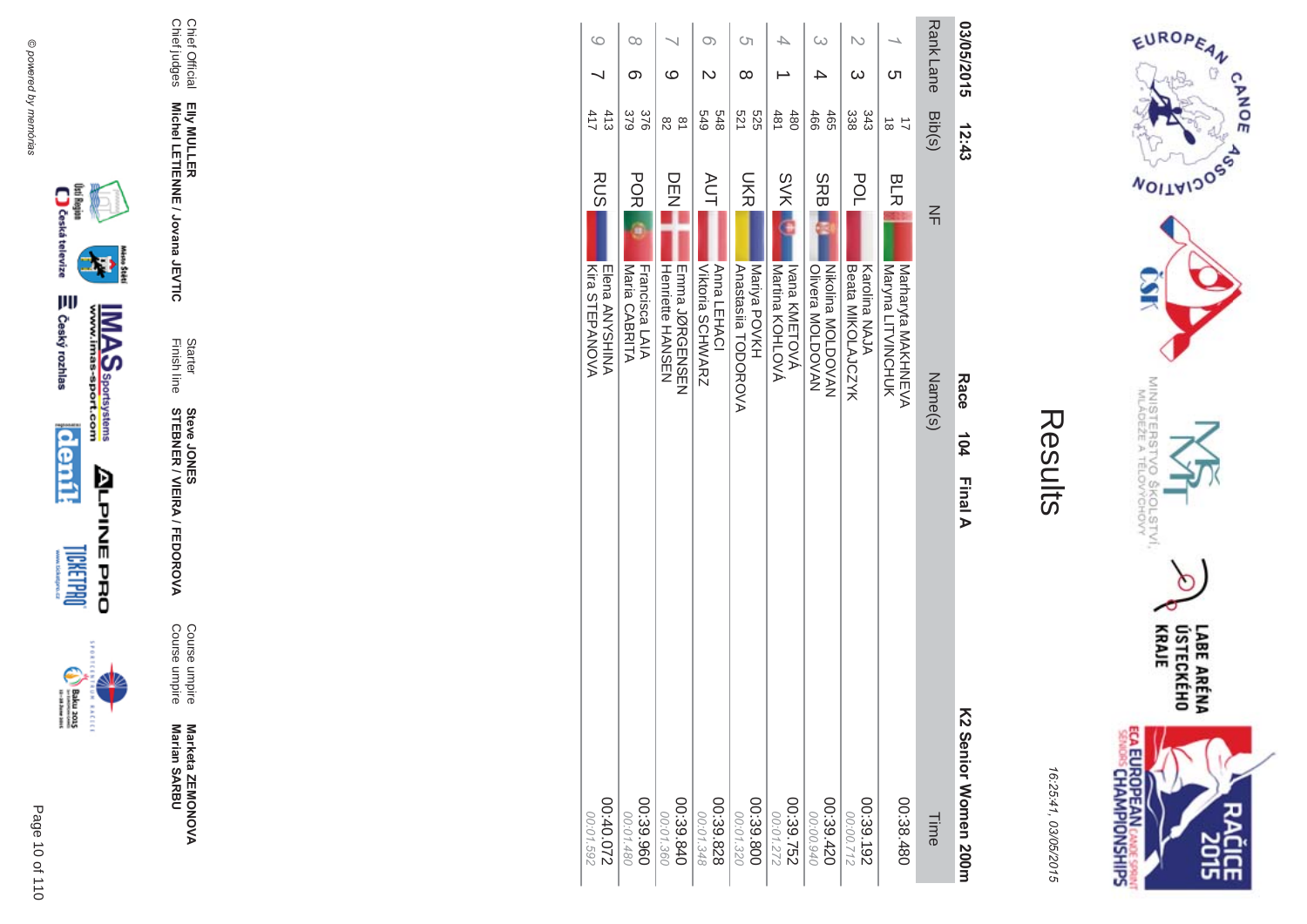

Results

16:25:41 03/05/201  $\overline{(\overline{n})}$ 

| 03/05/2015      |    | 12:56                  |            | Race                                              | <b>105</b> | <b>Final A</b> | C2 Senior Men 200m       |
|-----------------|----|------------------------|------------|---------------------------------------------------|------------|----------------|--------------------------|
| <b>RankLane</b> |    | Bib(s)                 | $\leq$     | Name(s)                                           |            |                | Time                     |
|                 | Cл | 438<br>430             | RUS        | <b>Alexey KOROVASHKOV</b><br><b>IVTHS nevil</b>   |            |                | 00:36.828                |
|                 | ω  | 92<br>32               | <b>BLR</b> | <b>Aliaksandr VAUCHETSKI</b><br>Dznitry RABCHANKA |            |                | 086.737.980<br>00:01.152 |
| ω               |    | 297<br>293             | ΠA         | DODINGOLLNGO<br>Daniele SANTINI                   |            |                | 00:38.276<br>00:01.448   |
|                 | တ  | 410<br>40 <sub>7</sub> | ROU        | Victor MIHALACHI<br>Liviu DUMITRESCU              |            |                | 00:38.748<br>00:01.920   |
| Ćη              |    | 388<br>381             | <b>POR</b> | NVIIS OUN<br><b>Bruno AFONSO</b>                  |            |                | 00:39.212<br>00:02.384   |
| O)              |    | 545<br>34              | <b>NKS</b> | Vitalii GOLIUK<br>Volodymyr TROTSIUK              |            |                | 00:39.324<br>00:02.496   |
|                 | ∞  | 115<br>$\frac{1}{9}$   | ESP        | <b>Adrián SIEIRO</b><br>Jacobo LORES              |            |                | 00:39.364<br>00:02.536   |
| $\infty$        |    | $\approx$              | <b>CZE</b> | <b>Vojtech RUSO</b><br>Karel PALMA                |            |                | 00:39.420<br>00:02.592   |
| $\circ$         | ဖ  | 359<br>361             | POL        | Michal KUDLA<br><b>Nateusz KAMINGKI</b>           |            |                | 099.89.00<br>00:02.832   |



▓





 **Betvan HUSZAR** Istvan HUSZAR<br>Yuri KILOV **Yuri KILOV** 

**MA** Course umpire<br>Course umpire Course umpire Course umpire

**STEBNER \$ -**A/FEDOR **Oscar SOAR** 55

Elly MULLER<br>Michel LETIENNE / Jovana JEVTIC **Michel LETIENNE / Jovana JEVTIC** Finish line Starter

Chief Official<br>Chief judges Chief judges Chief Official **EIIy MULLER** 

@ powered by memórias @ powered by memórias

> Page  $\overline{a}$ 10 of 110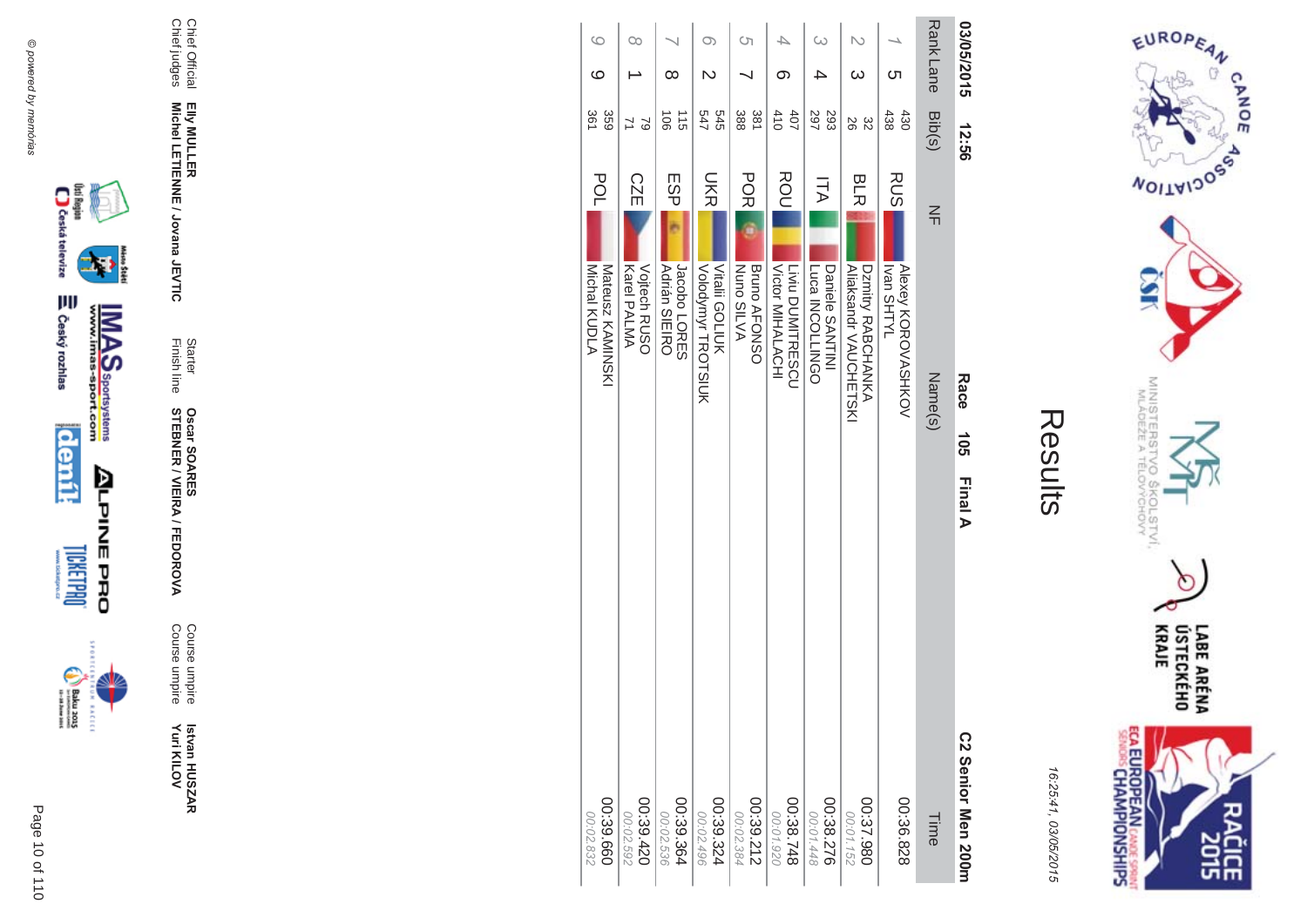







Chief Official<br>Chief judges Elly MULLER<br>Michel LETIENNE / Jovana JEVTIC

**Alexandras ALEKRINSKIS**<br>Javier TOLEDO

Course umpire<br>Course umpire

Starter<br>Finish line **Oscar SOARES<br>STEBNER / VIEIRA / FEDOROVA** 

| $\circ$                                       | $\infty$                                  |                                                     | O)                                    | Ċη                                                 |                                                     | G                                                   | N                                         |                                                           | <b>Rank Lane</b> | 03/05/2015         |
|-----------------------------------------------|-------------------------------------------|-----------------------------------------------------|---------------------------------------|----------------------------------------------------|-----------------------------------------------------|-----------------------------------------------------|-------------------------------------------|-----------------------------------------------------------|------------------|--------------------|
|                                               | ဖ                                         |                                                     | $\infty$                              |                                                    | ග                                                   |                                                     |                                           | ת                                                         |                  |                    |
| 110<br>109                                    | 242<br>258                                | 366<br>350                                          | 299<br>298                            | 009<br>501                                         | 429<br>457                                          | 315<br>316                                          | 471<br>473                                | 216<br>208                                                | Bib(s)           | 13:09              |
| <b>ESP</b><br>Cristian TORO<br>Carlos AREVALO | HUH<br>N<br>Balázs BIRKÁS<br>Márk BALASKA | <b>POL</b><br>Dawid PUTTO<br><b>Dawel KACNNAREK</b> | 万人<br>Manfredi RIZZA<br>Matteo FLORIO | <b>SWE</b><br>Erik SVENSSON<br>Christian SVANQVIST | <b>RUS</b><br>Yury POSTRYGAY<br>Alexander DYACHENKO | <b>LTU</b><br>Edvinas RAMANAUSKAS<br>Aurimas LANKAS | SRB.<br>Nebojsa GRUJIC<br>Narko NOVAKOVIC | <b>GER</b><br><b>Ronald RAUHE</b><br><b>Tom LIEBSCHER</b> | $\leq$           |                    |
|                                               |                                           |                                                     |                                       |                                                    |                                                     |                                                     |                                           |                                                           | Name(s)          | <b>Race</b><br>106 |
|                                               |                                           |                                                     |                                       |                                                    |                                                     |                                                     |                                           |                                                           |                  | <b>Final A</b>     |
|                                               |                                           |                                                     |                                       |                                                    |                                                     |                                                     |                                           |                                                           |                  | K2 Se              |

00:34.152<br>25:152

00:34.356

8

32

00:34.796

00:02.572

00:33.152<br>28.152

00:33.300

00:01.076

 $00:32.872$ <br> $00:00.648$ 

00:32.292

00:00.068

00:32.660

00:00.436

00:32.224

Time



EUROPEAN

**WOILWIDOSS** 

MINISTERS<br>MINISTERS

 $\sigma_{\sigma}$ 

COLSTVI.<br><sup>CCHOVY</sup>

 $\circ$ 

CANOE

16:25:41, 03/05/2015

nior Men 200m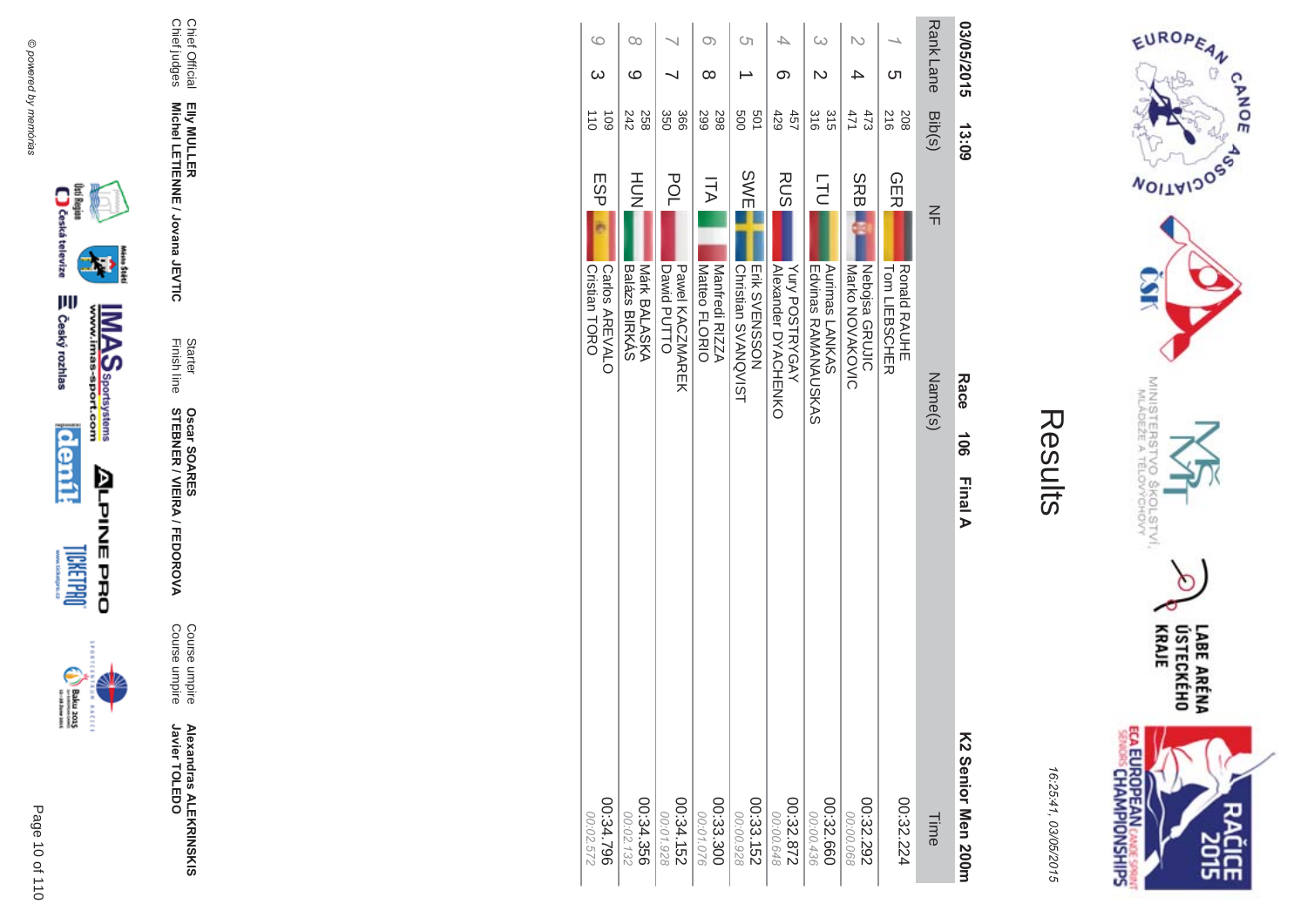



**EXCLC** 

**Alexandras ALEKR Alexandras ALEKRINSKIS<br>Marketa ZEMONOVA** Marketa ZEMONOVA

A/FEDOR **MA** Course umpire<br>Course umpire Course umpire Course umpire

Finish line Starter **STEBNER \$ -Veneta TODOR \*\$'**

Chief Official<br>Chief judges Chief judges Chief Official Elly MULLER<br>Michel LETIENNE / Jovana JEVTIC **Michel LETIENNE / Jovana JEVTIC EIIy MULLER** 

16:25:41 03/05/201  $\overline{(\overline{n})}$ 

LABE ARÉNA<br>ÚSTECKÉHO<br>KRAJE ECA EUROPEAN CANDES SPRING čičE

EUROPEAN

**MOITAIDOS** 

MINISTERS<br>MINISTERS

'd

 $rac{50}{60}$ 

COLSTVI.<br><sup>CCHOVY</sup>

 $\circ$ 

CANOE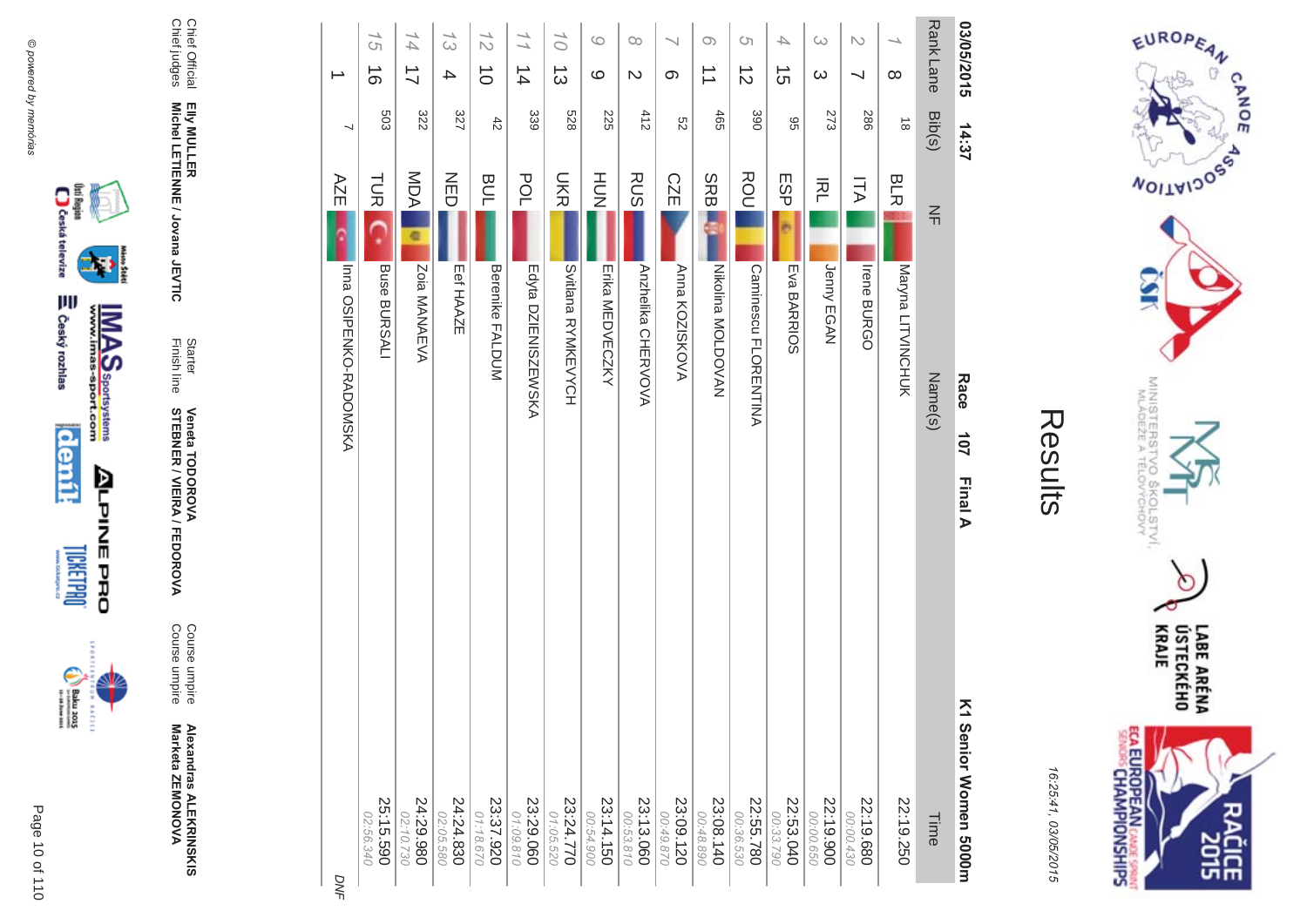

incon

**Michel LETIENNE / Jovana JEVTIC** 

Chief Official<br>Chief judges Chief judges Chief Official Elly MULLER<br>Michel LETIENNE / Jovana JEVTIC **EIIy MULLER** 

Finish line Starter

**STEBNER** 

**Steve JONES** 

**\$ -**

A/FEDOR

**MA** 

Course umpire

Course umpire

Course umpire<br>Course umpire

 **Betvan HUSZAR** Istvan HUSZAR<br>Javier TOLEDO

Javier TOLEDO

| 03/05/2015                          | 15:11  |             |                      | Race    | 108<br>Final A | C1 Senior Men 5000m      |
|-------------------------------------|--------|-------------|----------------------|---------|----------------|--------------------------|
| Rank Lane                           | Bib(s) | $\leq$      |                      | Name(s) |                | Time                     |
| $\overline{\phantom{0}}$<br>$\circ$ | 211    | <b>GERI</b> | Sebastian<br>BKENDEL |         |                | 22:58.100                |
| $\mathcal{L}$<br>$\vec{0}$          | 446    | <b>RUS</b>  | Pavel PETROV         |         |                | 23:14.830<br>00:16.730   |
| ట<br>$\mathcal{D}$                  | 37     | <b>BLR</b>  | Maksim PIATROU       |         |                | 23:19.320<br>00:21.220   |
| $\overline{\phantom{a}}$<br>တ       | 06#    | <b>SVK</b>  | Matej RUSNÁK         |         |                | 23:23.470<br>00:25.370   |
| <b>CT</b><br><b>(</b> ၂             | 325    | <b>MDA</b>  | Oleg TARNOVSCHI      |         |                | 23:32.770<br>00:34.670   |
| $\circ$<br>$\infty$                 | 260    | HOH         | Marton KOVER         |         |                | 23:37.910<br>00:39.810   |
| $\vec{z}$                           | 112    | <b>ESP</b>  | Diego ROMERO         |         |                | 23:46.120<br>00:48.020   |
| $\infty$<br>$\infty$                | 533    | <b>DKR</b>  | Eduard SHEMETYLO     |         |                | 23:52.900<br>00:54.800   |
| $\circ$                             | 609    | <b>TUR</b>  | Adnan ALIEV          |         |                | 24:04.720<br>01:06.620   |
| 10<br>$\vec{3}$                     | 2      | <b>CZE</b>  | Vojtech RUSO         |         |                | $24:10.190$<br>01:12.090 |
| $\frac{1}{1}$<br>$\Rightarrow$      | 404    | ROU         | <b>Losif CHIRILA</b> |         |                | 24:14.680<br>01:16.580   |
| $\frac{1}{2}$<br>⇃                  | 374    | POL         | Vincent SLOMINSKI    |         |                | 24:20.580<br>01:22.480   |
| 13<br>4                             | 309    | ITA         | Sergiu CRACIUN       |         |                | 24:23.760<br>71:25.660   |
| 14<br>$\vec{0}$                     | 125    | EST         | Joosep KARLSON       |         |                | 25:12.860<br>02:14.760   |
| 15<br>$\vec{5}$                     | 475    | <b>SRB</b>  | Strahinja MLADEZIC   |         |                | 26:17.500<br>03:19.400   |
|                                     |        |             |                      |         |                |                          |



EUROPEAN

**MOITAIDOS** 

CANOE

16:25:41 03/05/201  $\overline{(\overline{n})}$  LABE ARÉNA<br>ÚSTECKÉHO<br>KRAJE

MINISTERS<br>MINISTERS

c  $rac{5}{2}$ 

COLSTVI.<br><sup>CCHOVY</sup>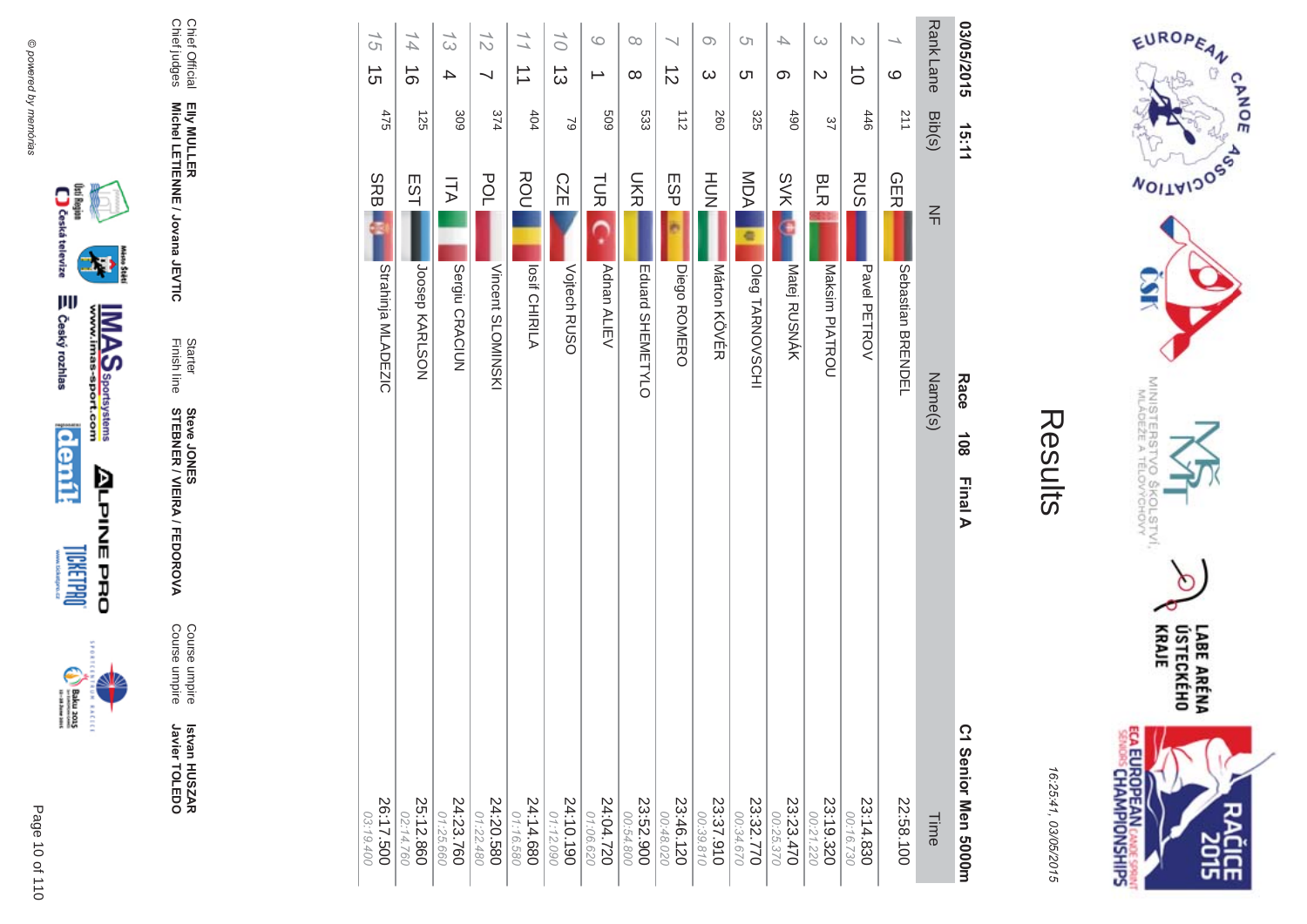







Chief Official<br>Chief judges Chief judges Chief Official Elly MULLER<br>Michel LETIENNE / Jovana JEVTIC **Michel LETIENNE / Jovana JEVTIC EIIy MULLER** 

Finish line Starter

**STEBNER** 

**Steve JONES** 

**\$ -**

A/FEDOR

**MA** 

Course umpire

Course umpire

Course umpire<br>Course umpire

**Marian SAR Marian SARBU**<br>Dimitar IVANOV

Dimitar **IVANOV** 

| 03/05/2015                                 | 15:52      |                                        | Race<br>60 <sub>1</sub><br>Final A | K1 Senior Men 5000m    |
|--------------------------------------------|------------|----------------------------------------|------------------------------------|------------------------|
| Rank Lane                                  | Bib(s)     | 즊                                      | Name(s)                            | Time                   |
| $\overline{\phantom{0}}$<br>69             | 82         | DENE<br>Rene POULSEN                   |                                    | 20:01.650              |
| $\sim$<br>80                               | 204        | <b>GER</b><br>Max HOFF                 |                                    | 20:03.290<br>00:01.640 |
| $\omega$<br>$\mathcal{S}^2$                | 23         | <b>BLR</b><br><b>Aleh YURENIA</b>      |                                    | 20:21.560<br>00:19.910 |
| 4<br>57                                    | 7/5        | <b>SRB</b><br>Marko TOMICEVIC          |                                    | 20:28.230<br>00:26.580 |
| <b>CT</b><br>SS                            | 114        | <b>ESP</b><br>Iñigo PEÑA               |                                    | 20:35.110<br>00:33.460 |
| $\infty$<br>64                             | S,         | <b>CZE</b><br>Lukas TREFIL             |                                    | 20:36.430<br>00:34.780 |
| $\overline{\phantom{0}}$<br>51             | 384        | <b>POR</b><br>Fernando PIMENTA         |                                    | 20:52.510<br>00:50.860 |
| $\infty$<br>88                             | 247        | $rac{1}{2}$<br>Csaba CSONTOS           |                                    | 20:53.050<br>00:51.400 |
| $\circ$<br>54                              | $478$      | SUI<br>Fabio WYSS                      |                                    | 20:53.490<br>00:51.840 |
| $\overline{O}$<br>99                       | 443        | <b>RUS</b><br><b>Nikolay CHERVOV</b>   |                                    | 20:57.540<br>00:55.890 |
| 11<br>99                                   | 946        | UKR<br><b>Vitaliy TSURKAN</b>          |                                    | 21:10.770<br>01:09.120 |
| $\frac{1}{2}$<br>52                        | 515        | <b>TUR</b><br>Lajos GYOKOS             |                                    | 21:17.260<br>01:15.610 |
| 53<br>99                                   | 358        | POL<br>Martin BRZEZINSKI               |                                    | 21:22.500<br>01:20.850 |
| 14<br>$\geq$                               | 303        | <b>ITA</b><br>Maximilian BENASSI       |                                    | 21:26.400<br>01:24.750 |
| $\overline{\phantom{0}}$<br>$\sigma$<br>97 | 399        | ROU<br>Anton MIHAI                     |                                    | 21:26.580<br>01:24.930 |
| $\overline{\phantom{0}}$<br>$\infty$<br>89 | 132        | $\bar{z}$<br>Dietrich MIIKA            |                                    | 21:50.040<br>01:48.390 |
| 17<br>S3                                   | $\ddot{6}$ | <b>CYP</b><br><b>Andreas DIAMANTIS</b> |                                    | 21:54.120<br>1.52.470  |
| $\frac{1}{2}$<br>88                        | 278        | 丙<br>Peter EGAN                        |                                    | 22:58.090<br>02:56.440 |

CANOE **MOITAIDOS** MINISTERS<br>MINISTERS °C  $rac{50}{60}$ COLSTVI.<br><sup>CCHOVY</sup> Ò LABE ARÉNA<br>ÚSTECKÉHO<br>KRAJE **ECA EUROPEAN CANDE SPRINT**<br>SENGIS CHAMPIONSHIPS

**SHS** 

EUROPEAN

16:25:41 03/05/201  $\overline{(\overline{n})}$